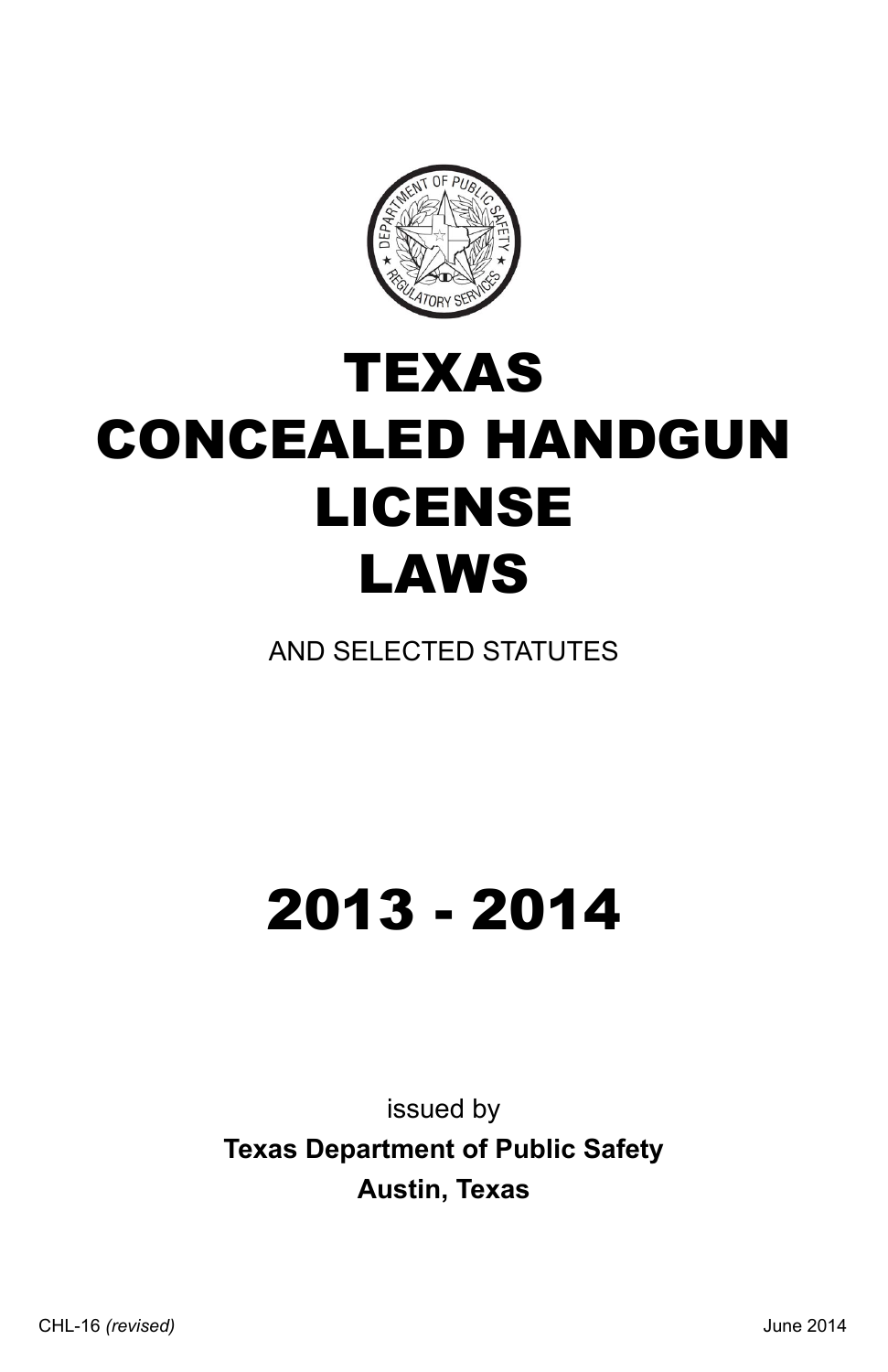This publication contains laws created and amended as the result of the passage of bills by the 83rd Texas Legislature. The changes in the laws contained in this booklet are effective Sept. 1, 2013, unless otherwise noted. The statutes provided in this booklet have been downloaded from Texas Statutes Online at www.statutes.legis.state.tx.us.

#### **Concealed Handgun Licensing MSC 0245 Regulatory Services Division Texas Department of Public Safety**

*Mail including payments: Mail without payments:*  P.O. Box 15888 P.O. Box 4087 Austin, Texas 78761-5888 Austin, Texas 78773-0245

(512) 424-7293

<www.dps.texas.gov>

*Secured Email* <www.dps.texas.gov/rsd/contact>

> Texas Administrative Code www.sos.state.tx.us/tac

Texas Legislature Online www.capitol.state.tx.us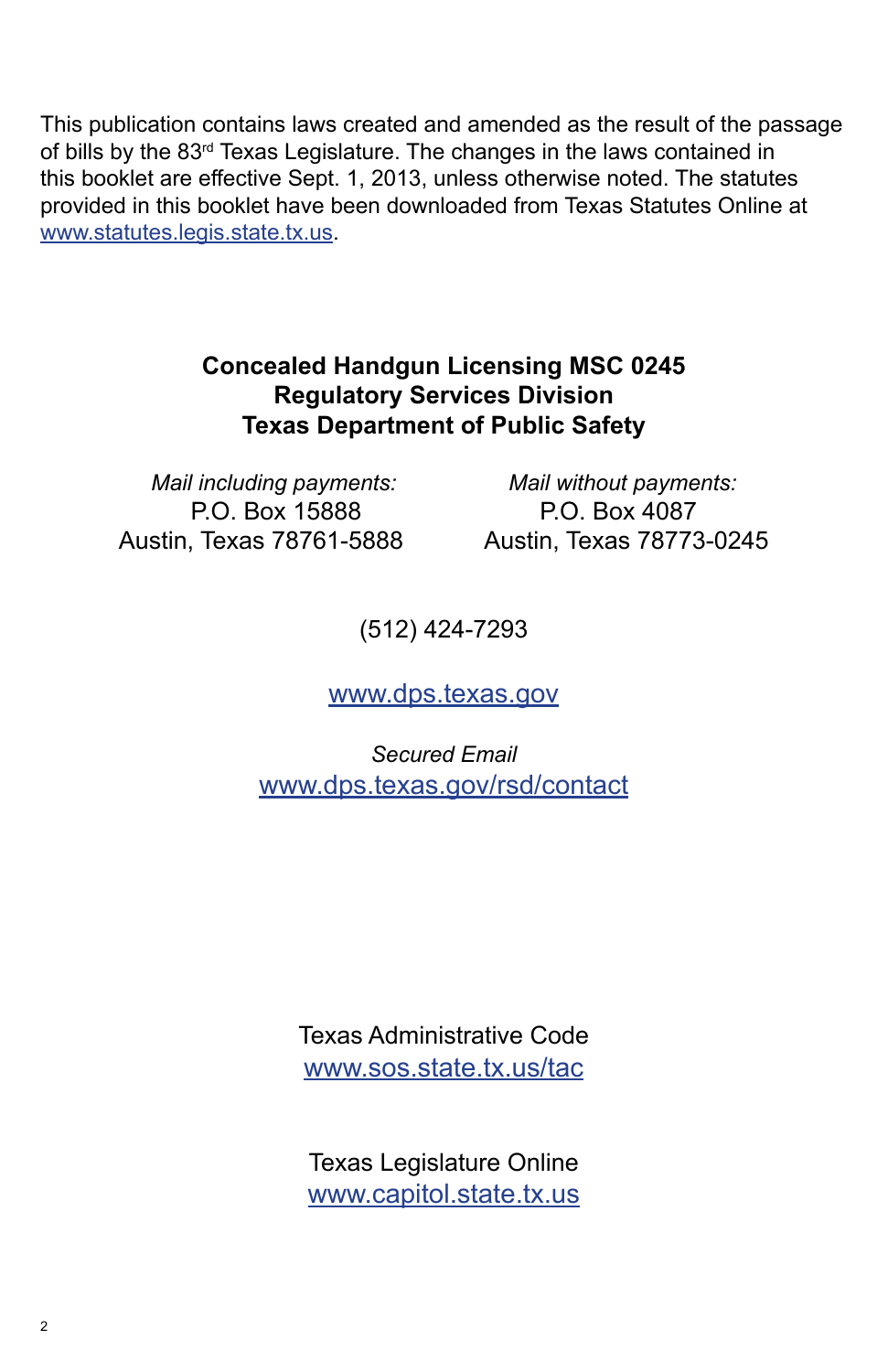### **CONTENTS**

| Page |
|------|
|      |
|      |
|      |
|      |
|      |
|      |
|      |
|      |
|      |
|      |
|      |
|      |
|      |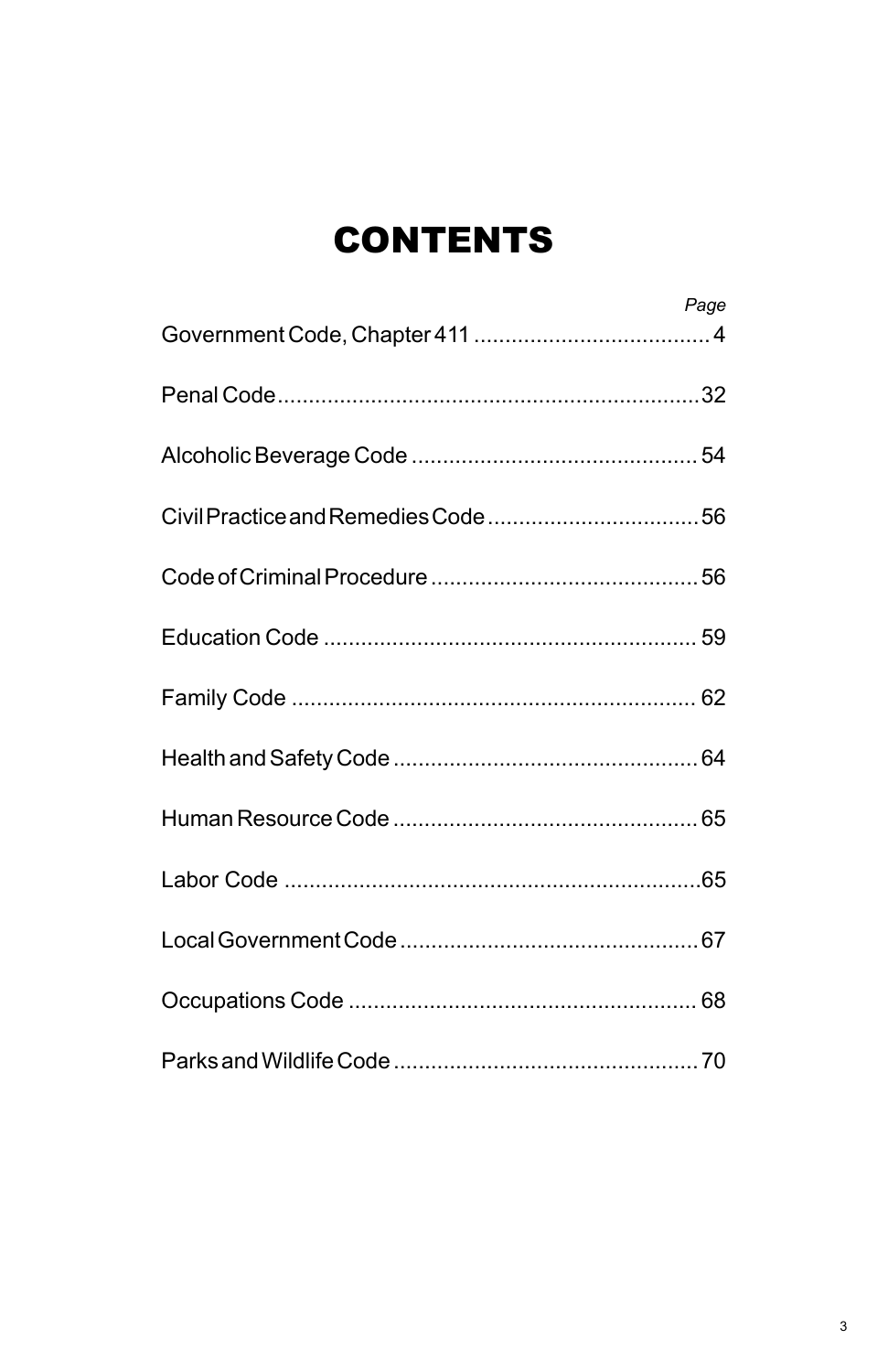#### GOVERNMENT CODE

Chapter 411 DEPARTMENT OF PUBLIC SAFETY OF THE STATE OF TEXAS Subchapter D Administrative Division

#### **GC §411.047. REPORTING RELATED TO CONCEALED HANDGUN**

**INCIDENTS**. (a) The department may maintain statistics on its website related to responses by law enforcement agencies to incidents in which a person licensed to carry a handgun under Subchapter H is convicted of an offense only if the offense is prohibited under Subchapter H or under Title 5, Chapter 29, Chapter 46, or Section 30.02, Penal Code.

(b) Such statistics shall be drawn and reported annually from the Department of Public Safety computerized criminal history file on persons 21 years of age and older and shall be compared in numerical and graphical format to all like offenses committed in the state for the reporting period as a percentage of the total of such reported offenses.

(c) The department by rule shall adopt procedures for local law enforcement to make reports to the department described by Subsection (a).

*---*

*Last amended by Acts 2001, 77th Leg., ch. 1146, Sec. 1, eff. Sept. 1, 2001.*

Subchapter H

License to Carry a Concealed Handgun

#### **GC §411.171. DEFINITIONS.** In this subchapter:

(1) *Repealed by Acts 2013, 83rd Leg., R.S., Ch. 1302, Sec. 14(1), eff. June 14, 2013.*

(2) "Chemically dependent person" means a person who frequently or repeatedly becomes intoxicated by excessive indulgence in alcohol or uses controlled substances or dangerous drugs so as to acquire a fixed habit and an involuntary tendency to become intoxicated or use those substances as often as the opportunity is presented.

(3) "Concealed handgun" means a handgun, the presence of which is not openly discernible to the ordinary observation of a reasonable person.

(4) "Convicted" means an adjudication of guilt or, except as provided in Section 411.1711, an order of deferred adjudication entered against a person by a court of competent jurisdiction whether or not the imposition of the sentence is subsequently probated and the person is discharged from community supervision. The term does not include an adjudication of guilt or an order of deferred adjudication that has been subsequently:

- (A) expunged;
- (B) pardoned under the authority of a state or federal official; or
- (C) otherwise vacated, set aside, annulled, invalidated, voided, or sealed under any state or federal law.

(4-a) "Federal judge" means:

- (A) a judge of a United States court of appeals;
- (B) a judge of a United States district court;
- (C) a judge of a United States bankruptcy court; or
- (D) a magistrate judge of a United States district court.
- (4-b) "State judge" means: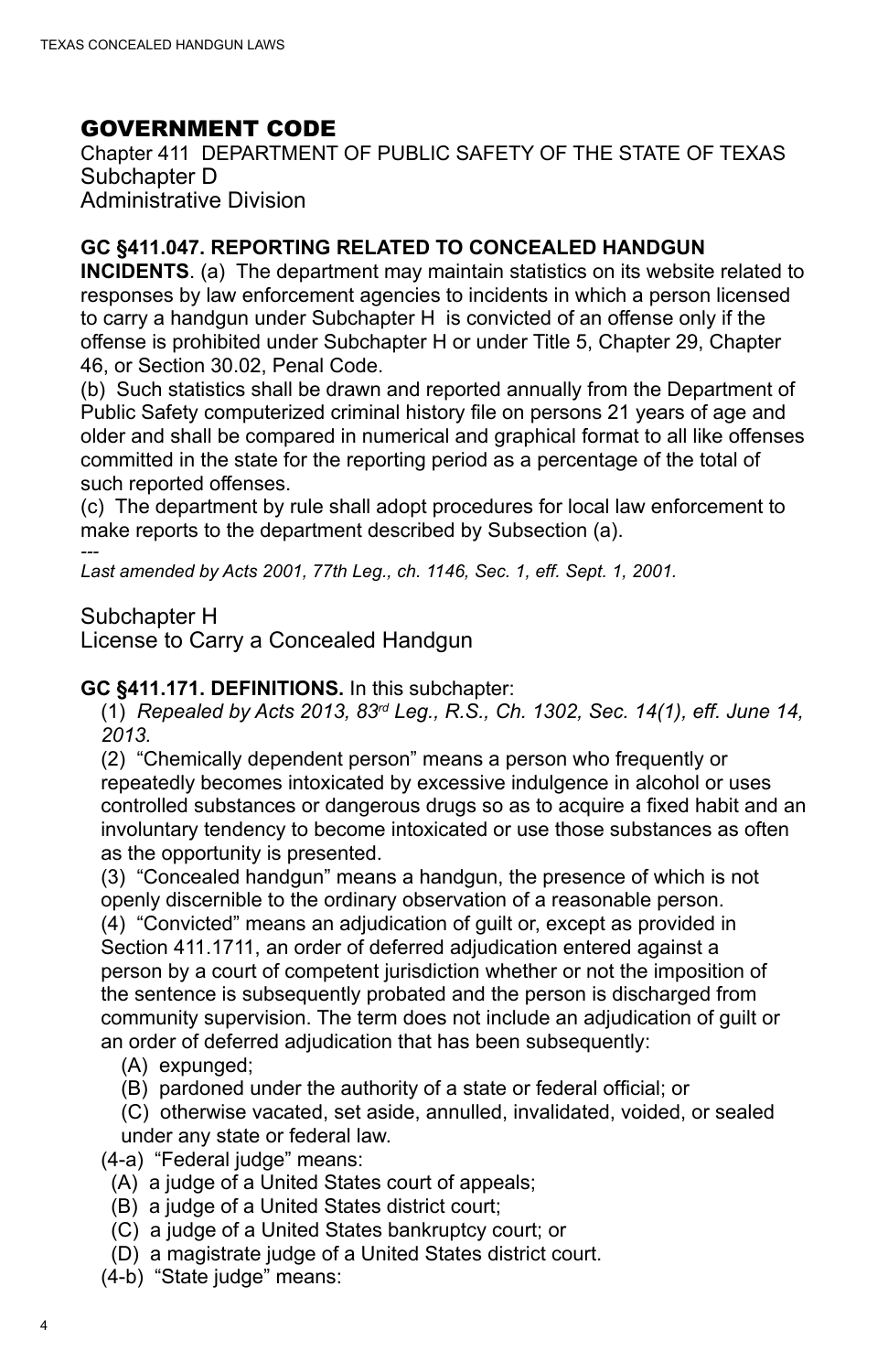(A) the judge of an appellate court, a district court, or a county court at law of this state;

(B) an associate judge appointed under Chapter 201, Family Code; or (C) a justice of the peace.

(5) "Handgun" has the meaning assigned by Section 46.01, Penal Code.

(6) "Intoxicated" has the meaning assigned by Section 49.01, Penal Code.

(7) "Qualified handgun instructor" means a person who is certified to instruct in the use of handguns by the department.

(8) *Repealed by Acts 1999, 76th Leg., ch. 62, Sec. 9.02(a), eff. Sept. 1, 1999.*

*--- Last amended by Acts 2013, 83rd Leg., R.S., Ch. 1302 (H.B. 3142), Sec. 14(1), eff. June 14, 2013.*

**GC § 411.1711. CERTAIN EXEMPTIONS FROM CONVICTIONS**. A person is not convicted, as that term is defined by Section 411.171, if an order of deferred adjudication was entered against the person on a date not less than 10 years preceding the date of the person's application for a license under this subchapter unless the order of deferred adjudication was entered against the person for:

- (1) a felony offense under:
	- (A) Title 5, Penal Code;
	- (B) Chapter 29, Penal Code;
	- (C) Section 25.07 or 25.072, Penal Code; or
	- (D) Section 30.02, Penal Code, if the offense is punishable under
	- Subsection (c)(2) or (d) of that section; or

(2) an offense under the laws of another state if the offense contains elements that are substantially similar to the elements of an offense listed in Subdivision  $(1)$ .

*--- Last amended by Acts 2013, 83rd Leg., R.S., Ch. 96 (S.B. 743), Sec. 7, eff. September 1, 2013.*

**GC §411.172. ELIGIBILITY.** (a) A person is eligible for a license to carry a concealed handgun if the person:

(1) is a legal resident of this state for the six-month period preceding the date of application under this subchapter or is otherwise eligible for a license under Section 411.173(a);

(2) is at least 21 years of age;

(3) has not been convicted of a felony;

(4) is not charged with the commission of a Class A or Class B misdemeanor or equivalent offense, or of an offense under Section 42.01, Penal Code, or equivalent offense, or of a felony under an information or indictment;

(5) is not a fugitive from justice for a felony or a Class A or Class B misdemeanor or equivalent offense;

(6) is not a chemically dependent person;

(7) is not incapable of exercising sound judgment with respect to the proper use and storage of a handgun;

(8) has not, in the five years preceding the date of application, been convicted of a Class A or Class B misdemeanor or equivalent offense or of an offense under Section 42.01, Penal Code, or equivalent offense;

(9) is fully qualified under applicable federal and state law to purchase a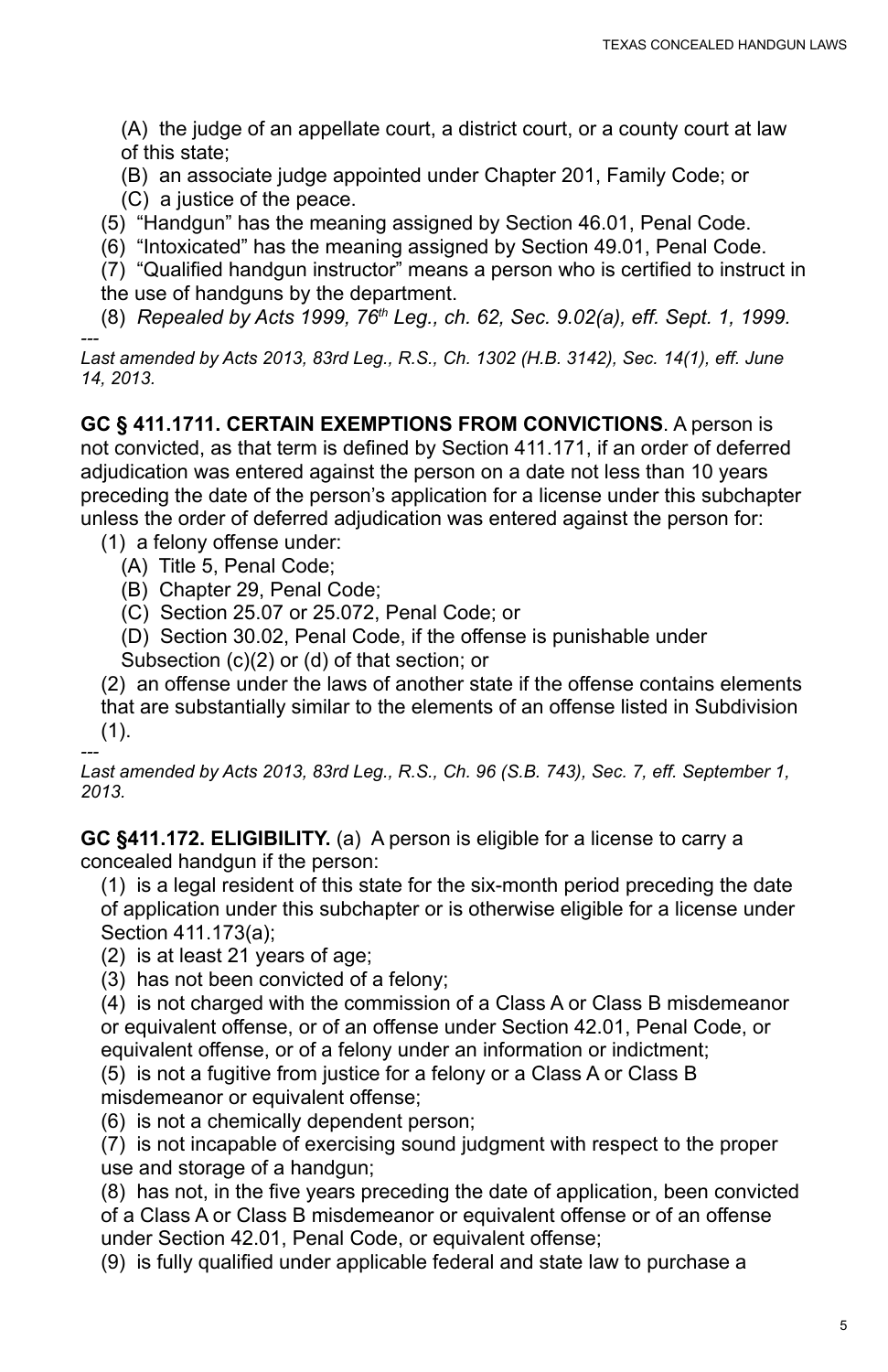handgun;

(10) has not been finally determined to be delinquent in making a child support payment administered or collected by the attorney general;

(11) has not been finally determined to be delinquent in the payment of a tax or other money collected by the comptroller, the tax collector of a political subdivision of the state, or any agency or subdivision of the state;

(12) is not currently restricted under a court protective order or subject to a restraining order affecting the spousal relationship, other than a restraining order solely affecting property interests;

(13) has not, in the 10 years preceding the date of application, been adjudicated as having engaged in delinquent conduct violating a penal law of the grade of felony; and

(14) has not made any material misrepresentation, or failed to disclose any material fact, in an application submitted pursuant to Section 411.174.

(b) For the purposes of this section, an offense under the laws of this state, another state, or the United States is:

(1) except as provided by Subsection (b-1), a felony if the offense, at the time the offense is committed:

(A) is designated by a law of this state as a felony;

(B) contains all the elements of an offense designated by a law of this state as a felony; or

(C) is punishable by confinement for one year or more in a penitentiary; and

(2) a Class A misdemeanor if the offense is not a felony and confinement in a jail other than a state jail felony facility is affixed as a possible punishment.

(b-1) An offense is not considered a felony for purposes of Subsection (b) if, at the time of a person's application for a license to carry a concealed handgun, the offense:

(1) is not designated by a law of this state as a felony; and

(2) does not contain all the elements of any offense designated by a law of this state as a felony.

(c) An individual who has been convicted two times within the 10-year period preceding the date on which the person applies for a license of an offense of the grade of Class B misdemeanor or greater that involves the use of alcohol or a controlled substance as a statutory element of the offense is a chemically dependent person for purposes of this section and is not qualified to receive a license under this subchapter. This subsection does not preclude the disqualification of an individual for being a chemically dependent person if other evidence exists to show that the person is a chemically dependent person. (d) For purposes of Subsection (a)(7), a person is incapable of exercising sound judgment with respect to the proper use and storage of a handgun if the person:

(1) has been diagnosed by a licensed physician as suffering from a psychiatric disorder or condition that causes or is likely to cause substantial impairment in judgment, mood, perception, impulse control, or intellectual ability; (2) suffers from a psychiatric disorder or condition described by Subdivision

 $(1)$  that:

(A) is in remission but is reasonably likely to redevelop at a future time; or

(B) requires continuous medical treatment to avoid redevelopment;

(3) has been diagnosed by a licensed physician, determined by a review board or similar authority, or declared by a court to be incompetent to manage the person's own affairs; or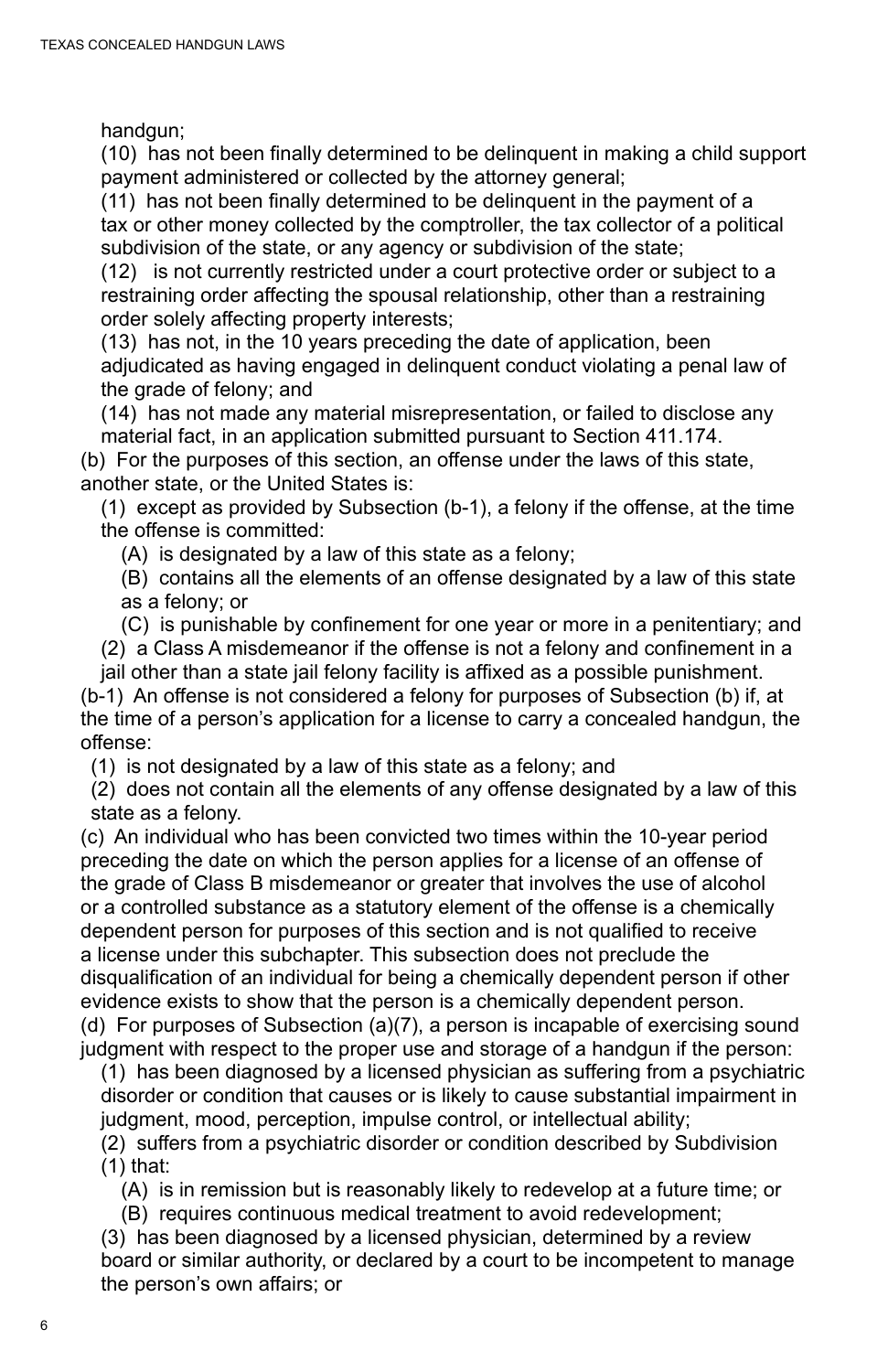(4) has entered in a criminal proceeding a plea of not guilty by reason of insanity.

(e) The following constitutes evidence that a person has a psychiatric disorder or condition described by Subsection (d)(1):

(1) involuntary psychiatric hospitalization;

(2) psychiatric hospitalization;

(3) inpatient or residential substance abuse treatment in the preceding fiveyear period;

(4) diagnosis in the preceding five-year period by a licensed physician that the person is dependent on alcohol, a controlled substance, or a similar substance; or

(5) diagnosis at any time by a licensed physician that the person suffers or has suffered from a psychiatric disorder or condition consisting of or relating to:

(A) schizophrenia or delusional disorder;

(B) bipolar disorder;

(C) chronic dementia, whether caused by illness, brain defect, or brain injury;

(D) dissociative identity disorder;

(E) intermittent explosive disorder; or

(F) antisocial personality disorder.

(f) Notwithstanding Subsection (d), a person who has previously been diagnosed as suffering from a psychiatric disorder or condition described by Subsection (d) or listed in Subsection (e) is not because of that disorder or condition incapable of exercising sound judgment with respect to the proper use and storage of a handgun if the person provides the department with a certificate from a licensed physician whose primary practice is in the field of psychiatry stating that the psychiatric disorder or condition is in remission and is not reasonably likely to develop at a future time.

(g) Notwithstanding Subsection (a)(2), a person who is at least 18 years of age but not yet 21 years of age is eligible for a license to carry a concealed handgun if the person:

(1) is a member or veteran of the United States armed forces, including a member or veteran of the reserves or national guard;

(2) was discharged under honorable conditions, if discharged from the United States armed forces, reserves, or national guard; and

(3) meets the other eligibility requirements of Subsection (a) except for the minimum age required by federal law to purchase a handgun.

(h) The issuance of a license to carry a concealed handgun to a person eligible under Subsection (g) does not affect the person's ability to purchase a handgun or ammunition under federal law.

*--- Last amended by Acts 2009, 81st Leg., R.S., Ch. 1146 (H.B. 2730), Sec. 11.03, eff. September 1, 2009.*

**GC §411.173. NON-RESIDENT LICENSE.** (a) The department by rule shall establish a procedure for a person who meets the eligibility requirements of this subchapter other than the residency requirement established by Section 411.172(a)(1) to obtain a license under this subchapter if the person is a legal resident of another state or if the person relocates to this state with the intent to establish residency in this state. The procedure must include payment of a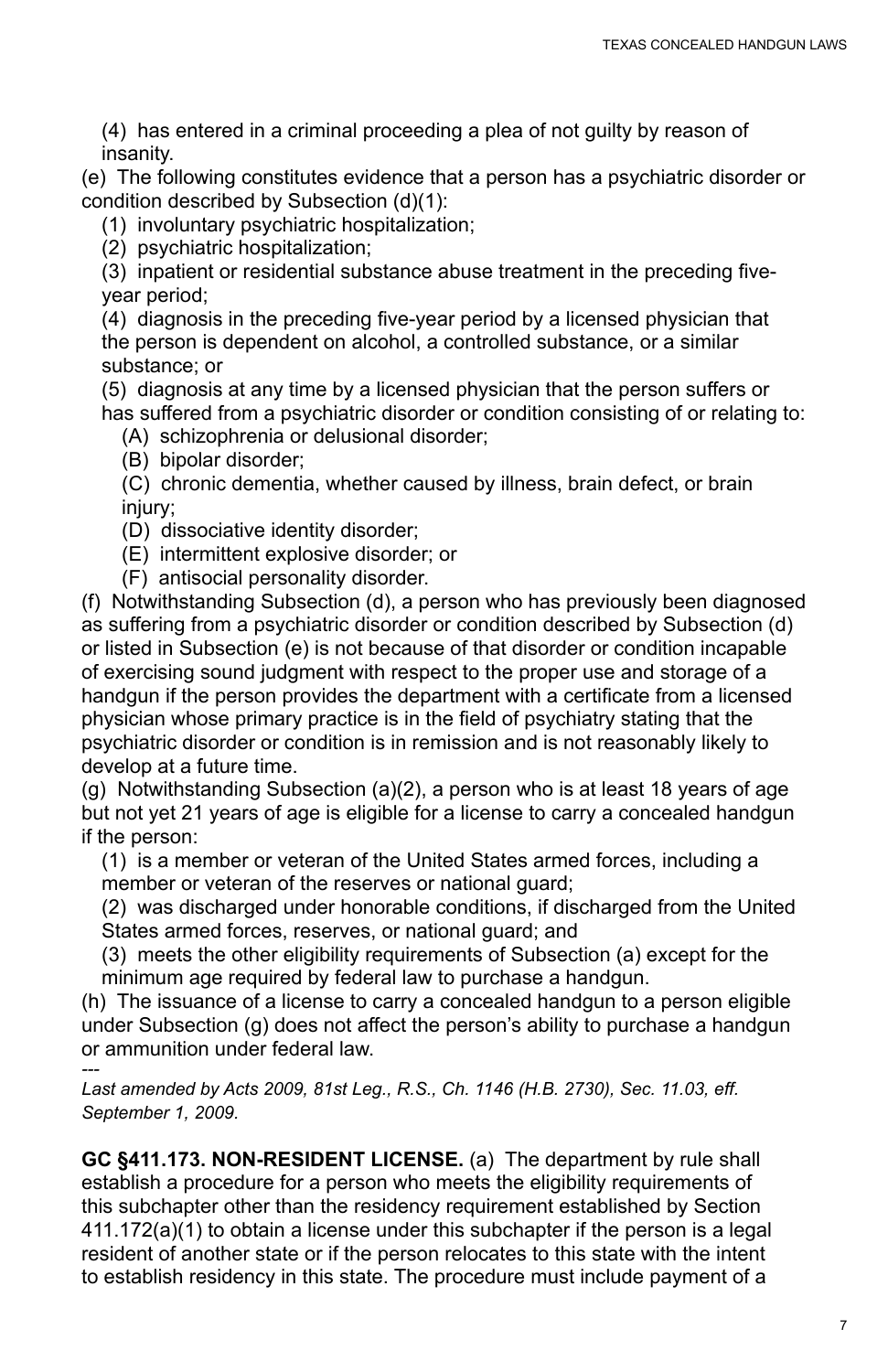fee in an amount sufficient to recover the average cost to the department of obtaining a criminal history record check and investigation on a nonresident applicant. A license issued in accordance with the procedure established under this subsection:

(1) remains in effect until the license expires under Section 411.183; and

(2) may be renewed under Section 411.185.

(b) The governor shall negotiate an agreement with any other state that provides for the issuance of a license to carry a concealed handgun under which a license issued by the other state is recognized in this state or shall issue a proclamation that a license issued by the other state is recognized in this state if the attorney general of the State of Texas determines that a background check of each applicant for a license issued by that state is initiated by state or local authorities or an agent of the state or local authorities before the license is issued. For purposes of this subsection, "background check" means a search of the National Crime Information Center database and the Interstate Identification Index maintained by the Federal Bureau of Investigation.

(c) The attorney general of the State of Texas shall annually:

(1) submit a report to the governor, lieutenant governor, and speaker of the house of representatives listing the states the attorney general has determined qualify for recognition under Subsection (b); and

(2) review the statutes of states that the attorney general has determined do not qualify for recognition under Subsection (b) to determine the changes to their statutes that are necessary to qualify for recognition under that subsection.

(d) The attorney general of the State of Texas shall submit the report required by Subsection (c)(1) not later than January 1 of each calendar year.

*--- Last amended by Acts 2005, 79th Leg., Ch. 915 (H.B. 225), Sec. 4, eff. September 1, 2005.*

**GC §411.174. APPLICATION.** (a) An applicant for a license to carry a concealed handgun must submit to the director's designee described by Section 411.176:

(1) a completed application on a form provided by the department that requires only the information listed in Subsection (b);

(2) one or more photographs of the applicant that meet the requirements of the department;

(3) a certified copy of the applicant's birth certificate or certified proof of age;

(4) proof of residency in this state;

(5) two complete sets of legible and classifiable fingerprints of the applicant taken by a person appropriately trained in recording fingerprints who is employed by a law enforcement agency or by a private entity designated by a law enforcement agency as an entity qualified to take fingerprints of an applicant for a license under this subchapter;

(6) a nonrefundable application and license fee of \$140 paid to the department;

(7) evidence of handgun proficiency, in the form and manner required by the department;

(8) an affidavit signed by the applicant stating that the applicant:

(A) has read and understands each provision of this subchapter that creates an offense under the laws of this state and each provision of the laws of this state related to use of deadly force; and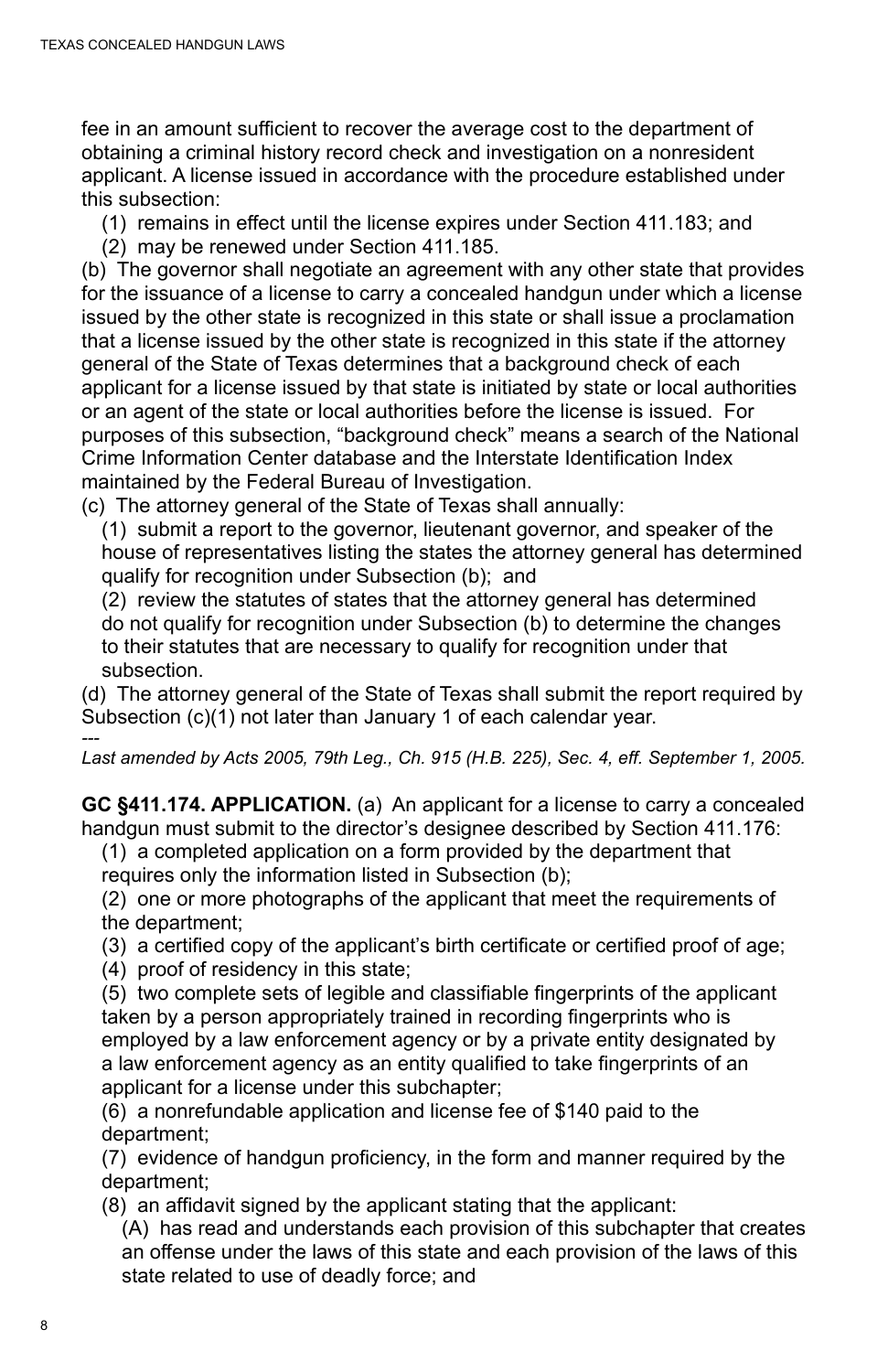(B) fulfills all the eligibility requirements listed under Section 411.172; and

(9) a form executed by the applicant that authorizes the director to make an inquiry into any noncriminal history records that are necessary to determine the applicant's eligibility for a license under Section 411.172(a).

(b) An applicant must provide on the application a statement of the applicant's:

- (1) full name and place and date of birth;
- (2) race and sex;
- (3) residence and business addresses for the preceding five years;
- (4) hair and eye color;
- (5) height and weight;

(6) driver's license number or identification certificate number issued by the department;

(7) criminal history record information of the type maintained by the department under this chapter, including a list of offenses for which the applicant was arrested, charged, or under an information or indictment and the disposition of the offenses; and

(8) history, if any, of treatment received by, commitment to, or residence in: (A) a drug or alcohol treatment center licensed to provide drug or alcohol treatment under the laws of this state or another state, but only if the treatment, commitment, or residence occurred during the preceding five years; or

(B) a psychiatric hospital.

- (b-1) The application must provide space for the applicant to:
	- (1) list any military service that may qualify the applicant to receive a license with a veteran's designation under Section 411.179(e); and
	- (2) include proof required by the department to determine the applicant's eligibility to receive that designation.

(c) The department shall distribute on request a copy of this subchapter and application materials.

(d) The department may not request or require an applicant to provide the applicant's social security number as part of an application under this section. *---*

*Last amended by Acts 2013, 83rd Leg., R.S., Ch. 665 (H.B. 1349), Sec. 2, eff. January 1, 2014.*

#### **GC §411.175. PROCEDURES FOR SUBMITTING FINGERPRINTS**. The

department shall establish procedures for the submission of legible and classifiable fingerprints by an applicant for a license under this subchapter who:

(1) is required to submit those fingerprints to the department, including an

applicant under Section 411.199, 411.1991, or 411.201; and

(2) resides in a county having a population of 46,000 or less and does not reside within a 25-mile radius of a facility with the capability to process digital or electronic fingerprints.

*---*

*Added by Acts 2013, 83rd Leg., R.S., Ch. 874 (H.B. 698), Sec. 1, eff. September 1, 2013.*

**GC §411.176. REVIEW OF APPLICATION MATERIALS**. (a) On receipt of application materials by the department at its Austin headquarters, the department shall conduct the appropriate criminal history record check of the applicant through its computerized criminal history system. Not later than the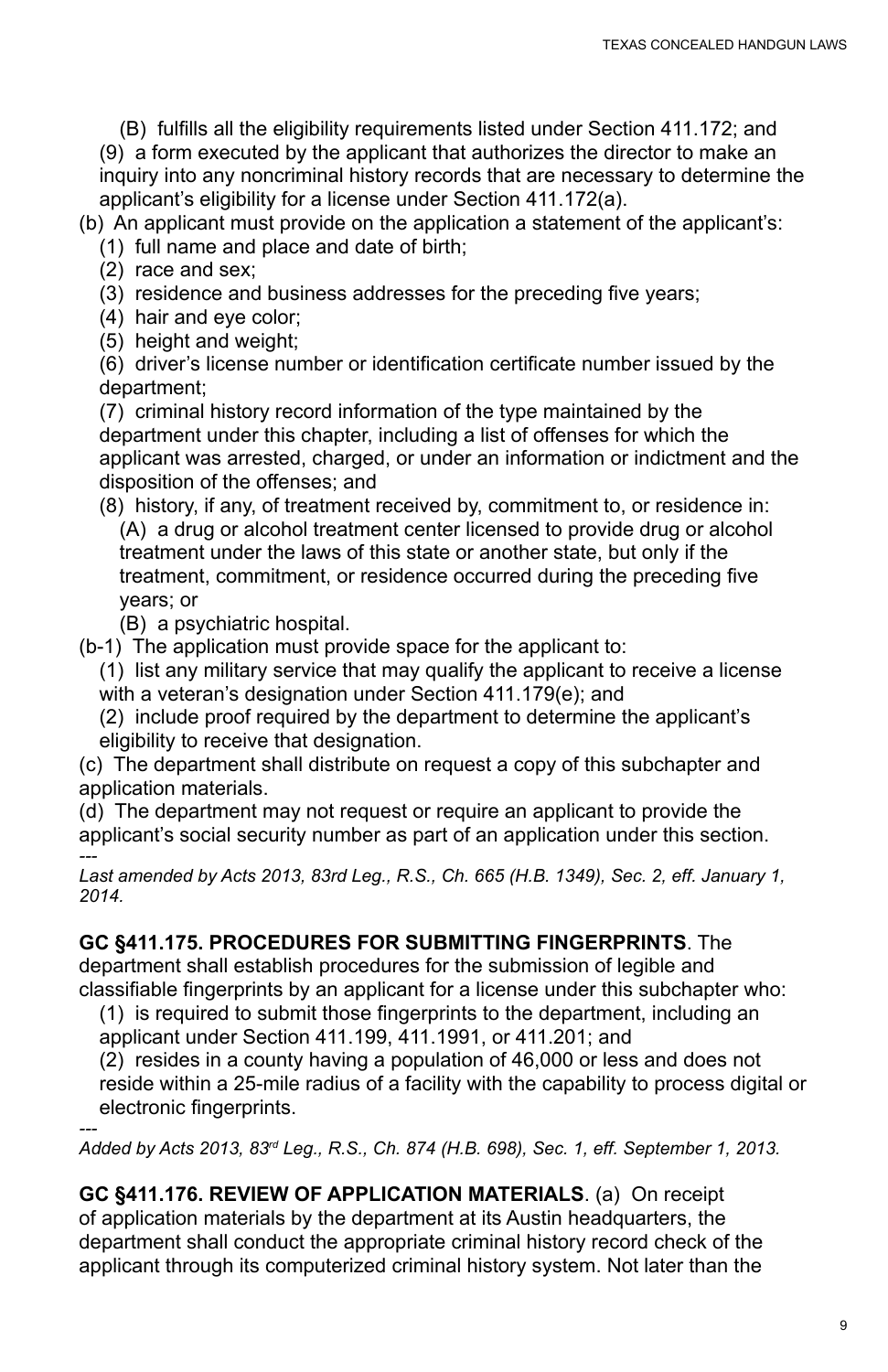30th day after the date the department receives the application materials, the department shall forward the materials to the director's designee in the geographical area of the applicant's residence so that the designee may conduct the investigation described by Subsection (b). For purposes of this section, the director's designee may be a noncommissioned employee of the department. (b) The director's designee as needed shall conduct an additional criminal history record check of the applicant and an investigation of the applicant's local official records to verify the accuracy of the application materials.The director's designee may access any records necessary for purposes of this subsection. The scope of the record check and the investigation are at the sole discretion of the department, except that the director's designee shall complete the record check and investigation not later than the  $60<sup>th</sup>$  day after the date the department receives the application materials. The department shall send a fingerprint card to the Federal Bureau of Investigation for a national criminal history check of the applicant. On completion of the investigation, the director's designee shall return all materials and the result of the investigation to the appropriate division of the department at its Austin headquarters.

(c) The director's designee may submit to the appropriate division of the department, at the department's Austin headquarters, along with the application materials a written recommendation for disapproval of the application, accompanied by an affidavit stating personal knowledge or naming persons with personal knowledge of a ground for denial under Section 411.172. The director's designee may also submit the application and the recommendation that the license be issued.

(d) On receipt at the department's Austin headquarters of the application materials and the result of the investigation by the director's designee, the department shall conduct any further record check or investigation the department determines is necessary if a question exists with respect to the accuracy of the application materials or the eligibility of the applicant, except that the department shall complete the record check and investigation not later than the 180 $th$  day after the date the department receives the application materials from the applicant.

#### *---*

Last amended by Acts 2009, 81st Leg., R.S., Ch. 1146 (H.B. 2730), Sec. 11.05, eff. *September 1, 2009.*

**GC §411.177. ISSUANCE OR DENIAL OF LICENSE.** (a) The department shall issue a license to carry a concealed handgun to an applicant if the applicant meets all the eligibility requirements and submits all the application materials. The department shall administer the licensing procedures in good faith so that any applicant who meets all the eligibility requirements and submits all the application materials shall receive a license. The department may not deny an application on the basis of a capricious or arbitrary decision by the department. (b) The department shall, not later than the  $60<sup>th</sup>$  day after the date of the receipt by the director's designee of the completed application materials:

- (1) issue the license;
- (2) notify the applicant in writing that the application was denied:
	- (A) on the grounds that the applicant failed to qualify under the criteria listed in Section 411.172;
	- (B) based on the affidavit of the director's designee submitted to the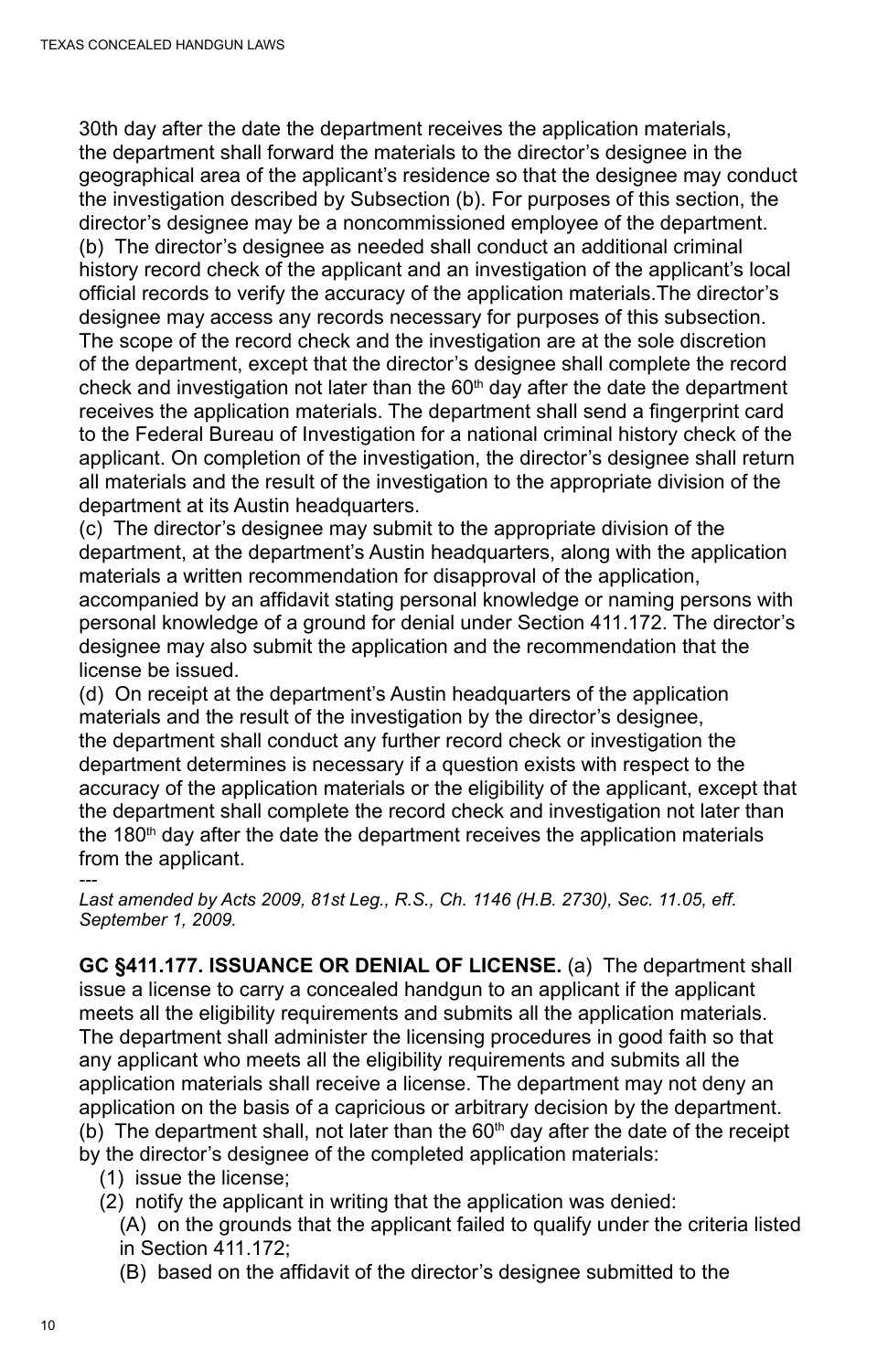department under Section 411.176(c); or

(C) based on the affidavit of the qualified handgun instructor submitted to the department under Section 411.188(k); or

(3) notify the applicant in writing that the department is unable to make a determination regarding the issuance or denial of a license to the applicant within the 60-day period prescribed by this subsection and include in that notification an explanation of the reason for the inability and an estimation of the amount of time the department will need to make the determination.

(c) Failure of the department to issue or deny a license for a period of more than 30 days after the department is required to act under Subsection (b) constitutes denial.

(d) A license issued under this subchapter is effective from the date of issuance. *---*

*Last amended by Acts 2013, 83rd Leg., R.S., Ch. 1302 (H.B. 3142), Sec. 5, eff. June 14, 2013.*

**GC §411.178. NOTICE TO LOCAL LAW ENFORCEMENT.** On request of a local law enforcement agency, the department shall notify the agency of the licenses that have been issued to license holders who reside in the county in which the agency is located.

*--- Last amended by Acts 1999, 76th Leg., ch. 1189, Sec. 14, eff. September 1, 1999.*

#### **GC §411.179. FORM OF LICENSE**.

*Text of subsection as amended by Acts 2013, 83rd Leg., R.S., Ch. 1302 (H.B. 3142), Sec. 6*

(a) The department by rule shall adopt the form of the license. A license must include:

- (1) a number assigned to the license holder by the department;
- (2) a statement of the period for which the license is effective;
- (3) a color photograph of the license holder;

(4) the license holder's full name, date of birth, hair and eye color, height, weight, and signature;

(5) the license holder's residence address or, as provided by Subsection (d), the street address of the courthouse in which the license holder or license holder's spouse serves as a federal judge or the license holder serves as a state judge; and

(6) the number of a driver's license or an identification certificate issued to the license holder by the department.

*Text of subsection as amended by Acts 2013, 83rd Leg., R.S., Ch. 396 (S.B. 164), Sec. 2*

(a) The department by rule shall adopt the form of the license. A license must include:

- (1) a number assigned to the license holder by the department;
- (2) a statement of the period for which the license is effective;

(3) a statement of the category or categories of handguns the license holder may carry as provided by Subsection (b);

(4) a color photograph of the license holder;

(5) the license holder's full name, date of birth, hair and eye color, height, weight, and signature;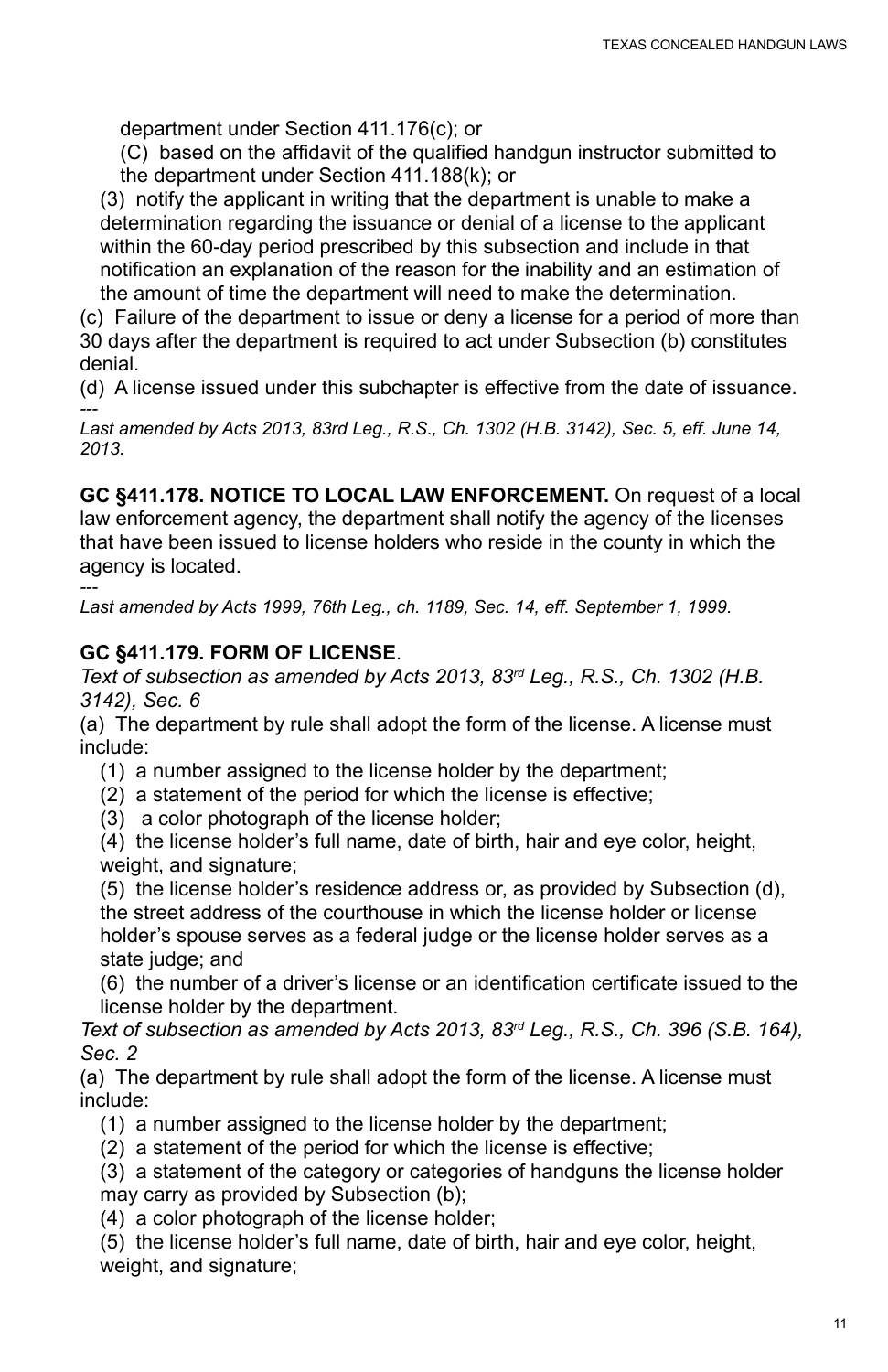(6) the license holder's residence address or, as provided by Subsection (d), the street address of the courthouse in which the license holder or license holder's spouse serves as a federal judge or the license holder serves as a state judge;

(7) the number of a driver's license or an identification certificate issued to the license holder by the department; and

(8) the designation "VETERAN" if required under Subsection (e).

(b) *Repealed by Acts 2013, 83rd Leg., R.S., Ch. 1302, Sec. 14(2), eff. June 14, 2013.*

(c) In adopting the form of the license under Subsection (a), the department shall establish a procedure for the license of a qualified handgun instructor or of a judge, justice, prosecuting attorney, or assistant prosecuting attorney, as described by Section 46.15(a)(4) or (6), Penal Code, to indicate on the license the license holder's status as a qualified handgun instructor or as a judge, justice, district attorney, criminal district attorney, or county attorney. In establishing the procedure, the department shall require sufficient documentary evidence to establish the license holder's status under this subsection.

(d) In adopting the form of the license under Subsection (a), the department shall establish a procedure for the license of a federal judge, a state judge, or the spouse of a federal judge or state judge to omit the license holder's residence address and to include, in lieu of that address, the street address of the courthouse in which the license holder or license holder's spouse serves as a federal judge or state judge. In establishing the procedure, the department shall require sufficient documentary evidence to establish the license holder's status as a federal judge, a state judge, or the spouse of a federal judge or state judge. (e) In this subsection, "veteran" has the meaning assigned by Section 411.1951. The department shall include the designation "VETERAN" on the face of any original, duplicate, modified, or renewed license under this subchapter or on the reverse side of the license, as determined by the department, if the license is issued to a veteran who:

(1) requests the designation; and

(2) provides proof sufficient to the department of the veteran's military service and honorable discharge.

*--- Last amended by Acts 2013, 83rd Leg., R.S., Ch. 396 (S.B. 164), Sec. 2, eff. September 1, 2013. Acts 2013, 83rd Leg., R.S., Ch. 1302 (H.B. 3142), Sec. 6, eff. June 14, 2013. Acts 2013, 83rd Leg., R.S., Ch. 1302 (H.B. 3142), Sec. 14(2), eff. June 14, 2013.*

**GC §411.180. NOTIFICATION OF DENIAL, REVOCATION, OR SUSPENSION OF LICENSE; REVIEW**. (a) The department shall give written notice to each applicant for a handgun license of any denial, revocation, or suspension of that license. Not later than the  $30<sup>th</sup>$  day after the notice is received by the applicant, according to the records of the department, the applicant or license holder may request a hearing on the denial, revocation, or suspension. The applicant must make a written request for a hearing addressed to the department at its Austin address. The request for hearing must reach the department in Austin prior to the 30<sup>th</sup> day after the date of receipt of the written notice. On receipt of a request for hearing from a license holder or applicant, the department shall promptly schedule a hearing in the appropriate justice court in the county of residence of the applicant or license holder. The justice court shall conduct a hearing to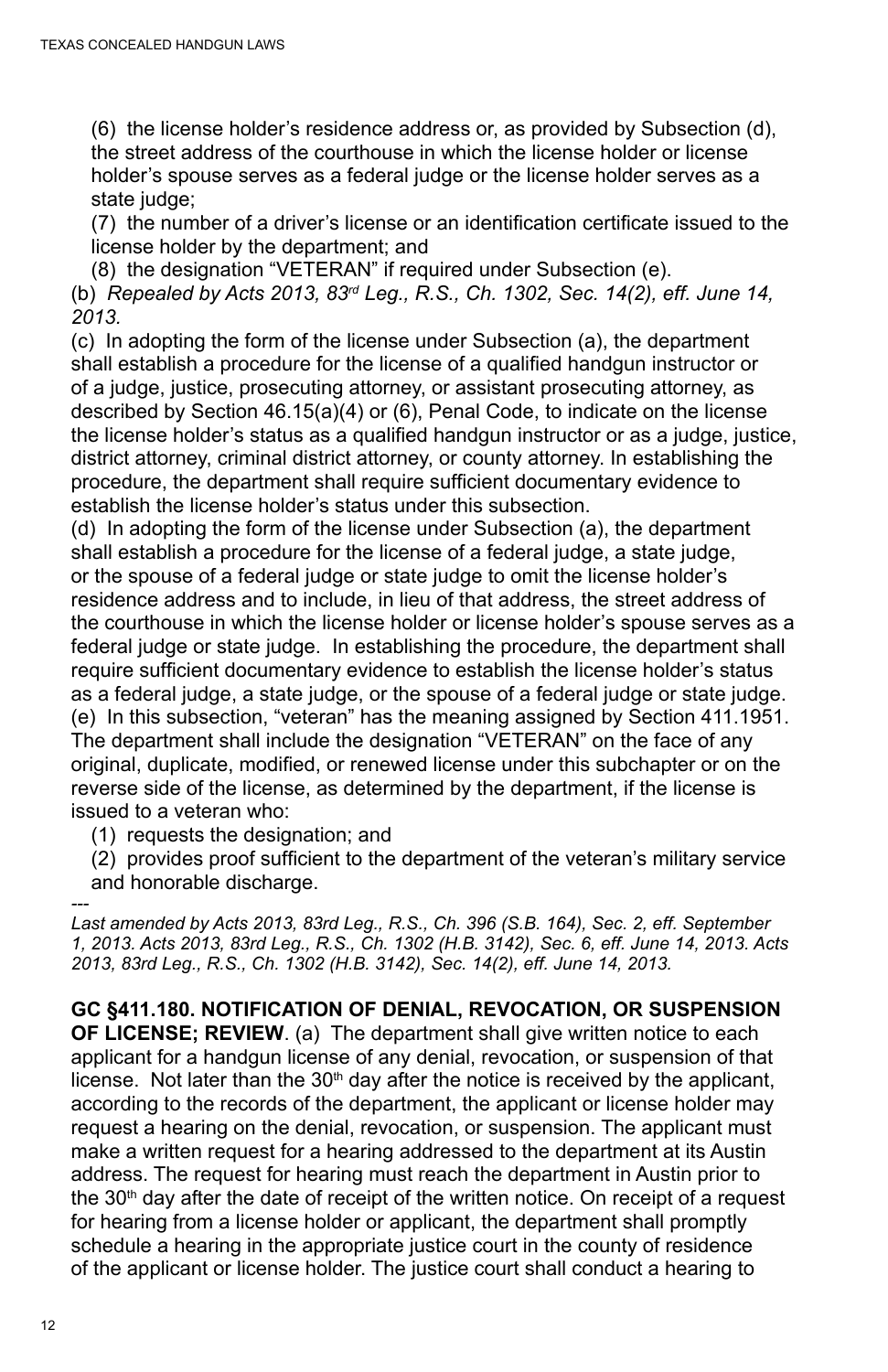review the denial, revocation, or suspension of the license. In a proceeding under this section, a justice of the peace shall act as an administrative hearing officer. A hearing under this section is not subject to Chapter 2001 (Administrative Procedure Act). A district attorney or county attorney, the attorney general, or a designated member of the department may represent the department. (b) The department, on receipt of a request for hearing, shall file the appropriate petition in the justice court selected for the hearing and send a copy of that petition to the applicant or license holder at the address contained in departmental records. A hearing under this section must be scheduled within 30 days of receipt of the request for a hearing. The hearing shall be held expeditiously but in no event more than 60 days after the date that the applicant or license holder requested the hearing. The date of the hearing may be reset on the motion of either party, by agreement of the parties, or by the court as necessary to accommodate the court's docket.

(c) The justice court shall determine if the denial, revocation, or suspension is supported by a preponderance of the evidence. Both the applicant or license holder and the department may present evidence. The court shall affirm the denial, revocation, or suspension if the court determines that denial, revocation, or suspension is supported by a preponderance of the evidence. If the court determines that the denial, revocation, or suspension is not supported by a preponderance of the evidence, the court shall order the department to immediately issue or return the license to the applicant or license holder. (d) A proceeding under this section is subject to Chapter 105, Civil Practice and Remedies Code, relating to fees, expenses, and attorney's fees.

(e) A party adversely affected by the court's ruling following a hearing under this section may appeal the ruling by filing within 30 days after the ruling a petition in a county court at law in the county in which the applicant or license holder resides or, if there is no county court at law in the county, in the county court of the county. A person who appeals under this section must send by certified mail a copy of the person's petition, certified by the clerk of the court in which the petition is filed, to the appropriate division of the department at its Austin headquarters. The trial on appeal shall be a trial de novo without a jury. A district or county attorney or the attorney general may represent the department. (f) A suspension of a license may not be probated.

(g) If an applicant or a license holder does not petition the justice court, a denial becomes final and a revocation or suspension takes effect on the 30<sup>th</sup> day after receipt of written notice.

(h) The department may use and introduce into evidence certified copies of governmental records to establish the existence of certain events that could result in the denial, revocation, or suspension of a license under this subchapter, including records regarding convictions, judicial findings regarding mental competency, judicial findings regarding chemical dependency, or other matters that may be established by governmental records that have been properly authenticated.

(i) This section does not apply to a suspension of a license under Section 85.022, Family Code, or Article 17.292, Code of Criminal Procedure. *---*

*Last amended by Acts 1999, 76th Leg., ch. 1412, Sec. 5, eff. September 1, 1999.*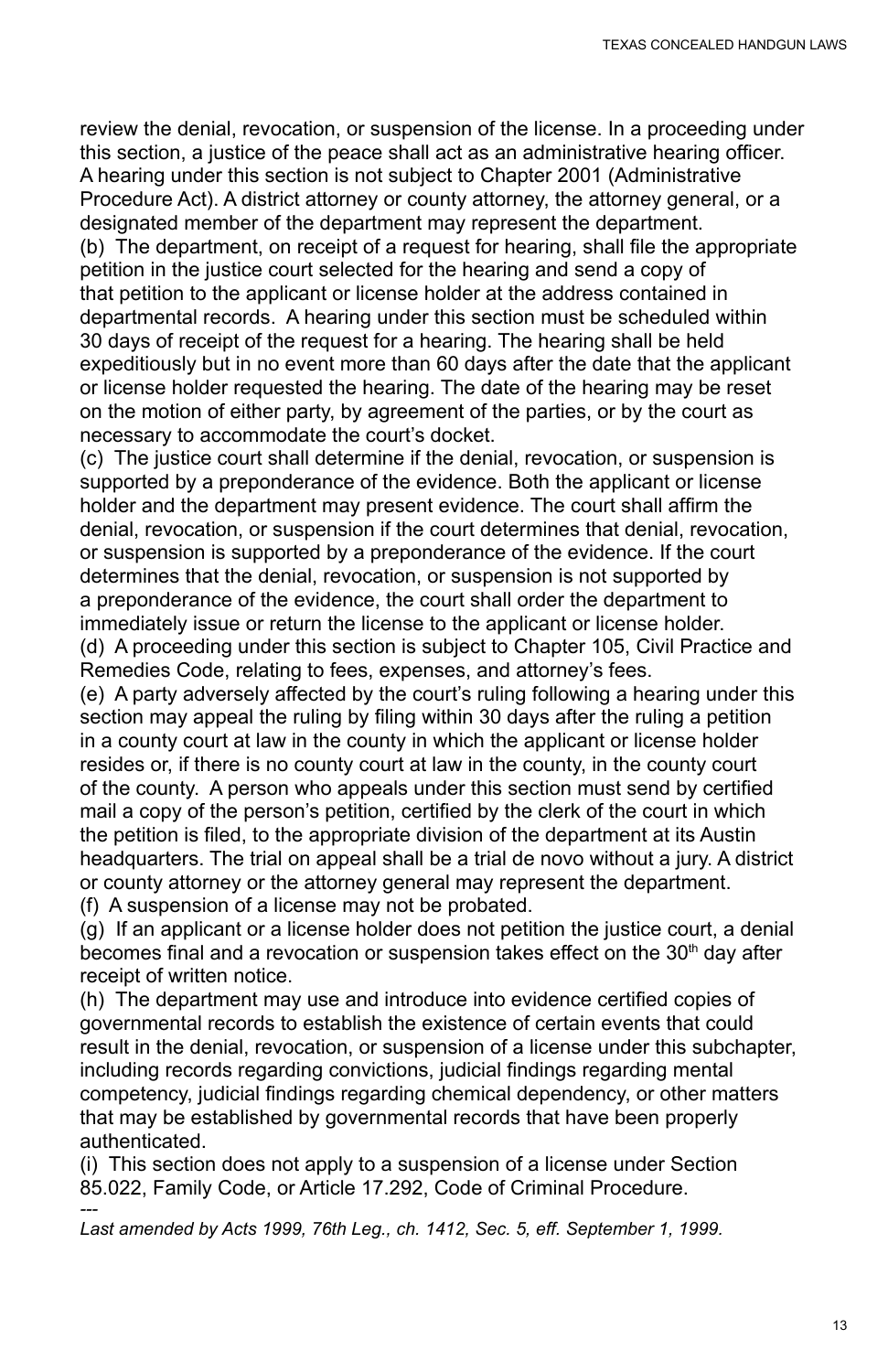**GC §411.181. NOTICE OF CHANGE OF ADDRESS OR NAME**. (a) If a person who is a current license holder moves from any residence address stated on the license, if the name of the person is changed by marriage or otherwise, or if the person's status becomes inapplicable for purposes of the information required to be displayed on the license under Section 411.179, the person shall, not later than the 30<sup>th</sup> day after the date of the address, name, or status change, notify the department and provide the department with the number of the person's license and, as applicable, the person's:

- (1) former and new addresses;
- (2) former and new names; or
- (3) former and new status.

(b) If the name of the license holder is changed by marriage or otherwise, or if the person's status becomes inapplicable as described by Subsection (a), the person shall apply for a duplicate license. The duplicate license must reflect the person's current name, residence address, and status.

(c) If a license holder moves from the address stated on the license, the person shall apply for a duplicate license.

(d) The department shall charge a license holder a fee of \$25 for a duplicate license.

(e) The department shall make the forms available on request.

(f) On request of a local law enforcement agency, the department shall notify the agency of changes made under Subsection (a) by license holders who reside in the county in which the agency is located.

(g) If a license is lost, stolen, or destroyed, the license holder shall apply for a duplicate license not later than the  $30<sup>th</sup>$  day after the date of the loss, theft, or destruction of the license.

(h) If a license holder is required under this section to apply for a duplicate license and the license expires not later than the 60th day after the date of the loss, theft, or destruction of the license, the applicant may renew the license with the modified information included on the new license. The applicant must pay only the nonrefundable renewal fee.

(i) A license holder whose application fee for a duplicate license under this section is dishonored or reversed may reapply for a duplicate license at any time, provided the application fee and a dishonored payment charge of \$25 is paid by cashier's check or money order made payable to the "Texas Department of Public Safety."

*---* Last amended by Acts 2009, 81st Leg., R.S., Ch. 1146 (H.B. 2730), Sec. 11.08, eff. *September 1, 2009.*

**GC §411.182. NOTICE**. (a) For the purpose of a notice required by this subchapter, the department may assume that the address currently reported to the department by the applicant or license holder is the correct address.

(b) A written notice meets the requirements under this subchapter if the notice is sent by certified mail to the current address reported by the applicant or license holder to the department.

(c) If a notice is returned to the department because the notice is not deliverable, the department may give notice by publication once in a newspaper of general interest in the county of the applicant's or license holder's last reported address. On the 31<sup>st</sup> day after the date the notice is published, the department may take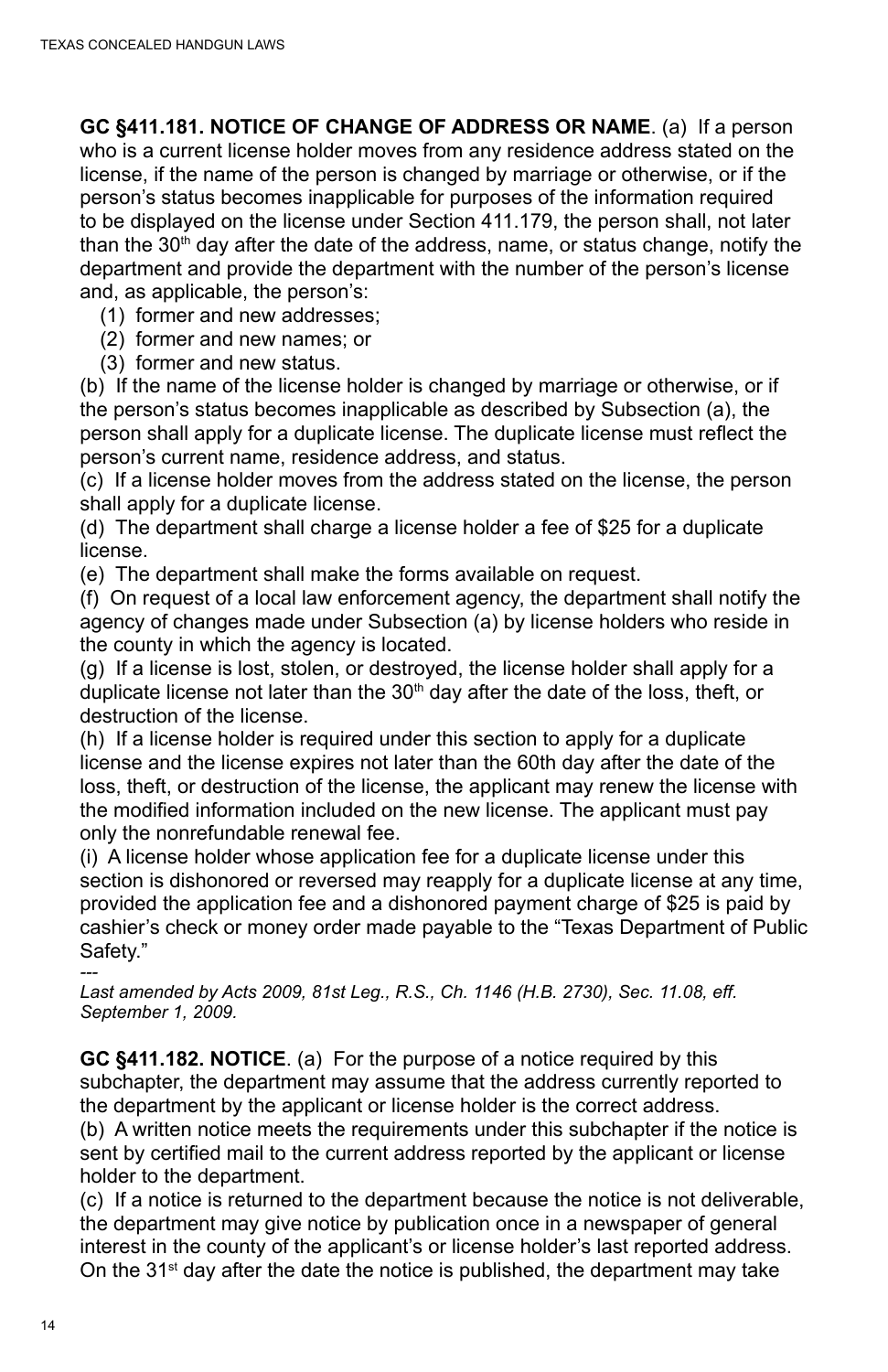the action proposed in the notice.

*--- Added by Acts 1997, 75th Leg., ch. 165, Sec. 10.01(a), eff. September 1, 1997.*

**GC §411.183. EXPIRATION**. (a) A license issued under this subchapter expires on the first birthday of the license holder occurring after the fourth anniversary of the date of issuance.

(b) A renewed license expires on the license holder's birthdate, five years after the date of the expiration of the previous license.

(c) A duplicate license expires on the date the license that was duplicated would have expired.

(d) A modified license expires on the date the license that was modified would have expired.

*--- Last amended by Acts 2005, 79th Leg., Ch. 915 (H.B. 225), Sec. 3, eff. September 1, 2005.*

#### **GC §411.185. LICENSE RENEWAL PROCEDURE**.

*Text of subsection as amended by Acts 2013, 83rd Leg., R.S., Ch. 156, Sec. 1* (a) To renew a license, a license holder must:

(1) complete a handgun proficiency course under Section 411.188(a) within the six-month period preceding:

(A) the date of application for renewal, for a first or second renewal; and

(B) the date of application for renewal or the date of application for the preceding renewal, for a third or subsequent renewal, to ensure that the license holder is not required to complete the course more than once in any 10-year period; and

(2) submit to the department:

- (A) an application for renewal on a form provided by the department;
- (B) evidence of handgun proficiency, in the form and manner required by the department;
- (C) payment of a nonrefundable renewal fee as set by the department; and
- (D) one or more photographs of the applicant that meet the requirements of the department.

*Text of subsection as amended by Acts 2013, 83rd Leg., R.S., Ch. 1387, Sec. 1* (a) To renew a license, a license holder must, on or before the date the license expires, submit to the department by mail or, in accordance with the procedure adopted under Subsection (f), on the Internet:

- (1) a renewal application on a form provided by the department;
- (2) payment of a nonrefundable renewal fee as set by the department; and
- (3) the informational form described by Subsection (c) signed or electronically acknowledged by the applicant.

(b) The director by rule shall adopt a renewal application form requiring an update of the information on the original completed application. The director by rule shall set the renewal fee in an amount that is sufficient to cover the actual cost to the department to:

- (1) verify the information contained in the renewal application form;
- (2) conduct any necessary investigation concerning the license holder's continued eligibility to hold a license; and
- (3) issue the renewed license.

(c) The director by rule shall adopt an informational form that describes state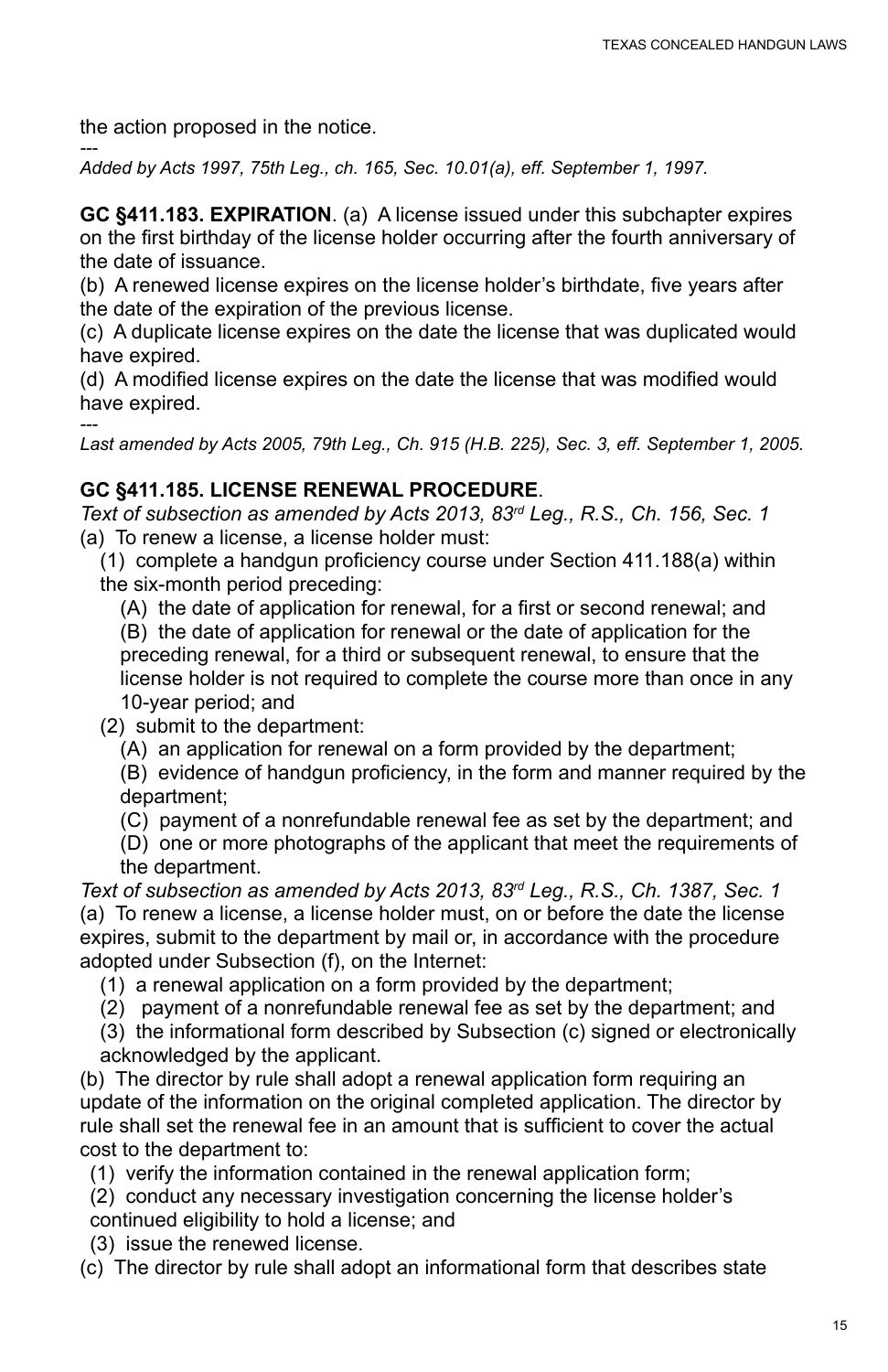law regarding the use of deadly force and the places where it is unlawful for the holder of a license issued under this subchapter to carry a concealed handgun. An applicant for a renewed license must sign and return the informational form to the department by mail or acknowledge the form electronically on the Internet according to the procedure adopted under Subsection (f).

(d) Not later than the  $60<sup>th</sup>$  day before the expiration date of the license, the department shall mail to each license holder a written notice of the expiration of the license, a renewal application form, and the informational form described by Subsection (c).

*Text of subsection as added by Acts 2013, 83rd Leg., R.S., Ch. 665, Sec. 3* (e) The department may not request or require a license holder to provide the license holder's social security number to renew a license under this section. *Text of subsection as added by Acts 2013, 83rd Leg., R.S., Ch. 1387, Sec. 1*

(e) The department shall renew the license of a license holder who meets all the eligibility requirements to continue to hold a license and submits all the renewal materials described by Subsection (a). Not later than the 45<sup>th</sup> day after receipt of the renewal materials, the department shall issue the renewed license or notify the license holder in writing that the department denied the license holder's renewal application.

(f) The director by rule shall adopt a procedure by which a license holder who satisfies the eligibility requirements to continue to hold a license may submit the renewal materials described by Subsection (a) by mail or on the Internet. *---*

*Last amended by Acts 2013, 83rd Leg., R.S., Ch. 1387 (H.B. 48), Sec. 1, eff. September 1, 2013.*

**GC §411.186. REVOCATION**. (a) The department shall revoke a license under this section if the license holder:

(1) was not entitled to the license at the time it was issued;

(2) made a material misrepresentation or failed to disclose a material fact in an application submitted under this subchapter;

(3) subsequently becomes ineligible for a license under Section 411.172, unless the sole basis for the ineligibility is that the license holder is charged with the commission of a Class A or Class B misdemeanor or equivalent offense, or of an offense under Section 42.01, Penal Code, or equivalent offense, or of a felony under an information or indictment;

(4) is convicted of an offense under Section 46.035, Penal Code;

(5) is determined by the department to have engaged in conduct constituting a reason to suspend a license listed in Section 411.187(a) after the person's license has been previously suspended twice for the same reason; or (6) submits an application fee that is dishonored or reversed if the applicant

fails to submit a cashier's check or money order made payable to the "Department of Public Safety of the State of Texas" in the amount of the dishonored or reversed fee, plus \$25, within 30 days of being notified by the department that the fee was dishonored or reversed.

(b) If a peace officer believes a reason listed in Subsection (a) to revoke a license exists, the officer shall prepare an affidavit on a form provided by the department stating the reason for the revocation of the license and giving the department all of the information available to the officer at the time of the preparation of the form. The officer shall attach the officer's reports relating to the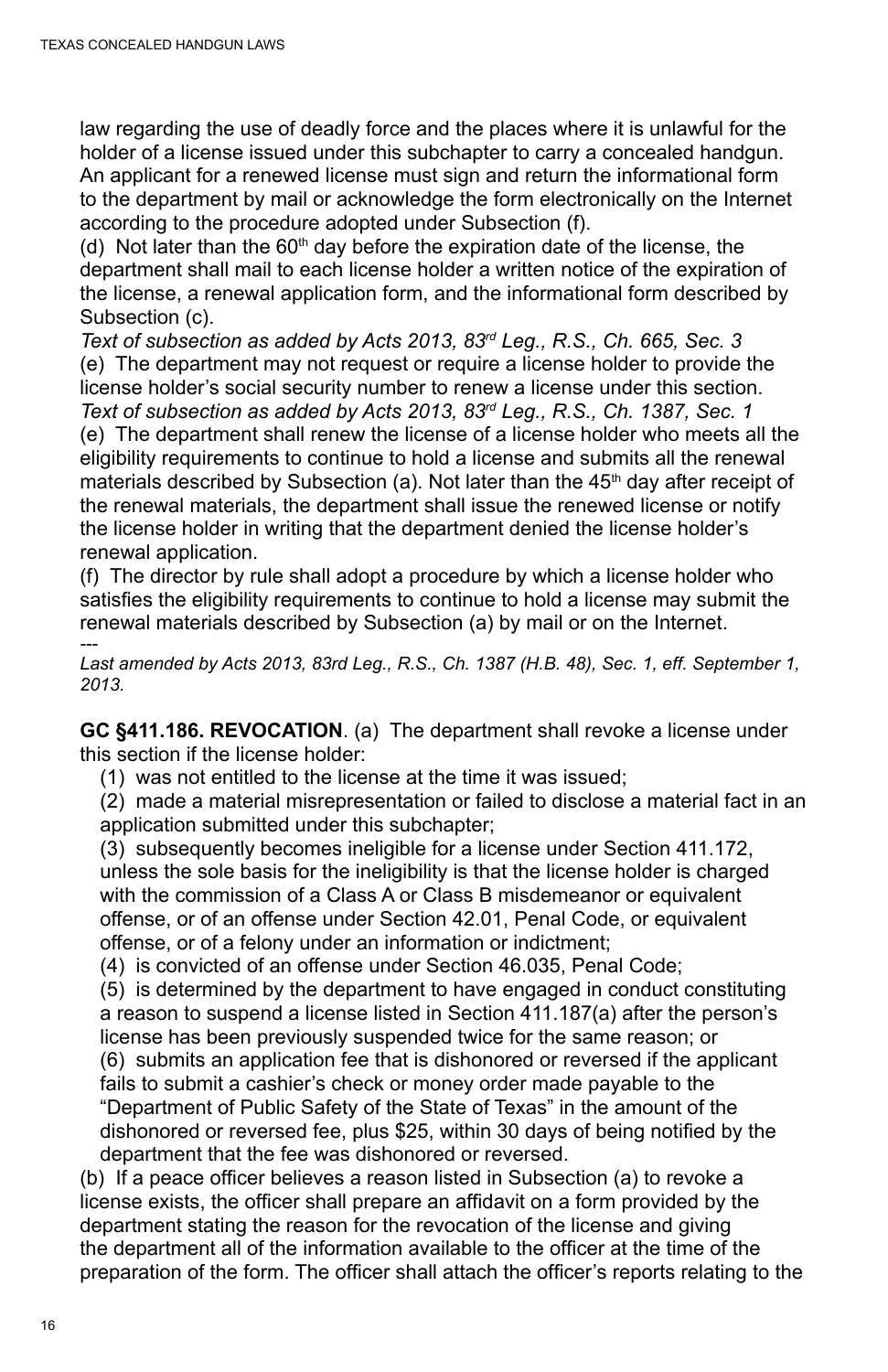license holder to the form and send the form and attachments to the appropriate division of the department at its Austin headquarters not later than the fifth working day after the date the form is prepared. The officer shall send a copy of the form and the attachments to the license holder. If the license holder has not surrendered the license or the license was not seized as evidence, the license holder shall surrender the license to the appropriate division of the department not later than the 10<sup>th</sup> day after the date the license holder receives the notice of revocation from the department, unless the license holder requests a hearing from the department. The license holder may request that the justice court in the justice court precinct in which the license holder resides review the revocation as provided by Section 411.180. If a request is made for the justice court to review the revocation and hold a hearing, the license holder shall surrender the license on the date an order of revocation is entered by the justice court.

(c) A license holder whose license is revoked for a reason listed in Subsections (a)(1)(5) may reapply as a new applicant for the issuance of a license under this subchapter after the second anniversary of the date of the revocation if the cause for revocation does not exist on the date of the second anniversary. If the cause for revocation exists on the date of the second anniversary after the date of revocation, the license holder may not apply for a new license until the cause for revocation no longer exists and has not existed for a period of two years.

(d) A license holder whose license is revoked under Subsection (a)(6) may reapply for an original or renewed license at any time, provided the application fee and a dishonored payment charge of \$25 is paid by cashier's check or money order made payable to the "Texas Department of Public Safety." *---*

*Last amended by Acts 2009, 81st Leg., R.S., Ch. 1146 (H.B. 2730), Sec. 11.11, eff. September 1, 2009.*

**GC §411.187. SUSPENSION OF LICENSE**. (a) The department shall suspend a license under this section if the license holder:

(1) is charged with the commission of a Class A or Class B misdemeanor or equivalent offense, or of an offense under Section 42.01, Penal Code, or equivalent offense, or of a felony under an information or indictment;

(2) fails to notify the department of a change of address, name, or status as required by Section 411.181;

(3) commits an act of family violence and is the subject of an active protective order rendered under Title 4, Family Code; or

(4) is arrested for an offense involving family violence or an offense under Section 42.072, Penal Code, and is the subject of an order for emergency protection issued under Article 17.292, Code of Criminal Procedure.

(b) If a peace officer believes a reason listed in Subsection (a) to suspend a license exists, the officer shall prepare an affidavit on a form provided by the department stating the reason for the suspension of the license and giving the department all of the information available to the officer at the time of the preparation of the form. The officer shall attach the officer's reports relating to the license holder to the form and send the form and the attachments to the appropriate division of the department at its Austin headquarters not later than the fifth working day after the date the form is prepared. The officer shall send a copy of the form and the attachments to the license holder. If the license holder has not surrendered the license or the license was not seized as evidence,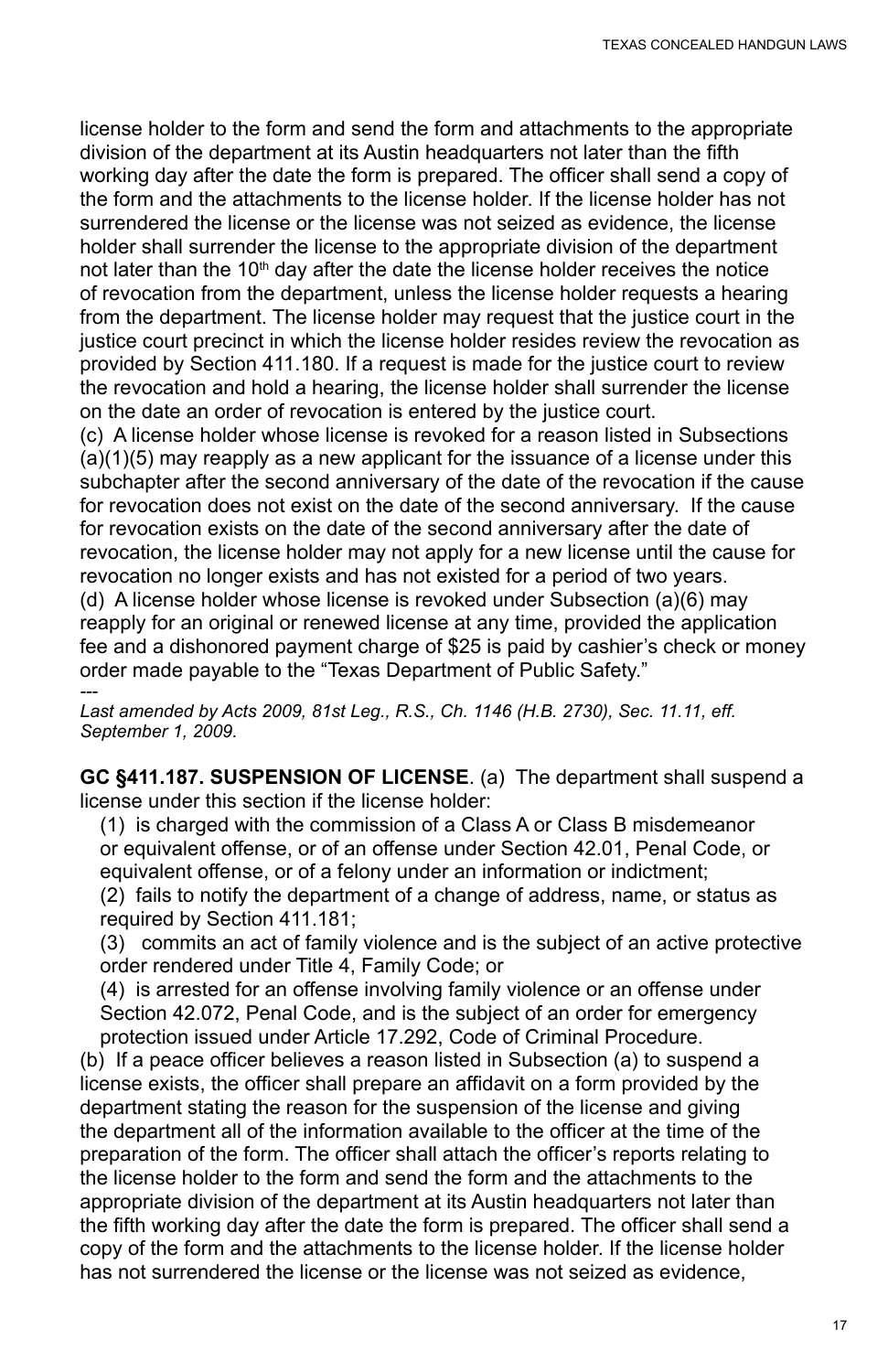the license holder shall surrender the license to the appropriate division of the department not later than the  $10<sup>th</sup>$  day after the date the license holder receives the notice of suspension from the department unless the license holder requests a hearing from the department. The license holder may request that the justice court in the justice court precinct in which the license holder resides review the suspension as provided by Section 411.180. If a request is made for the justice court to review the suspension and hold a hearing, the license holder shall surrender the license on the date an order of suspension is entered by the justice court.

(c) The department shall suspend a license under this section:

(1) for 30 days, if the person's license is subject to suspension for a reason listed in Subsection (a)(2), (3), or (4), except as provided by Subdivision (2); (2) for not less than one year and not more than three years, if the person's license:

(A) is subject to suspension for a reason listed in Subsection (a), other than the reason listed in Subsection (a)(1); and

(B) has been previously suspended for the same reason;

(3) until dismissal of the charges, if the person's license is subject to suspension for the reason listed in Subsection (a)(1); or

(4) for the duration of or the period specified by:

(A) the protective order issued under Title 4, Family Code, if the person's license is subject to suspension for the reason listed in Subsection (a)(5); or (B) the order for emergency protection issued under Article 17.292, Code of Criminal Procedure, if the person's license is subject to suspension for the reason listed in Subsection (a)(6).

*--- Last amended by Acts 2013, 83rd Leg., R.S., Ch. 1302 (H.B. 3142), Sec. 7, eff. June 14, 2013.*

#### **GC §411.1871. NOTICE OF SUSPENSION OR REVOCATION OF CERTAIN**

**LICENSES**. The department shall notify the Texas Commission on Law Enforcement if the department takes any action against the license of a person identified by the commission as a person certified under Section 1701.260, Occupations Code, including suspension or revocation.

*--- Added by Acts 2013, 83rd Leg., R.S., Ch. 655 (H.B. 1009), Sec. 4, eff. June 14, 2013.*

**GC §411.188. HANDGUN PROFICIENCY REQUIREMENT.** (a) The director by rule shall establish minimum standards for handgun proficiency and shall develop a course to teach handgun proficiency and examinations to measure handgun proficiency. The course to teach handgun proficiency is required for each person who seeks to obtain or renew a license and must contain training sessions divided into two parts. One part of the course must be classroom instruction and the other part must be range instruction and an actual demonstration by the applicant of the applicant's ability to safely and proficiently use a handgun. An applicant must be able to demonstrate, at a minimum, the degree of proficiency that is required to effectively operate a handgun of .32 caliber or above. The department shall distribute the standards, course requirements, and examinations on request to any qualified handgun instructor.

(b) Only qualified handgun instructors may administer the classroom instruction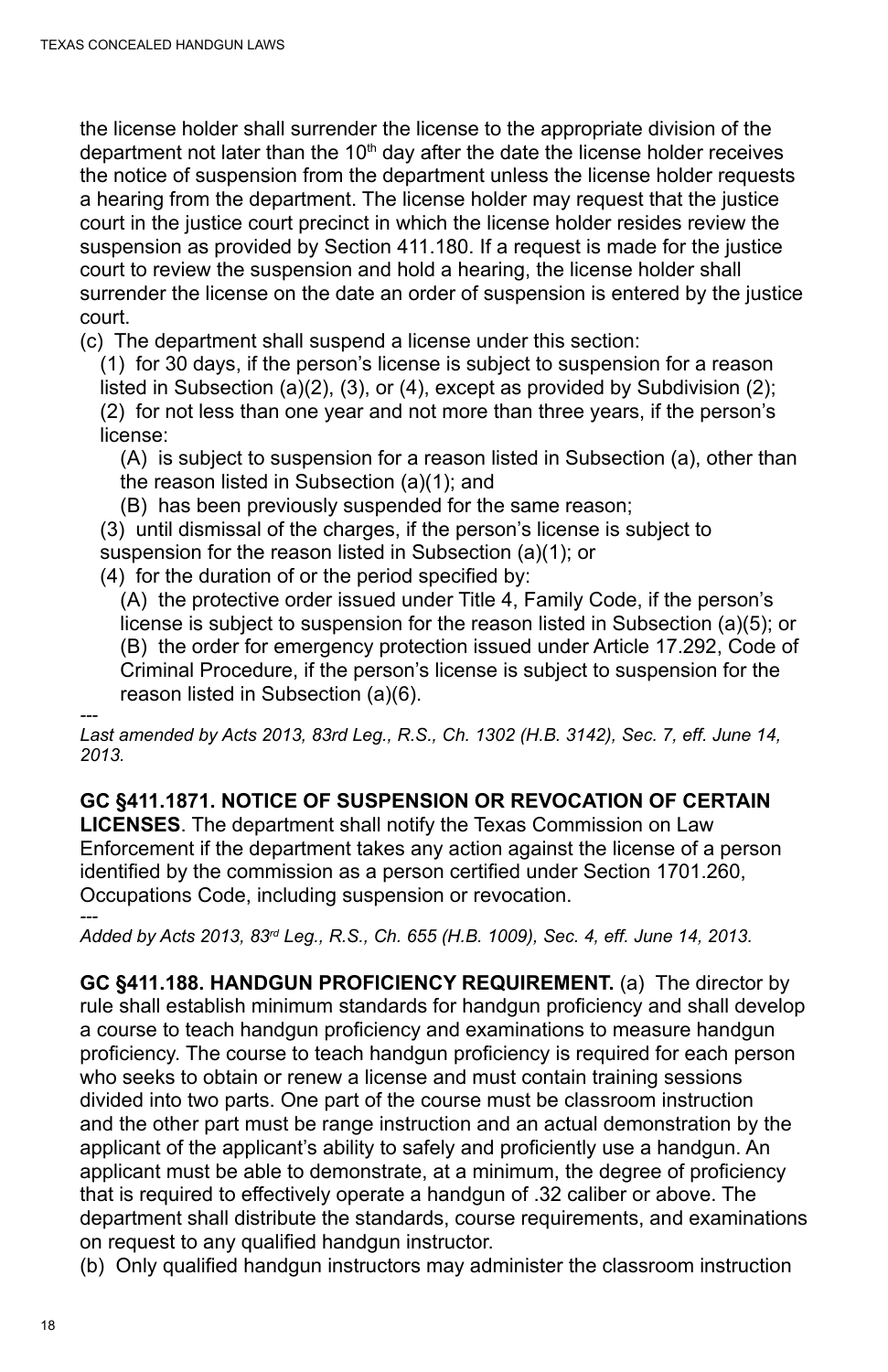part or the range instruction part of the handgun proficiency course. The classroom instruction part of the course must include not less than four hours and not more than six hours of instruction on:

(1) the laws that relate to weapons and to the use of deadly force;

(2) handgun use and safety;

(3) nonviolent dispute resolution; and

(4) proper storage practices for handguns with an emphasis on storage practices that eliminate the possibility of accidental injury to a child.

(c) *Repealed by Acts 2013, 83rd Leg., R.S., Ch. 156 (S.B. 864), Sec. 3, and Ch. 1387 (H.B. 48), Sec. 5, eff. September 1, 2013.*

(d) Only a qualified handgun instructor may administer the proficiency examination to obtain a license. The proficiency examination must include:

(1) a written section on the subjects listed in Subsection (b); and

(2) a physical demonstration of proficiency in the use of one or more

handguns and in handgun safety procedures.

(e) *Repealed by Acts 2013, 83rd Leg., R.S., Ch. 1302, Sec. 14(4), eff. June 14, 2013.*

(f) The department shall develop and distribute directions and materials for course instruction, test administration, and recordkeeping. All test results shall be sent to the department, and the department shall maintain a record of the results. (g) A person who wishes to obtain a license to carry a concealed handgun must apply in person to a qualified handgun instructor to take the appropriate course in handgun proficiency and demonstrate handgun proficiency as required by the department.

(h) *Repealed by Acts 2013, 83rd Leg., R.S., Ch. 1302, Sec. 14(4), eff. June 14, 2013.*

(i) A certified firearms instructor of the department may monitor any class or training presented by a qualified handgun instructor. A qualified handgun instructor shall cooperate with the department in the department's efforts to monitor the presentation of training by the qualified handgun instructor.

A qualified handgun instructor shall make available for inspection to the department any and all records maintained by a qualified handgun instructor under this subchapter. The qualified handgun instructor shall keep a record of all information required by department rule.

*Without reference to the amendment of this subsection, this subsection was repealed by Acts 2013, 83rd Leg., R.S., Ch. 1387 (H.B. 48), Sec. 5, eff. September 1, 2013.*

(j) For license holders seeking to renew their licenses, the department may offer online, or allow a qualified handgun instructor to offer online, the classroom instruction part of the handgun proficiency course and the written section of the proficiency examination.

(k) A qualified handgun instructor may submit to the department a written recommendation for disapproval of the application for a license or modification of a license, accompanied by an affidavit stating personal knowledge or naming persons with personal knowledge of facts that lead the instructor to believe that an applicant does not possess the required handgun proficiency. The department may use a written recommendation submitted under this subsection as the basis for denial of a license only if the department determines that the recommendation is made in good faith and is supported by a preponderance of the evidence. The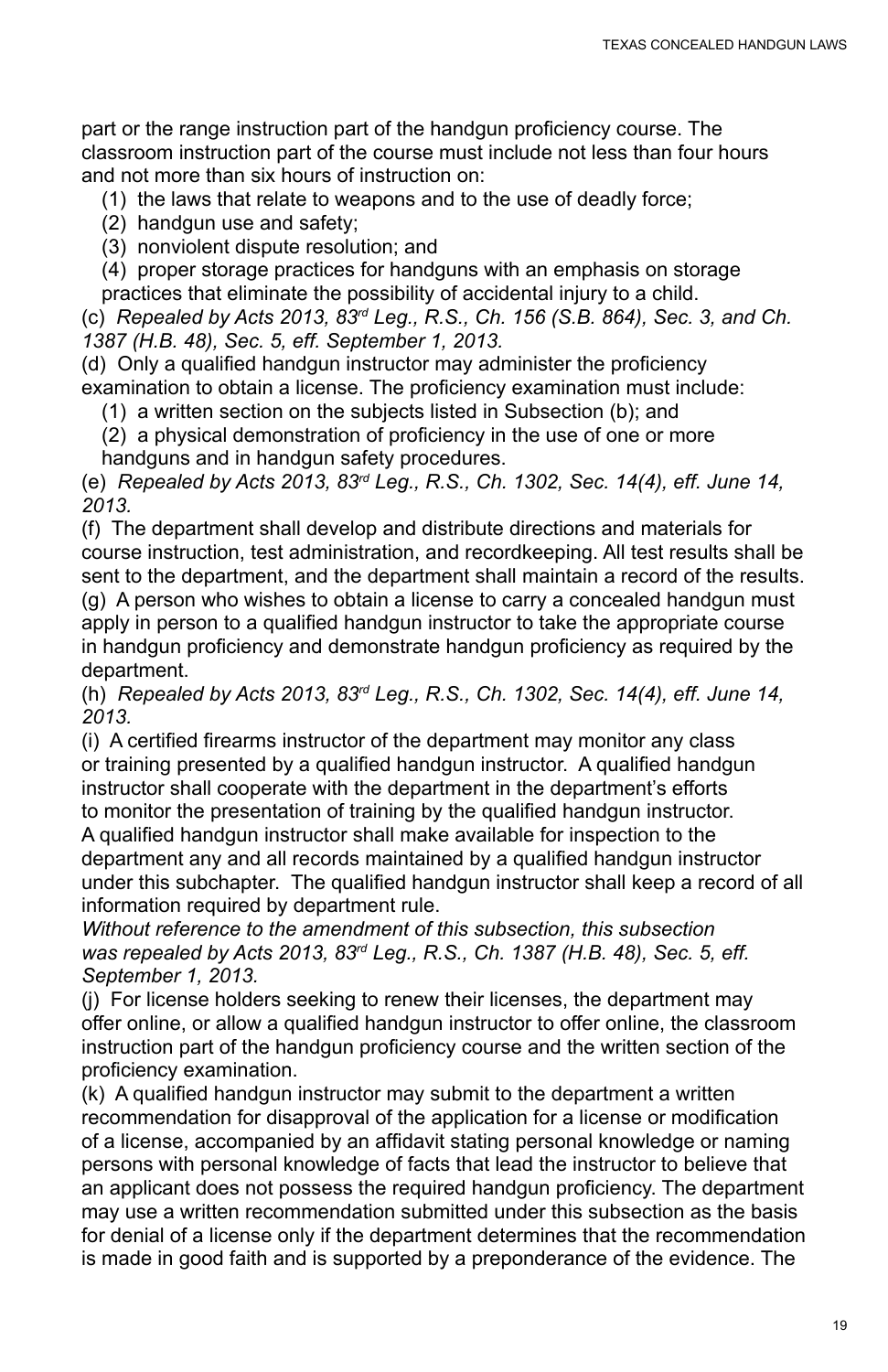department shall make a determination under this subsection not later than the 45<sup>th</sup> day after the date the department receives the written recommendation. The 60-day period in which the department must take action under Section 411.177(b) is extended one day for each day a determination is pending under this subsection.

*--- Last amended by Acts 2013, 83rd Leg., R.S., Ch. 1387 (H.B. 48), Sec. 5, eff. September 1, 2013.*

#### **GC §411.1881. EXEMPTION FROM INSTRUCTION FOR CERTAIN PERSONS**.

(a) Notwithstanding any other provision of this subchapter, a person may not be required to complete the range instruction portion of a handgun proficiency course to obtain a license issued under this subchapter if the person:

(1) is currently serving in or is honorably discharged from:

(A) the army, navy, air force, coast guard, or marine corps of the United States or an auxiliary service or reserve unit of one of those branches of the armed forces; or

(B) the Texas military forces, as defined by Section 437.001; and (2) has, within the five years preceding the date of the person's application for the license, completed a course of training in handgun proficiency or familiarization as part of the person's service with the armed forces or Texas military forces.

(b) The director by rule shall adopt a procedure by which a license holder who is exempt under Subsection (a) from the range instruction portion of the handgun proficiency requirement may submit a form demonstrating the license holder's qualification for an exemption under that subsection. The form must provide sufficient information to allow the department to verify whether the license holder qualifies for the exemption.

*--- Last amended by Acts 2013, 83rd Leg., R.S., Ch. 1387 (H.B. 48), Sec. 3, eff. September 1, 2013.*

#### **GC §411.1882. EVIDENCE OF HANDGUN PROFICIENCY FOR CERTAIN**

**PERSONS**. (a) A person who is serving in this state as a judge or justice of a federal court, as an active judicial officer, as defined by Section 411.201, or as a district attorney, assistant district attorney, criminal district attorney, assistant criminal district attorney, county attorney, or assistant county attorney may establish handgun proficiency for the purposes of this subchapter by obtaining from a handgun proficiency instructor approved by the Texas Commission on Law Enforcement for purposes of Section 1702.1675, Occupations Code, a sworn statement that indicates that the person, during the 12-month period preceding the date of the person's application to the department, demonstrated to the instructor proficiency in the use of handguns.

(b) The director by rule shall adopt a procedure by which a person described under Subsection (a) may submit a form demonstrating the person's qualification for an exemption under that subsection. The form must provide sufficient information to allow the department to verify whether the person qualifies for the exemption.

(c) A license issued under this section automatically expires on the six-month anniversary of the date the person's status under Subsection (a) becomes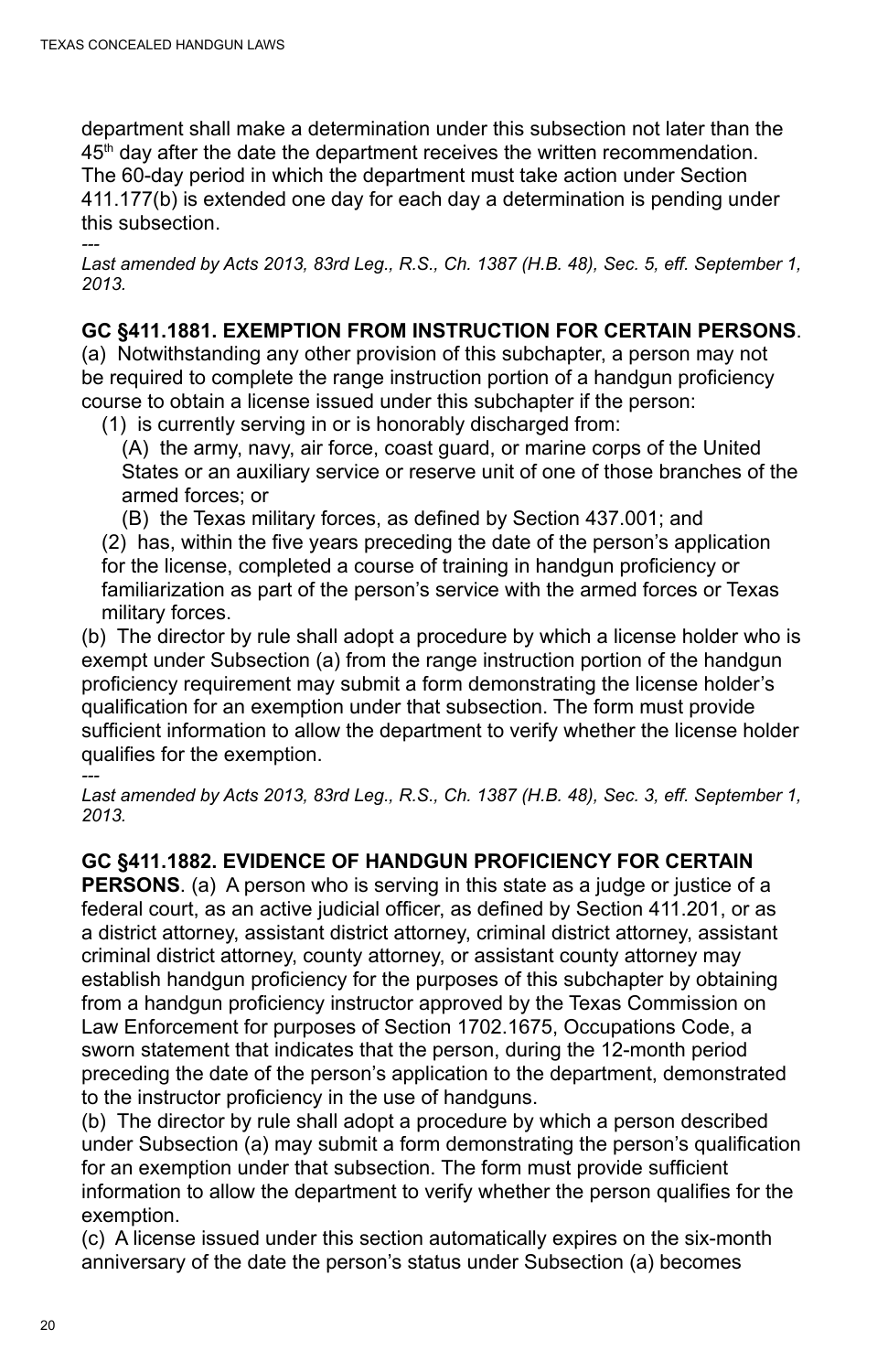inapplicable. A license that expires under this subsection may be renewed under Section 411.185.

*--- Last amended by Acts 2013, 83rd Leg., R.S., Ch. 1302 (H.B. 3142), Sec. 9, eff. June 14, 2013.*

**GC §411.190. QUALIFIED HANDGUN INSTRUCTORS**. (a) The director may certify as a qualified handgun instructor a person who:

(1) is certified by the Texas Commission on Law Enforcement or under

Chapter 1702, Occupations Code, to instruct others in the use of handguns;

(2) regularly instructs others in the use of handguns and has graduated from a handgun instructor school that uses a nationally accepted course designed to train persons as handgun instructors; or

(3) is certified by the National Rifle Association of America as a handgun instructor.

(b) In addition to the qualifications described by Subsection (a), a qualified handgun instructor must be qualified to instruct persons in:

- (1) the laws that relate to weapons and to the use of deadly force;
- (2) handgun use, proficiency, and safety;
- (3) nonviolent dispute resolution; and
- (4) proper storage practices for handguns, including storage practices that eliminate the possibility of accidental injury to a child.

(c) In the manner applicable to a person who applies for a license to carry a concealed handgun, the department shall conduct a background check of a person who applies for certification as a qualified handgun instructor. If the background check indicates that the applicant for certification would not qualify to receive a handgun license, the department may not certify the applicant as a qualified handgun instructor. If the background check indicates that the applicant for certification would qualify to receive a handgun license, the department shall provide handgun instructor training to the applicant. The applicant shall pay a fee of \$100 to the department for the training. The applicant must take and successfully complete the training offered by the department and pay the training fee before the department may certify the applicant as a qualified handgun instructor. The department shall issue a license to carry a concealed handgun under the authority of this subchapter to any person who is certified as a qualified handgun instructor and who pays to the department a fee of \$100 in addition to the training fee. The department by rule may prorate or waive the training fee for an employee of another governmental entity.

(d) The certification of a qualified handgun instructor expires on the second anniversary after the date of certification. To renew a certification, the qualified handgun instructor must pay a fee of \$100 and take and successfully complete the retraining courses required by department rule.

(d-1) The department shall ensure that an applicant may renew certification under Subsection (d) from any county in this state by using an online format to complete the required retraining courses if:

- (1) the applicant is renewing certification for the first time; or
- (2) the applicant completed the required retraining courses in person the previous time the applicant renewed certification.

(e) After certification, a qualified handgun instructor may conduct training for applicants for a license under this subchapter.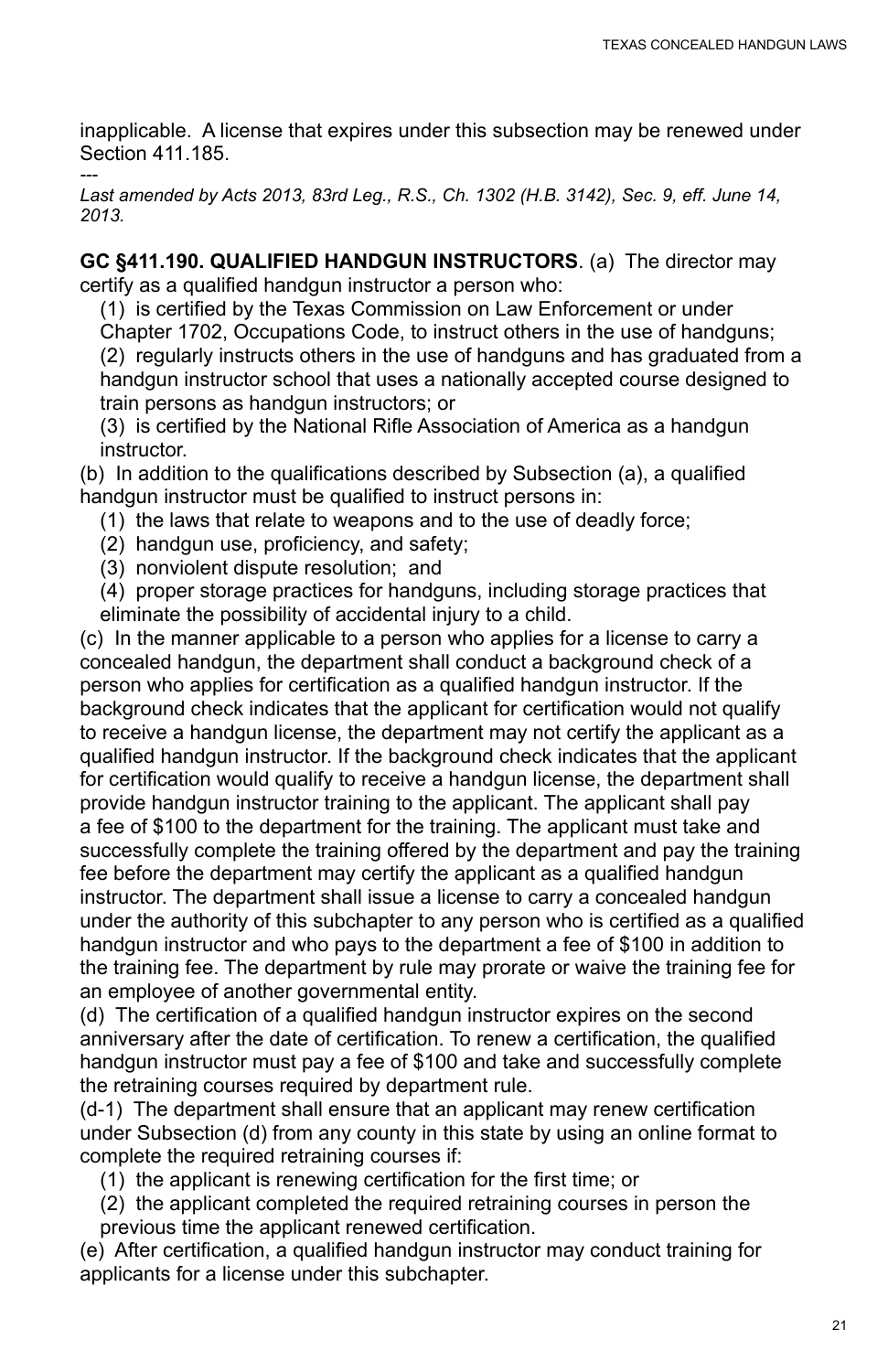(f) If the department determines that a reason exists to revoke, suspend, or deny a license to carry a concealed handgun with respect to a person who is a qualified handgun instructor or an applicant for certification as a qualified handgun instructor, the department shall take that action against the person's:

(1) license to carry a concealed handgun if the person is an applicant for or the holder of a license issued under this subchapter; and

(2) certification as a qualified handgun instructor.

*---*

*Last amended by Acts 2013, 83rd Leg., R.S., Ch. 93 (S.B. 686), Sec. 2.25, eff. May 18, 2013.*

#### **GC §411.1901. SCHOOL SAFETY CERTIFICATION FOR QUALIFIED**

**HANDGUN INSTRUCTORS**. (a) The department shall establish a process to enable qualified handgun instructors certified under Section 411.190 to obtain an additional certification in school safety. The process must include a school safety certification course that provides training in the following:

- (1) the protection of students;
- (2) interaction of license holders with first responders;
- (3) tactics for denying an intruder entry into a classroom or school facility; and
- (4) methods for increasing a license holder's accuracy with a handgun while under duress.

(b) The school safety certification course under Subsection (a) must include not less than 15 hours and not more than 20 hours of instruction.

(c) A qualified handgun instructor certified in school safety under this section may provide school safety training, including instruction in the subjects listed under Subsection (a), to employees of a school district or an open-enrollment charter school who hold a license to carry a concealed handgun issued under this subchapter.

(d) The department shall establish a fee in an amount that is sufficient to cover the costs of the school safety certification under this section.

(e) The department may adopt rules to administer this section.

*---*

*Added by Acts 2013, 83rd Leg., R.S., Ch. 498 (S.B. 1857), Sec. 1, eff. September 1, 2013.*

**GC §411.191. REVIEW OF DENIAL, REVOCATION, OR SUSPENSION OF CERTIFICATION AS QUALIFIED HANDGUN INSTRUCTOR**. The procedures for the review of a denial, revocation, or suspension of a license under Section 411.180 apply to the review of a denial, revocation, or suspension of certification as a qualified handgun instructor. The notice provisions of this subchapter relating to denial, revocation, or suspension of handgun licenses apply to the proposed denial, revocation, or suspension of a certification of a qualified handgun instructor or an applicant for certification as a qualified handgun instructor. *---*

*Added by Acts 1997, 75th Leg., ch. 165, Sec. 10.01(a), eff. September 1, 1997.*

**GC §411.192. CONFIDENTIALITY OF RECORDS**. (a) The department shall disclose to a criminal justice agency information contained in its files and records regarding whether a named individual or any individual named in a specified list is licensed under this subchapter. Information on an individual subject to disclosure under this section includes the individual's name, date of birth, gender, race, zip code, telephone number, e-mail address, and Internet website address.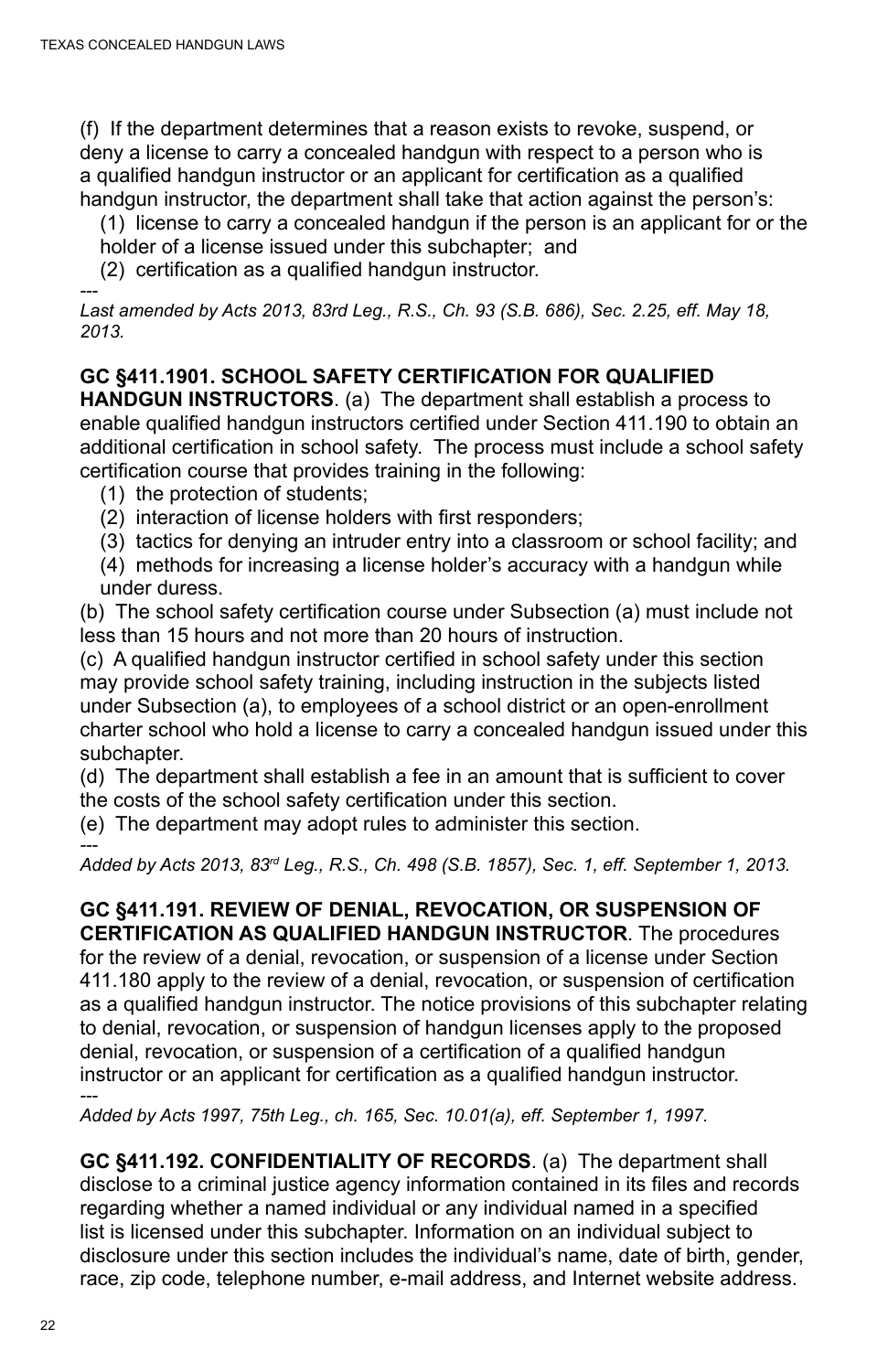Except as otherwise provided by this section and by Section 411.193, all other records maintained under this subchapter are confidential and are not subject to mandatory disclosure under the open records law, Chapter 552.

(b) An applicant or license holder may be furnished a copy of disclosable records regarding the applicant or license holder on request and the payment of a reasonable fee.

(c) The department shall notify a license holder of any request that is made for information relating to the license holder under this section and provide the name of the agency making the request.

(d) The department shall make public and distribute to the public at no cost lists of individuals who are certified as qualified handgun instructors by the department and who request to be included as provided by Subsection (e). The department shall include on the lists each individual's name, telephone number, e-mail address, and Internet website address. The department shall make the list available on the department's Internet website.

(e) An individual who is certified as a qualified handgun instructor may request in writing that the department disclose all or part of the information described by Subsection (d) regarding the individual. The department shall include all or part of the individual's information on the list as requested.

*---* Last amended by Acts 2009, 81st Leg., R.S., Ch. 1146 (H.B. 2730), Sec. 6.03, eff. *September 1, 2009.*

**GC §411.193. STATISTICAL REPORT**. The department shall make available, on request and payment of a reasonable fee to cover costs of copying, a statistical report that includes the number of licenses issued, denied, revoked, or suspended by the department during the preceding month, listed by age, gender, race, and zip code of the applicant or license holder. *---*

*Added by Acts 1997, 75th Leg., ch. 165, Sec. 10.01(a), eff. September 1, 1997.*

#### **GC §411.194. REDUCTION OF FEES DUE TO INDIGENCY**. (a)

Notwithstanding any other provision of this subchapter, the department shall reduce by 50 percent any fee required for the issuance of an original, duplicate, modified, or renewed license under this subchapter if the department determines that the applicant is indigent.

(b) The department shall require an applicant requesting a reduction of a fee to submit proof of indigency with the application materials.

(c) For purposes of this section, an applicant is indigent if the applicant's income is not more than 100 percent of the applicable income level established by the federal poverty guidelines.

*--- Added by Acts 1997, 75th Leg., ch. 165, Sec. 10.01(a), eff. September 1, 1997.*

**GC §411.195. REDUCTION OF FEES FOR SENIOR CITIZENS**. Notwithstanding any other provision of this subchapter, the department shall reduce by 50 percent any fee required for the issuance of an original, duplicate, modified, or renewed license under this subchapter if the applicant for the license is 60 years of age or older.

*--- Last amended by Acts 2005, 79th Leg., Ch. 289 (H.B. 1038), Sec. 1, eff. September 1, 2005.*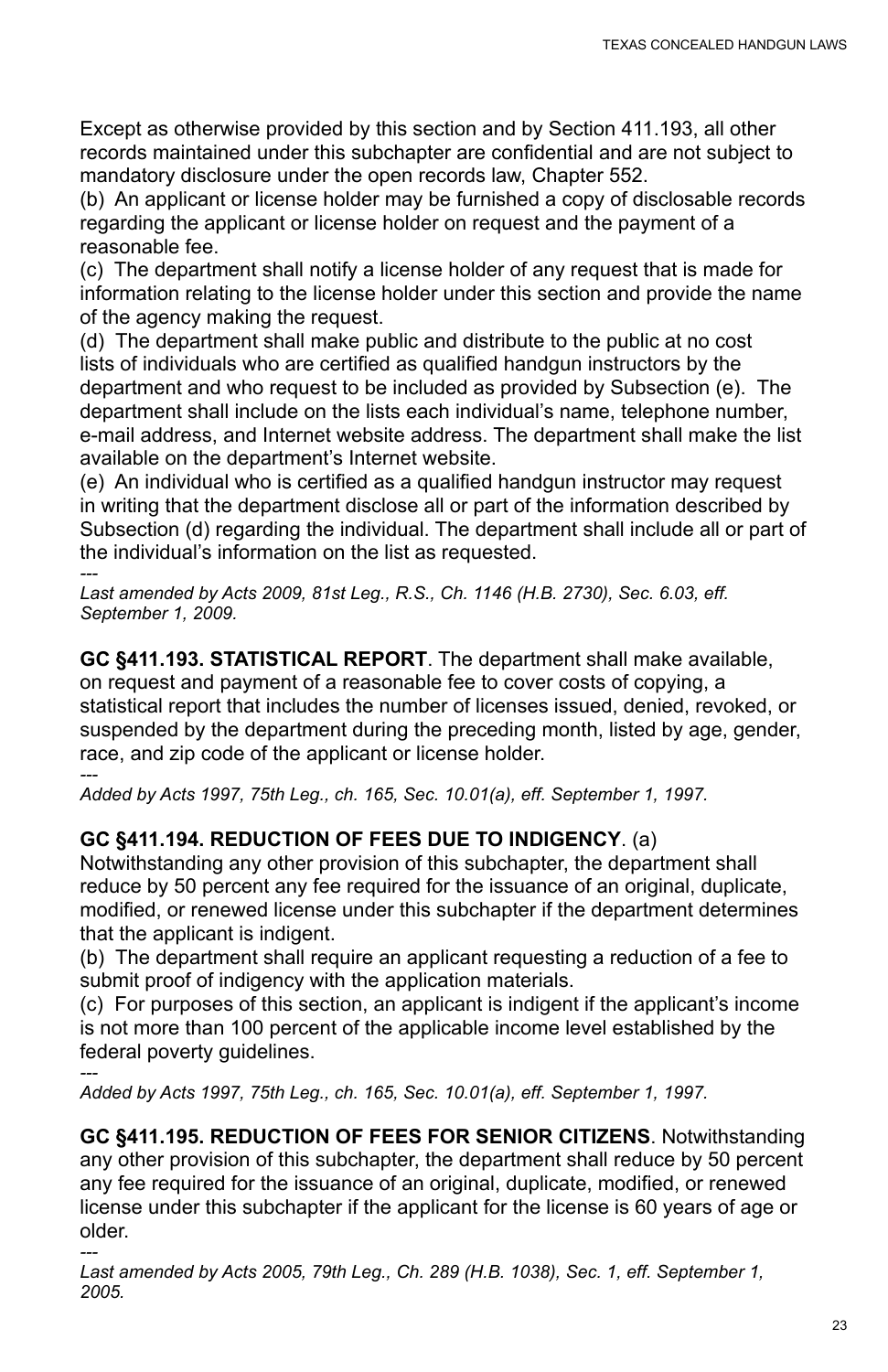#### **GC §411.1951. WAIVER OR REDUCTION OF FEES FOR MEMBERS OR VETERANS OF UNITED STATES ARMED FORCES**. (a) In this section,

"veteran" means a person who:

(1) has served in:

(A) the army, navy, air force, coast guard, or marine corps of the United States:

(B) the Texas military forces as defined by Section 437.001; or

(C) an auxiliary service of one of those branches of the armed forces; and

(2) has been honorably discharged from the branch of the service in which the person served.

(b) Notwithstanding any other provision of this subchapter, the department shall waive any fee required for the issuance of an original, duplicate, modified, or renewed license under this subchapter if the applicant for the license is:

(1) a member of the United States armed forces, including a member of the reserves, national guard, or state guard; or

(2) a veteran who, within 365 days preceding the date of the application, was honorably discharged from the branch of service in which the person served.

(c) Notwithstanding any other provision of this subchapter, if the applicant is a veteran who, more than 365 days preceding the date of the application, was honorably discharged from the branch of the service in which the applicant served:

(1) the applicant must pay a fee of \$25 for the issuance of an original or renewed license under this subchapter; and

(2) the department shall reduce by 50 percent any fee required of the applicant for a duplicate or modified license under this subchapter.

*--- Last amended by Acts 2013, 83rd Leg., R.S., Ch. 1217 (S.B. 1536), Sec. 3.05, eff. September 1, 2013.*

**GC §411.1952. REDUCTION OF FEES FOR EMPLOYEES OF TEXAS DEPARTMENT OF CRIMINAL JUSTICE**. Notwithstanding any other provision of this subchapter, an applicant who is a correctional officer of the Texas Department of Criminal Justice shall pay a fee of \$25 for the issuance of an original or renewed license under this subchapter.

*---*

*Added by Acts 2013, 83rd Leg., R.S., Ch. 251 (H.B. 485), Sec. 2, eff. September 1, 2013.*

**GC §411.196. METHOD OF PAYMENT**. A person may pay a fee required by this subchapter by cash, credit card, personal check, cashier's check, or money order. A person who pays a fee required by this subchapter by cash must pay the fee in person. Checks or money orders must be made payable to the "Texas Department of Public Safety." A person whose payment for a fee required by this subchapter is dishonored or reversed must pay any future fees required by this subchapter by cashier's check or money order made payable to the "Texas Department of Public Safety." A fee received by the department under this subchapter is nonrefundable.

*--- Last amended by Acts 2005, 79th Leg., Ch. 1065 (H.B. 1483), Sec. 1, eff. September 1, 2005.*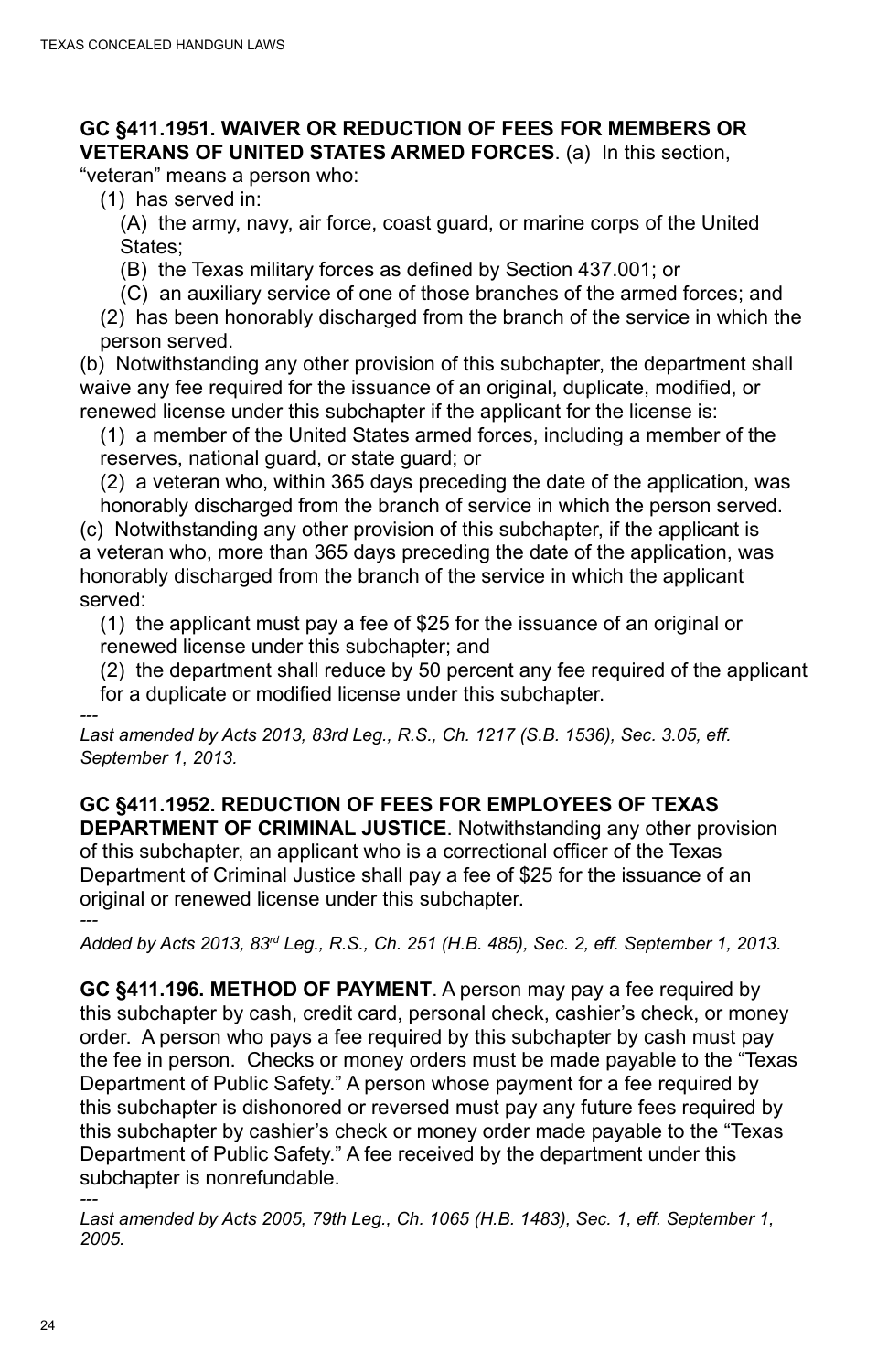**GC §411.197. RULES**. The director shall adopt rules to administer this subchapter.

*---*

*Added by Acts 1997, 75th Leg., ch. 165, Sec. 10.01(a), eff. September 1, 1997.*

#### **GC §411.198. LAW ENFORCEMENT OFFICER ALIAS HANDGUN LICENSE**.

(a) On written approval of the director, the department may issue to a law enforcement officer an alias license to carry a concealed handgun to be used in supervised activities involving criminal investigations.

(b) It is a defense to prosecution under Section 46.035, Penal Code, that the actor, at the time of the commission of the offense, was the holder of an alias license issued under this section.

*---*

*Added by Acts 1997, 75th Leg., ch. 165, Sec. 10.01(a), eff. September 1, 1997.*

**GC §411.199. HONORABLY RETIRED PEACE OFFICERS**. (a) A person who is licensed as a peace officer under Chapter 1701, Occupations Code, and who has been employed full-time as a peace officer by a law enforcement agency may apply for a license under this subchapter at any time after retirement.

(b) The person shall submit two complete sets of legible and classifiable fingerprints and a sworn statement from the head of the law enforcement agency employing the applicant. A head of a law enforcement agency may not refuse to issue a statement under this subsection. If the applicant alleges that the statement is untrue, the department shall investigate the validity of the statement. The statement must include:

(1) the name and rank of the applicant;

(2) the status of the applicant before retirement;

(3) whether or not the applicant was accused of misconduct at the time of the retirement;

(4) the physical and mental condition of the applicant;

(5) the type of weapons the applicant had demonstrated proficiency with during the last year of employment;

(6) whether the applicant would be eligible for reemployment with the agency, and if not, the reasons the applicant is not eligible; and

(7) a recommendation from the agency head regarding the issuance of a license under this subchapter.

(c) The department may issue a license under this subchapter to an applicant under this section if the applicant is honorably retired and physically and emotionally fit to possess a handgun. In this subsection, "honorably retired" means the applicant:

(1) did not retire in lieu of any disciplinary action;

(2) was eligible to retire from the law enforcement agency or was ineligible to retire only as a result of an injury received in the course of the applicant's employment with the agency; and

(3) is entitled to receive a pension or annuity for service as a law enforcement officer or is not entitled to receive a pension or annuity only because the law enforcement agency that employed the applicant does not offer a pension or annuity to its employees.

(d) An applicant under this section must pay a fee of \$25 for a license issued under this subchapter.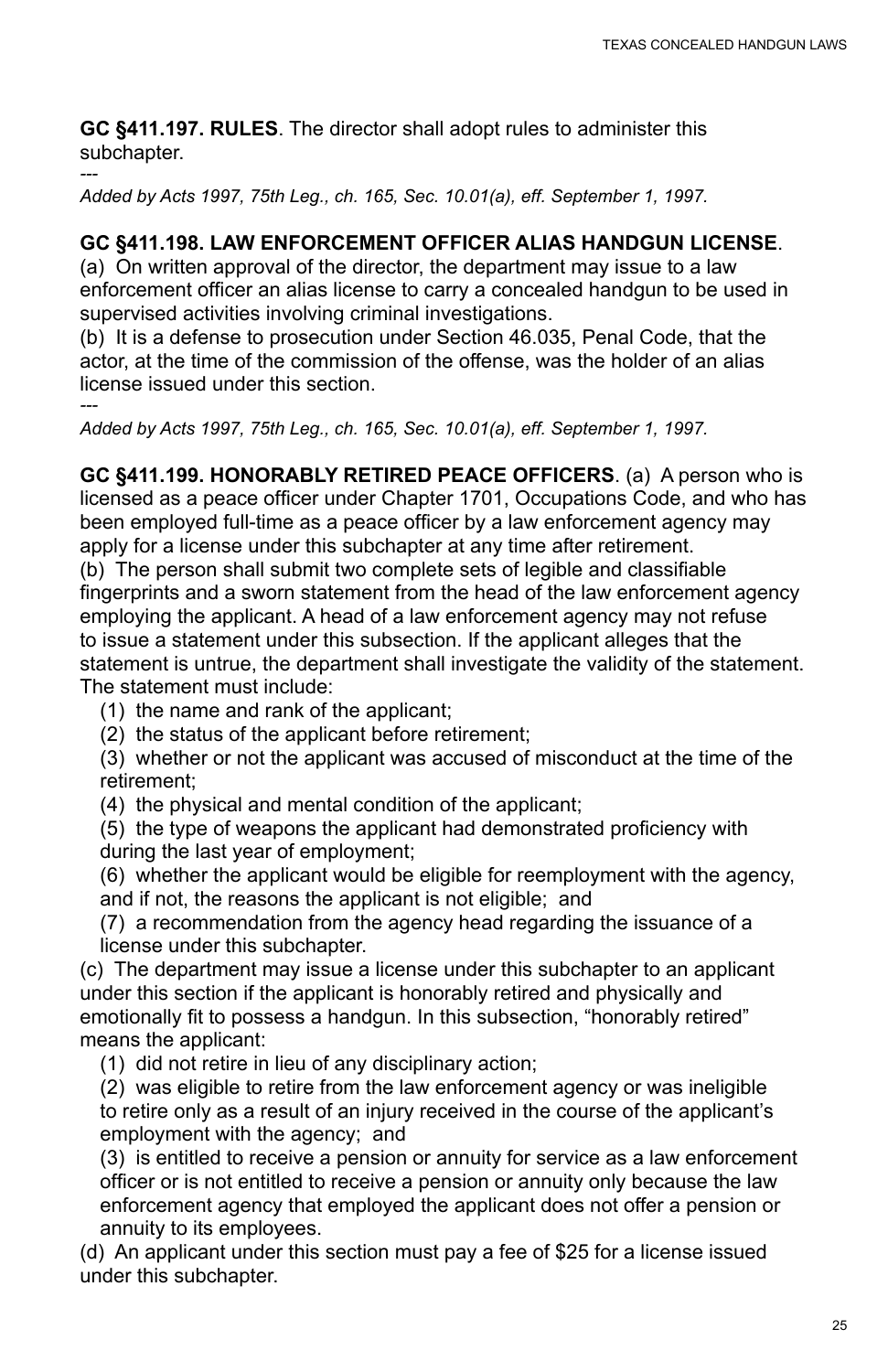*Without reference to the amendment of this subsection, this subsection was repealed by Acts 2013, 83rd Leg., R.S., Ch. 1387 (H.B. 48), Sec. 5, eff. September 1, 2013.*

(e) A retired peace officer who obtains a license under this subchapter must maintain the proficiency required for a peace officer under Section 1701.355, Occupations Code. The department or a local law enforcement agency shall allow a retired peace officer of the department or agency an opportunity to annually demonstrate the required proficiency. The proficiency shall be reported to the department on application and renewal.

(f) A license issued under this section expires as provided by Section 411.183. (g) A retired officer of the United States who was eligible to carry a firearm in the discharge of the officer's official duties is eligible for a license under this section. An applicant described by this subsection may submit the application at any time after retirement. The applicant shall submit with the application proper proof of retired status by presenting the following documents prepared by the agency from which the applicant retired:

(1) retirement credentials; and

(2) a letter from the agency head stating the applicant retired in good standing. *---*

*Last amended by Acts 2013, 83rd Leg., R.S., Ch. 1387 (H.B. 48), Sec. 5, eff. September 1, 2013.*

**GC §411.1991. PEACE OFFICERS**. (a) A person who is licensed as a peace officer under Chapter 1701, Occupations Code, and is employed as a peace officer by a law enforcement agency, or a member of the Texas military forces, excluding Texas State Guard members who are serving in the Texas Legislature may apply for a license under this subchapter. The person shall submit to the department two complete sets of legible and classifiable fingerprints and a sworn statement of the head of the law enforcement agency employing the applicant. A head of a law enforcement agency may not refuse to issue a statement under this subsection. If the applicant alleges that the statement is untrue, the department shall investigate the validity of the statement. The statement must include:

(1) the name and rank of the applicant;

(2) whether the applicant has been accused of misconduct at any time during the applicant's period of employment with the agency and the disposition of that accusation;

(3) a description of the physical and mental condition of the applicant;

(4) a list of the types of weapons the applicant has demonstrated proficiency with during the preceding year; and

(5) a recommendation from the agency head that a license be issued to the person under this subchapter.

(b) The department may issue a license under this subchapter to an applicant under this section if the statement from the head of the law enforcement agency employing the applicant complies with Subsection (a) and indicates that the applicant is qualified and physically and mentally fit to carry a handgun.

(c) An applicant under this section shall pay a fee of \$25 for a license issued under this subchapter.

(d) A license issued under this section expires as provided by Section 411.183. *---*

*Last amended by Acts 2013, 83rd Leg., R.S., Ch. 251 (H.B. 485), Sec. 4, eff. September 1, 2013.*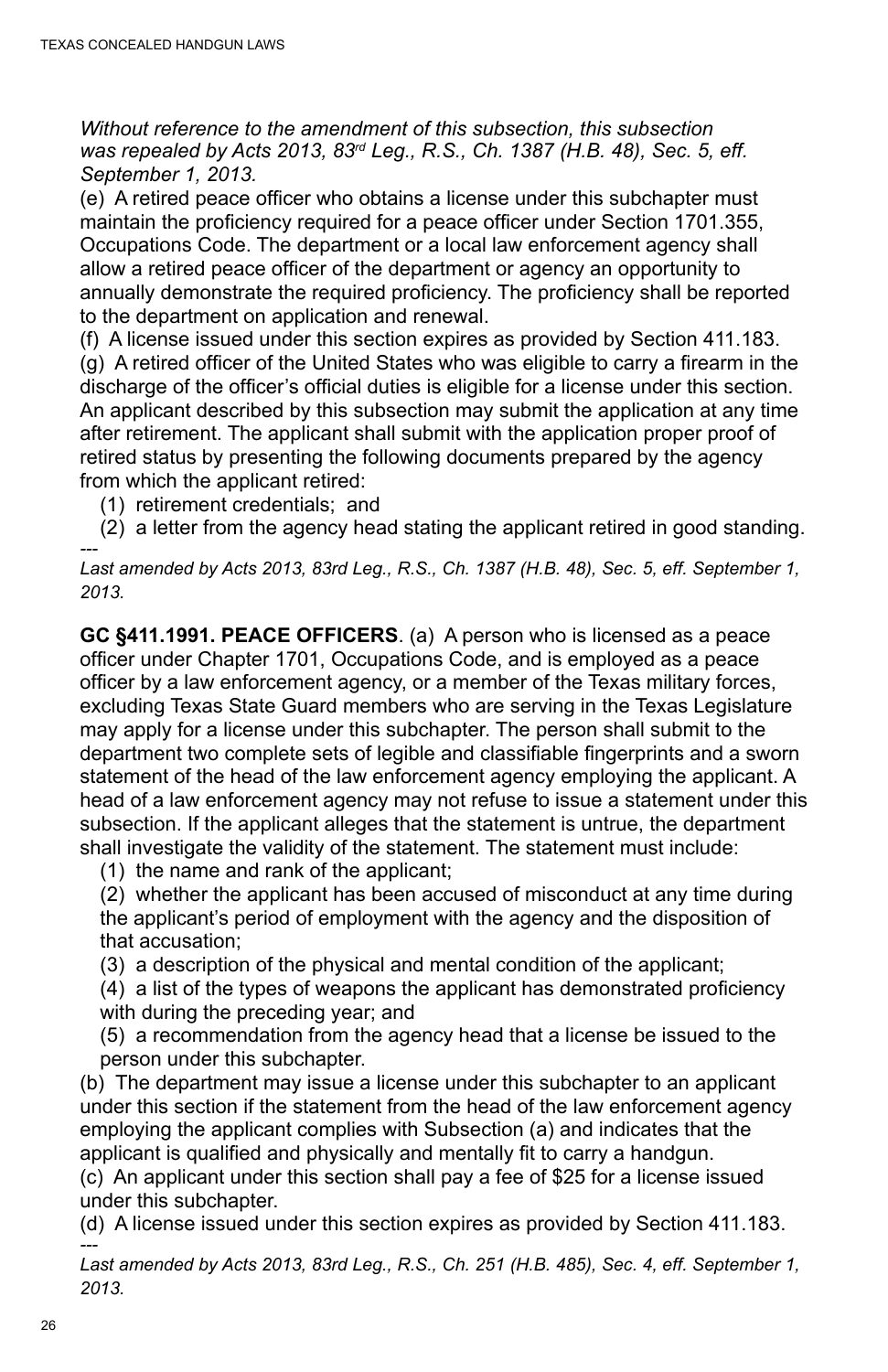#### **GC §411.1992. FORMER RESERVE LAW ENFORCEMENT OFFICERS**. (a) A

person who served as a reserve law enforcement officer, as defined by Section 1701.001, Occupations Code, not less than a total of 15 years with one or more state or local law enforcement agencies may apply for a license under this subchapter at any time.

(b) The applicant shall submit to the department two complete sets of legible and classifiable fingerprints and a sworn statement from the head of the law enforcement agency at which the applicant last served as a reserve law enforcement officer. A head of a law enforcement agency may not refuse to issue a statement under this subsection. If the applicant alleges that the statement is untrue, the department shall investigate the validity of the statement. The statement must include:

(1) the name and rank of the applicant;

(2) the status of the applicant;

(3) whether the applicant was accused of misconduct at any time during the applicant's term of service and the disposition of that accusation;

(4) a description of the physical and mental condition of the applicant;

(5) a list of the types of weapons the applicant demonstrated proficiency with during the applicant's term of service; and

(6) a recommendation from the agency head regarding the issuance of a license under this subchapter.

(c) The department may issue a license under this subchapter to an applicant under this section if the applicant was a reserve law enforcement officer for not less than a total of 15 years with one or more state or local law enforcement agencies and is physically and emotionally fit to possess a handgun.

(d) An applicant under this section must pay a fee of \$25 for a license issued under this subchapter.

(e) A former reserve law enforcement officer who obtains a license as provided by this section must maintain, for the category of weapon licensed, the proficiency required for the person under Section 1701.357, Occupations Code. The department or the local law enforcement agency at which the person last served as a reserve law enforcement officer shall allow the person an opportunity to annually demonstrate the required proficiency. The proficiency shall be reported to the department on application and renewal.

(f) A license issued under this section expires as provided by Section 411.183. *---*

*Added by Acts 2013, 83rd Leg., R.S., Ch. 1080 (H.B. 3370), Sec. 1, eff. September 1, 2013.*

#### **GC §411.200. APPLICATION TO LICENSED SECURITY OFFICERS**. This subchapter does not exempt a license holder who is also employed as a security officer and licensed under Chapter 1702, Occupations Code, from the duty to comply with Chapter 1702, Occupations Code, or Section 46.02, Penal Code.

*Last amended by Acts 2001, 77th Leg., ch. 1420, Sec. 14.759, eff. September 1, 2001.*

### **GC §411.201. ACTIVE AND RETIRED JUDICIAL OFFICERS**. (a) In this section:

(1) "Active judicial officer" means:

*---*

(A) a person serving as a judge or justice of the supreme court, the court of criminal appeals, a court of appeals, a district court, a criminal district court, a constitutional county court, a statutory county court, a justice court, or a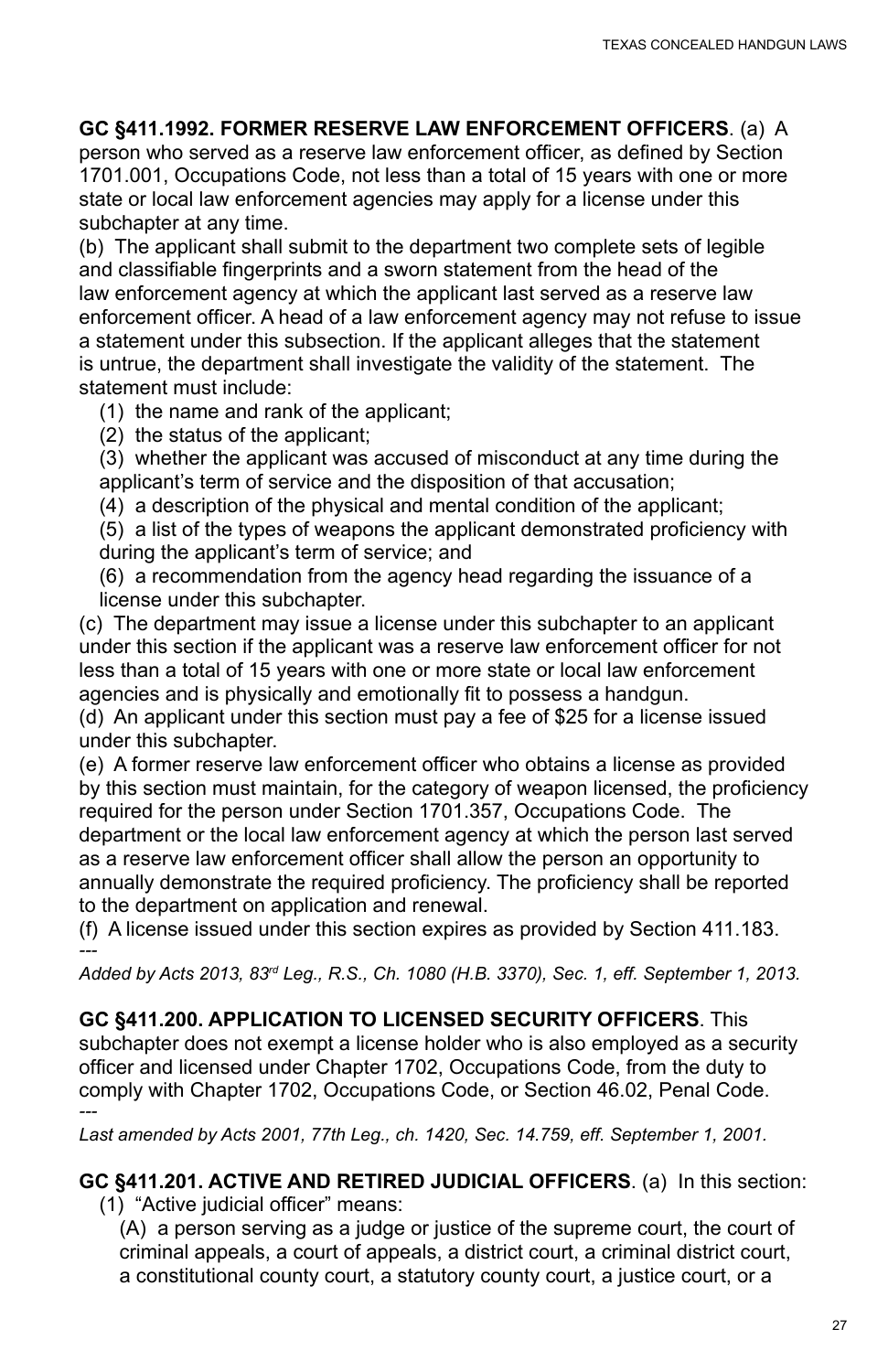municipal court;

(B) a federal judge who is a resident of this state; or

(C) a person appointed and serving as an associate judge under Chapter 201, Family Code.

(2) "Retired judicial officer" means:

(A) a special judge appointed under Section 26.023 or 26.024; or

(B) a senior judge designated under Section 75.001 or a judicial officer as designated or defined by Section 75.001, 831.001, or 836.001.

(b) Notwithstanding any other provision of this subchapter, the department shall issue a license under this subchapter to an active or retired judicial officer who meets the requirements of this section.

(c) An active judicial officer is eligible for a license to carry a concealed handgun under the authority of this subchapter. A retired judicial officer is eligible for a license to carry a concealed handgun under the authority of this subchapter if the officer:

(1) has not been convicted of a felony;

(2) has not, in the five years preceding the date of application, been convicted of a Class A or Class B misdemeanor or equivalent offense;

(3) is not charged with the commission of a Class A or Class B misdemeanor or equivalent offense or of a felony under an information or indictment;

(4) is not a chemically dependent person; and

(5) is not a person of unsound mind.

(d) An applicant for a license who is an active or retired judicial officer must submit to the department:

(1) a completed application, including all required affidavits, on a form prescribed by the department;

(2) one or more photographs of the applicant that meet the requirements of the department;

(3) two complete sets of legible and classifiable fingerprints of the applicant, including one set taken by a person employed by a law enforcement agency who is appropriately trained in recording fingerprints;

(4) evidence of handgun proficiency, in the form and manner required by the department for an applicant under this section;

(5) a nonrefundable application and license fee set by the department in an amount reasonably designed to cover the administrative costs associated with issuance of a license to carry a concealed handgun under this subchapter; and (6) if the applicant is a retired judicial officer, a form executed by the applicant that authorizes the department to make an inquiry into any noncriminal history records that are necessary to determine the applicant's eligibility for a license under this subchapter.

(e) On receipt of all the application materials required by this section, the department shall:

(1) if the applicant is an active judicial officer, issue a license to carry a concealed handgun under the authority of this subchapter; or

(2) if the applicant is a retired judicial officer, conduct an appropriate background investigation to determine the applicant's eligibility for the license and, if the applicant is eligible, issue a license to carry a concealed handgun under the authority of this subchapter.

(f) Except as otherwise provided by this subsection, an applicant for a license under this section must satisfy the handgun proficiency requirements of Section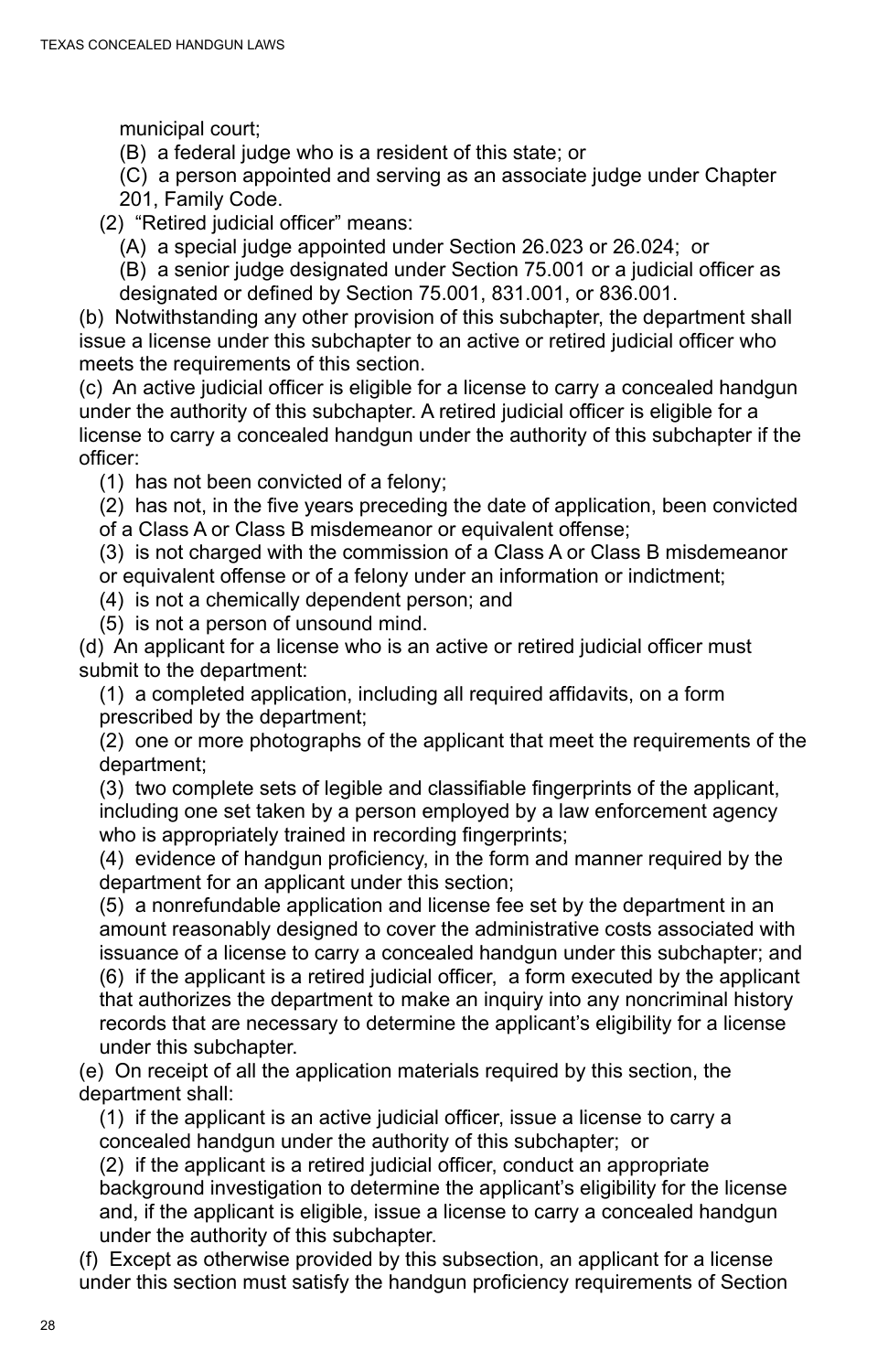411.188. The classroom instruction part of the proficiency course for an active judicial officer is not subject to a minimum hour requirement. The instruction must include instruction only on:

(1) handgun use, proficiency, and safety; and

(2) proper storage practices for handguns with an emphasis on storage practices that eliminate the possibility of accidental injury to a child.

(g) A license issued under this section expires as provided by Section 411.183 and may be renewed in accordance with Section 411.185.

(h) The department shall issue a license to carry a concealed handgun under the authority of this subchapter to an elected attorney representing the state in the prosecution of felony cases who meets the requirements of this section for an active judicial officer. The department shall waive any fee required for the issuance of an original, duplicate, or renewed license under this subchapter for an applicant who is an attorney elected or employed to represent the state in the prosecution of felony cases.

*---*

*Last amended by Acts 2013, 83rd Leg., R.S., Ch. 1387 (H.B. 48), Sec. 4, eff. September 1, 2013.*

**GC §411.202. LICENSE A BENEFIT**. The issuance of a license under this subchapter is a benefit to the license holder for purposes of those sections of the Penal Code to which the definition of "benefit" under Section 1.07, Penal Code, applies.

*---*

*Added by Acts 1997, 75th Leg., ch. 165, Sec. 10.01(a), eff. September 1, 1997.*

**GC §411.203. RIGHTS OF EMPLOYERS**. This subchapter does not prevent or otherwise limit the right of a public or private employer to prohibit persons who are licensed under this subchapter from carrying a concealed handgun on the premises of the business. In this section, "premises" has the meaning assigned by Section 46.035(f)(3), Penal Code.

*--- Last amended by Acts 2011, 82nd Leg., R.S., Ch. 1058 (S.B. 321), Sec. 2, eff. September 1, 2011.*

#### **GC §411.2032. TRANSPORTATION AND STORAGE OF FIREARMS AND AMMUNITION BY LICENSE HOLDERS IN PRIVATE VEHICLES ON CERTAIN CAMPUSES**. (a) For purposes of this section:

(1) "Campus" means all land and buildings owned or leased by an institution of higher education or private or independent institution of higher education. (2) "Institution of higher education" and "private or independent institution of higher education" have the meanings assigned by Section 61.003, Education Code.

(b) An institution of higher education or private or independent institution of higher education in this state may not adopt or enforce any rule, regulation, or other provision or take any other action, including posting notice under Section 30.06, Penal Code, prohibiting or placing restrictions on the storage or transportation of a firearm or ammunition in a locked, privately owned or leased motor vehicle by a person, including a student enrolled at that institution, who holds a license to carry a concealed handgun under this subchapter and lawfully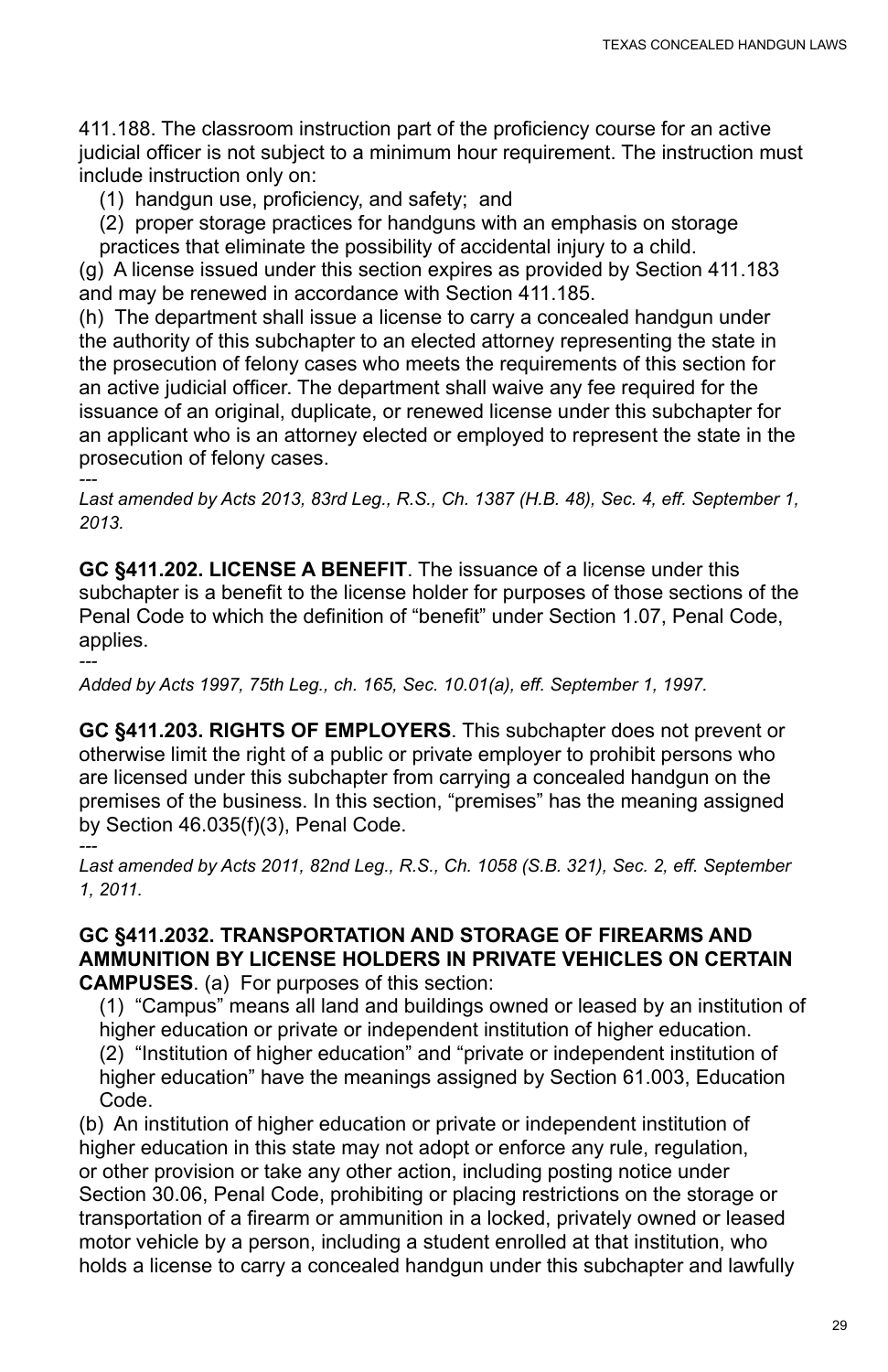possesses the firearm or ammunition:

(1) on a street or driveway located on the campus of the institution; or

(2) in a parking lot, parking garage, or other parking area located on the

campus of the institution. *---*

*Added by Acts 2013, 83rd Leg., R.S., Ch. 1248 (S.B. 1907), Sec. 1, eff. September 1, 2013.*

**GC §411.204. NOTICE REQUIRED ON CERTAIN PREMISES**. (a) A business that has a permit or license issued under Chapter 25, 28, 32, 69, or 74, Alcoholic Beverage Code, and that derives 51 percent or more of its income from the sale of alcoholic beverages for on-premises consumption as determined by the Texas Alcoholic Beverage Commission under Section 104.06, Alcoholic Beverage Code, shall prominently display at each entrance to the business premises a sign that complies with the requirements of Subsection (c).

(b) A hospital licensed under Chapter 241, Health and Safety Code, or a nursing home licensed under Chapter 242, Health and Safety Code, shall prominently display at each entrance to the hospital or nursing home, as appropriate, a sign that complies with the requirements of Subsection (c) other than the requirement that the sign include on its face the number "51".

(c) The sign required under Subsections (a) and (b) must give notice in both English and Spanish that it is unlawful for a person licensed under this subchapter to carry a handgun on the premises. The sign must appear in contrasting colors with block letters at least one inch in height and must include on its face the number "51" printed in solid red at least five inches in height. The sign shall be displayed in a conspicuous manner clearly visible to the public. (d) A business that has a permit or license issued under the Alcoholic Beverage Code and that is not required to display a sign under this section may be required to display a sign under Section 11.041 or 61.11, Alcoholic Beverage Code. (e) This section does not apply to a business that has a food and beverage certificate issued under the Alcoholic Beverage Code.

*--- Last amended by Acts 1999, 76th Leg., ch. 62, Sec. 9.16(a), eff. September 1, 1999; Acts 1999, 76th Leg., ch. 523, Sec. 1, eff. June 18, 1999.*

**GC §411.205. REQUIREMENT TO DISPLAY LICENSE**. If a license holder is carrying a handgun on or about the license holder's person when a magistrate or a peace officer demands that the license holder display identification, the license holder shall display both the license holder's driver's license or identification certificate issued by the department and the license holder's handgun license. *---*

*Last amended by Acts 2009, 81st Leg., R.S., Ch. 1146 (H.B. 2730), Sec. 12A.02, eff. September 1, 2009.*

**GC §411.206. SEIZURE OF HANDGUN AND LICENSE**. (a) If a peace officer arrests and takes into custody a license holder who is carrying a handgun under the authority of this subchapter, the officer shall seize the license holder's handgun and license as evidence.

(b) The provisions of Article 18.19, Code of Criminal Procedure, relating to the disposition of weapons seized in connection with criminal offenses, apply to a handgun seized under this subsection.

(c) Any judgment of conviction entered by any court for an offense under Section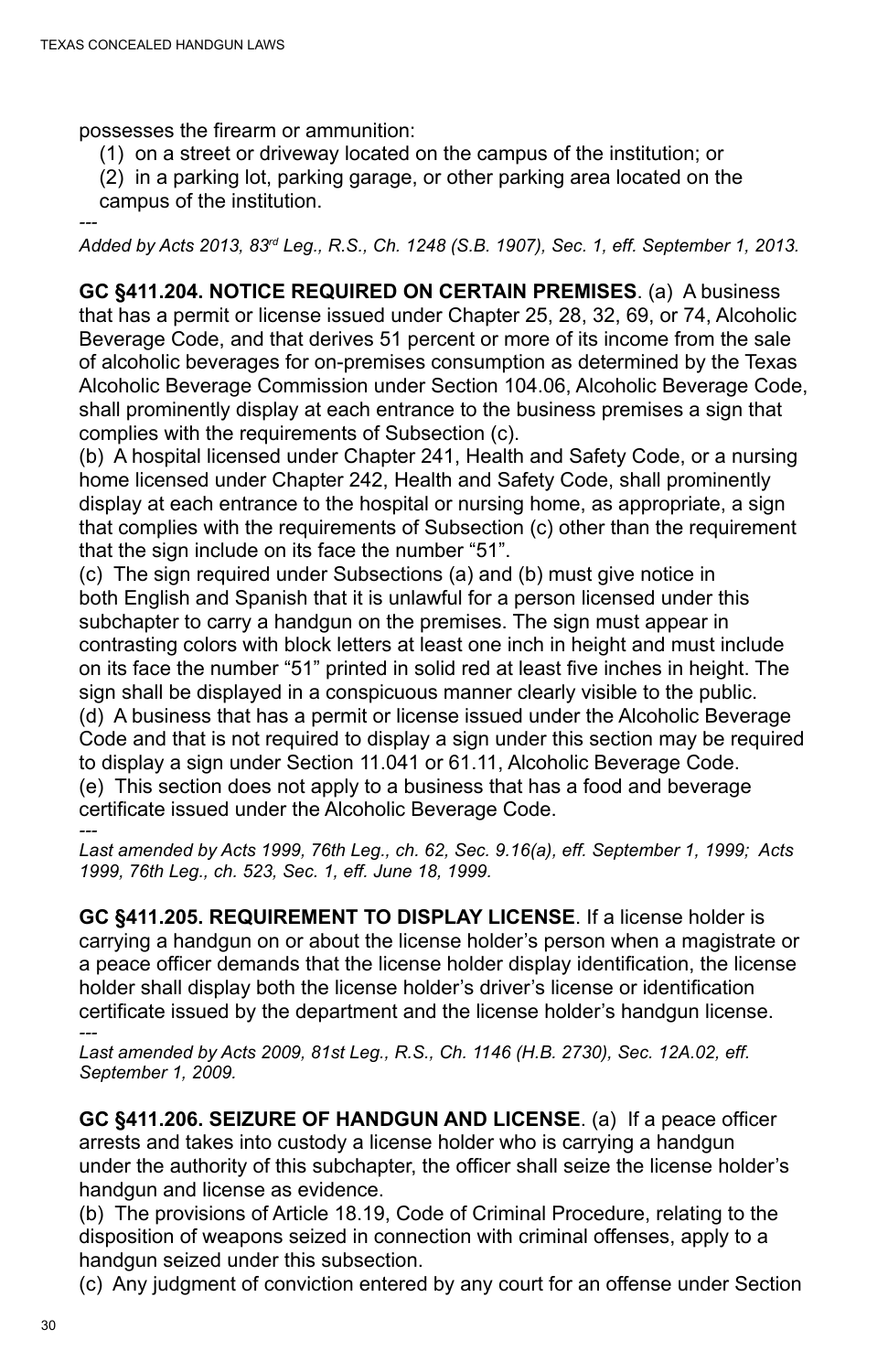46.035, Penal Code, must contain the handgun license number of the convicted license holder. A certified copy of the judgment is conclusive and sufficient evidence to justify revocation of a license under Section 411.186(a)(4).

*Added by Acts 1997, 75th Leg., ch. 165, Sec. 10.01(a), eff. September 1, 1997.*

*---*

**GC §411.207. AUTHORITY OF PEACE OFFICER TO DISARM**. (a) A peace officer who is acting in the lawful discharge of the officer's official duties may disarm a license holder at any time the officer reasonably believes it is necessary for the protection of the license holder, officer, or another individual. The peace officer shall return the handgun to the license holder before discharging the license holder from the scene if the officer determines that the license holder is not a threat to the officer, license holder, or another individual and if the license holder has not violated any provision of this subchapter or committed any other violation that results in the arrest of the license holder.

(b) A peace officer who is acting in the lawful discharge of the officer's official duties may temporarily disarm a license holder when a license holder enters a non-public, secure portion of a law enforcement facility, if the law enforcement agency provides a gun locker where the peace officer can secure the license holder's handgun. The peace officer shall secure the handgun in the locker and shall return the handgun to the license holder immediately after the license holder leaves the non-public, secure portion of the law enforcement facility.

(c) A law enforcement facility shall prominently display at each entrance to a nonpublic, secure portion of the facility a sign that gives notice in both English and Spanish that, under this section, a peace officer may temporarily disarm a license holder when the license holder enters the non-public, secure portion of the facility. The sign must appear in contrasting colors with block letters at least one inch in height. The sign shall be displayed in a clearly visible and conspicuous manner. (d) In this section:

(1) "Law enforcement facility" means a building or a portion of a building used exclusively by a law enforcement agency that employs peace officers as described by Articles 2.12(1) and (3), Code of Criminal Procedure, and support personnel to conduct the official business of the agency. The term does not include:

(A) any portion of a building not actively used exclusively to conduct the official business of the agency; or

(B) any public or private driveway, street, sidewalk, walkway, parking lot, parking garage, or other parking area.

(2) "Non-public, secure portion of a law enforcement facility" means that portion of a law enforcement facility to which the general public is denied access without express permission and to which access is granted solely to conduct the official business of the law enforcement agency.

*--- Last amended by Acts 2007, 80th Leg., R.S., Ch. 572 (S.B. 1709), Sec. 1, eff. September 1, 2007.*

**GC §411.208. LIMITATION OF LIABILITY**. (a) A court may not hold the state, an agency or subdivision of the state, an officer or employee of the state, a peace officer, or a qualified handgun instructor liable for damages caused by:

(1) an action authorized under this subchapter or a failure to perform a duty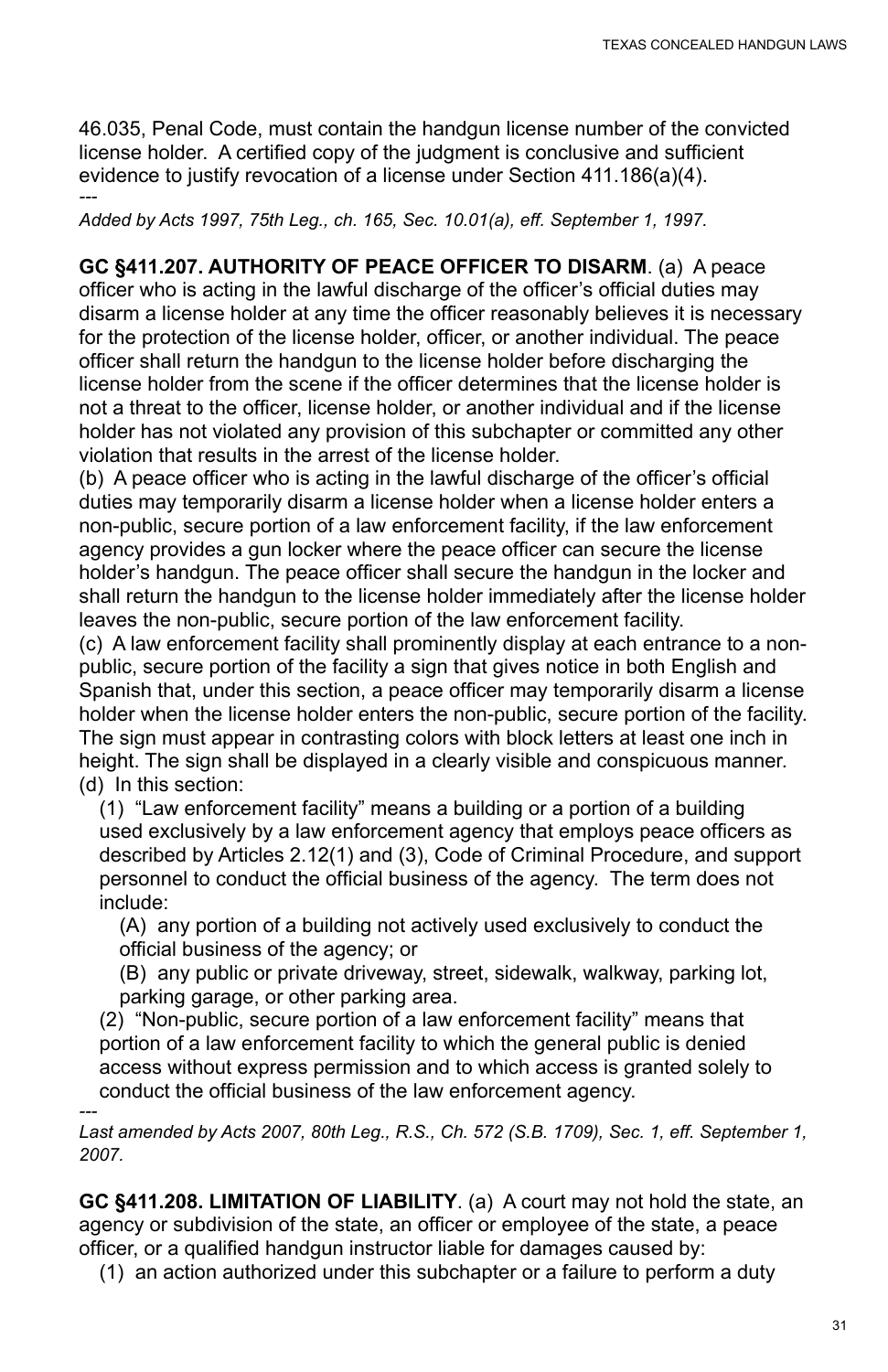imposed by this subchapter; or

(2) the actions of an applicant or license holder that occur after the applicant has received a license or been denied a license under this subchapter.

(b) A cause of action in damages may not be brought against the state, an agency or subdivision of the state, an officer or employee of the state, a peace officer, or a qualified handgun instructor for any damage caused by the actions of an applicant or license holder under this subchapter.

(c) The department is not responsible for any injury or damage inflicted on any person by an applicant or license holder arising or alleged to have arisen from an action taken by the department under this subchapter.

(d) The immunities granted under Subsections (a), (b), and (c) do not apply to an act or a failure to act by the state, an agency or subdivision of the state, an officer of the state, or a peace officer if the act or failure to act was capricious or arbitrary.

(e) The immunities granted under Subsection (a) to a qualified handgun instructor do not apply to a cause of action for fraud or a deceptive trade practice. *---*

Last amended by Acts 2009, 81st Leg., R.S., Ch. 1146 (H.B. 2730), Sec. 11.19, eff. *September 1, 2009.*

#### PENAL CODE

Chapter 9. JUSTIFICATION EXCLUDING CRIMINAL RESPONSIBILITY Subchapter A GENERAL PROVISIONS

#### **PC §9.01. DEFINITIONS**. In this chapter:

(1) "Custody" has the meaning assigned by Section 38.01.

(2) "Escape" has the meaning assigned by Section 38.01.

(3) "Deadly force" means force that is intended or known by the actor to cause, or in the manner of its use or intended use is capable of causing, death or serious bodily injury.

(4) "Habitation" has the meaning assigned by Section 30.01.

(5) "Vehicle" has the meaning assigned by Section 30.01.

*---*

*Last amended by Acts 2007, 80th Leg., R.S., Ch. 1 (S.B. 378), Sec. 1, eff. September 1, 2007.*

**PC §9.02. JUSTIFICATION AS A DEFENSE**. It is a defense to prosecution that the conduct in question is justified under this chapter.

*---*

*---*

*Last amended by Acts 1993, 73rd Leg., ch. 900, Sec. 1.01, eff. September 1, 1994.*

**PC §9.03. CONFINEMENT AS JUSTIFIABLE FORCE**. Confinement is justified when force is justified by this chapter if the actor takes reasonable measures to terminate the confinement as soon as he knows he safely can unless the person confined has been arrested for an offense.

*Last amended by Acts 1993, 73rd Leg., ch. 900, Sec. 1.01, eff. September 1, 1994.*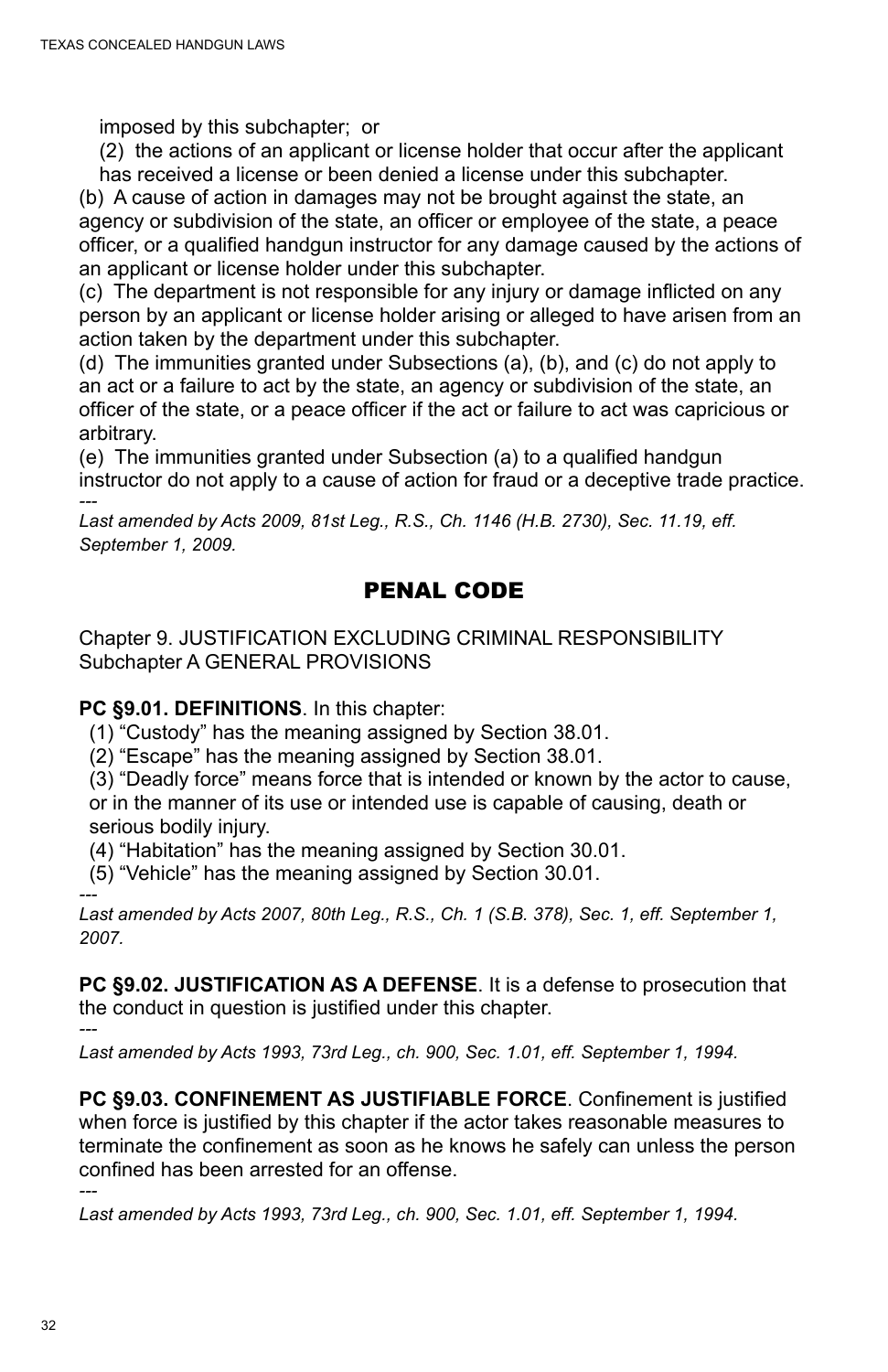**PC §9.04. THREATS AS JUSTIFIABLE FORCE**. The threat of force is justified when the use of force is justified by this chapter. For purposes of this section, a threat to cause death or serious bodily injury by the production of a weapon or otherwise, as long as the actor's purpose is limited to creating an apprehension that he will use deadly force if necessary, does not constitute the use of deadly force.

*---*

*Last amended by Acts 1993, 73rd Leg., ch. 900, Sec. 1.01, eff. September 1, 1994.*

**PC §9.05. RECKLESS INJURY OF INNOCENT THIRD PERSON**. Even though an actor is justified under this chapter in threatening or using force or deadly force against another, if in doing so he also recklessly injures or kills an innocent third person, the justification afforded by this chapter is unavailable in a prosecution for the reckless injury or killing of the innocent third person.

*---*

*Last amended by Acts 1993, 73rd Leg., ch. 900, Sec. 1.01, eff. September 1, 1994.*

**PC §9.06**. **CIVIL REMEDIES UNAFFECTED**. The fact that conduct is justified under this chapter does not abolish or impair any remedy for the conduct that is available in a civil suit.

*---*

*Last amended by Acts 1993, 73rd Leg., ch. 900, Sec. 1.01, eff. September 1, 1994.*

Subchapter B. JUSTIFICATION GENERALLY

**PC §9.21. PUBLIC DUTY**. (a) Except as qualified by Subsections (b) and (c), conduct is justified if the actor reasonably believes the conduct is required or authorized by law, by the judgment or order of a competent court or other governmental tribunal, or in the execution of legal process.

(b) The other sections of this chapter control when force is used against a person to protect persons (Subchapter C), to protect property (Subchapter D), for law enforcement (Subchapter E), or by virtue of a special relationship (Subchapter F). (c) The use of deadly force is not justified under this section unless the actor reasonably believes the deadly force is specifically required by statute or unless it occurs in the lawful conduct of war. If deadly force is so justified, there is no duty to retreat before using it.

(d) The justification afforded by this section is available if the actor reasonably believes:

(1) the court or governmental tribunal has jurisdiction or the process is lawful, even though the court or governmental tribunal lacks jurisdiction or the process is unlawful; or

(2) his conduct is required or authorized to assist a public servant in the performance of his official duty, even though the servant exceeds his lawful authority. *---*

*Last amended by Acts 1993, 73rd Leg., ch. 900, Sec. 1.01, eff. September 1, 1994.*

#### **PC §9.22. NECESSITY.** Conduct is justified if:

(1) the actor reasonably believes the conduct is immediately necessary to avoid imminent harm;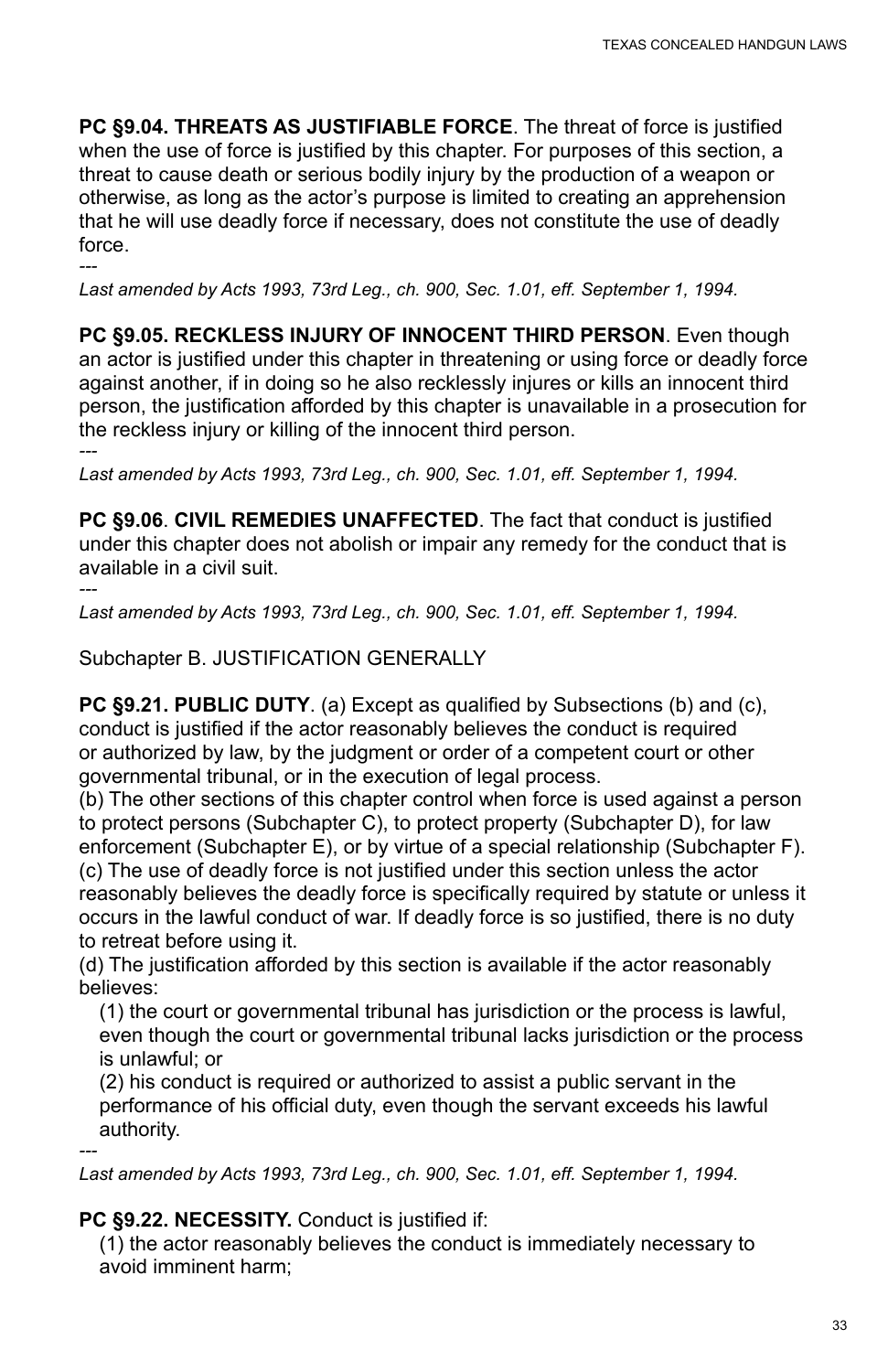*---*

(2) the desirability and urgency of avoiding the harm clearly outweigh, according to ordinary standards of reasonableness, the harm sought to be prevented by the law proscribing the conduct; and

(3) a legislative purpose to exclude the justification claimed for the conduct does not otherwise plainly appear.

*Last amended by Acts 1993, 73rd Leg., ch. 900, Sec. 1.01, eff. September 1, 1994.*

Subchapter C. PROTECTION OF PERSONS

**PC §9.31. SELF-DEFENSE**. (a) Except as provided in Subsection (b), a person is justified in using force against another when and to the degree the actor reasonably believes the force is immediately necessary to protect the actor against the other's use or attempted use of unlawful force. The actor's belief that the force was immediately necessary as described by this subsection is presumed to be reasonable if the actor:

(1) knew or had reason to believe that the person against whom the force was used:

(A) unlawfully and with force entered, or was attempting to enter unlawfully and with force, the actor's occupied habitation, vehicle, or place of business or employment;

(B) unlawfully and with force removed, or was attempting to remove unlawfully and with force, the actor from the actor's habitation, vehicle, or place of business or employment; or

(C) was committing or attempting to commit aggravated kidnapping, murder, sexual assault, aggravated sexual assault, robbery, or aggravated robbery;

(2) did not provoke the person against whom the force was used; and (3) was not otherwise engaged in criminal activity, other than a Class C misdemeanor that is a violation of a law or ordinance regulating traffic at the

time the force was used.

(b) The use of force against another is not justified:

(1) in response to verbal provocation alone;

(2) to resist an arrest or search that the actor knows is being made by a peace officer, or by a person acting in a peace officer's presence and at his direction, even though the arrest or search is unlawful, unless the resistance is justified under Subsection (c);

(3) if the actor consented to the exact force used or attempted by the other;

(4) if the actor provoked the other's use or attempted use of unlawful force, unless:

(A) the actor abandons the encounter, or clearly communicates to the other his intent to do so reasonably believing he cannot safely abandon the encounter; and

(B) the other nevertheless continues or attempts to use unlawful force against the actor; or

(5) if the actor sought an explanation from or discussion with the other person concerning the actor's differences with the other person while the actor was:

(A) carrying a weapon in violation of Section 46.02; or

(B) possessing or transporting a weapon in violation of Section 46.05.

(c) The use of force to resist an arrest or search is justified:

(1) if, before the actor offers any resistance, the peace officer (or person acting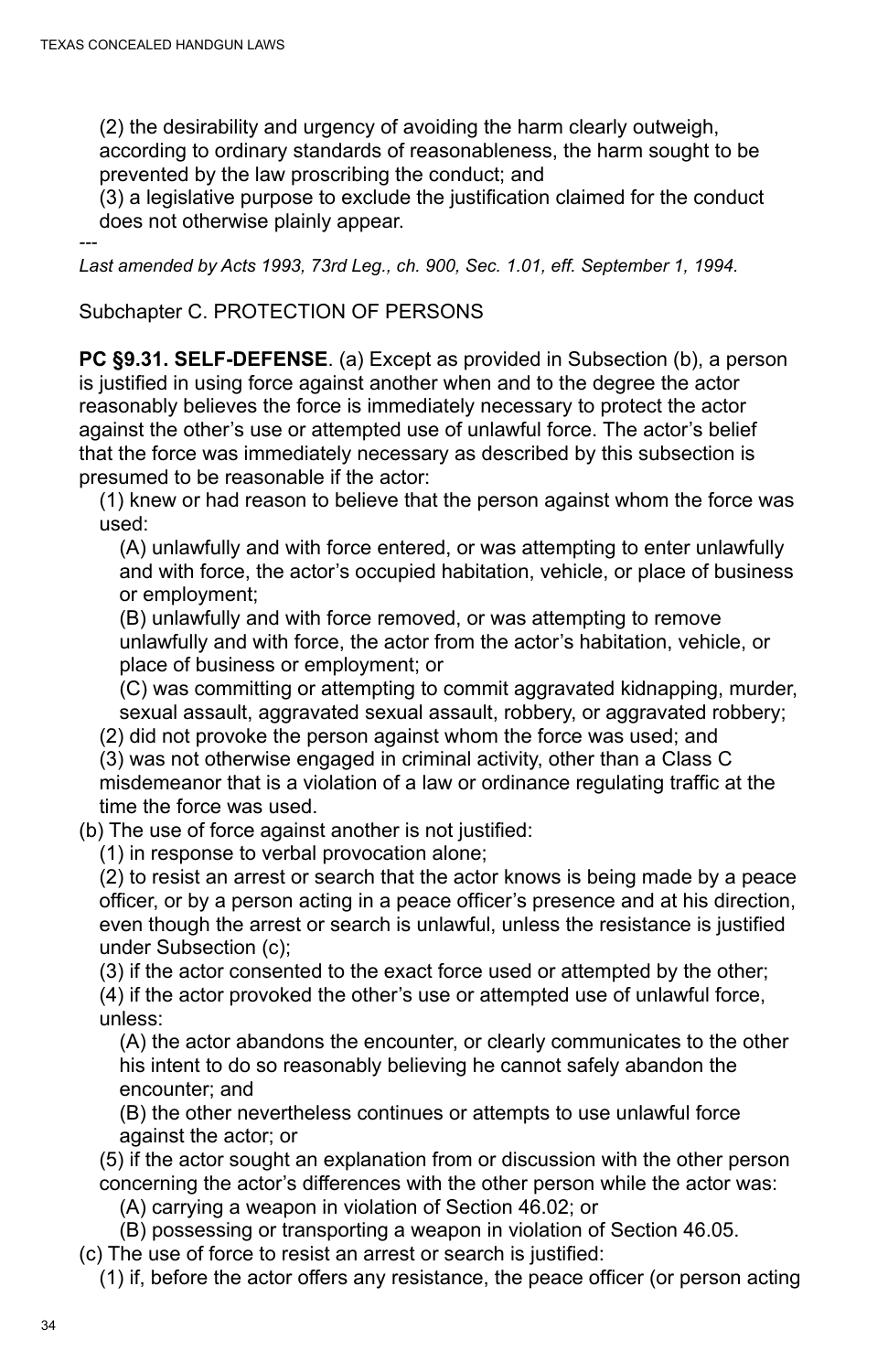at his direction) uses or attempts to use greater force than necessary to make the arrest or search; and

 (2) when and to the degree the actor reasonably believes the force is immediately necessary to protect himself against the peace officer's (or other person's) use or attempted use of greater force than necessary.

(d) The use of deadly force is not justified under this subchapter except as provided in Sections 9.32, 9.33, and 9.34.

(e) A person who has a right to be present at the location where the force is used, who has not provoked the person against whom the force is used, and who is not engaged in criminal activity at the time the force is used is not required to retreat before using force as described by this section.

(f) For purposes of Subsection (a), in determining whether an actor described by Subsection (e) reasonably believed that the use of force was necessary, a finder of fact may not consider whether the actor failed to retreat.

*--- Last amended by Acts 2007, 80th Leg., R.S., Ch. 1 (S.B. 378), Sec. 2, eff. September 1, 2007.*

**PC §9.32. DEADLY FORCE IN DEFENSE OF PERSON**. (a) A person is justified in using deadly force against another:

(1) if the actor would be justified in using force against the other under Section 9.31; and

(2) when and to the degree the actor reasonably believes the deadly force is immediately necessary:

(A) to protect the actor against the other's use or attempted use of unlawful deadly force; or

(B) to prevent the other's imminent commission of aggravated kidnapping, murder, sexual assault, aggravated sexual assault, robbery, or aggravated robbery.

(b) The actor's belief under Subsection (a)(2) that the deadly force was immediately necessary as described by that subdivision is presumed to be reasonable if the actor:

(1) knew or had reason to believe that the person against whom the deadly force was used:

(A) unlawfully and with force entered, or was attempting to enter unlawfully and with force, the actor's occupied habitation, vehicle, or place of business or employment;

(B) unlawfully and with force removed, or was attempting to remove unlawfully and with force, the actor from the actor's habitation, vehicle, or place of business or employment; or

(C) was committing or attempting to commit an offense described by Subsection (a)(2)(B);

(2) did not provoke the person against whom the force was used; and

(3) was not otherwise engaged in criminal activity, other than a Class C misdemeanor that is a violation of a law or ordinance regulating traffic at the time the force was used.

(c) A person who has a right to be present at the location where the deadly force is used, who has not provoked the person against whom the deadly force is used, and who is not engaged in criminal activity at the time the deadly force is used is not required to retreat before using deadly force as described by this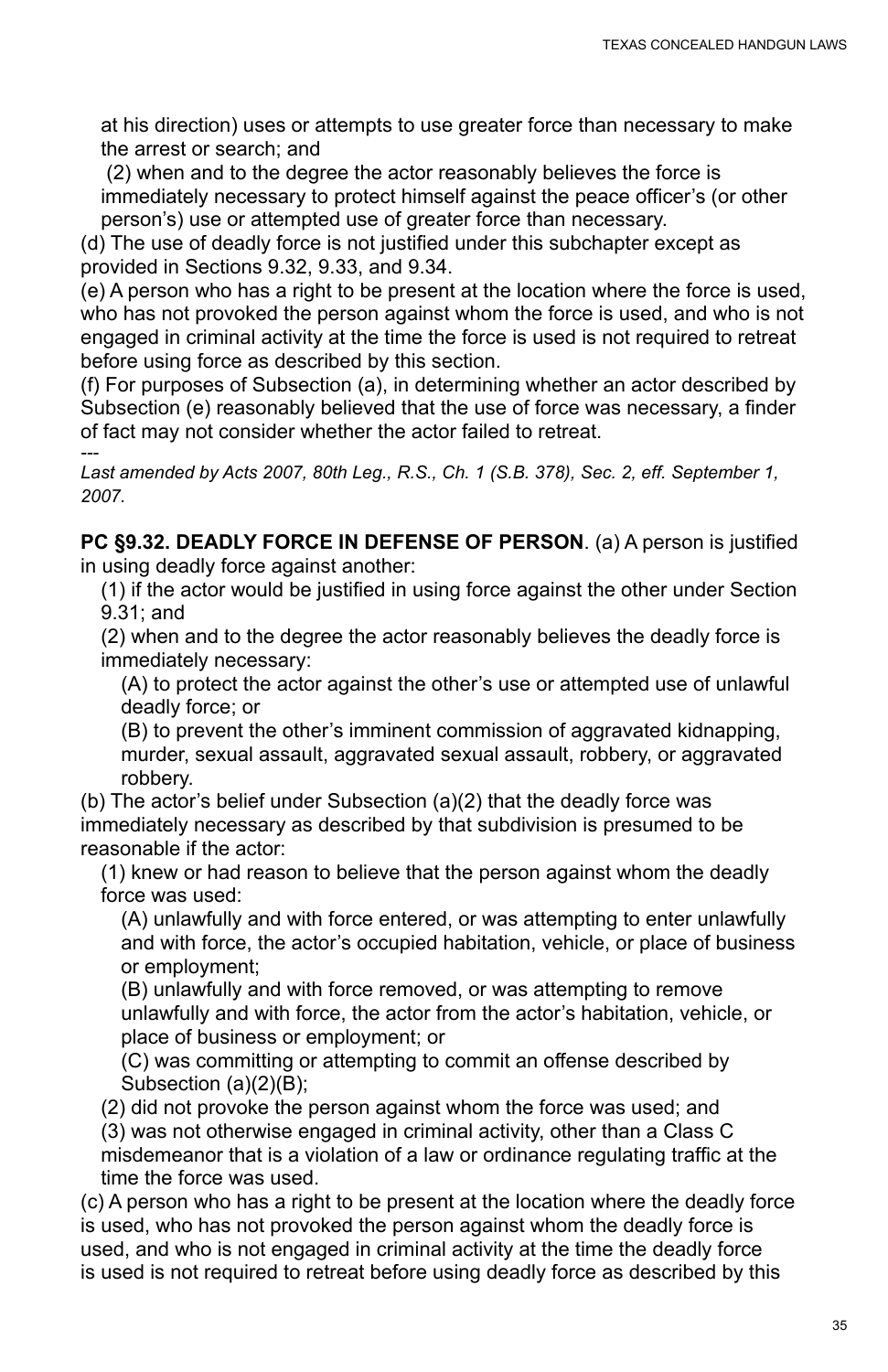section.

(d) For purposes of Subsection (a)(2), in determining whether an actor described by Subsection (c) reasonably believed that the use of deadly force was necessary, a finder of fact may not consider whether the actor failed to retreat. *---*

*Last amended by Acts 2007, 80th Leg., R.S., Ch. 1 (S.B. 378), Sec. 3, eff. September 1, 2007.*

**PC §9.33. DEFENSE OF THIRD PERSON**. A person is justified in using force or deadly force against another to protect a third person if:

(1) under the circumstances as the actor reasonably believes them to be, the actor would be justified under Section 9.31 or 9.32 in using force or deadly force to protect himself against the unlawful force or unlawful deadly force he reasonably believes to be threatening the third person he seeks to protect; and (2) the actor reasonably believes that his intervention is immediately necessary to protect the third person.

*---*

*Last amended by Acts 1993, 73rd Leg., ch. 900, Sec. 1.01, eff. September 1, 1994.*

**PC §9.34. PROTECTION OF LIFE OR HEALTH**. (a) A person is justified in using force, but not deadly force, against another when and to the degree he reasonably believes the force is immediately necessary to prevent the other from committing suicide or inflicting serious bodily injury to himself.

(b) A person is justified in using both force and deadly force against another when and to the degree he reasonably believes the force or deadly force is immediately necessary to preserve the other's life in an emergency.

*---*

*Last amended by Acts 1993, 73rd Leg., ch. 900, Sec. 1.01, eff. September 1, 1994.*

Subchapter D. PROTECTION OF PROPERTY

**PC §9.41. PROTECTION OF ONE'S OWN PROPERTY**. (a) A person in lawful possession of land or tangible, movable property is justified in using force against another when and to the degree the actor reasonably believes the force is immediately necessary to prevent or terminate the other's trespass on the land or unlawful interference with the property.

(b) A person unlawfully dispossessed of land or tangible, movable property by another is justified in using force against the other when and to the degree the actor reasonably believes the force is immediately necessary to reenter the land or recover the property if the actor uses the force immediately or in fresh pursuit after the dispossession and:

(1) the actor reasonably believes the other had no claim of right when he dispossessed the actor; or

(2) the other accomplished the dispossession by using force, threat, or fraud against the actor.

*Last amended by Acts 1993, 73rd Leg., ch. 900, Sec. 1.01, eff. September 1, 1994.*

**PC §9.42. DEADLY FORCE TO PROTECT PROPERTY**. A person is justified in using deadly force against another to protect land or tangible, movable property:

*---*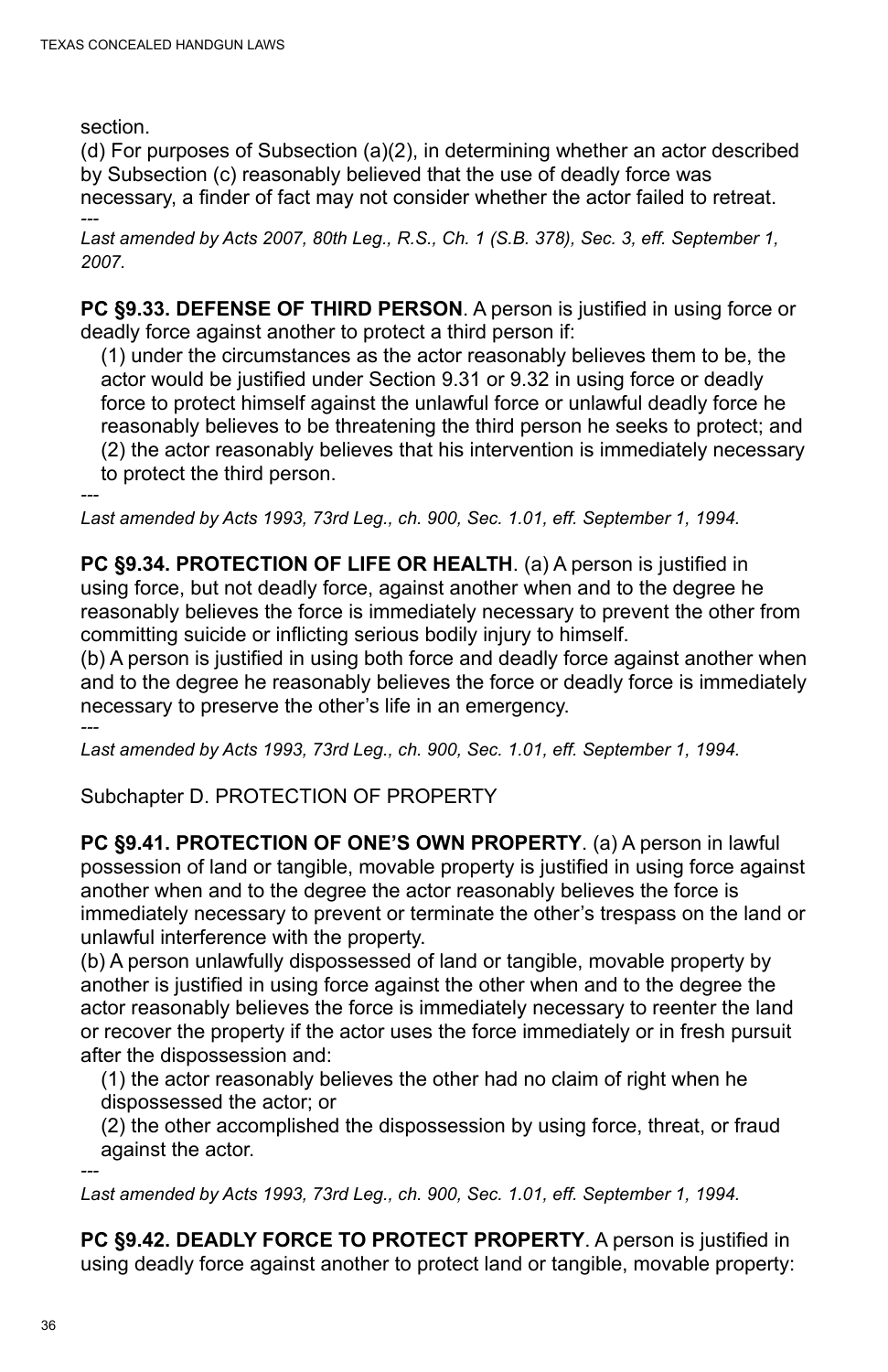(1) if he would be justified in using force against the other under Section 9.41; and

(2) when and to the degree he reasonably believes the deadly force is immediately necessary:

(A) to prevent the other's imminent commission of arson, burglary, robbery, aggravated robbery, theft during the nighttime, or criminal mischief during the nighttime; or

(B) to prevent the other who is fleeing immediately after committing burglary, robbery, aggravated robbery, or theft during the night¬time from escaping with the property; and

(3) he reasonably believes that:

(A) the land or property cannot be protected or recovered by any other means; or

(B) the use of force other than deadly force to protect or recover the land or property would expose the actor or another to a substantial risk of death or serious bodily injury.

*---*

*Last amended by Acts 1993, 73rd Leg., ch. 900, Sec. 1.01, eff. September 1, 1994.*

**PC §9.43. PROTECTION OF THIRD PERSON'S PROPERTY**. A person is justified in using force or deadly force against another to protect land or tangible, movable property of a third person if, under the circumstances as he reasonably believes them to be, the actor would be justified under Section 9.41 or 9.42 in using force or deadly force to protect his own land or property and:

(1) the actor reasonably believes the unlawful interference constitutes attempted or consummated theft of or criminal mischief to the tangible movable property; or

(2) the actor reasonably believes that:

(A) the third person has requested his protection of the land or property;

(B) he has a legal duty to protect the third person's land or property; or

(C) the third person whose land or property he uses force or deadly force to protect is the actor's spouse, parent, or child, resides with the actor, or is under the actor's care.

*---*

*---*

*Last amended by Acts 1993, 73rd Leg., ch. 900, Sec. 1.01, eff. September 1, 1994.*

**PC §9.44. USE OF DEVICE TO PROTECT PROPERTY**. The justification afforded by Sections 9.41 and 9.43 applies to the use of a device to protect land or tangible, movable property if:

(1) the device is not designed to cause, or known by the actor to create a substantial risk of causing, death or serious bodily injury; and

(2) use of the device is reasonable under all the circumstances as the actor reasonably believes them to be when he installs the device.

*Last amended by Acts 1993, 73rd Leg., ch. 900, Sec. 1.01, eff. September. 1, 1994.*

Subchapter F. SPECIAL RELATIONSHIPS

**PC §9.61. PARENT-CHILD**. (a) The use of force, but not deadly force, against a child younger than 18 years is justified: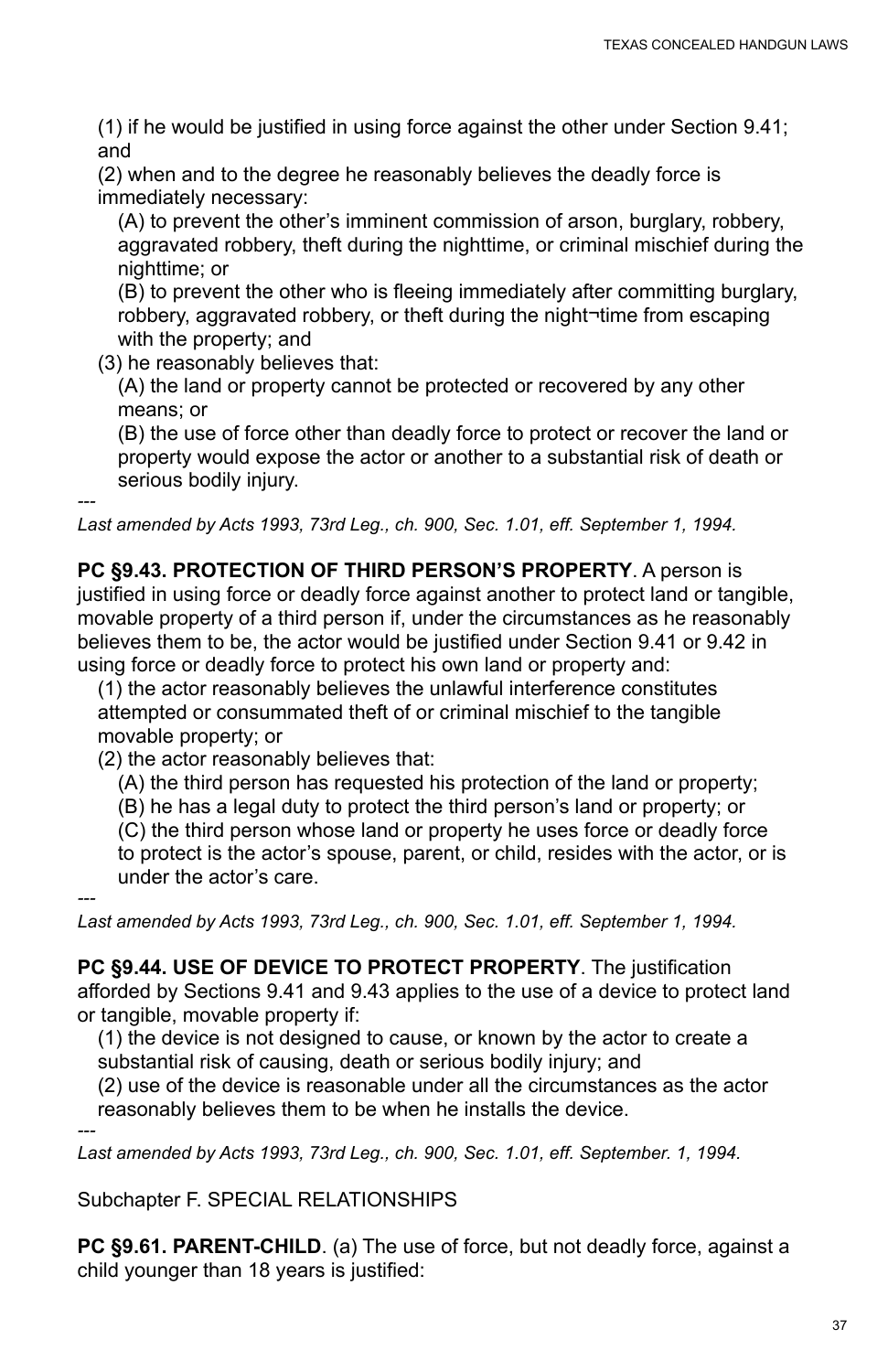(1) if the actor is the child's parent or stepparent or is acting in loco parentis to the child; and

(2) when and to the degree the actor reasonably believes the force is necessary to discipline the child or to safeguard or promote his welfare.

(b) For purposes of this section, "in loco parentis" includes grandparent and guardian, any person acting by, through, or under the direction of a court with jurisdiction over the child, and anyone who has express or implied consent of the parent or parents.

*---*

*Last amended by Acts 1993, 73rd Leg., ch. 900, Sec. 1.01, eff. September 1, 1994.*

**PC §9.62. EDUCATOR-STUDENT**. The use of force, but not deadly force, against a person is justified:

(1) if the actor is entrusted with the care, supervision, or administration of the person for a special purpose; and

(2) when and to the degree the actor reasonably believes the force is necessary to further the special purpose or to maintain discipline in a group.

*---*

*Last amended by Acts 1993, 73rd Leg., ch. 900, Sec. 1.01, eff. September 1, 1994.*

**PC §9.63. GUARDIAN-INCOMPETENT**. The use of force, but not deadly force, against a mental incompetent is justified:

(1) if the actor is the incompetent's guardian or someone similarly responsible for the general care and supervision of the incompetent; and

(2) when and to the degree the actor reasonably believes the force is necessary:

(A) to safeguard and promote the incompetent's welfare; or

(B) if the incompetent is in an institution for his care and custody, to maintain discipline in the institution.

*---*

*Last amended by Acts 1993, 73rd Leg., ch. 900, Sec. 1.01, eff. September 1, 1994.*

Chapter 30. CRIMINAL TRESPASS

**PC §30.05. CRIMINAL TRESPASS**. (a) A person commits an offense if the person enters or remains on or in property of another, including residential land, agricultural land, a recreational vehicle park, a building, or an aircraft or other vehicle, without effective consent and the person:

(1) had notice that the entry was forbidden; or

(2) received notice to depart but failed to do so.

(b) For purposes of this section:

(1) "Entry" means the intrusion of the entire body.

(2) "Notice" means:

(A) oral or written communication by the owner or someone with apparent authority to act for the owner;

(B) fencing or other enclosure obviously designed to exclude intruders or to contain livestock;

(C) a sign or signs posted on the property or at the entrance to the building, reasonably likely to come to the attention of intruders, indicating that entry is forbidden;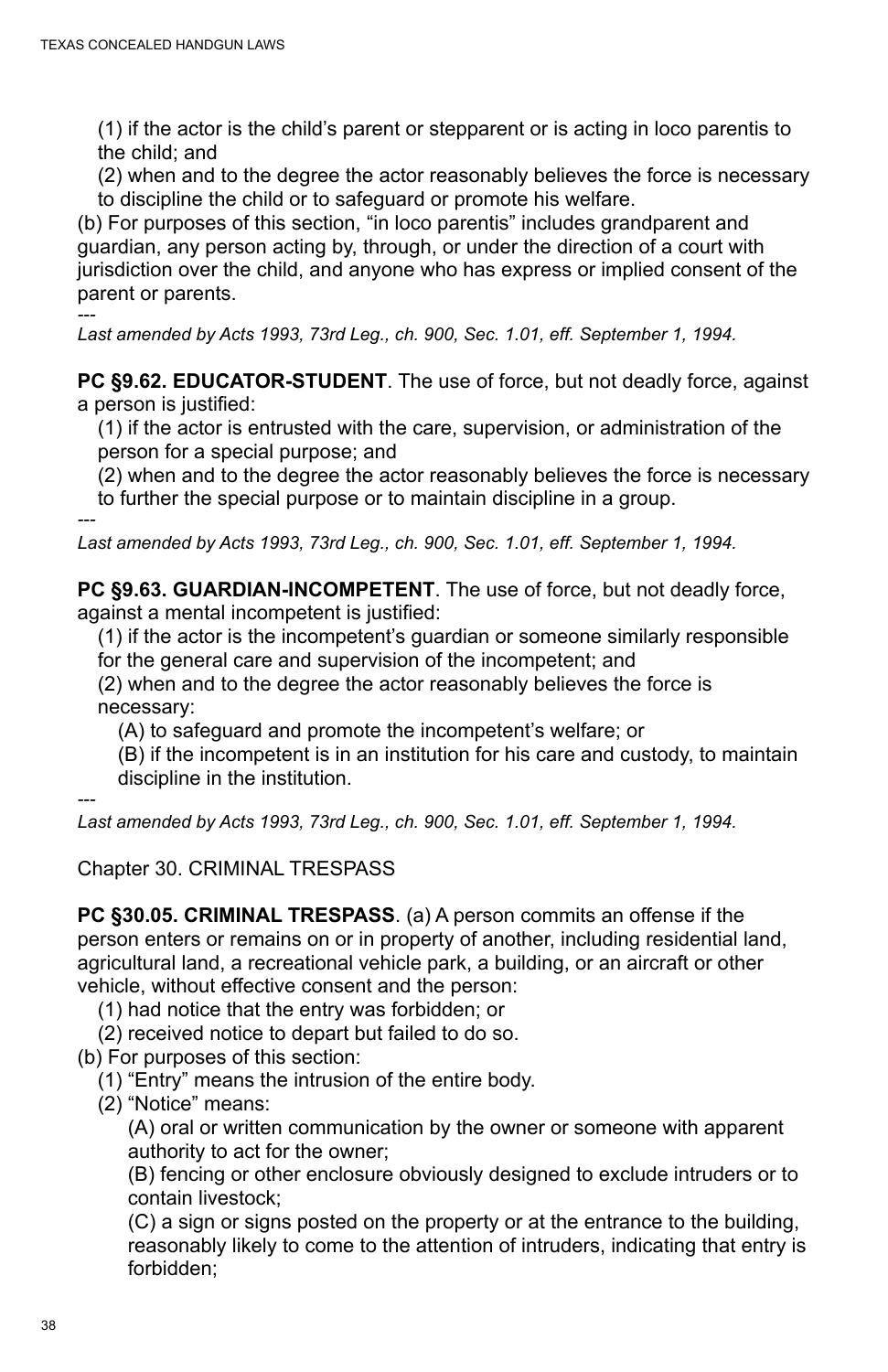(D) the placement of identifying purple paint marks on trees or posts on the property, provided that the marks are:

(i) vertical lines of not less than eight inches in length and not less than one inch in width;

(ii) placed so that the bottom of the mark is not less than three feet from the ground or more than five feet from the ground; and

(iii) placed at locations that are readily visible to any person approaching the property and no more than:

(I) 100 feet apart on forest land; or

(II) 1,000 feet apart on land other than forest land; or

(E) the visible presence on the property of a crop grown for human consumption that is under cultivation, in the process of being harvested, or marketable if harvested at the time of entry.

(3) "Shelter center" has the meaning assigned by Section 51.002, Human Resources Code.

(4) "Forest land" means land on which the trees are potentially valuable for timber products.

(5) "Agricultural land" has the meaning assigned by Section 75.001, Civil Practice and Remedies Code.

(6) "Superfund site" means a facility that:

(A) is on the National Priorities List established under Section 105 of the federal Comprehensive Environmental Response, Compensation, and Liability Act of 1980 (42 U.S.C. Section 9605); or

(B) is listed on the state registry established under Section 361.181, Health and Safety Code.

(7) "Critical infrastructure facility" means one of the following, if completely enclosed by a fence or other physical barrier that is obviously designed to exclude intruders:

(A) a chemical manufacturing facility;

(B) a refinery;

(C) an electrical power generating facility, substation, switching station, electrical control center, or electrical transmission or distribution facility; (D) a water intake structure, water treatment facility, waste-water treatment plant, or pump station;

(E) a natural gas transmission compressor station;

(F) a liquid natural gas terminal or storage facility;

(G) a telecommunications central switching office;

(H) a port, railroad switching yard, trucking terminal, or other freight transportation facility;

(I) a gas processing plant, including a plant used in the processing, treatment, or fractionation of natural gas; or

(J) a transmission facility used by a federally licensed radio or television station.

(8) "Protected freshwater area" has the meaning assigned by Section 90.001, Parks and Wildlife Code.

(9) "Recognized state" means another state with which the attorney general of this state, with the approval of the governor of this state, negotiated an agreement after determining that the other state:

(A) has firearm proficiency requirements for peace officers; and

(B) fully recognizes the right of peace officers commissioned in this state to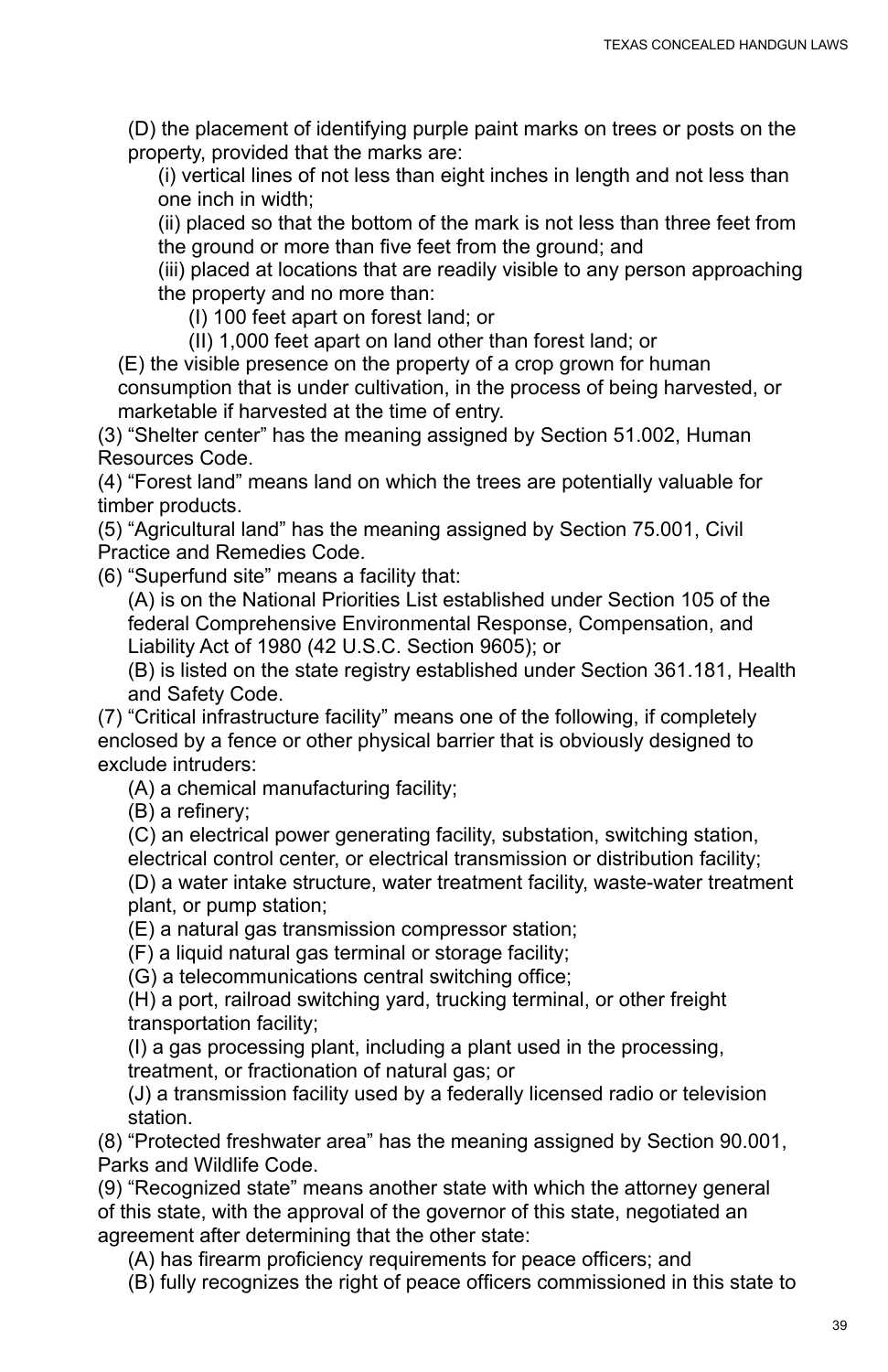carry weapons in the other state.

(10) "Recreational vehicle park" means a tract of land that has rental spaces for two or more recreational vehicles, as defined by Section 522.004, Transportation Code.

(11) "Residential land" means real property improved by a dwelling and zoned for or otherwise authorized for single-family or multifamily use.

 (c) \*[*as repealed by Acts Effective September 1,2009, 81st Leg., R.S., HB 2609 §4.*]

(d) An offense under this section is:

- (1) a Class B misdemeanor, except as provided by Subdivisions (2) and (3);
- (2) a Class C misdemeanor, except as provided by Subdivision (3), if the offense is committed:
	- (A) on agricultural land and within 100 feet of the boundary of the land; or

(B) on residential land and within 100 feet of a protected fresh-water area; and

(3) a Class A misdemeanor if:

(A) the offense is committed:

(i) in a habitation or a shelter center;

(ii) on a Superfund site; or

(iii) on or in a critical infrastructure facility; or

(B) the person carries a deadly weapon during the commission of the offense.

(e) It is a defense to prosecution under this section that the actor at the time of the offense was:

(1) a firefighter or emergency medical services personnel, as defined by Section 773.003, Health and Safety Code, acting in the lawful discharge of an official duty under exigent circumstances;

(2) a person who was:

(A) an employee or agent of:

(i) an electric utility, as defined by Section 31.002, Utilities Code;

(ii) a telecommunications provider, as defined by Section 51.002, Utilities Code;

(iii) a video service provider or cable service provider, as defined by Section 66.002, Utilities Code:

(iv) a gas utility, as defined by Section 101.003 or 121.001, Utilities Code; or

(v) a pipeline used for the transportation or sale of oil, gas, or related products; and

(B) performing a duty within the scope of that employment or agency; or (3) a person who was:

(A) employed by or acting as agent for an entity that had, or that the person reasonably believed had, effective consent or authorization provided by law to enter the property; and

(B) performing a duty within the scope of that employment or agency.

(f) It is a defense to prosecution under this section that:

(1) the basis on which entry on the property or land or in the building was forbidden is that entry with a handgun was forbidden; and

(2) the person was carrying a concealed handgun and a license issued under Subchapter H, Chapter 411, Government Code, to carry a concealed handgun. (g) It is a defense to prosecution under this section that the actor entered a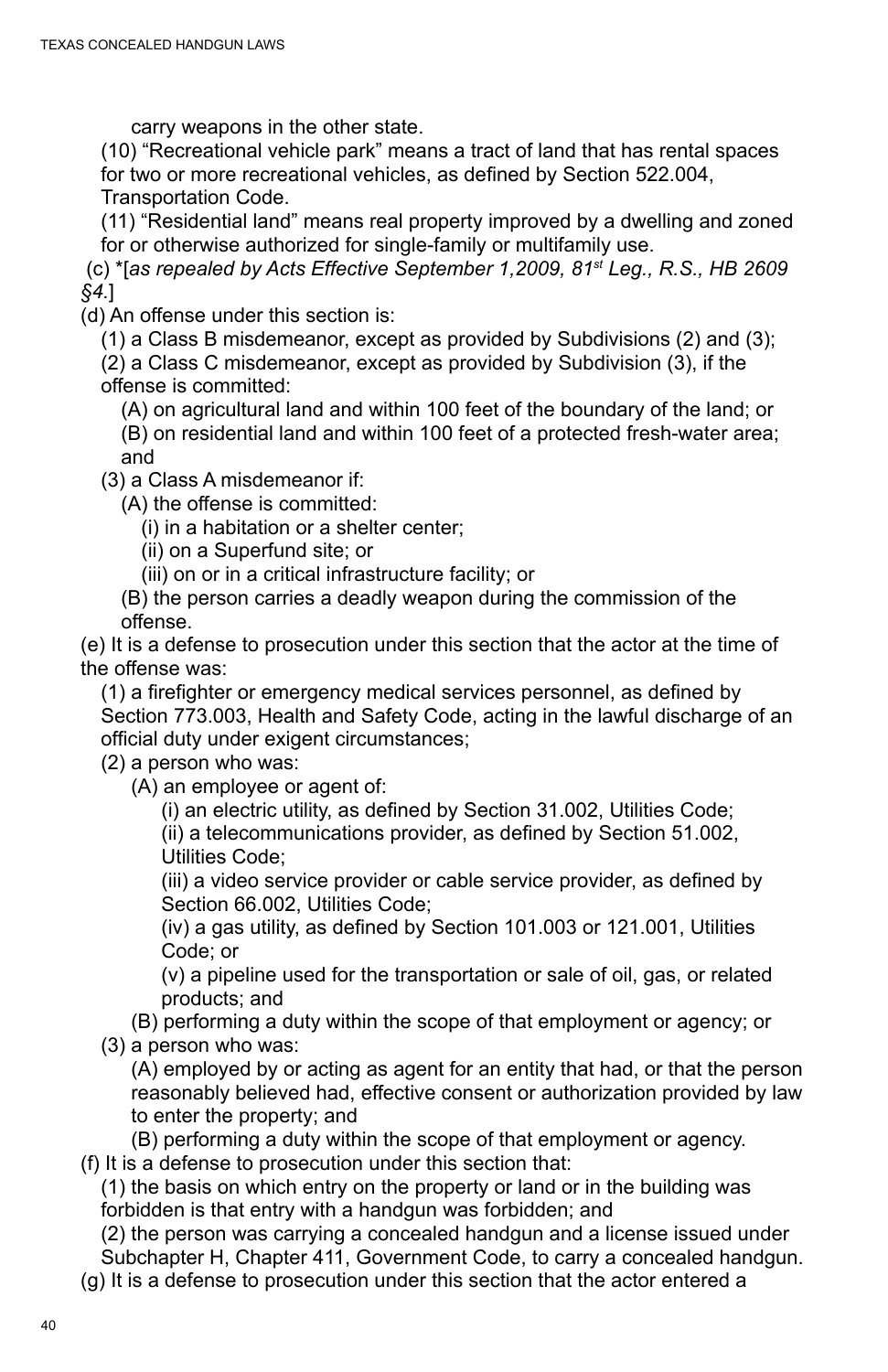railroad switching yard or any part of a railroad switching yard and was at that time an employee or a representative of employees exercising a right under the Railway Labor Act (45 U.S.C. Section 151 et seq.).

(h) At the punishment stage of a trial in which the attorney representing the state seeks the increase in punishment provided by Subsection (d)(1)(C), the defendant may raise the issue as to whether the defendant entered or remained on or in a critical infrastructure facility as part of a peaceful or lawful assembly, including an attempt to exercise rights guaranteed by state or federal labor laws. If the defendant proves the issue in the affirmative by a preponderance of the evidence, the increase in punishment provided by Subsection (d)(1)(C) does not apply.

(i) This section does not apply if:

(1) the basis on which entry on the property or land or in the building was forbidden is that entry with a handgun or other weapon was forbidden; and (2) the actor at the time of the offense was a peace officer, including a commissioned peace officer of a recognized state, or a special investigator under Article 2.122, Code of Criminal Procedure, regardless of whether the peace officer or special investigator was engaged in the actual discharge of an official duty while carrying the weapon.

(j) \*[*as repealed by Acts effective September 1, 2009, 81st Leg., R.S., HB 2609 §4.*]

*--- Last amended by Acts 2013, 83rd Leg., R.S., Ch. 1302 (H.B. 3142), Sec. 12, eff. June 14, 2013.*

### **PC §30.06. TRESPASS BY HOLDER OF LICENSE TO CARRY CONCEALED**

**HANDGUN**. (a) A license holder commits an offense if the license holder:

(1) carries a handgun under the authority of Subchapter H, Chapter 411, Government Code, on property of another without effective consent; and (2) received notice that:

(A) entry on the property by a license holder with a concealed handgun was forbidden; or

(B) remaining on the property with a concealed handgun was forbidden and failed to depart.

(b) For purposes of this section, a person receives notice if the owner of the property or someone with apparent authority to act for the owner provides notice to the person by oral or written communication.

(c) In this section:

- (1) "Entry" has the meaning assigned by Section 30.05(b).
- (2) "License holder" has the meaning assigned by Section 46.035(f).
- (3) "Written communication" means:

(A) a card or other document on which is written language identical to the following: "Pursuant to Section 30.06, Penal Code (trespass by holder of license to carry a concealed handgun), a person licensed under Subchapter H, Chapter 411, Government Code (concealed handgun law), may not enter this property with a concealed handgun"; or (B) a sign posted on the property that:

(i) includes the language described by Paragraph (A) in both English and Spanish;

(ii) appears in contrasting colors with block letters at least one inch in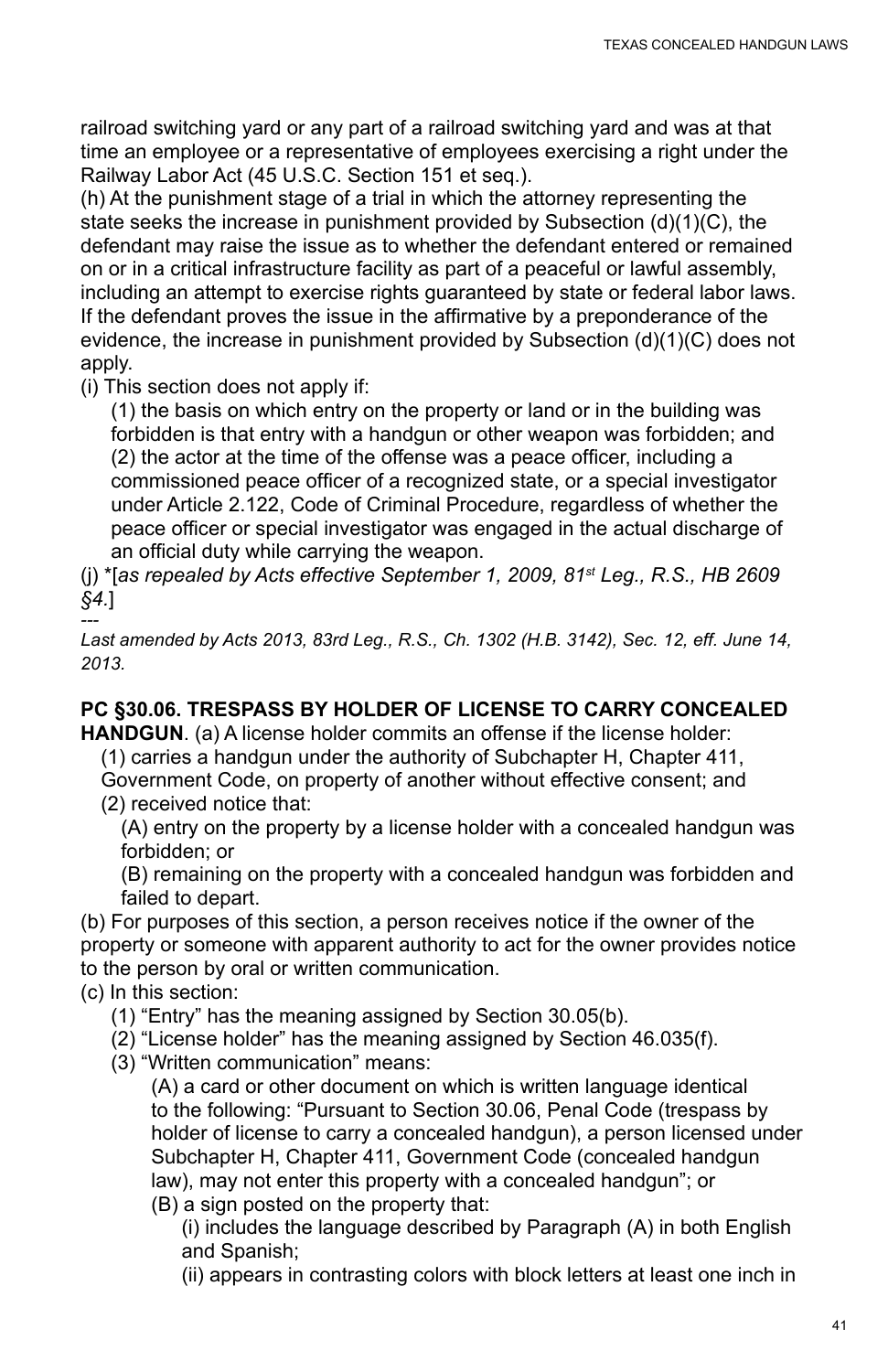### height; and

(iii) is displayed in a conspicuous manner clearly visible to the public. (d) An offense under this section is a Class A misdemeanor.

(e) It is an exception to the application of this section that the property on which the license holder carries a handgun is owned or leased by a governmental entity and is not a premises or other place on which the license holder is prohibited from carrying the handgun under Section 46.03 or 46.035.

*---*

*Last amended by Acts 2003, 78th Leg., ch. 1178, Sec. 2, eff. September 1, 2003.*

Chapter 38. OBSTRUCTING A GOVERNMENTAL OPERATION

#### **PC §38.01. DEFINITIONS**. In this chapter:

(1) "Custody" means:

(A) under arrest by a peace officer or under restraint by a public servant pursuant to an order of a court of this state or another state of the United States; or

(B) under restraint by an agent or employee of a facility that is operated by or under contract with the United States and that confines persons arrested for, charged with, or convicted of criminal offenses.

(2) "Escape" means unauthorized departure from custody or failure to return to custody following temporary leave for a specific purpose or limited period or leave that is part of an intermittent sentence, but does not include a violation of conditions of community supervision or parole other than conditions that impose a period of confinement in a secure correctional facility. *---*

*Last amended by Acts 1997, 75th Leg., ch. 293, Sec. 2, eff. September 1, 1997; Acts 1997, 75th Leg., ch. 750, Sec. 1, eff. September 1, 1997.*

Chapter 42. DISORDERLY CONDUCT AND RELATED OFFENSES

**PC §42.01. DISORDERLY CONDUCT**. (a) A person commits an offense if he intentionally or knowingly:

(1) uses abusive, indecent, profane, or vulgar language in a public place, and the language by its very utterance tends to incite an immediate breach of the peace;

(2) makes an offensive gesture or display in a public place, and the gesture or display tends to incite an immediate breach of the peace;

(3) creates, by chemical means, a noxious and unreasonable odor in a public place;

(4) abuses or threatens a person in a public place in an obviously offensive manner;

(5) makes unreasonable noise in a public place other than a sport shooting range, as defined by Section 250.001, Local Government Code, or in or near a private residence that he has no right to occupy;

(6) fights with another in a public place;

(7) discharges a firearm in a public place other than a public road or a sport shooting range, as defined by Section 250.001, Local Government Code; (8) displays a firearm or other deadly weapon in a public place in a manner calculated to alarm;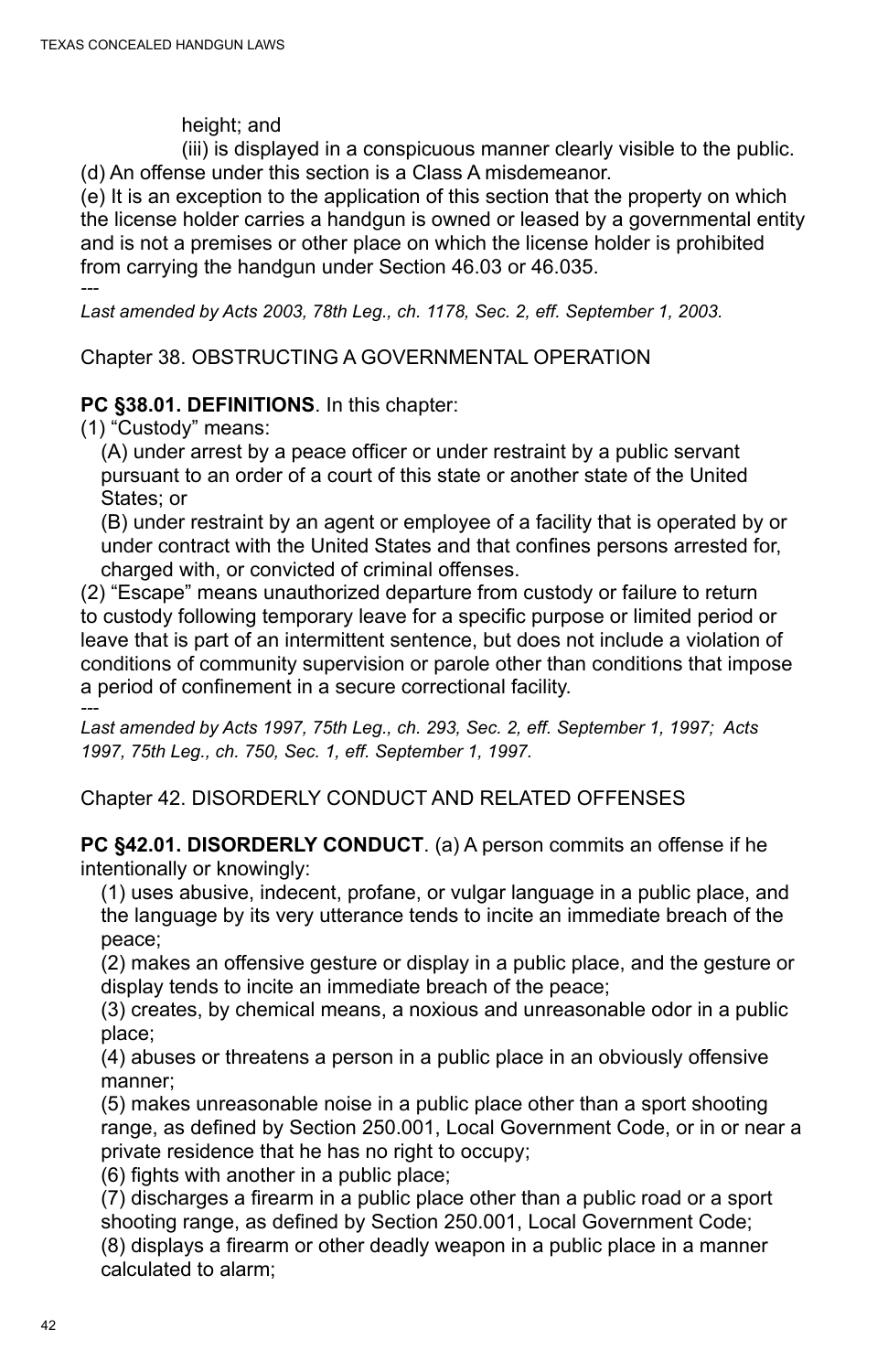(9) discharges a firearm on or across a public road;

(10) exposes his anus or genitals in a public place and is reckless about whether another may be present who will be offended or alarmed by his act; or (11) for a lewd or unlawful purpose:

(A) enters on the property of another and looks into a dwelling on the property through any window or other opening in the dwelling;

(B) while on the premises of a hotel or comparable establishment, looks into a guest room not the person's own through a window or other opening in the room; or

(C) while on the premises of a public place, looks into an area such as a rest room or shower stall or changing or dressing room that is designed to provide privacy to a person using the area.

(b) It is a defense to prosecution under Subsection (a)(4) that the actor had significant provocation for his abusive or threatening conduct.

(c) For purposes of this section:

(1) an act is deemed to occur in a public place or near a private residence if it produces its offensive or proscribed consequences in the public place or near a private residence; and

(2) a noise is presumed to be unreasonable if the noise exceeds a decibel level of 85 after the person making the noise receives notice from a magistrate or peace officer that the noise is a public nuisance.

(d) An offense under this section is a Class C misdemeanor unless committed under Subsection (a)(7) or (a)(8), in which event it is a Class B misdemeanor. (e) It is a defense to prosecution for an offense under Subsection (a)(7) or (9) that the person who discharged the firearm had a reason-able fear of bodily injury to the person or to another by a dangerous wild animal as defined by Section 822.101, Health and Safety Code.

*---*

*Last amended by Acts 2013, 83rd Leg., R.S., Ch. 1409 (S.B. 1114), Sec. 9, eff. September 1, 2013.*

Chapter 46. WEAPONS

### **PC §46.01. DEFINITIONS**. In this Chapter:

(1) "Club" means an instrument that is specially designed, made, or adapted for the purpose of inflicting serious bodily injury or death by striking a person with the instrument, and includes but is not limited to the following:

- (A) blackjack;
- (B) nightstick;
- (C) mace;
- (D) tomahawk.

(2) "Explosive weapon" means any explosive or incendiary bomb, grenade, rocket, or mine, that is designed, made, or adapted for the purpose of inflicting serious bodily injury, death, or substantial property damage, or for the principal purpose of causing such a loud report as to cause undue public alarm or terror, and includes a device designed, made, or adapted for delivery or shooting an explosive weapon.

(3) "Firearm" means any device designed, made, or adapted to expel a projectile through a barrel by using the energy generated by an explosion or burning substance or any device readily convertible to that use. Firearm does not include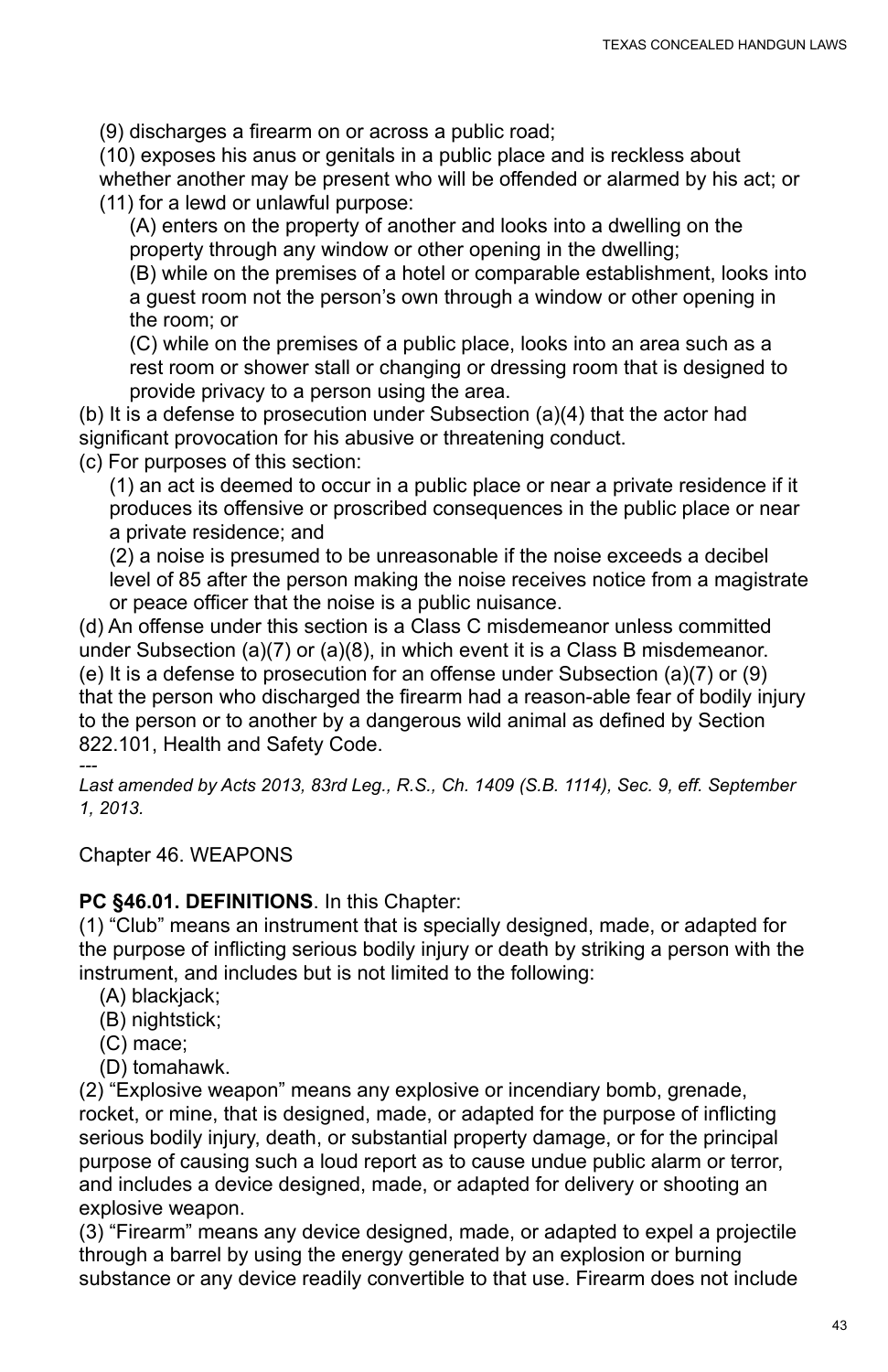a firearm that may have, as an integral part, a folding knife blade or other characteristics of weapons made illegal by this chapter and that is:

(A) an antique or curio firearm manufactured before 1899; or

(B) a replica of an antique or curio firearm manufactured before 1899, but only if the replica does not use rim fire or center fire ammunition.

(4) "Firearm silencer" means any device designed, made, or adapted to muffle the report of a firearm.

(5) "Handgun" means any firearm that is designed, made, or adapted to be fired with one hand.

(6) "Illegal knife" means a:

(A) knife with a blade over five and one-half inches;

(B) hand instrument designed to cut or stab another by being thrown;

(C) dagger, including but not limited to a dirk, stiletto, and poniard;

- (D) bowie knife;
- (E) sword; or
- (F) spear.

(7) "Knife" means any bladed hand instrument that is capable of inflicting serious bodily injury or death by cutting or stabbing a person with the instrument.

(8) "Knuckles" means any instrument that consists of finger rings or guards made of a hard substance and that is designed, made, or adapted for the purpose of inflicting serious bodily injury or death by striking a person with a fist enclosed in the knuckles.

(9) "Machine gun" means any firearm that is capable of shooting more than two shots automatically, without manual reloading, by a single function of the trigger. (10) "Short-barrel firearm" means a rifle with a barrel length of less than 16 inches or a shotgun with a barrel length of less than 18 inches, or any weapon made from a shotgun or rifle if, as altered, it has an overall length of less than 26 inches.

(11) "Switchblade knife" means any knife that has a blade that folds, closes, or retracts into the handle or sheath and that opens automatically by pressure applied to a button or other device located on the handle or opens or releases a blade from the handle or sheath by the force of gravity or by the application of centrifugal force. The term does not include a knife that has a spring, detent, or other mechanism designed to create a bias toward closure and that requires exertion applied to the blade by hand, wrist, or arm to overcome the bias toward closure and open the knife.

(12) "Armor-piercing ammunition" means handgun ammunition that is designed primarily for the purpose of penetrating metal or body armor and to be used principally in pistols and revolvers.

(13) "Hoax bomb" means a device that:

(A) reasonably appears to be an explosive or incendiary device; or (B) by its design causes alarm or reaction of any type by an official of a public safety agency or a volunteer agency organized to deal with emergencies.

(14) "Chemical dispensing device" means a device, other than a small chemical dispenser sold commercially for personal protection, that is designed, made, or adapted for the purpose of dispensing a substance capable of causing an adverse psychological or physiological effect on a human being.

(15) "Racetrack" has the meaning assigned that term by the Texas Racing Act (Article 179e, Vernon's Texas Civil Statutes).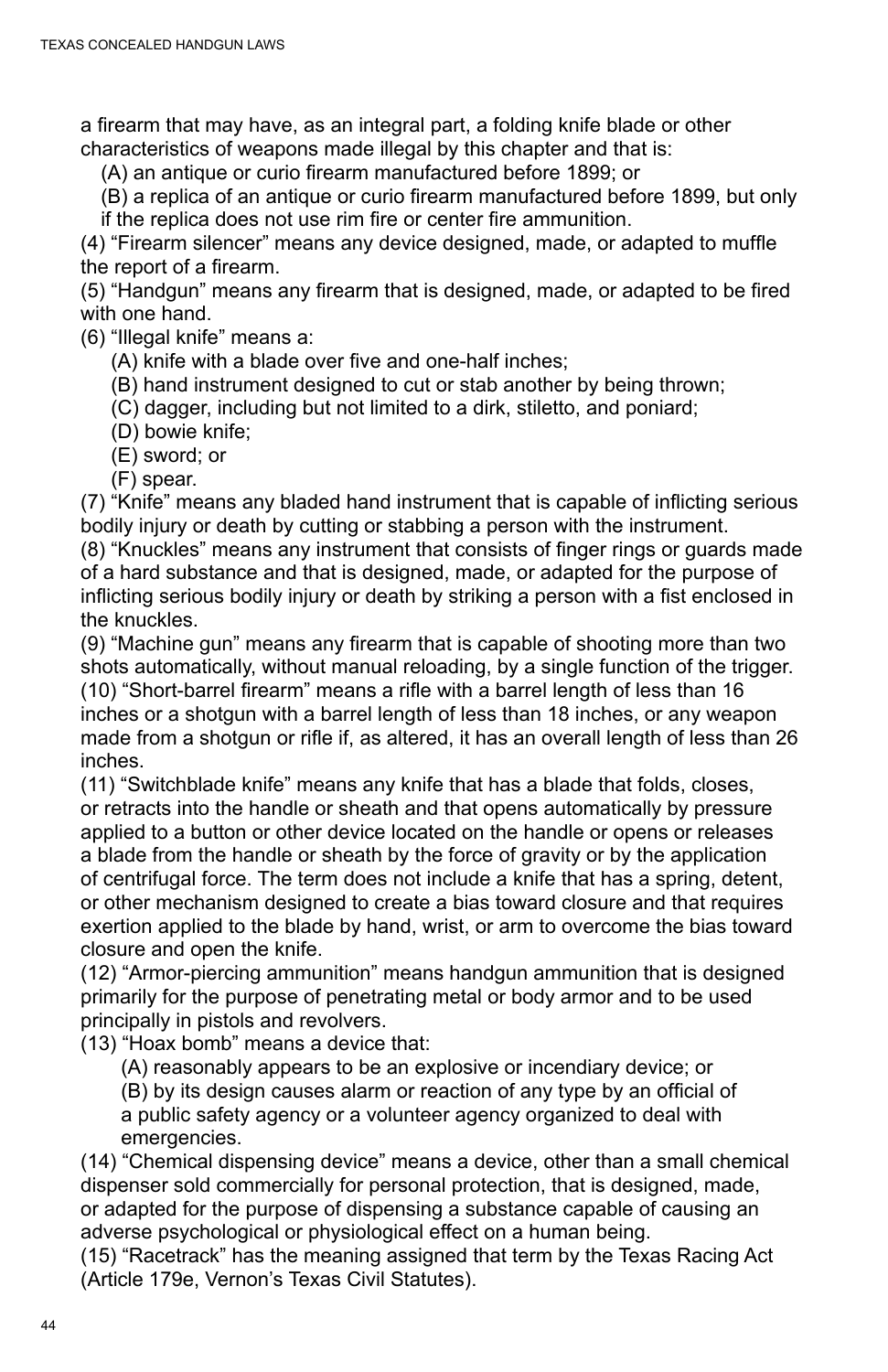(16) "Zip gun" means a device or combination of devices that was not originally a firearm and is adapted to expel a projectile through a smooth-bore or rifled-bore barrel by using the energy generated by an explosion or burning substance. (17) "Tire deflation device" means a device, including a caltrop or spike strip,

that, when driven over, impedes or stops the movement of a wheeled vehicle by puncturing one or more of the vehicle's tires. The term does not include a traffic control device that:

(A) is designed to puncture one or more of a vehicle's tires when driven over in a specific direction; and

(B) has a clearly visible sign posted in close proximity to the traffic control device that prohibits entry or warns motor vehicle operators of the traffic control device.

*---*

*Last amended by Acts 2011, 82nd Leg., R.S., Ch. 920 (S.B. 1416), Sec. 1, eff. September 1, 2011.*

**PC §46.02. UNLAWFUL CARRYING WEAPONS**. (a) A person commits an offense if the person intentionally, knowingly, or recklessly carries on or about his or her person a handgun, illegal knife, or club if the person is not:

(1) on the person's own premises or premises under the person's control; or

(2) inside of or directly en route to a motor vehicle or watercraft that is owned by the person or under the person's control.

(a-1) A person commits an offense if the person intentionally, knowingly, or recklessly carries on or about his or her person a handgun in a motor vehicle or watercraft that is owned by the person or under the person's control at any time in which:

(1) the handgun is in plain view; or

(2) the person is:

(A) engaged in criminal activity, other than a Class C misdemeanor that is a violation of a law or ordinance regulating traffic or boating;

(B) prohibited by law from possessing a firearm; or

(C) a member of a criminal street gang, as defined by Section 71.01.

(a-2) For purposes of this section, "premises" includes real property and a recreational vehicle that is being used as living quarters, regardless of whether that use is temporary or permanent. In this subsection, "recreational vehicle" means a motor vehicle primarily designed as temporary living quarters or a vehicle that contains temporary living quarters and is designed to be towed by a motor vehicle. The term includes a travel trailer, camping trailer, truck camper, motor home, and horse trailer with living quarters.

(a-3) For purposes of this section, "watercraft" means any boat, motorboat, vessel, or personal watercraft, other than a seaplane on water, used or capable of being used for transportation on water;

(b) Except as provided by Subsection (c), an offense under this section is a Class A misdemeanor.

(c) An offense under this section is a felony of the third degree if the offense is committed on any premises licensed or issued a permit by this state for the sale of alcoholic beverages.

*--- Last amended by Acts 2011, 82nd Leg., R.S., Ch. 679 (H.B. 25), Sec. 1, eff. September 1, 2011.*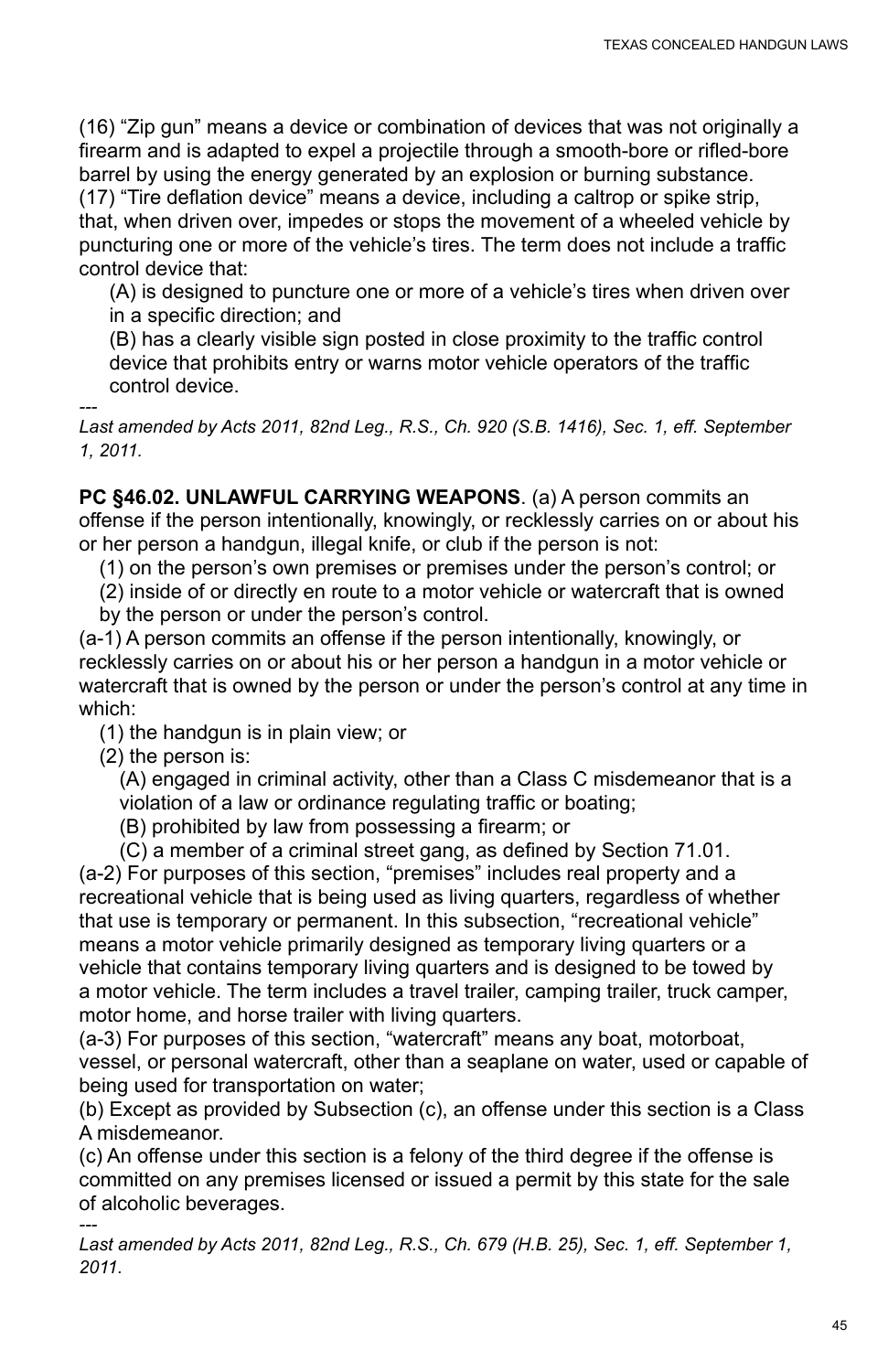**PC §46.03. PLACES WEAPONS PROHIBITED**. (a) A person commits an offense if the person intentionally, knowingly, or recklessly possesses or goes with a firearm, illegal knife, club, or prohibited weapon listed in Section 46.05(a):

(1) on the physical premises of a school or educational institution, any grounds or building on which an activity sponsored by a school or educational institution is being conducted, or a passenger transportation vehicle of a school or educational institution, whether the school or educational institution is public or private, unless pursuant to written regulations or written authorization of the institution;

(2) on the premises of a polling place on the day of an election or while early voting is in progress;

(3) on the premises of any government court or offices utilized by the court, unless pursuant to written regulations or written authorization of the court;

(4) on the premises of a racetrack; or

(5) in or into a secured area of an airport.

(6) within 1,000 feet of premises the location of which is designated by the Texas Department of Criminal Justice as a place of execution under Article 43.19, Code of Criminal Procedure, on a day that a sentence of death is set to be imposed on the designated premises and the person received notice that:

(A) going within 1,000 feet of the premises with a weapon listed under this subsection was prohibited; or

(B) possessing a weapon listed under this subsection within 1,000 feet of the premises was prohibited.

(b) It is a defense to prosecution under Subsections (a)(1)-(4) that the actor possessed a firearm while in the actual discharge of his official duties as a member of the armed forces or national guard or a guard employed by a penal institution, or an officer of the court.

(c) In this section:

(1) "Premises" has the meaning assigned by Section 46.035.

(2) "Secured area" means an area of an airport terminal building to which access is controlled by the inspection of persons and property under federal law.

(d) It is a defense to prosecution under Subsection (a)(5) that the actor possessed a firearm or club while traveling to or from the actor's place of assignment or in the actual discharge of duties as:

- (1) a member of the armed forces or national guard;
- (2) a guard employed by a penal institution; or

(3) a security officer commissioned by the Texas Private Security Board if:

- (A) the actor is wearing a distinctive uniform; and
	- (B) the firearm or club is in plain view; or

(4) a security officer who holds a personal protection authorization under Chapter 1702, Occupations Code, provided that the officer is either:

(A) wearing the uniform of a security officer, including any uniform or apparel described by Section 1702.323(d), Occupations Code, and carrying the officer's firearm in plain view; or

(B) not wearing the uniform of a security officer and carrying the officer's firearm in a concealed manner.

(e) It is a defense to prosecution under Subsection (a)(5) that the actor checked all firearms as baggage in accordance with federal or state law or regulations before entering a secured area.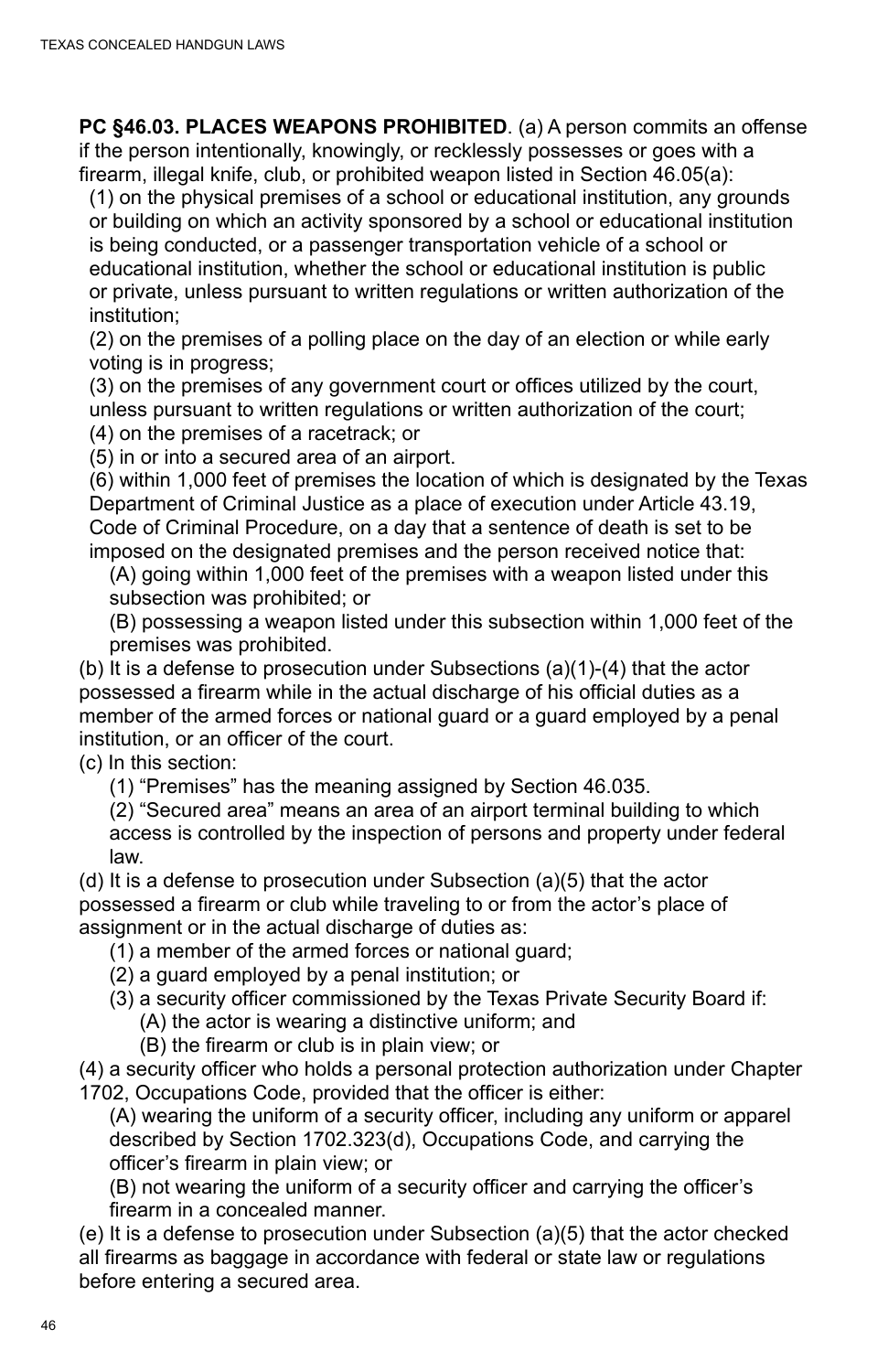(f) It is not a defense to prosecution under this section that the actor possessed a handgun and was licensed to carry a concealed handgun under Subchapter H, Chapter 411, Government Code.

(g) An offense under this section is a third degree felony.

 $(h)$  It is a defense to prosecution under Subsection  $(a)(4)$  that the actor possessed a firearm or club while traveling to or from the actor's place of assignment or in the actual discharge of duties as a security officer commissioned by the Texas Board of Private Investigators and Private Security agencies, if:

(1) the actor is wearing a distinctive uniform; and

(2) the firearm or club is in plain view.

(i) It is an exception to the application of Subsection (a)(6) that the actor possessed a firearm or club:

(1) while in a vehicle being driven on a public road; or

(2) at the actor's residence or place of employment.

*---* Last amended by Acts 2009, 81st Leg., R.S., Ch. 1146 (H.B. 2730), Sec. 4B.21, eff. *September 1, 2009.*

### **PC §46.035. UNLAWFUL CARRYING OF HANDGUN BY LICENSE HOLDER**.

(a) A license holder commits an offense if the license holder carries a handgun on or about the license holder's person under the authority of Subchapter H, Chapter 411, Government Code, and intentionally displays the handgun in plain view of another person in a public place.

(b) A license holder commits an offense if the license holder intentionally, knowingly, or recklessly carries a handgun under the authority of Subchapter H, Chapter 411, Government Code, regardless of whether the handgun is concealed, on or about the license holder's person:

(1) on the premises of a business that has a permit or license issued under Chapter 25, 28, 32, 69, or 74, Alcoholic Beverage Code, if the business derives 51 percent or more of its income from the sale or service of alcoholic beverages for on-premises consumption, as determined by the Texas Alcoholic Beverage Commission under Section 104.06, Alcoholic Beverage Code;

(2) on the premises where a high school, collegiate, or professional sporting event or interscholastic event is taking place, unless the license holder is a participant in the event and a handgun is used in the event;

(3) on the premises of a correctional facility;

(4) on the premises of a hospital licensed under Chapter 241, Health and Safety Code, or on the premises of a nursing home licensed under Chapter 242, Health and Safety Code, unless the license holder has written authorization of the hospital or nursing home administration, as appropriate;

(5) in an amusement park; or

(6) on the premises of a church, synagogue, or other established place of religious worship.

(c) A license holder commits an offense if the license holder intentionally, knowingly, or recklessly carries a handgun under the authority of Subchapter H, Chapter 411, Government Code, regardless of whether the handgun is concealed, at any meeting of a governmental entity.

(d) A license holder commits an offense if, while intoxicated, the license holder carries a handgun under the authority of Subchapter H, Chapter 411,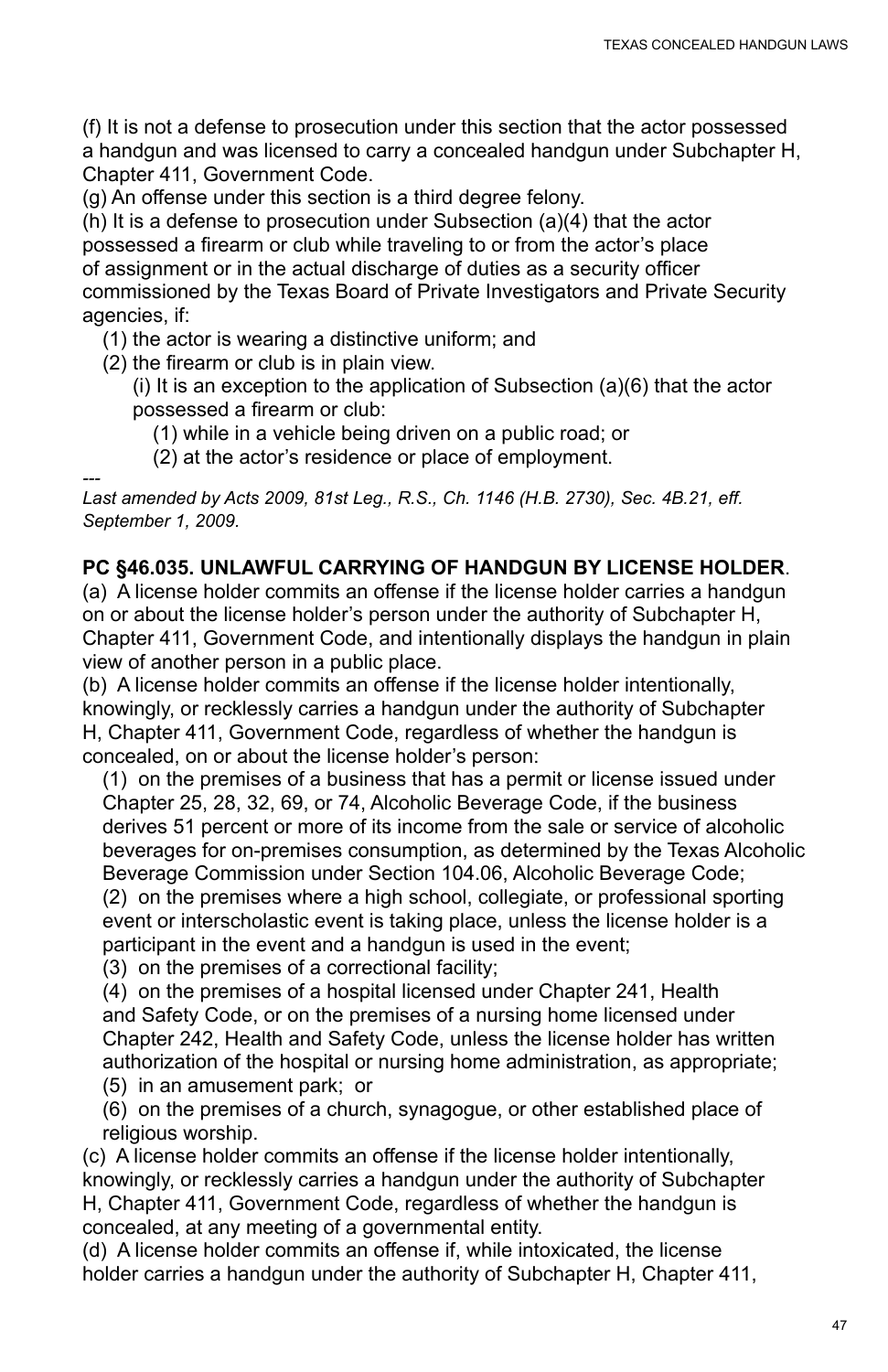Government Code, regardless of whether the handgun is concealed. (e) A license holder who is licensed as a security officer under Chapter 1702, Occupations Code, and employed as a security officer commits an offense if, while in the course and scope of the security officer's employment, the security officer violates a provision of Subchapter H, Chapter 411, Government Code. (f) In this section:

(1) "Amusement park" means a permanent indoor or outdoor facility or park where amusement rides are available for use by the public that is located in a county with a population of more than one million, encompasses at least 75 acres in surface area, is enclosed with access only through controlled entries, is open for operation more than 120 days in each calendar year, and has security guards on the premises at all times. The term does not include any public or private driveway, street, sidewalk or walkway, parking lot, parking garage, or other parking area.

(2) "License holder" means a person licensed to carry a handgun under Subchapter H, Chapter 411, Government Code.

(3) "Premises" means a building or a portion of a building. The term does not include any public or private driveway, street, sidewalk or walkway, parking lot, parking garage, or other parking area.

(g) An offense under Subsection (a), (b), (c), (d), or (e) is a Class A misdemeanor, unless the offense is committed under Subsection (b)(1) or (b)(3), in which event the offense is a felony of the third degree.

(h) It is a defense to prosecution under Subsection (a) that the actor, at the time of the commission of the offense, displayed the handgun under circumstances in which the actor would have been justified in the use of force or deadly force under Chapter 9.

Text of subsection as added by Acts 2007, 80<sup>th</sup> Leg., R.S., Ch. 1214 (H.B. 1889), *Sec. 2*

(h-1) It is a defense to prosecution under Subsections (b) and (c) that the actor, at the time of the commission of the offense, was:

(1) an active judicial officer, as defined by Section 411.201, Government Code; or

(2) a bailiff designated by the active judicial officer and engaged in escorting the officer.

*Text of subsection as added by Acts 2007, 80th Leg., R.S., Ch. 1222 (H.B. 2300), Sec. 5*

(h-1) It is a defense to prosecution under Subsections (b)(1), (2), and (4)-(6), and (c) that at the time of the commission of the offense, the actor was:

(1) a judge or justice of a federal court;

(2) an active judicial officer, as defined by Section 411.201, Government Code; or

(3) a district attorney, assistant district attorney, criminal district attorney, assistant criminal district attorney, county attorney, or assistant county attorney.

(i) Subsections  $(b)(4)$ ,  $(b)(5)$ ,  $(b)(6)$ , and  $(c)$  do not apply if the actor was not given effective notice under Section 30.06.

(i) Subsections (a) and (b)(1) do not apply to a historical reenactment performed in compliance with the rules of the Texas Alcoholic Beverage Commission.

(k) It is a defense to prosecution under Subsection (b)(1) that the actor was not given effective notice under Section 411.204, Government Code.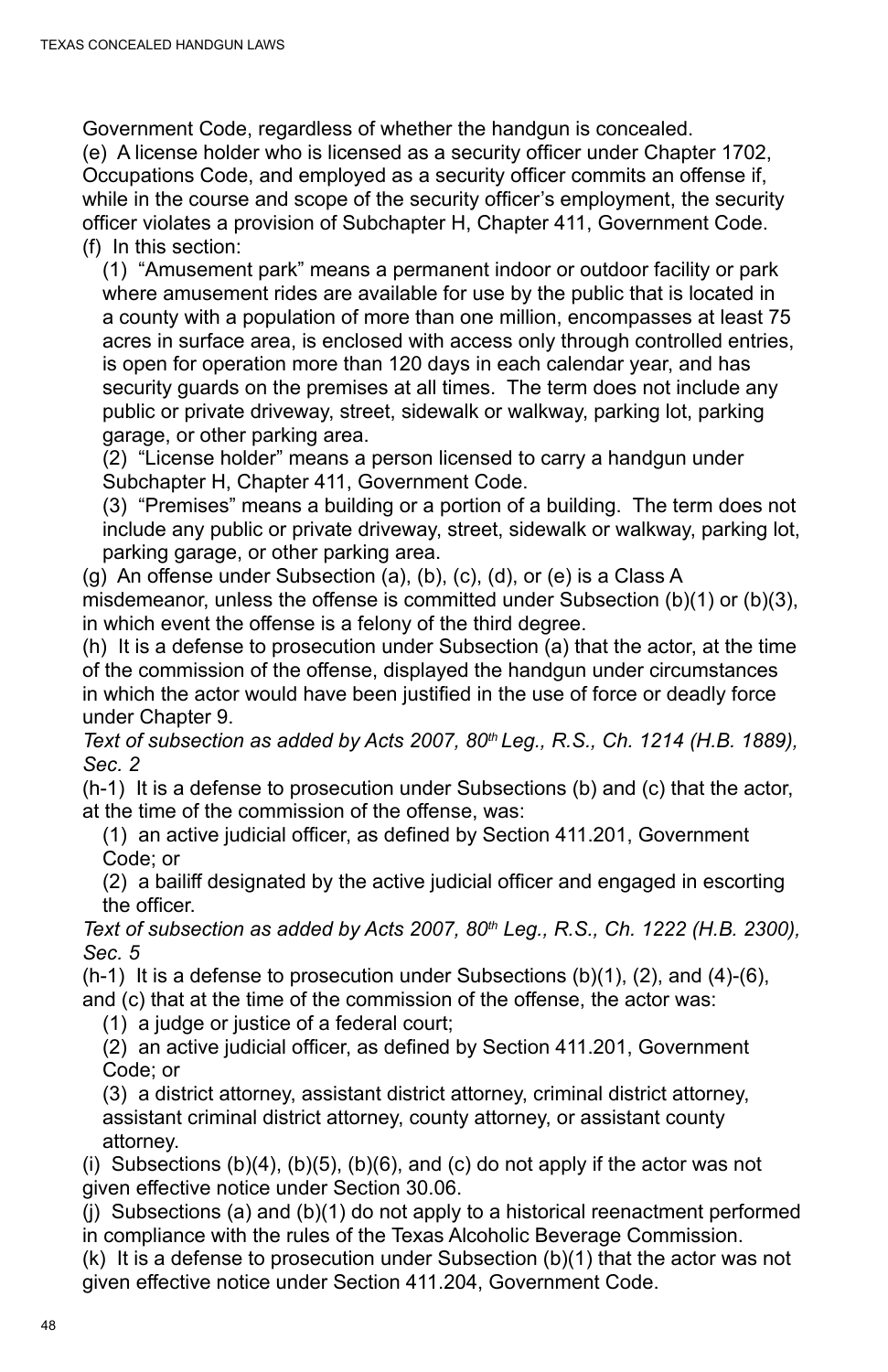*---*

*Last amended by Acts 2013, 83rd Leg., R.S., Ch. 72 (S.B. 299), Sec. 1, eff. September 1, 2013.*

**PC §46.04. UNLAWFUL POSSESSION OF FIREARM**. (a) A person who has been convicted of a felony commits an offense if he possesses a firearm:

(1) after conviction and before the fifth anniversary of the person's release from confinement following conviction of the felony or the person's release from supervision under community supervision, parole, or mandatory supervision, whichever date is later; or

(2) after the period described by Subdivision (1), at any location other than the premises at which the person lives.

(b) A person who has been convicted of an offense under Section 22.01, punishable as a Class A misdemeanor and involving a member of the person's family or household, commits an offense if the person possesses a firearm before the fifth anniversary of the later of:

(1) the date of the person's release from confinement following conviction of the misdemeanor; or

(2) the date of the person's release from community supervision following conviction of the misdemeanor.

(c) A person, other than a peace officer, as defined by Section 1.07, actively engaged in employment as a sworn, full-time paid employee of a state agency or political subdivision, who is subject to an order issued under Section 6.504 or Chapter 85, Family Code, under Article 17.292 or Chapter 7A, Code of Criminal Procedure, or by another jurisdiction as provided by Chapter 88, Family Code, commits an offense if the person possesses a firearm after receiving notice of the order and before expiration of the order.

(d) In this section, "family," "household," and "member of a house¬hold" have the meanings assigned by Chapter 71, Family Code.

(e) An offense under Subsection (a) is a felony of the third degree. An offense under Subsection (b) or (c) is a Class A misdemeanor.

(f) For the purposes of this section, an offense under the laws of this state, another state, or the United States is, except as provided by Subsection (g), a felony if, at the time it is committed, the offense:

(1) is designated by a law of this state as a felony;

(2) contains all the elements of an offense designated by a law of this state as a felony; or

(3) is punishable by confinement for one year or more in a penitentiary.

(g) An offense is not considered a felony for purposes of Subsection

(h) if, at the time the person possesses a firearm, the offense:

(1) is not designated by a law of this state as a felony; and

(2) does not contain all the elements of any offense designated by a law of this state as a felony.

*---* Last amended by Acts 2009, 81st Leg., R.S., Ch. 1146 (H.B. 2730), Sec. 11.24, eff. *September 1, 2009.*

**PC §46.05. PROHIBITED WEAPONS**. (a) A person commits an offense if the person intentionally or knowingly possesses, manufactures, transports, repairs, or sells: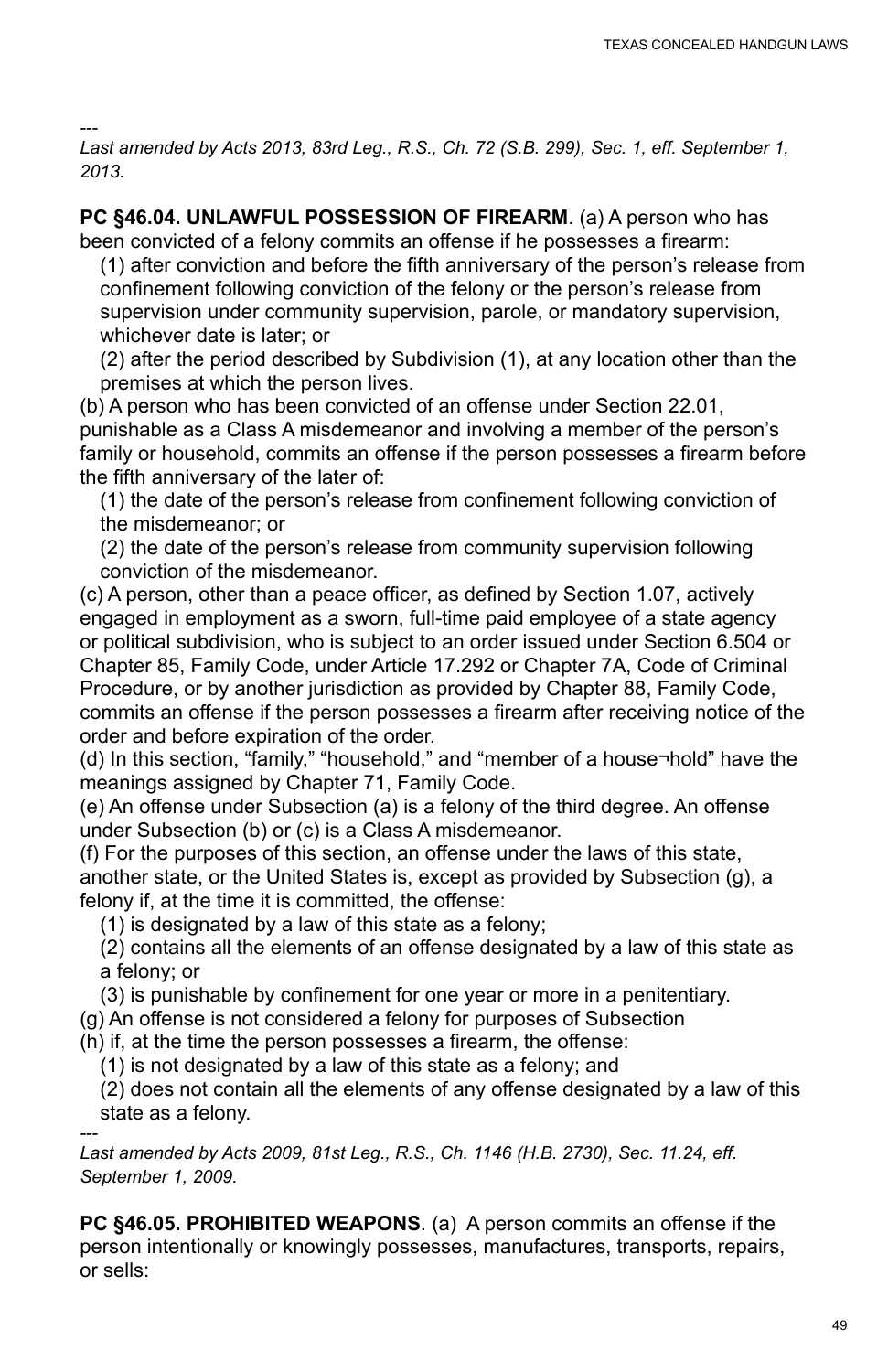- (1) an explosive weapon;
- (2) a machine gun;
- (3) a short-barrel firearm;
- (4) a firearm silencer;
- (5) knuckles;
- (6) armor-piercing ammunition;
- (7) a chemical dispensing device;
- $(8)$  a zip gun; or
- (9) a tire deflation device.

(b) It is a defense to prosecution under this section that the actor's conduct was incidental to the performance of official duty by the armed forces or national guard, a governmental law enforcement agency, or a correctional facility.

(c) It is a defense to prosecution under this section that the actor's possession was pursuant to registration pursuant to the National Firearms Act, as amended. (d) It is an affirmative defense to prosecution under this section that the actor's conduct:

(1) was incidental to dealing with a short-barrel firearm or tire deflation device solely as an antique or curio:

(2) was incidental to dealing with armor-piercing ammunition solely for the purpose of making the ammunition available to an organization, agency, or institution listed in Subsection (b); or

(3) was incidental to dealing with a tire deflation device solely for the purpose of making the device available to an organization, agency, or institution listed in Subsection (b).

(e) An offense under Subsection (a)(1), (2), (3), (4), (6), (7), or (8) is a felony of the third degree. An offense under Subsection (a)(9) is a state jail felony. An offense under Subsection (a)(5) is a Class A misdemeanor.

(f) It is a defense to prosecution under this section for the possession of a chemical dispensing device that the actor is a security officer and has received training on the use of the chemical dispensing device by a training program that is:

(1) provided by the Texas Commission on Law Enforcement; or

(2) approved for the purposes described by this subsection by the Texas Private Security Board of the Department of Public Safety.

(g) In Subsection (f), "security officer" means a commissioned security officer as defined by Section 1702.002, Occupations Code, or a noncommissioned security officer registered under Section 1702.221, Occupations Code.

# *---*

*Last amended by Acts 2013, 83rd Leg., R.S., Ch. 960 (H.B. 1862), Sec. 1, eff. September 1, 2013.*

**PC §46.10. DEADLY WEAPON IN PENAL INSTITUTION**. (a) A person commits an offense if, while confined in a penal institution, he intentionally, knowingly, or recklessly:

(1) carries on or about his person a deadly weapon; or

(2) possesses or conceals a deadly weapon in the penal institution.

(b) It is an affirmative defense to prosecution under this section that at the time of the offense the actor was engaged in conduct authorized by an employee of the penal institution.

(c) A person who is subject to prosecution under both this section and another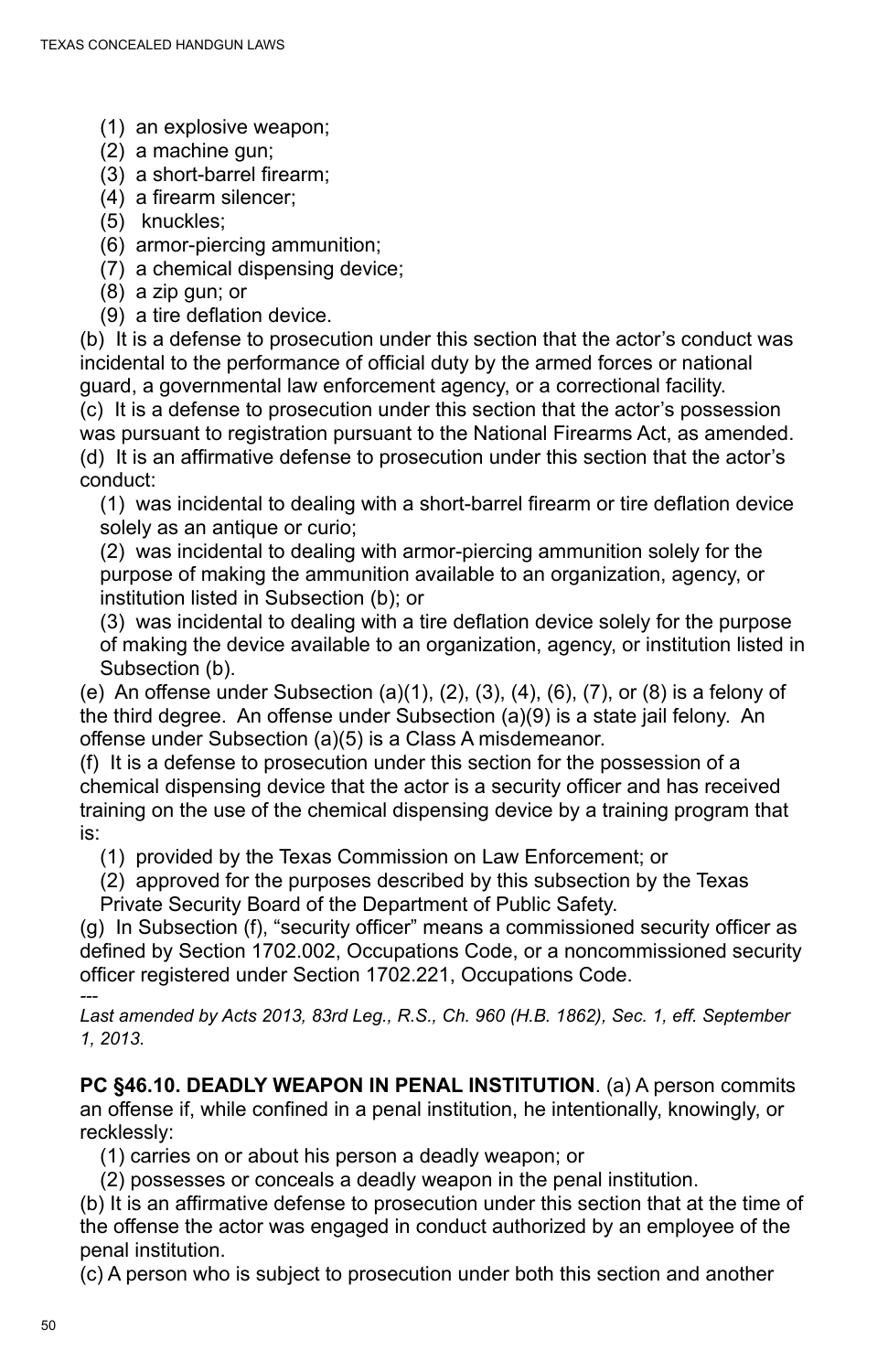section under this Chapter may be prosecuted under either section.

(d) An offense under this section is a felony of the third degree.

*--- Renumbered from Penal Code Sec. 46.11 by Acts 1993, 73rd Leg., ch. 900, Sec. 1.01, eff. September 1, 1994.*

### **PC §46.13. MAKING A FIREARM ACCESSIBLE TO A CHILD**. (a) In this section:

(1) "Child" means a person younger than 17 years of age.

(2) "Readily dischargeable firearm" means a firearm that is loaded with ammunition, whether or not a round is in the chamber.

(3) "Secure" means to take steps that a reasonable person would take to prevent the access to a readily dischargeable firearm by a child, including but not limited to placing a firearm in a locked container or temporarily rendering the firearm inoperable by a trigger lock or other means

(b) A person commits an offense if a child gains access to a readily dischargeable firearm and the person with criminal negligence:

(1) failed to secure the firearm; or

(2) left the firearm in a place to which the person knew or should have known the child would gain access.

(c) It is an affirmative defense to prosecution under this section that the child's access to the firearm:

(1) was supervised by a person older than 18 years of age and was for hunting, sporting, or other lawful purposes;

(2) consisted of lawful defense by the child of people or property;

(3) was gained by entering property in violation of this code; or

(4) occurred during a time when the actor was engaged in an agricultural enterprise.

(d) Except as provided by Subsection (e), an offense under this section is a Class C misdemeanor.

(e) An offense under this section is a Class A misdemeanor if the child discharges the firearm and causes death or serious bodily injury to himself or another person.

(f) A peace officer or other person may not arrest the actor before the seventh day after the date on which the offense is committed if:

(1) the actor is a member of the family, as defined by Section 71.003, Family Code, of the child who discharged the firearm; and

(2) the child in discharging the firearm caused the death of or serious injury to the child.

(g) A dealer of firearms shall post in a conspicuous position on the premises where the dealer conducts business a sign that contains the following warning in block letters not less than one inch in height:

"IT IS UNLAWFUL TO STORE, TRANSPORT, OR ABANDON AN UNSECURED FIREARM IN A PLACE WHERE CHILDREN ARE LIKELY TO BE AND CAN OBTAIN ACCESS TO THE FIREARM."

*---*

*Last amended by Acts 1999, 76th Leg., ch. 62, Sec. 15.02(g), eff. September 1, 1999.*

**PC §46.15. NON-APPLICABILITY**. (a) Sections 46.02 and 46.03 do not apply to a person who: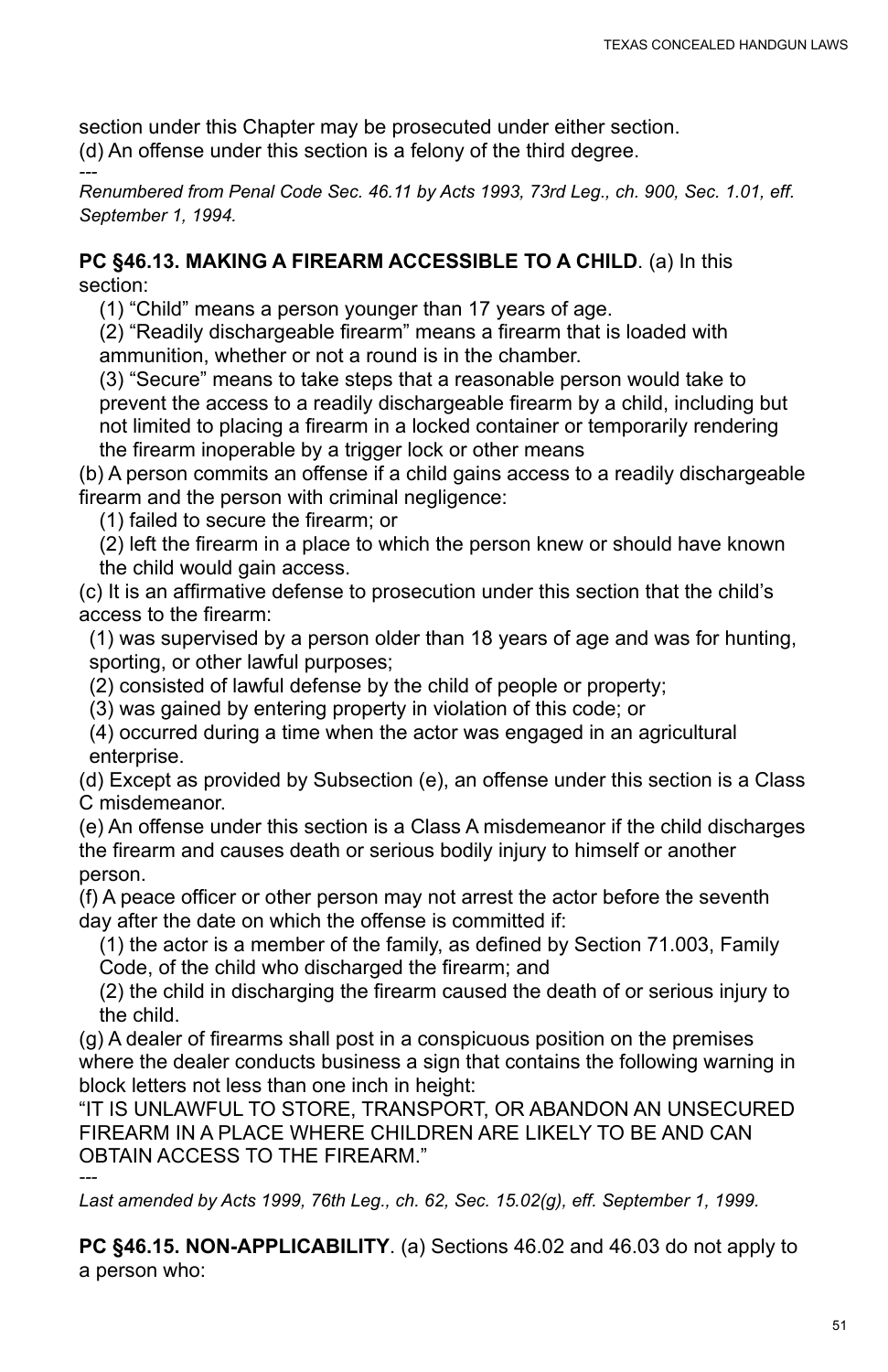(1) peace officers or special investigators under Article 2.122, Code of Criminal Procedure, and neither section prohibits a peace officer or special investigator from carrying a weapon in this state, including in an establishment in this state serving the public, regardless of whether the peace officer or special investigator is engaged in the actual discharge of the officer's or investigator's duties while carrying the weapon;

(2) parole officers and neither section prohibits an officer from carrying a weapon in this state if the officer is:

(A) engaged in the actual discharge of the officer's duties while carrying the weapon; and

(B) in compliance with policies and procedures adopted by the Texas Department of Criminal Justice regarding the possession of a weapon by an officer while on duty;

(3) community supervision and corrections department officers appointed or employed under Section 76.004, Government Code, and neither section prohibits an officer from carrying a weapon in this state if the officer is:

(A) engaged in the actual discharge of the officer's duties while carrying the weapon; and

(B) authorized to carry a weapon under Section 76.0051, Government Code;

(4) an active judicial officer as defined by Section 411.201, Government Code, who is licensed to carry a concealed handgun under Subchapter H, Chapter 411, Government Code;

(5) an honorably retired peace officer, qualified retired law enforcement officer, federal criminal investigator or former reserve law enforcement officer who holds a certificate of proficiency issued under Section 1701.357, Occupations Code, and is carrying a photo identification that is issued by a federal, state, or local law enforcement agency, as applicable, and that:

(A) verifies the officer is an honorably retired peace officer;

(B) a qualified retired law enforcement officer;

(C) a federal criminal investigator; or

(D) a former reserve law enforcement officer who has served in that

capacity not less than a total of 15 years with one or more state or local law enforcement agencies.

(6) a district attorney, criminal district attorney, county attorney, or municipal attorney who is licensed to carry a concealed handgun under Subchapter H, Chapter 411, Government Code;

(7) an assistant district attorney, assistant criminal district attorney, or assistant county attorney who is licensed to carry a concealed handgun under Subchapter H, Chapter 411, Government Code;

(8) a bailiff designated by an active judicial officer as defined by Section 411.201, Government Code, who is:

(A) licensed to carry a concealed handgun under Chapter 411, Government Code; and

(B) engaged in escorting the judicial officer; or

(9) a juvenile probation officer who is authorized to carry a firearm under Section 142.006, Human Resources Code.

(b) Section 46.02 does not apply to a person who:

(1) is in the actual discharge of official duties as a member of the armed forces or state military forces as defined by Section 431.001, Government Code, or as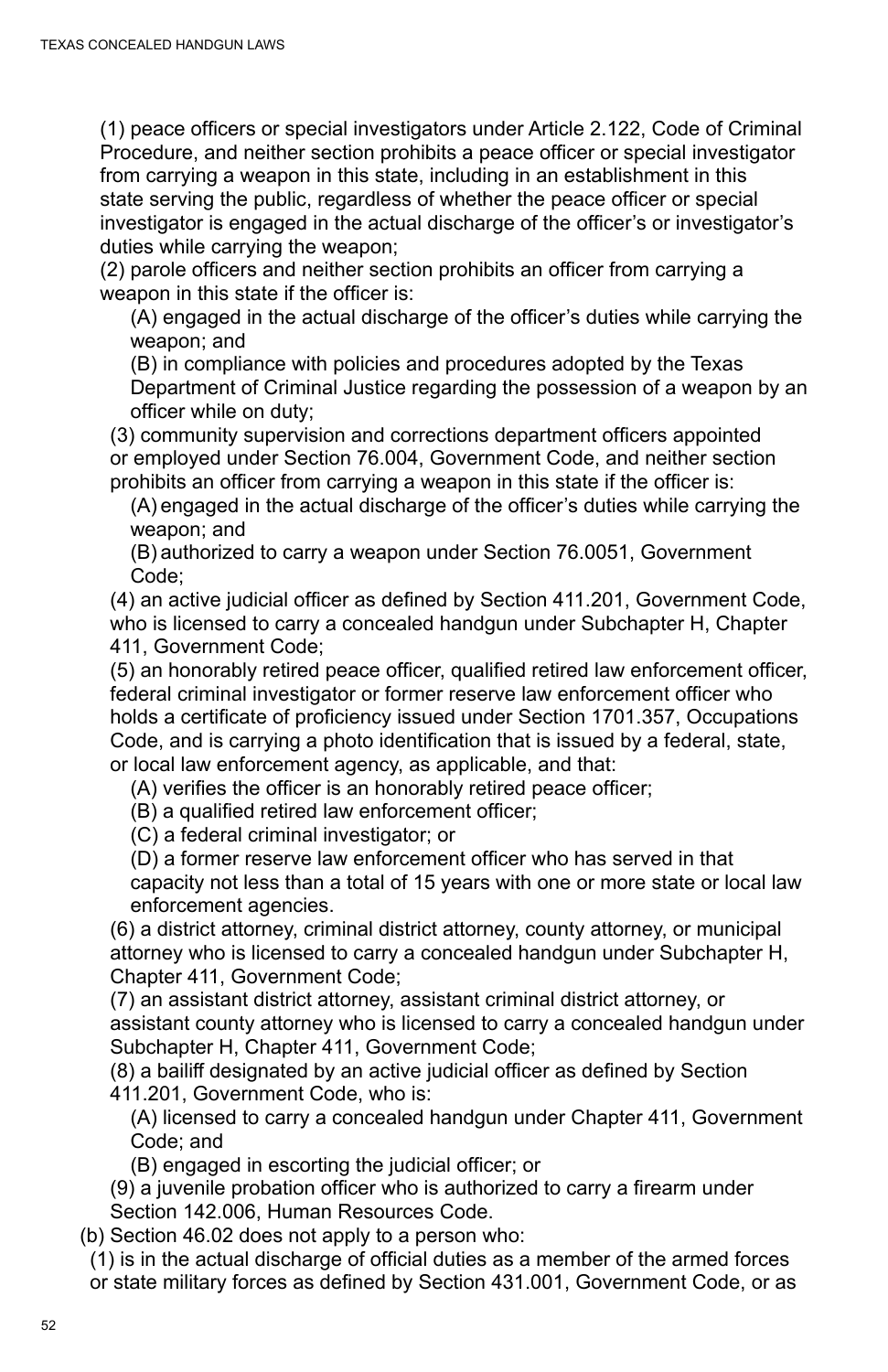a guard employed by a penal institution;

(2) is traveling;

(3) is engaging in lawful hunting, fishing, or other sporting activity on the immediate premises where the activity is conducted, or is en route between the premises and the actor's residence, motor vehicle, or watercraft, if the weapon is a type commonly used in the activity;

(4) holds a security officer commission issued by the Texas Private Security Board, if the person is engaged in the performance of the person's duties as an officer commissioned under Chapter 1702, Occupations Code, or is traveling to or from the person's place of assignment and is wearing the officer's uniform and carrying the officer's weapon in plain view;

(5) acts as a personal protection officer and carries the person's security officer commission and personal protection officer authorization, if the person:

(A) is engaged in the performance of the person's duties as a personal protection officer under Chapter 1702, Occupations Code, or is traveling to or from the person's place of assignment; and

(B) is either:

(i) wearing the uniform of a security officer, including any uniform or apparel described by Section 1702.323(d), Occupations Code, and carrying the officer's weapon in plain view; or

(ii) not wearing the uniform of a security officer and carrying the officer's weapon in a concealed manner;

(6) is carrying a concealed handgun and a valid license issued under Subchapter H, Chapter 411, Government Code, to carry a concealed handgun; (7) holds an alcoholic beverage permit or license or is an employee of a holder of an alcoholic beverage permit or license if the person is supervising the operation of the permitted or licensed premises; or

(8) is a student in a law enforcement class engaging in an activity required as part of the class, if the weapon is a type commonly used in the activity and the person is:

(A) on the immediate premises where the activity is conducted; or

(B) en route between those premises and the person's residence and is carrying the weapon unloaded.

(c) The provision of Section 46.02 prohibiting the carrying of a club does not apply to a noncommissioned security guard at an institution of higher education who carries a nightstick or similar club, and who has undergone 15 hours of training in the proper use of the club, including at least seven hours of training in the use of the club for nonviolent restraint. For the purposes of this subsection, "nonviolent restraint" means the use of reasonable force, not intended and not likely to inflict bodily injury.

(d) The provisions of Section 46.02 prohibiting the carrying of a firearm or carrying of a club do not apply to a public security officer employed by the adjutant general under Section 431.029, Government Code, in performance of official duties or while traveling to or from a place of duty.

(e) The provisions of Section 46.02 prohibiting the carrying of an illegal knife do not apply to an individual carrying a bowie knife or a sword used in a historical demonstration or in a ceremony in which the knife or sword is significant to the performance of the ceremony.

(f) Section 46.03(a)(6) does not apply to a person who possesses a firearm or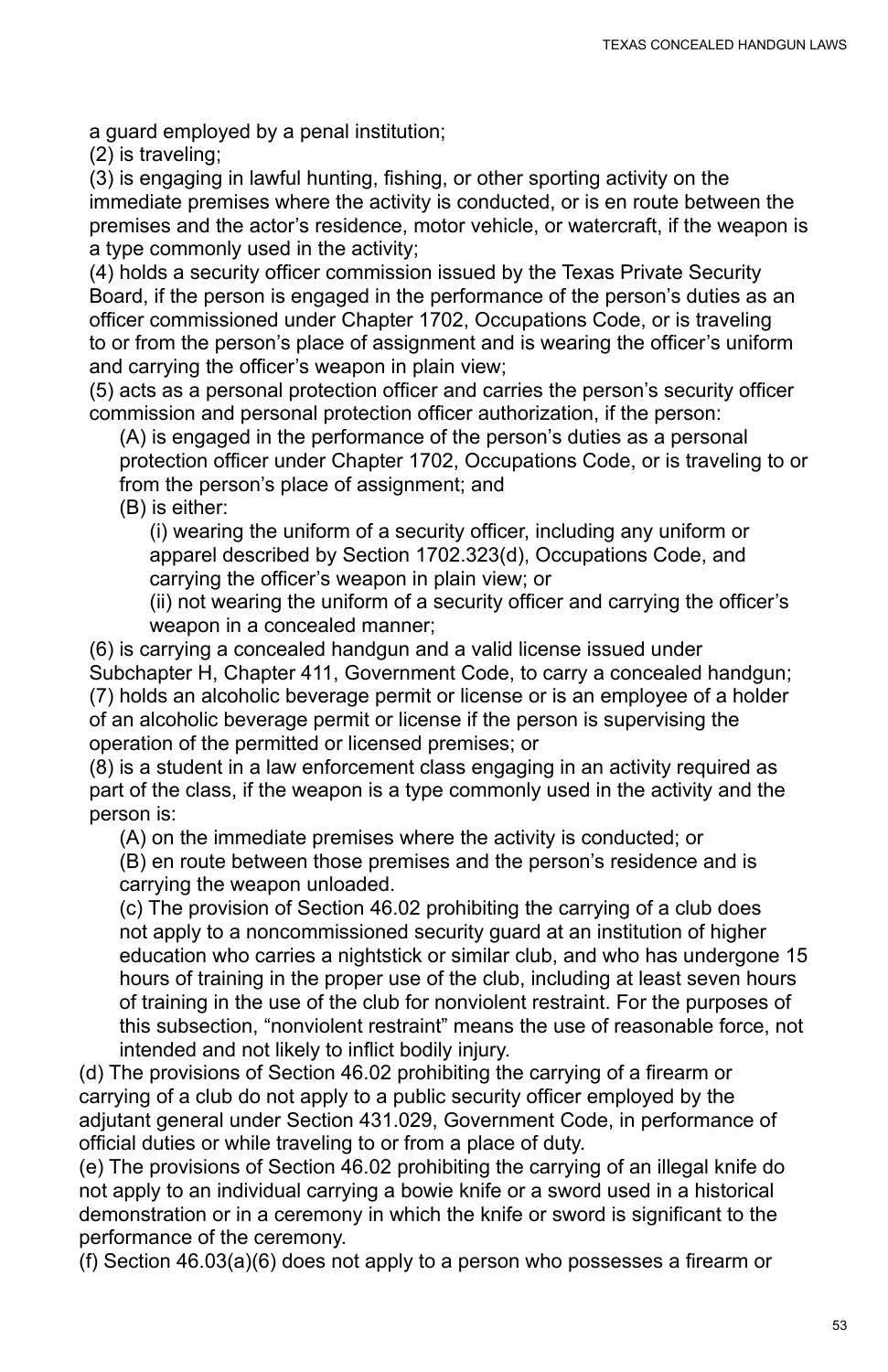club while in the actual discharge of official duties as:

(1) a member of the armed forces or state military forces, as defined by Section 431.001, Government Code; or

(2) an employee of a penal institution.

(g) The provisions of Sections 46.02 and 46.03 prohibiting the possession or carrying of a club do not apply to an animal control officer who holds a certificate issued under Section 829.006, Health and Safety Code, and who possesses or carries an instrument used specifically for deterring the bite of an animal while the officer is in the performance of official duties under the Health and Safety Code or is traveling to or from a place of duty.

(h) \*[*repealed by Acts 2007, 80th Leg., RS, HB 1815, §3.*]

(i) \*[*repealed by Acts 2007, 80th Leg., RS, HB 1815, §3.*]

(j) The provisions of Section 46.02 prohibiting the carrying of a handgun do not apply to an individual who carries a handgun as a participant in a historical reenactment performed in accordance with the rules of the Texas Alcoholic Beverage Commission.

*--- Last amended by Acts 2013, 83rd Leg., R.S., Ch. 1302 (H.B. 3142), Sec. 13, eff. June 14, 2013.*

Chapter 49. INTOXICATION AND ALCOHOLIC BEVERAGE OFFENSES

#### **PC §49.01. DEFINITIONS.** In this chapter:

- (1) "Alcohol concentration" means the number of grams of alcohol per:
	- (A) 210 liters of breath;
	- (B) 100 milliliters of blood; or
	- (C) 67 milliliters of urine.
- (2) "Intoxicated" means:

(A) not having the normal use of mental or physical faculties by reason of the introduction of alcohol, a controlled substance, a drug, a dangerous drug, a combination of two or more of those substances, or any other substance into the body; or

(B) having an alcohol concentration of 0.08 or more.

*Last amended by Acts 2001, 77th Leg., ch. 1420, Sec. 14.707, eff. September 1, 2001.*

### ALCOHOLIC BEVERAGE CODE

**ABC §11.041. WARNING SIGN REQUIRED**. (a) Each holder of a permit who is not otherwise required to display a sign under Section 411.204, Government Code, shall display in a prominent place on the permit holder's premises a sign giving notice that is unlawful for a person to carry a weapon on the premises unless the weapon is a concealed handgun the person is licensed to carry under Subchapter H, Chapter 411, Government Code.

(b) The sign must be at least 6 inches high and 14 inches wide, must appear in contrasting colors, and shall be displayed in a conspicuous manner clearly visible to the public. The commission or administrator may require the permit holder to also display the sign in a language other than English if it can be observed or determined that a substantial portion of the expected customers speak the other

*---*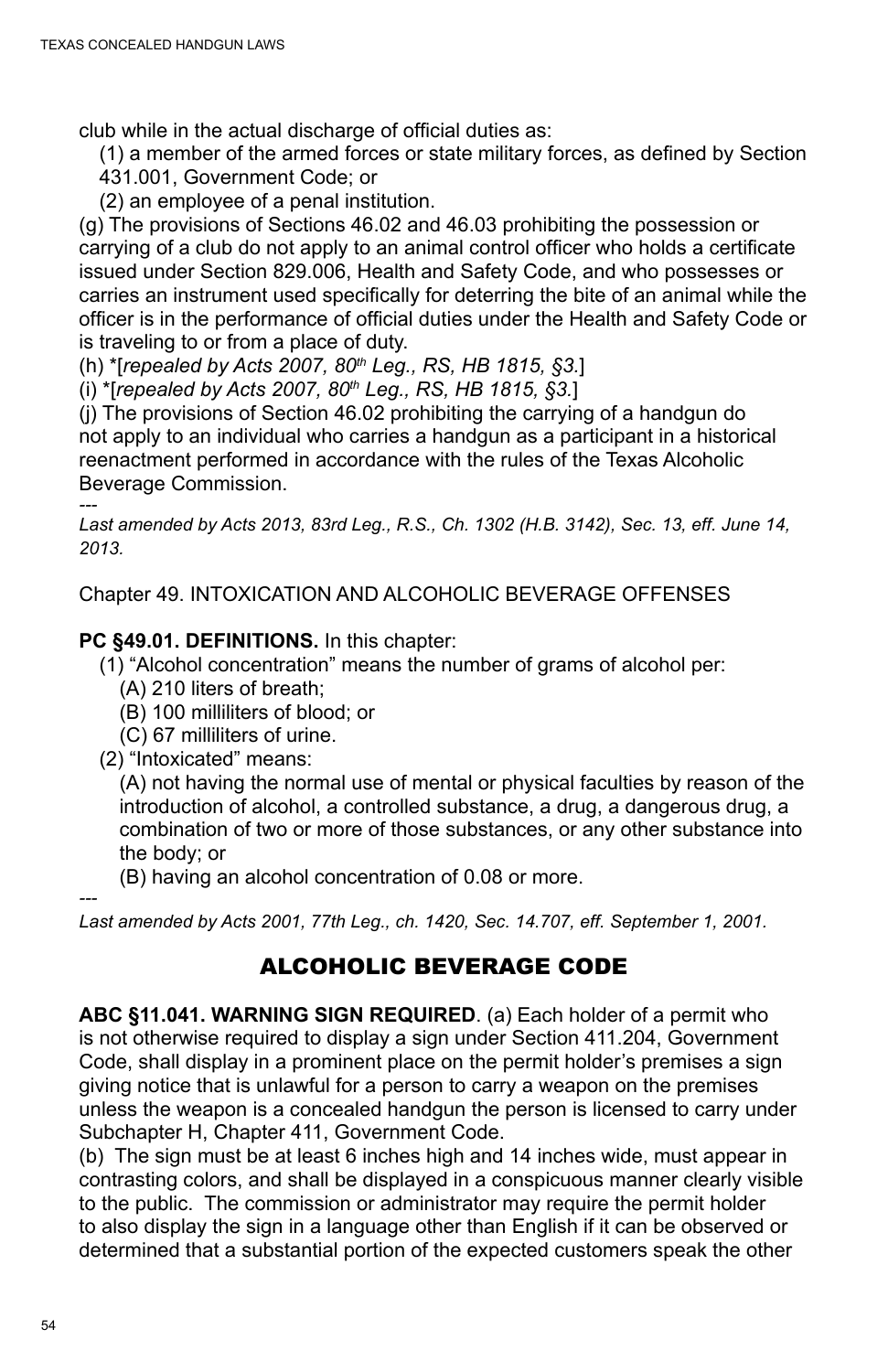language as their familiar language.

*--- Last amended by Acts 2013, 83rd Leg., R.S., Ch. 1302 (H.B. 3142), Sec. 1, eff. June 14, 2013.*

### **ABC §11.61. CANCELLATION OR SUSPENSION OF PERMIT**.

(e) Except as provided by Subsection (f) or (i), the commission or administrator shall cancel an original or renewal permit if it is found, after notice and hearing, that the permittee knowingly allowed a person to possess a firearm in a building on the licensed premises. This subsection does not apply to a person:

(1) who holds a security officer commission issued under Chapter 1702, Occupations Code, if;

(A) the person is engaged in the performance of the person's duties as a security officer,

(B) the person is wearing a distinctive uniform; and

(C) the weapon is in plain view;

(2) who is a peace officer;

(3) who is a permittee or an employee of a permittee if the person is supervising the operation of the premises; or

(4) who possesses a concealed handgun the person is licensed to carry under Subchapter H, Chapter 411, Government Code, unless the person is on the premises of a business described by Section 46.035(b)(1), Penal Code. *---*

*Last amended by Acts 2013, 83rd Leg., R.S., Ch. 1302 (H.B. 3142), Sec. 2, eff. June 14, 2013.*

**ABC §61.11. WARNING SIGN REQUIRED**. (a) Each holder of a license who is not otherwise required to display a sign under Section 411.204, Government Code, shall display in a prominent place on the license holder's premises a sign giving notice that it is unlawful for a person to carry a weapon on the premises unless the weapon is a concealed handgun the person is licensed to carry under Subchapter H, Chapter 411, Government Code.

(b) The sign must be at least 6 inches high and 14 inches wide, must appear in contrasting colors, and shall be displayed in a conspicuous manner clearly visible to the public. The commission or administrator may require the holder of the license to also display the sign in a language other than English if it can be observed or determined that a substantial portion of the expected customers speak the other language as their familiar language.

*---*

*Last amended by Acts 2013, 83rd Leg., R.S., Ch. 1302 (H.B. 3142), Sec. 3, eff. June 14, 2013.*

### **ABC §61.71. GROUNDS FOR CANCELLATION OR SUSPENSION: RETAIL DEALER**.

(f) Except as provided by Subsection (g) or (j), the commission or administrator shall cancel an original or renewal dealer's license on-premises or off-premises license if it is found, after notice and hearing, that the licensee knowingly allowed a person to possess a firearm in a building on the licensed premises. This subsection does not apply to a person:

(1) who holds a security officer commission issued under Chapter 1702,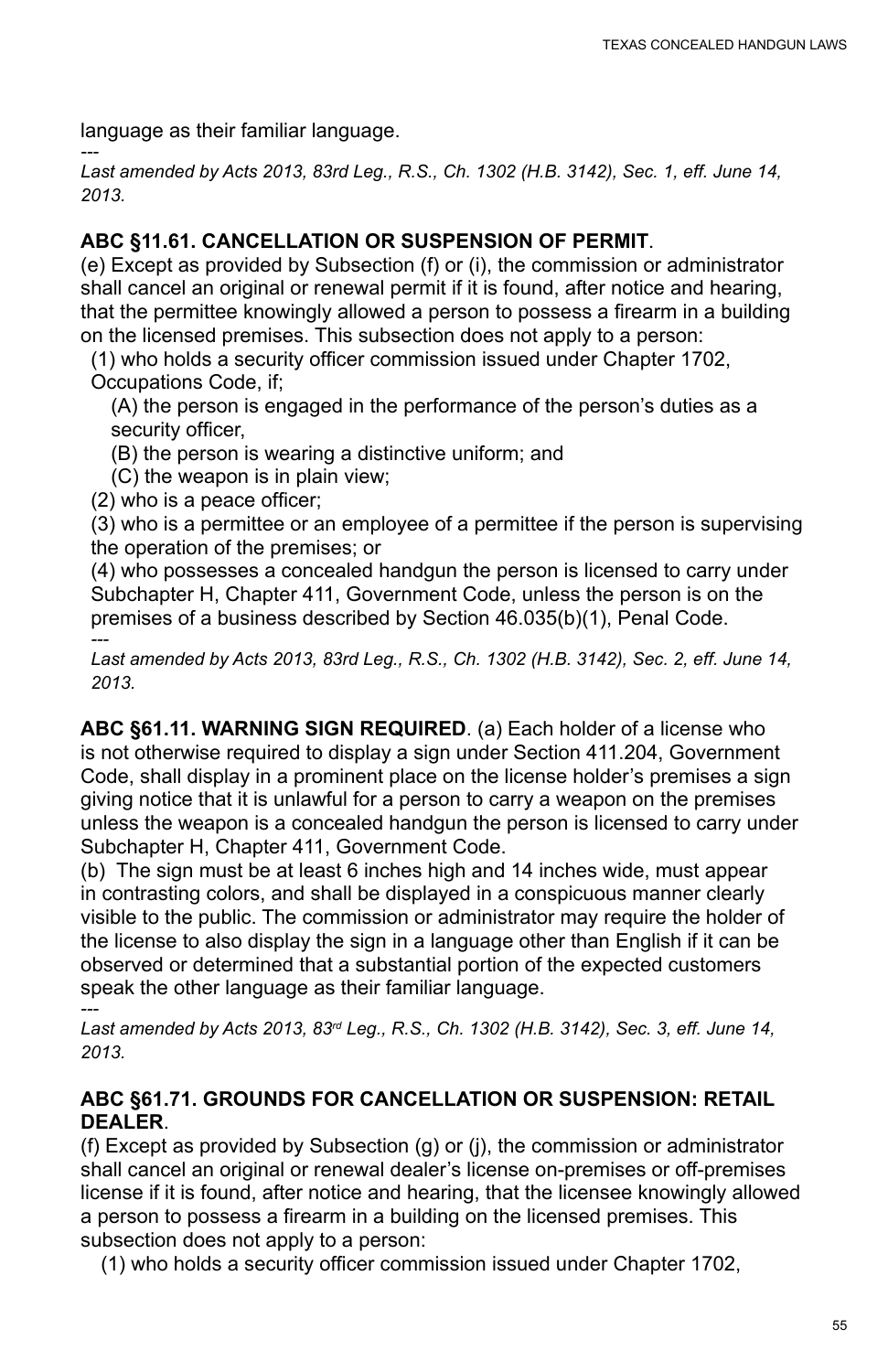Occupations Code, if:

(A) the person is engaged in the performance of the person's duties as a security officer;

(B) the person is wearing a distinctive uniform; and

(C) the weapon is in plain view;

(2) who is a peace officer;

(3) who is a licensee or an employee of a licensee if the person is supervising the operation of the premises; or

(4) who possesses a concealed handgun the person is licensed to carry under Subchapter H, Chapter 411, Government Code, unless the person is on the premises of a business described by Section 46.035(b)(1), Penal Code.

*--- Last amended by Acts 2013, 83rd Leg., R.S., Ch. 1302 (H.B. 3142), Sec. 4, eff. June 14, 2013.*

# CIVIL PRACTICE AND REMEDIES CODE

**CPRC § 83.001. CIVIL IMMUNITY**. A defendant who uses force or deadly force that is justified under Chapter 9, Penal Code, is immune from civil liability for personal injury or death that results from the defendant's use of force or deadly force, as applicable.

*--- Last amended by Acts 2007, 80th Leg., R.S., Ch. 1 (S.B. 378), Sec. 4, eff. September 1, 2007***.**

# CODE OF CRIMINAL PROCEDURE

**CCP Art. 2.127. SCHOOL MARSHALS**. (a) Except as provided by Subsection (b), a school marshal may make arrests and exercise all authority given peace officers under this code, subject to written regulations adopted by the board of trustees of a school district or the governing body of an open-enrollment charter school under Section 37.0811, Education Code, and only act as necessary to prevent or abate the commission of an offense that threatens serious bodily injury or death of students, faculty, or visitors on school premises.

(b) A school marshal may not issue a traffic citation for a violation of Chapter 521, Transportation Code, or Subtitle C, Title 7, Transportation Code.

(c) A school marshal is not entitled to state benefits normally provided by the state to a peace officer.

(d) A person may not serve as a school marshal unless the person is:

- (1) licensed under Section 1701.260, Occupations Code; and
- (2) appointed by the board of trustees of a school district or the governing body

of an open-enrollment charter school under Section 37.0811, Education Code. *---*

*Added by Acts 2013, 83rd Leg., R.S., Ch. 655 (H.B. 1009), Sec. 2, eff. June 14, 2013.* 

### **CCP Art. 17.292(l). MAGISTRATES ORDER FOR EMERGENCY**

**PROTECTION**. (a) At a defendant's appearance before a magistrate after arrest for an offense involving family violence or an offense under Section 22.011, 22.021, or 42.072, Penal Code, the magistrate may issue an order for emergency protection on the magistrate's own motion or on the request of: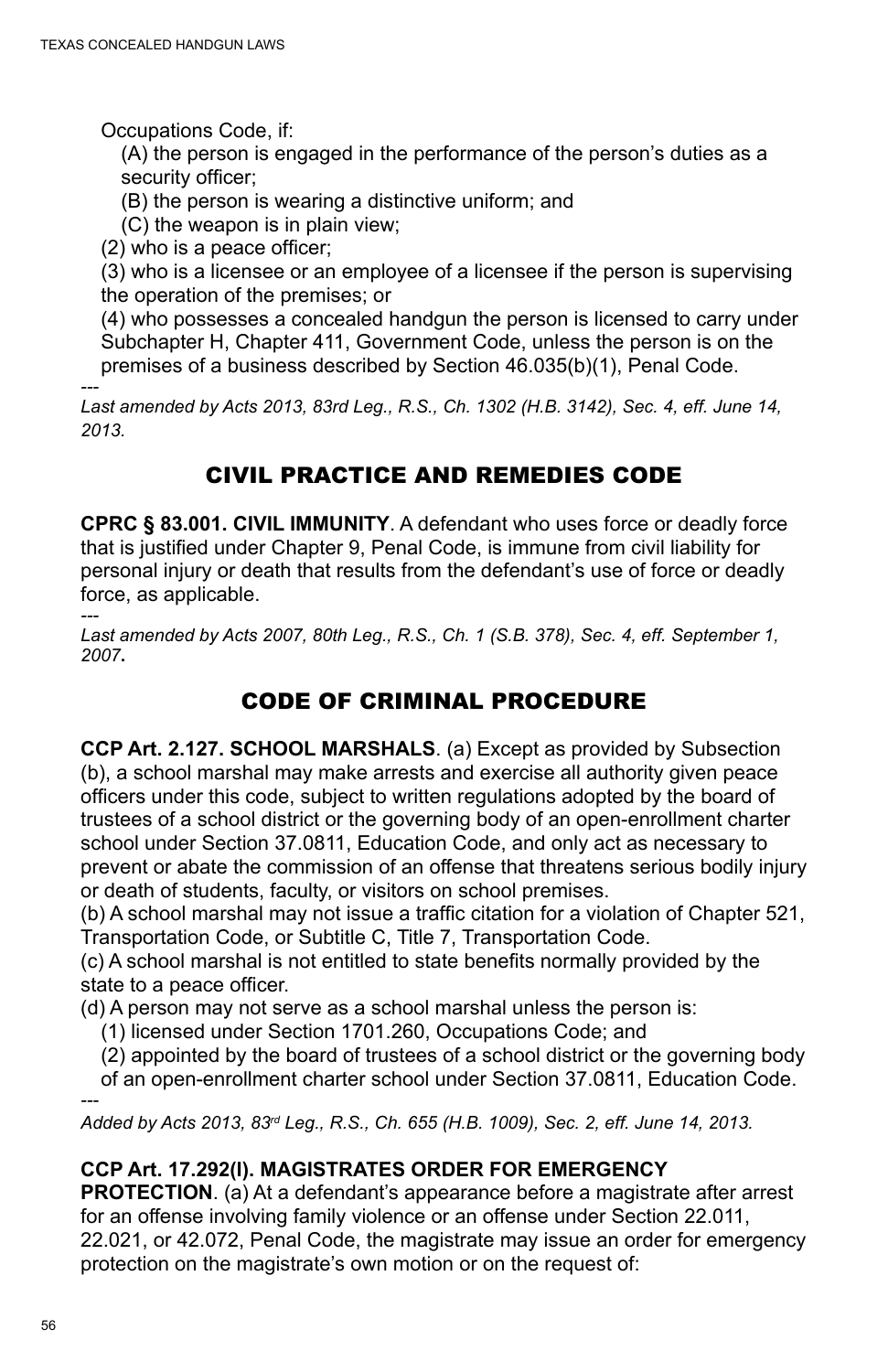(1) the victim of the offense;

(2) the guardian of the victim;

(3) a peace officer; or

(4) the attorney representing the state.

(b) At a defendant's appearance before a magistrate after arrest for an offense involving family violence, the magistrate shall issue an order for emergency protection if the arrest is for an offense that also involves:

(1) serious bodily injury to the victim; or

(2) the use or exhibition of a deadly weapon during the commission of an assault.

(c) The magistrate in the order for emergency protection may prohibit the arrested party from:

(1) committing:

(A) family violence or an assault on the person protected under the order; or

(B) an act in furtherance of an offense under Section 42.072, Penal Code; (2) communicating:

(A) directly with a member of the family or household or with the person protected under the order in a threatening or harassing manner; or (B) a threat through any person to a member of the family or household or to the person protected under the order;

(3) going to or near:

(A) the residence, place of employment, or business of a member of the family or household or of the person protected under the order; or

(B) the residence, child care facility, or school where a child protected under the order resides or attends; or

(4) possessing a firearm, unless the person is a peace officer, as defined by Section 1.07, Penal Code, actively engaged in employment as a sworn, fulltime paid employee of a state agency or political subdivision.

(d) The victim of the offense need not be present in court when the order for emergency protection is issued.

(e) In the order for emergency protection the magistrate shall specifically describe the prohibited locations and the minimum distances, if any, that the party must maintain, unless the magistrate determines for the safety of the person or persons protected by the order that specific descriptions of the locations should be omitted.

(f) To the extent that a condition imposed by an order for emergency protection issued under this article conflicts with an existing court order granting possession of or access to a child, the condition imposed under this article prevails for the duration of the order for emergency protection.

(f-1) To the extent that a condition imposed by an order issued under this article conflicts with a condition imposed by an order subsequently issued under Chapter 85, Subtitle B, Title 4, Family Code, or under Title 1 or Title 5, Family Code, the condition imposed by the order issued under the Family Code prevails. (f-2) To the extent that a condition imposed by an order issued under this article conflicts with a condition imposed by an order subsequently issued under Chapter 83, Subtitle B, Title 4, Family Code, the condition imposed by the order issued under this article prevails unless the court issuing the order under Chapter 83, Family Code:

(1) is informed of the existence of the order issued under this article; and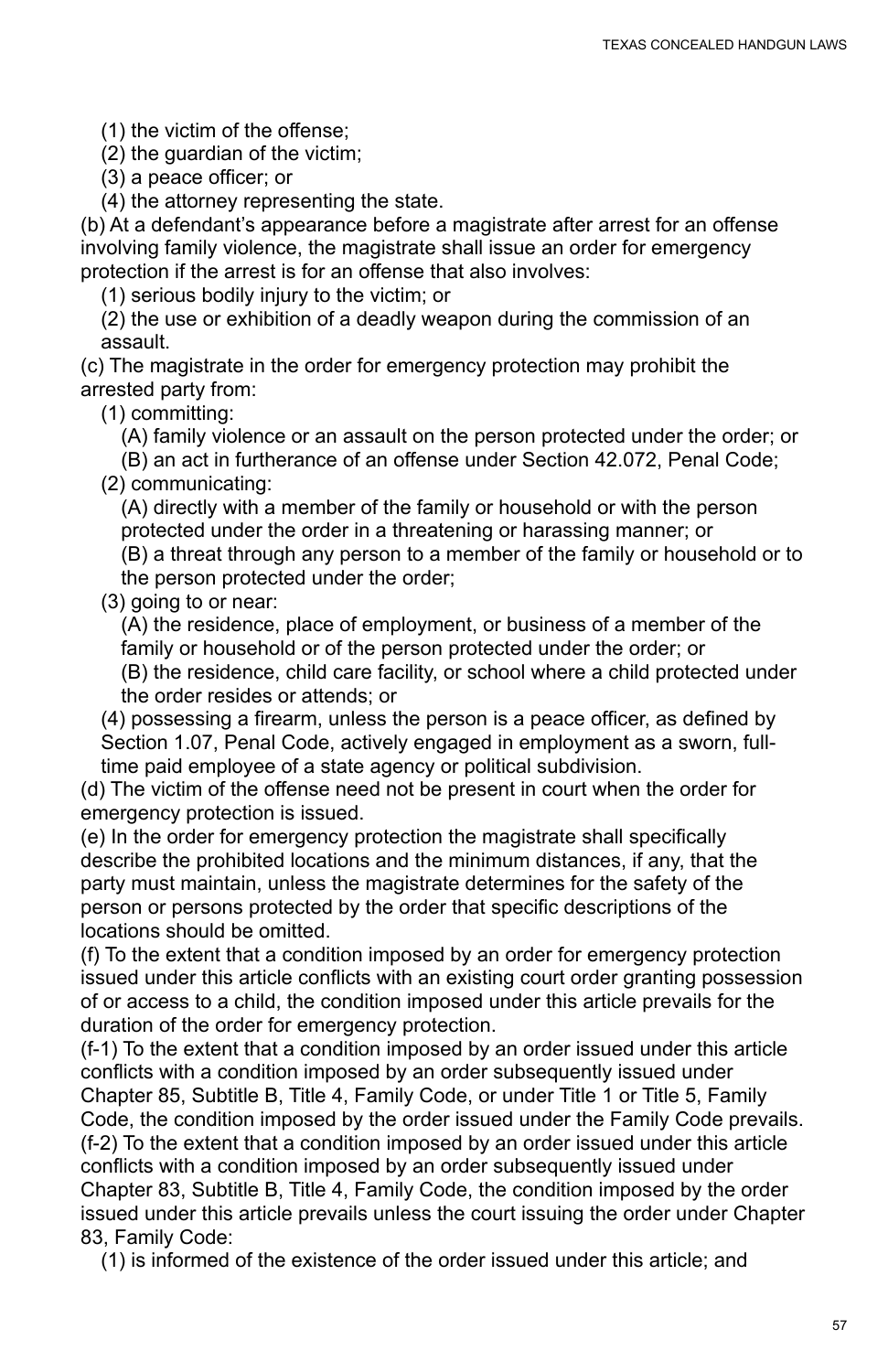(2) makes a finding in the order issued under Chapter 83, Family Code, that the court is superseding the order issued under this article.

(g) An order for emergency protection issued under this article must contain the following statements printed in bold-face type or in capital letters:

"A VIOLATION OF THIS ORDER BY COMMISSION OF AN ACT PROHIBITED BY THE ORDER MAY BE PUNISHABLE BY A FINE OF AS MUCH AS \$4,000 OR BY CONFINEMENT IN JAIL FOR AS LONG AS ONE YEAR OR BY BOTH. AN ACT THAT RESULTS IN FAMILY VIOLENCE OR A STALKING OFFENSE MAY BE PROSECUTED AS A SEPARATE MISDEMEANOR OR FELONY OFFENSE. IF THE ACT IS PROSECUTED AS A SEPARATE FELONY OFFENSE, IT IS PUNISHABLE BY CONFINEMENT IN PRISON FOR AT LEAST TWO YEARS. THE POSSESSION OF A FIREARM BY A PERSON, OTHER THAN A PEACE OFFICER, AS DEFINED BY SECTION 1.07, PENAL CODE, ACTIVELY ENGAGED IN EMPLOYMENT AS A SWORN, FULL-TIME PAID EMPLOYEE OF A STATE AGENCY OR POLITICAL SUBDIVISION, WHO IS SUBJECT TO THIS ORDER MAY BE PROSECUTED AS A SEPARATE OFFENSE PUNISHABLE BY CONFINEMENT OR IMPRISONMENT. "NO PERSON, INCLUDING A PERSON WHO IS PROTECTED BY THIS ORDER, MAY GIVE PERMISSION TO ANYONE TO IGNORE OR VIOLATE ANY PROVISION OF THIS ORDER. DURING THE TIME IN WHICH THIS ORDER IS VALID, EVERY PROVISION OF THIS ORDER IS IN FULL FORCE AND EFFECT UNLESS A COURT CHANGES THE ORDER."

(h) The magistrate issuing an order for emergency protection under this article shall send a copy of the order to the chief of police in the municipality where the member of the family or household or individual protected by the order resides, if the person resides in a municipality, or to the sheriff of the county where the person resides, if the person does not reside in a municipality. If the victim of the offense is not present when the order is issued, the magistrate issuing the order shall order an appropriate peace officer to make a good faith effort to notify, within 24 hours, the victim that the order has been issued by calling the victim's residence and place of employment. The clerk of the court shall send a copy of the order to the victim.

(i) If an order for emergency protection issued under this article prohibits a person from going to or near a child care facility or school, the magistrate shall send a copy of the order to the child care facility or school.

(j) An order for emergency protection issued under this article is effective on issuance, and the defendant shall be served a copy of the order in open court. An order for emergency protection issued under Subsection (a) or (b)(1) of this article remains in effect up to the  $61<sup>st</sup>$  day but not less than  $31$  days after the date of issuance. An order for emergency protection issued under Subsection (b)(2) of this article remains in effect up to the  $91<sup>st</sup>$  day but not less than 61 days after the date of issuance. After notice to each affected party and a hearing, the issuing court may modify all or part of an order issued under this article if the court finds that:

(1) the order as originally issued is unworkable;

(2) the modification will not place the victim of the offense at greater risk than did the original order; and

(3) the modification will not in any way endanger a person protected under the order.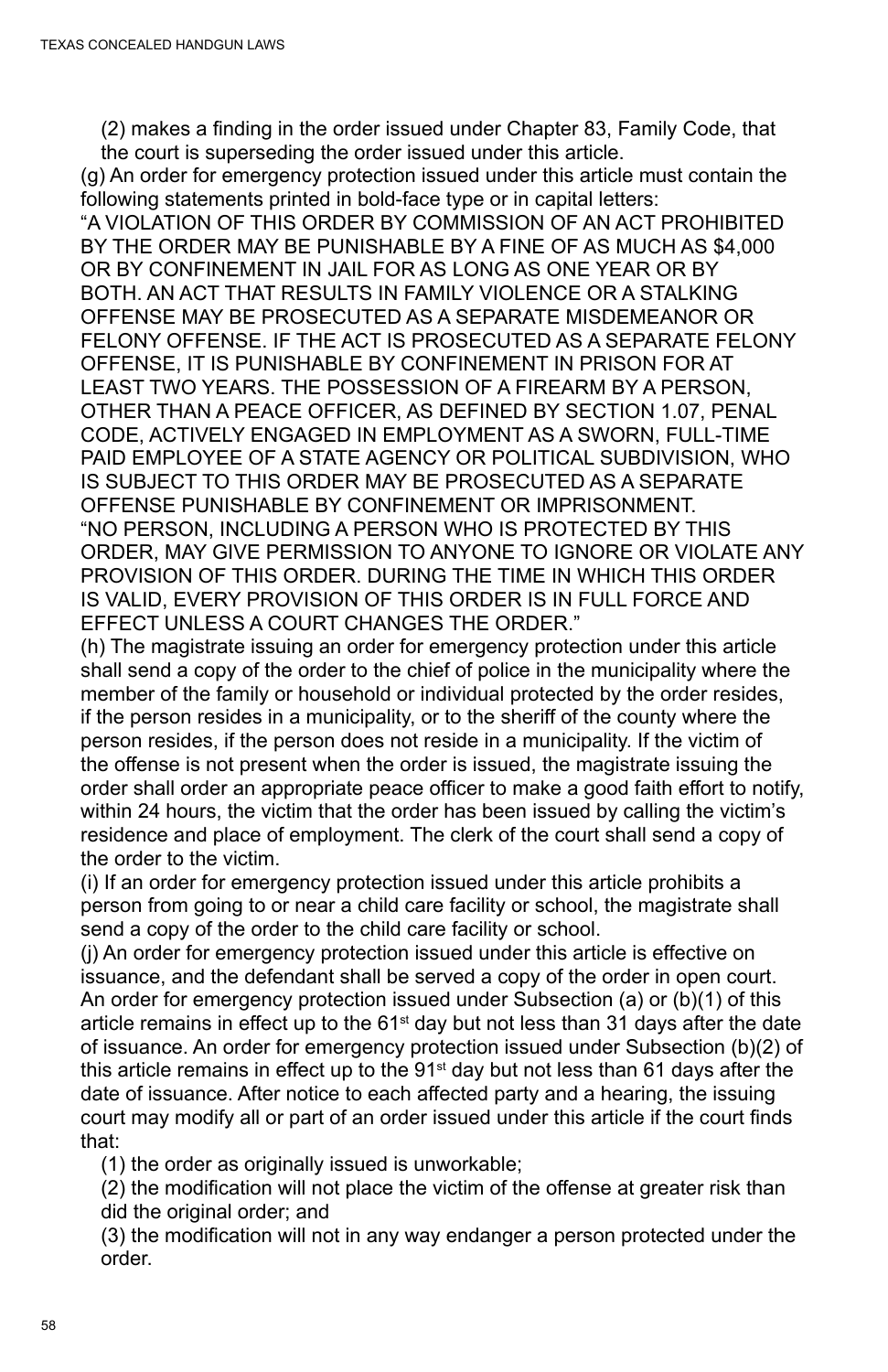(k) To ensure that an officer responding to a call is aware of the existence and terms of an order for emergency protection issued under this article, each municipal police department and sheriff shall establish a procedure within the department or office to provide adequate information or access to information for peace officers of the names of persons protected by an order for emergency protection issued under this article and of persons to whom the order is directed. The police department or sheriff may enter an order for emergency protection issued under this article in the department's or office's record of outstanding warrants as notice that the order has been issued and is in effect.

(l) In the order for emergency protection, the magistrate shall suspend a license to carry a concealed handgun issued under Subchapter H, Chapter 411, Government Code, that is held by the defendant.(m) In this article:

(1) "Family," "family violence," and "household" have the meanings assigned by Chapter 71, Family Code.

(2) "Firearm" has the meaning assigned by Chapter 46, Penal Code. (n) On motion, notice, and hearing, or on agreement of the parties, an order for emergency protection issued under this article may be transferred to the court assuming jurisdiction over the criminal act giving rise to the issuance of the emergency order for protection. On transfer, the criminal court may modify all or part of an order issued under this subsection in the same manner and under the same standards as the issuing court under Subsection (j). *---*

*Last amended by Acts 2013, 83rd Leg., R.S., Ch. 255 (H.B. 570), Sec. 1, eff. June 14, 2013.*

# EDUCATION CODE

### **EDC §5.001. DEFINITIONS.** In this subchapter:

(1) "Agency" means the Texas Education Agency.

(2) "Classroom teacher" means an educator who is employed by a school district and who, not less than an average of fours hours each day, teaches in an academic instructional setting or a career and technology instructional setting. The term does not include a teacher's aide or a full-time administrator.

*Last amended by Acts 2007, 80th Leg., R.S., Ch. 1371 (S.B. 7), Sec. 1, eff. June 15, 2007.*

**EDC §22.081. DEFINITIONS.** In this subchapter:

*---*

*---*

(1) "Department" means the Department of Public Safety.

(2) "National criminal history record information" means criminal history record information obtained from the department under Subchapter F, Chapter 411, Government Code, and from the Federal Bureau of Investigation under Section 411.087, Government Code.

(3) "Private school" means a school that:

(A) offers a course of instruction for students in one or more grades from prekindergarten through grade 12; and

(B) is not operated by a governmental entity.

*Last amended by Acts 2007, 80th Leg., R.S., Ch. 1372 (S.B. 9), Sec. 6, eff. June 15, 2007.*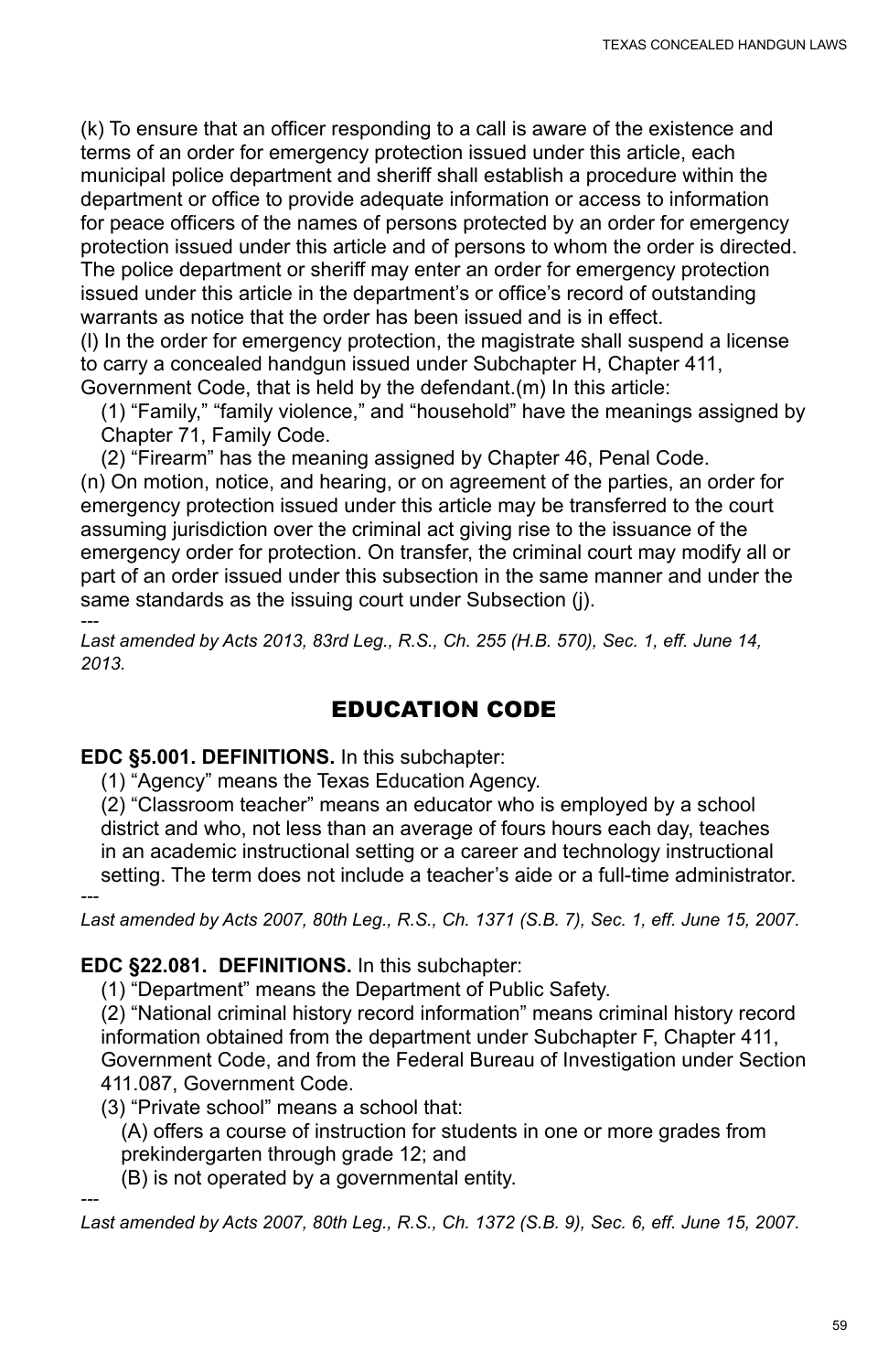**EDC §37.0811. SCHOOL MARSHALS**. (a) The board of trustees of a school district or the governing body of an open-enrollment charter school may appoint not more than one school marshal per 400 students in average daily attendance per campus.

(b) The board of trustees of a school district or the governing body of an openenrollment charter school may select for appointment as a school marshal under this section an applicant who is an employee of the school district or openenrollment charter school and certified as eligible for appointment under Section 1701.260, Occupations Code. The board of trustees or governing body may, but shall not be required to, reimburse the amount paid by the applicant to participate in the training program under that section.

(c) A school marshal appointed by the board of trustees of a school district or the governing body of an open-enrollment charter school may carry or possess a handgun on the physical premises of a school, but only:

(1) in the manner provided by written regulations adopted by the board of trustees or the governing body, and

(2) at a specific school as specified by the board of trustees or governing body, as applicable,

(d) Any written regulations adopted for purposes of Subsection (c) must provide that a school marshal may carry a concealed handgun as described by Subsection (c), except that if the primary duty of the school marshal involves regular, direct contact with students, the marshal may not carry a concealed handgun but may possess a handgun on the physical premises of a school in a locked and secured safe within the marshal's immediate reach when conducting the marshal's primary duty. The written regulations must also require that a handgun carried by or within access of a school marshal may be loaded only with frangible ammunition designed to disintegrate on impact for maximum safety and minimal danger to others.

(e) A school marshal may access a handgun under this section only under circumstances that would justify the use of deadly force under Section 9.32 or 9.33, Penal Code,

(f) A school district or charter school employee's status as a school marshal becomes inactive on:

(1) expiration of the employee's school marshal license under Section 1701.260, Occupations Code.

(2) suspension or revocation of the employee's license to carry a concealed handgun issued under Subchapter H, Chapter 411, Government Code;

(3) termination of the employee's employment with the district or charter school; or

(4) notice from the board of trustees of the district or the governing body of the charter school that the employee's services as a school marshal are no longer required.

(g) The identity of a school marshal appointed under this section is confidential, except as provided by Section 1701.260(j), Occupations Code, and is not subject to a request under Chapter 552, Government Code.

*---*

*Added by Acts 2013, 83rd Leg., R.S., Ch. 655 (H.B. 1009), Sec. 3, eff. June 14, 2013.*

### **EDC §61.003. DEFINITIONS**. In this chapter:

(1) "Board" means the Texas Higher Education Coordinating Board.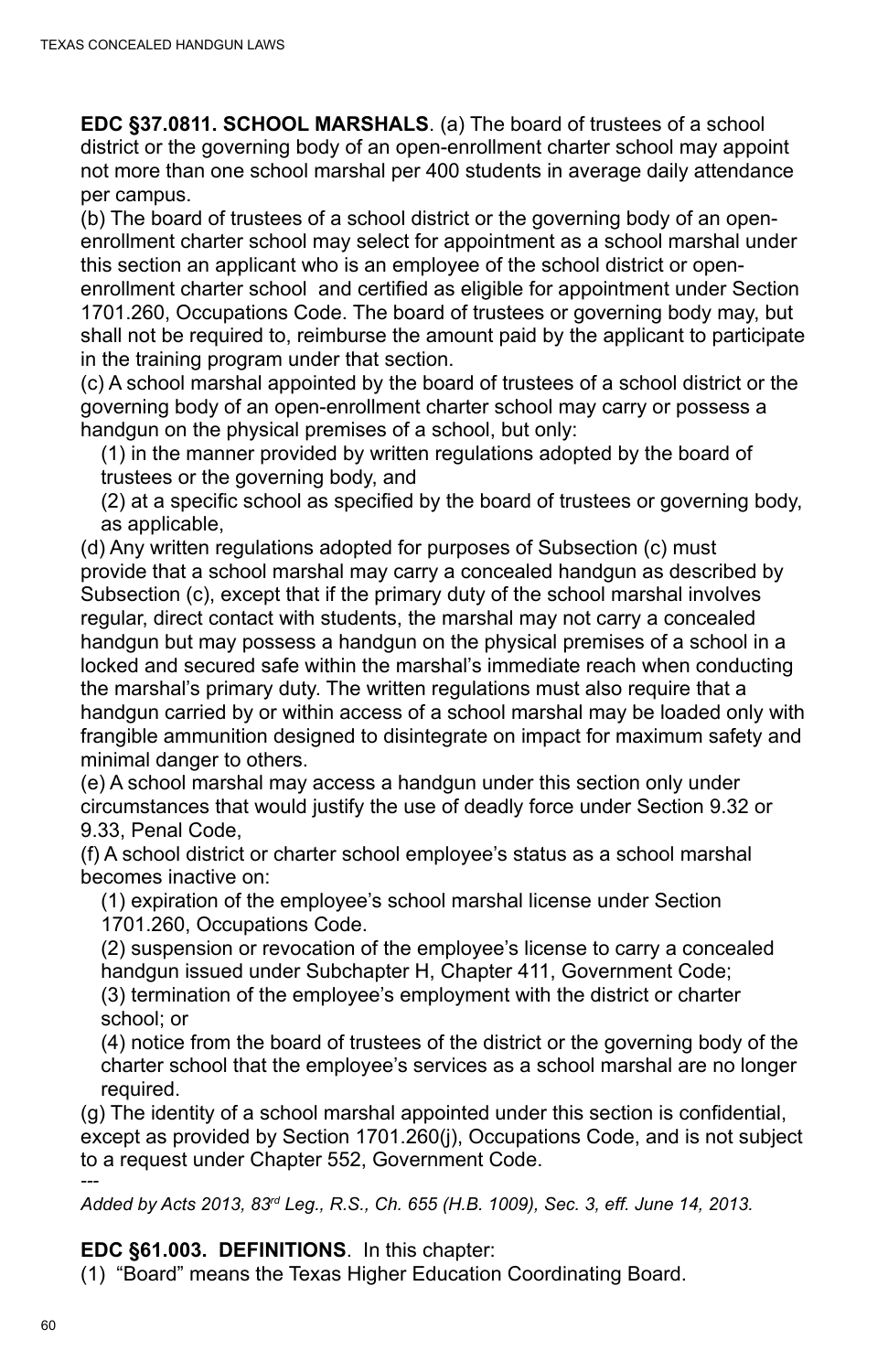(2) "Public junior college" means any junior college certified by the board in accordance with Section 61.063 of this chapter.

(3) "General academic teaching institution" means The University of Texas at Austin; The University of Texas at El Paso; The University of Texas of the Permian Basin; The University of Texas at Dallas; The University of Texas at San Antonio; Texas A&M University, Main University; The University of Texas at Arlington; Tarleton State University; Prairie View A&M University; Texas Maritime Academy; Texas Tech University; University of North Texas; Lamar University; Lamar State College--Orange; Lamar State College--Port Arthur; Texas A&M University--Kingsville; Texas A&M University--Corpus Christi; Texas Woman's University; Texas Southern University; Midwestern State University; University of Houston; University of Texas--Pan American; The University of Texas at Brownsville; Texas A&M University--Commerce; Sam Houston State University; Texas State University; West Texas A&M University; Stephen F. Austin State University; Sul Ross State University; Angelo State University; The University of Texas at Tyler; and any other college, university, or institution so classified as provided in this chapter or created and so classified, expressly or impliedly, by law.

(4) "Public senior college or university" means a general academic teaching institution as defined above.

(5) "Medical and dental unit" means The Texas A&M University System Health Science Center and its component institutions, agencies, and programs; the Texas Tech University Health Sciences Center; the Texas Tech University Health Sciences Center at El Paso; The University of Texas Medical Branch at Galveston; The University of Texas Southwestern Medical Center; The University of Texas Medical School at San Antonio; The University of Texas Dental Branch at Houston; The University of Texas M. D. Anderson Cancer Center; The University of Texas Graduate School of Biomedical Sciences at Houston; The University of Texas Dental School at San Antonio; The University of Texas Medical School at Houston; The University of Texas Health Science Center-- South Texas and its component institutions, if established under Subchapter N, Chapter 74; the nursing institutions of The Texas A&M University System and The University of Texas System; and The University of Texas School of Public Health at Houston; and such other medical or dental schools as may be established by statute or as provided in this chapter.

(6) "Other agency of higher education" means The University of Texas System, System Administration; Texas Western University Museum; Texas A&M University System, Administrative and General Offices; Texas Agricultural Experiment Station; Texas Agricultural Extension Service; Rodent and Predatory Animal Control Service (a part of the Texas Agricultural Extension Service); Texas Engineering Experiment Station (including the Texas Transportation Institute); Texas Engineering Extension Service; Texas Forest Service; Texas Tech University Museum; Texas State University System, System Administration; Sam Houston Memorial Museum; Panhandle-Plains Historical Museum; Cotton Research Committee of Texas; Water Resources Institute of Texas; Texas Veterinary Medical Diagnostic Laboratory; and any other unit, division, institution, or agency which shall be so designated by statute or which may be established to operate as a component part of any public senior college or university, or which may be so classified as provided in this chapter.

(7) "Public technical institute" means the Lamar Institute of Technology or the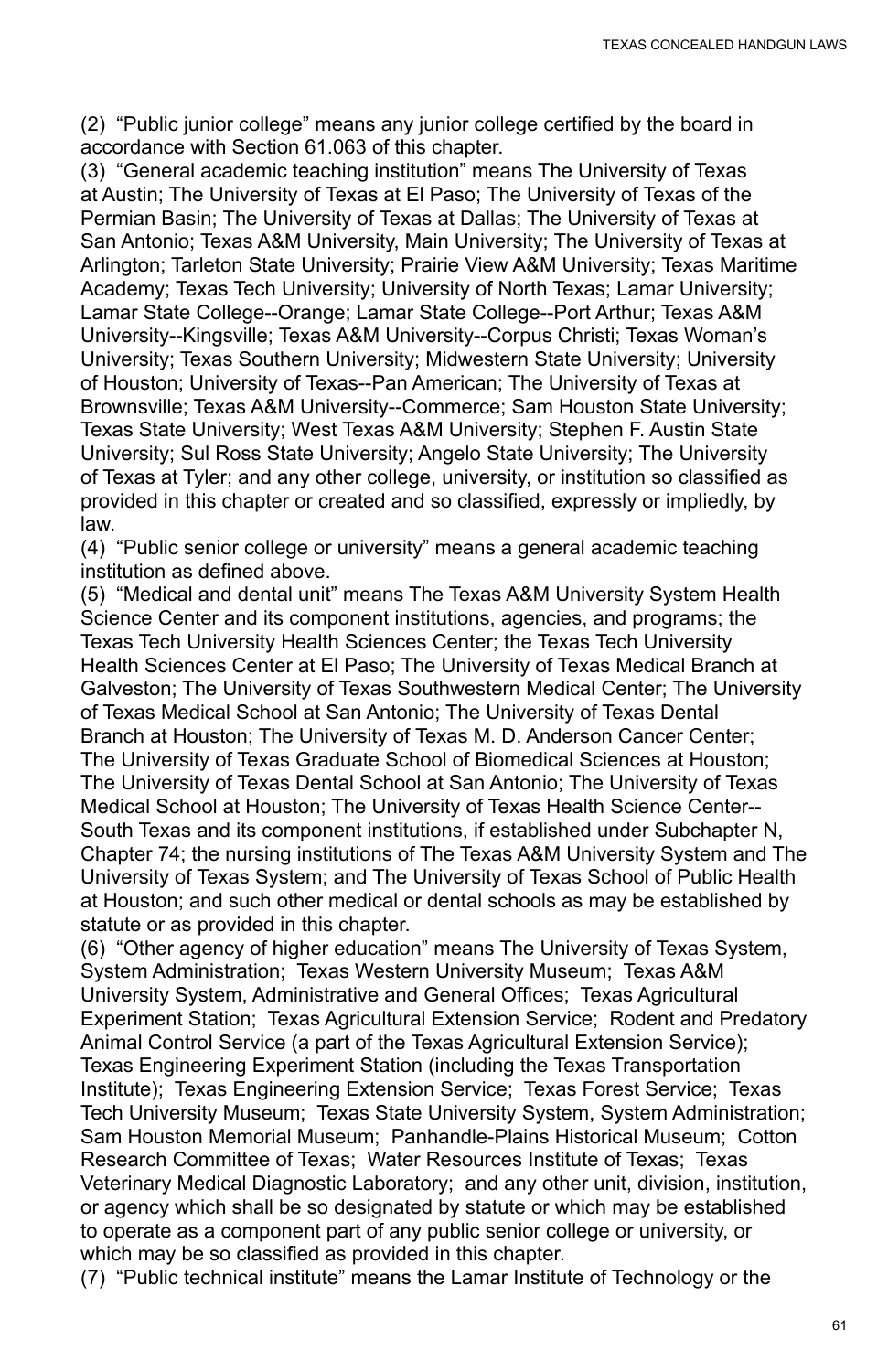Texas State Technical College System.

(8) "Institution of higher education" means any public technical institute, public junior college, public senior college or university, medical or dental unit, public state college, or other agency of higher education as defined in this section. (9) "Governing board" means the body charged with policy direction of any public technical institute, public junior college, public senior college or university, medical or dental unit, or other agency of higher education, including but not limited to boards of directors, boards of regents, boards of trustees, and independent school district boards insofar as they are charged with policy direction of a public junior college.

(10) "University system" means the association of one or more public senior colleges or universities, medical or dental units, or other agencies of higher education under the policy direction of a single governing board.

(11) "Degree program" means any grouping of subject matter courses which, when satisfactorily completed by a student, will entitle him to a degree from a public senior college or university or a medical or dental unit.

(12) "Certificate program" means a grouping of subject-matter courses which, when satisfactorily completed by a student, will entitle him to a certificate. associate degree from a technical institute or junior college, or documentary evidence, other than a degree, of completion of a course of study at the postsecondary level.

(13) "Recognized accrediting agency" means the Southern Association of Colleges and Schools and any other association or organization so designated by the board.

(14) "Educational and general buildings and facilities" means buildings and facilities essential to or commonly associated with teaching, research, or the preservation of knowledge, including the proportional share used for those activities in any building or facility used jointly with auxiliary enterprises. Excluded are auxiliary enterprise buildings and facilities, including but not limited to dormitories, cafeterias, student union buildings, stadiums, and alumni centers, used solely for those purposes.

(15) "Private or independent institution of higher education" includes only a private or independent college or university that is:

(A) organized under the Texas Non-Profit Corporation Act (Article 1396-1.01 et seq., Vernon's Texas Civil Statutes):

(B) exempt from taxation under Article VIII, Section 2, of the Texas Constitution and Section 501(c)(3) of the Internal Revenue Code of 1986 (26 U.S.C. Section 501); and

(C) accredited by:

(i) the Commission on Colleges of the Southern Association of Colleges and Schools;

(ii) the Liaison Committee on Medical Education; or

(iii) the American Bar Association.

(16) "Public state college" means Lamar State College--Orange, Lamar State College--Port Arthur, or the Lamar Institute of Technology.

*--- Last amended by Acts 2013, 83rd Leg., R.S., Ch. 179 (H.B. 1844), Sec. 6, eff. September 1, 2013.*

# FAMILY CODE

**FC §58.003. SEALING OF RECORDS**. (m) On request of the Department of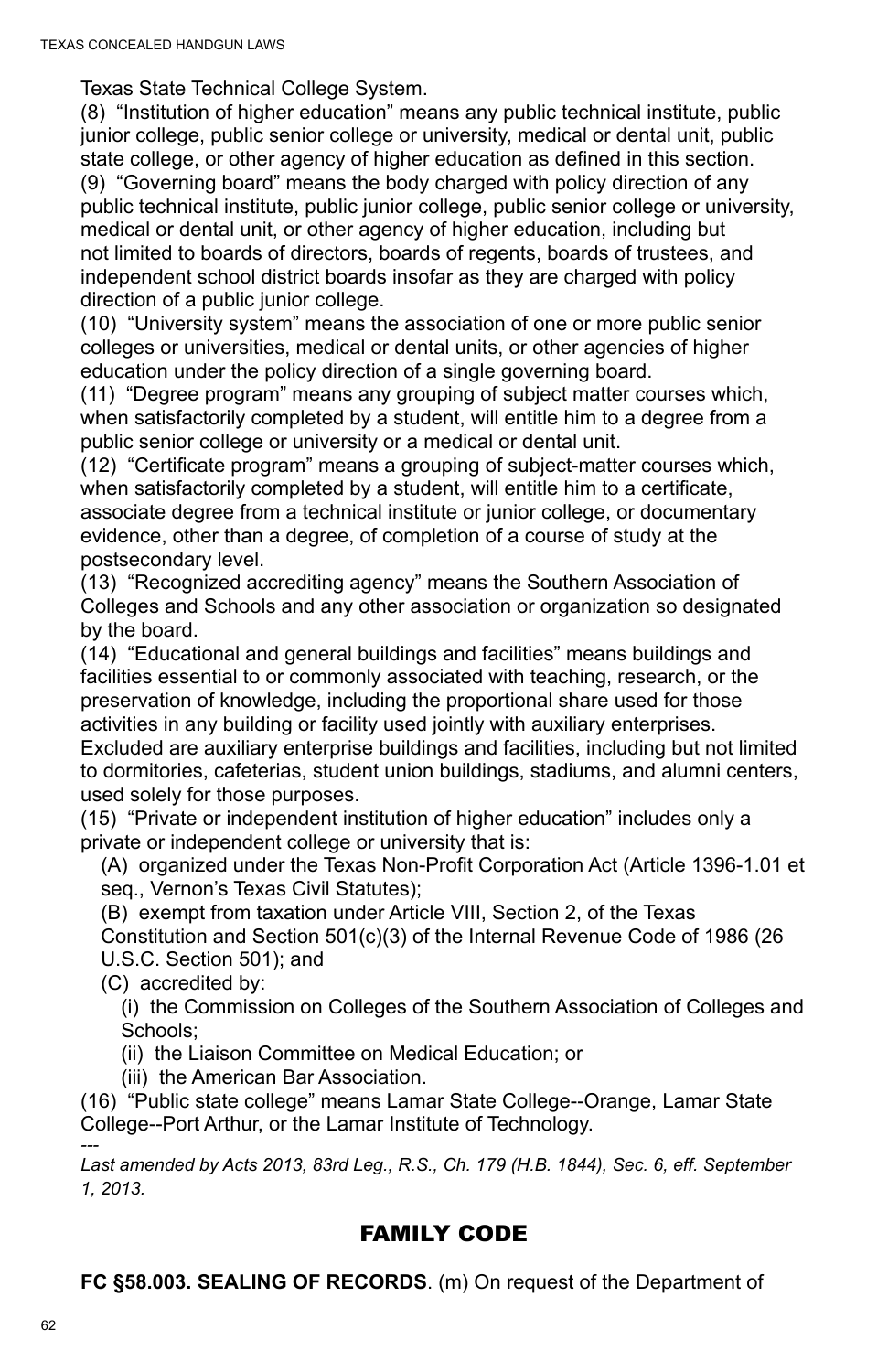Public Safety, a juvenile court shall reopen and allow the department to inspect the files and records of the juvenile court relating to an applicant for a license to carry a concealed handgun under Subchapter H, Chapter 411, Government Code.

*---*

*Last amended by Acts 2013, 83rd Leg., R.S., Ch. 1299 (H.B. 2862), Sec. 27, eff. September 1, 2013.*

**FC §85.022. REQUIREMENTS OF ORDER APPLYING TO PERSON WHO** 

**COMMITTED FAMILY VIOLENCE**. (a) In a protective order, the court may order the person found to have committed family violence to perform acts specified by the court that the court determines are necessary or appropriate to prevent or reduce the likelihood of family violence and may order that person to:

(1) complete a battering intervention and prevention program accredited under Article 42.141, Code of Criminal Procedure;

(2) beginning on September 1, 2008, if the referral option under Subdivision (1) is not available, complete a program or counsel with a provider that has begun the accreditation process described by Subsection (a-1); or

(3) if the referral option under Subdivision (1) or, beginning on September 1, 2008, the referral option under Subdivision (2) is not available, counsel with a social worker, family service agency, physician, psychologist, licensed therapist, or licensed professional counselor who has completed family violence intervention training that the community justice assistance division of the Texas Department of Criminal Justice has approved, after consultation with the licensing authorities described by Chapters 152, 501, 502, 503, and 505, Occupations Code, and experts in the field of family violence.

(a-1) Beginning on September 1, 2009, a program or provider serving as a referral option for the courts under Subsection (a)(1) or

(2) must be accredited under Section 4A, Article 42.141, Code of Criminal Procedure, as conforming to program guidelines under that article.

(b) In a protective order, the court may prohibit the person found to have committed family violence from:

(1) committing family violence;

(2) communicating:

(A) directly with a person protected by an order or a member of the family or household of a person protected by an order, in a threatening or harassing manner;

(B) a threat through any person to a person protected by an order or a member of the family or household of a person protected by an order; and (C) if the court finds good cause, in any manner with a person protected by an order or a member of the family or household of a person protected by an order, except through the party's attorney or a per¬son appointed by the court;

(3) going to or near the residence or place of employment or business of a person protected by an order or a member of the family or household of a person protected by an order;

(4) going to or near the residence, child-care facility, or school a child protected under the order normally attends or in which the child normally resides; and (5) engaging in conduct directed specifically toward a person who is a person protected by an order or a member of the family or house¬hold of a person protected by an order, including following the person, that is reasonably likely to harass, annoy, alarm, abuse, torment, or embarrass the person.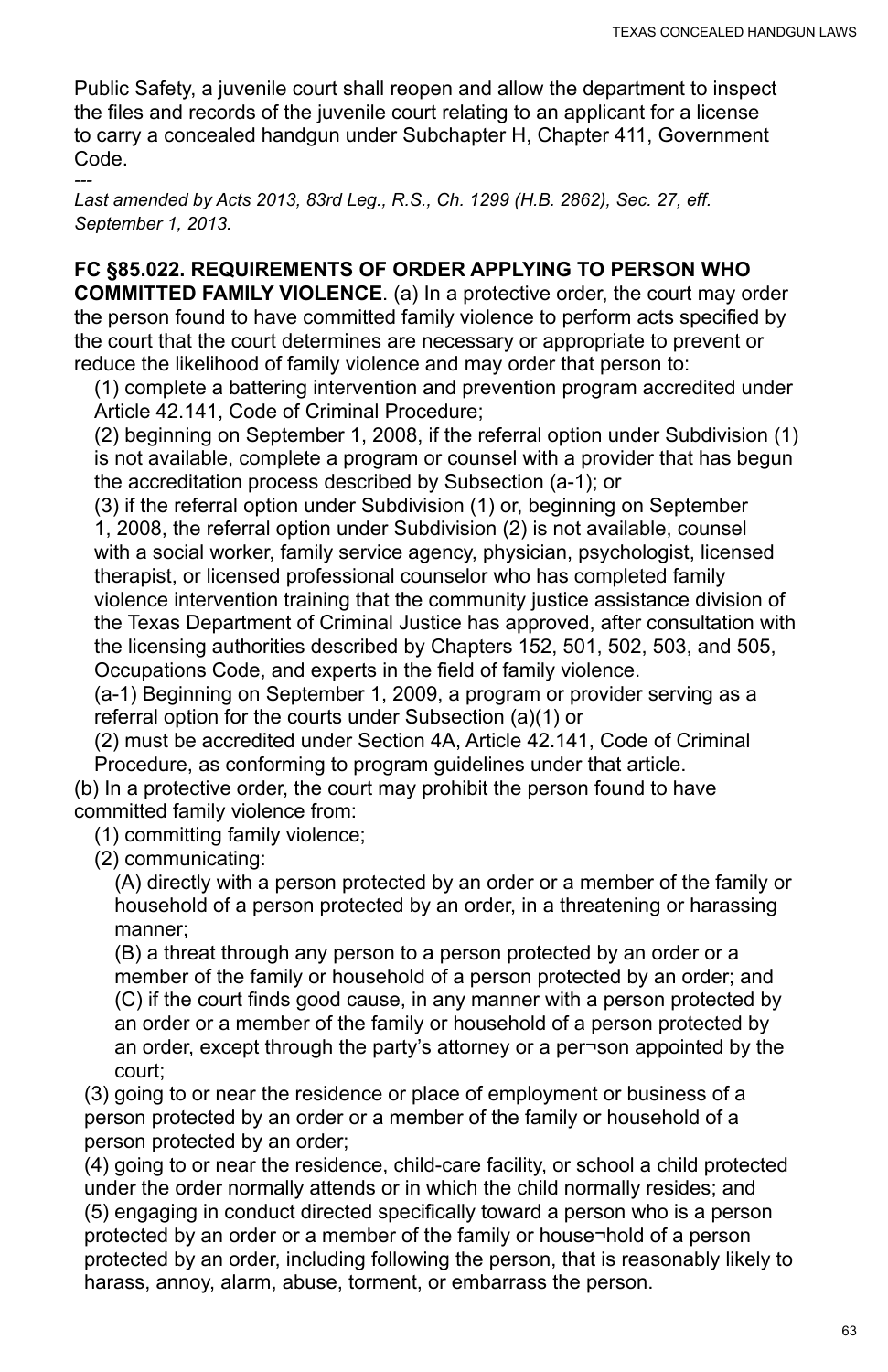(6) possessing a firearm, unless the person is a peace officer, as defined by Section 1.07, Penal Code, actively engaged in employment as a sworn, full-time paid employee of a state agency or political subdivision.

(c) In an order under Subsection (b)(3) or (4), the court shall specifically describe each prohibited location and the minimum distances from the location, if any, that the party must maintain. This subsection does not apply to an order in which Section 85.007 applies.

(d) In a protective order, the court shall suspend a license to carry a concealed handgun issued under Subchapter H, Chapter 411, Government Code, that is held by a person found to have committed family violence.

*--- Last amended by Acts 2013, 83rd Leg., R.S., Ch. 543 (S.B. 555), Sec. 2, eff. September 1, 2013.*

# HEALTH & SAFETY CODE

**HSC §12.092. MEDICAL ADVISORY BOARD; BOARD MEMBERS**. (a) The

commissioner shall appoint the medical advisory board members from: (1) persons licensed to practice medicine in this state, including physicians who are board certified in internal medicine, psychiatry, neurology, physical medicine, or ophthalmology and who are jointly recommended by the Texas Department of Health and the Texas Medical Association; and

(2) persons licensed to practice optometry in this state who are jointly recommended by the department and the Texas Optometric Association.

(b) The medical advisory board shall assist the Department of Public Safety of the State of Texas in determining whether:

(1) an applicant for a driver's license or a license holder is capable of safely operating a motor vehicle; or

(2) an applicant for or holder of a license to carry a concealed handgun under the authority of Subchapter H, Chapter 411, Government Code, is capable of exercising sound judgment with respect to the proper use and storage of a handgun.

*--- Last amended by Acts 2013, 83rd Leg., R.S., Ch. 1084 (H.B. 3433), Sec. 16, eff. June 14, 2013.*

**HSC §12.095. BOARD PANELS; POWERS AND DUTIES**. (a) If the Department of Public Safety of the State of Texas requests an opinion or recommendation from the medical advisory board as to the ability of an applicant or license holder to operate a motor vehicle safely or to exercise sound judgment with respect to the proper use and storage of a handgun, the commissioner or a person designated by the commissioner shall convene a panel to consider the case or question submitted by that department.

(b) To take action as a panel, at least three members of the medical advisory board must be present.

(c) Each panel member shall prepare an individual independent written report for the Department of Public Safety of the State of Texas that states the member's opinion as to the ability of the applicant or license holder to operate a motor vehicle safely or to exercise sound judgment with respect to the proper use and storage of a handgun, as appropriate. In the report the panel member may also make recommendations relating to that department's subsequent action. (d) In its deliberations, a panel may examine any medical record or report that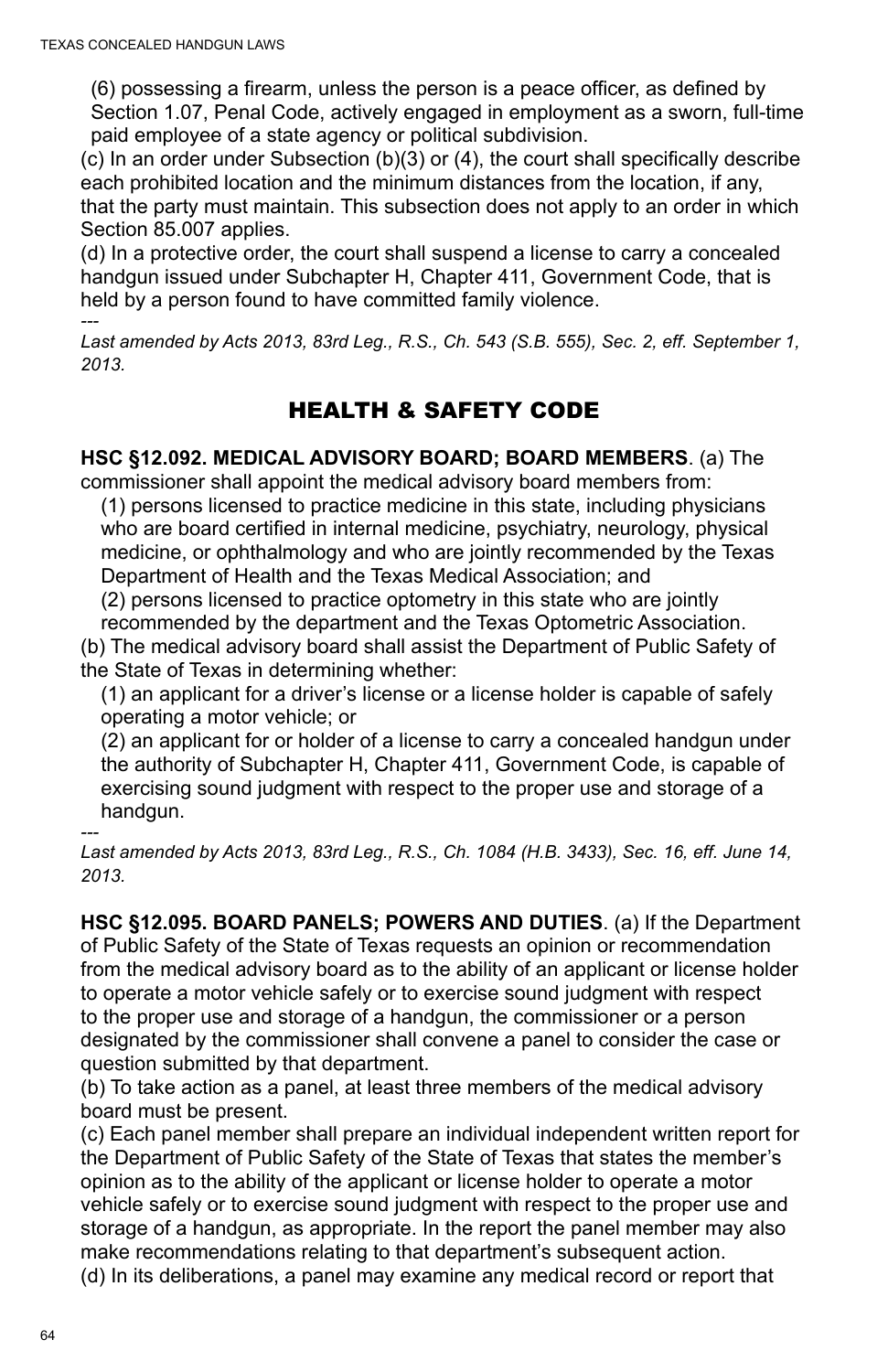contains material that may be relevant to the ability of the applicant or license holder.

(e) The panel may require the applicant or license holder to undergo a medical or other examination at the applicant's or holder's expense. A person who conducts an examination under this subsection may be compelled to testify before the panel and in any subsequent proceedings under Subchapter H, Chapter 411, Government Code, or Subchapter N, Chapter 521, Transportation Code, as applicable, concerning the person's observations and findings.

--- Last amended by Acts 2009, 81st Leg., R.S., Ch. 1146 (H.B. 2730), Sec. 11.22, eff. *September 1, 2009.*

**HSC §12.097. CONFIDENTIALITY REQUIREMENTS**. (a) All records, reports,

and testimony relating to the medical condition of an applicant or license holder:

(1) are for the confidential use of the medical advisory board, a panel, or the Department of Public Safety of the State of Texas;

(2) are privileged information; and

(3) may not be disclosed to any person or used as evidence in a trial except as provided by Subsection (b).

(b) In a subsequent proceeding under Subchapter H, Chapter 411, Government Code, or Subchapter N, Chapter 521, Transportation Code, the medical standards division may provide a copy of the report of the medical advisory board or panel and a medical record or report relating to an applicant or license holder to:

(1) the Department of Public Safety of the State of Texas;

(2) the applicant or license holder; and

(3) the officer who presides at the hearing.

*--- Last amended by Acts 2009, 81st Leg., R.S., Ch. 1146 (H.B. 2730), Sec. 11.22, eff. September 1, 2009.*

# HUMAN RESOURCE CODE

**HRC §80.001. FINGERPRINTING FOR IDENTIFICATION**. (a) A state law enforcement agency or the law enforcement agency of any political subdivision of the state shall comply with the request of a person to have a record of his fingerprints made or a record of the fingerprints of a child or ward of the person made.

(c) A law enforcement agency may charge a fee not to exceed \$10 for the service provided under this section and may retain records of fingerprints made under this section.

---

Last amended by Amended by Acts 1995, 74th Leg., ch. 695, Sec. 1, eff. September 1, 1995.

# LABOR CODE

### **LC §52.061. RESTRICTION ON PROHIBITING EMPLOYEE ACCESS TO OR**

**STORAGE OF FIREARM OR AMMUNITION**. A public or private employer may not prohibit an employee who holds a license to carry a concealed handgun under Subchapter H, Chapter 411, Government Code, who otherwise lawfully possesses a firearm, or who lawfully possesses ammunition from transporting or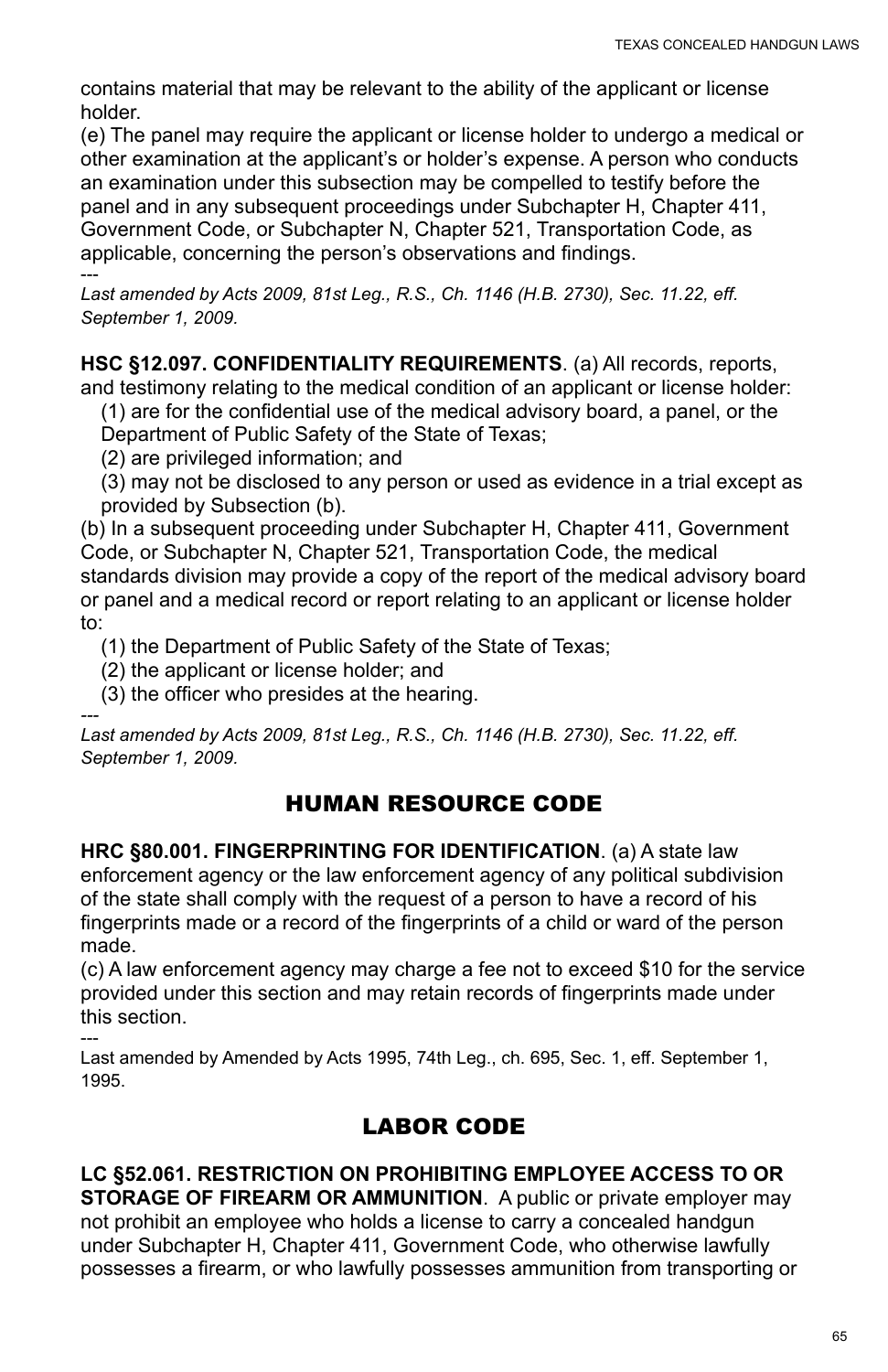*---*

storing a firearm or ammunition the employee is authorized by law to possess in a locked, privately owned motor vehicle in a parking lot, parking garage, or other parking area the employer provides for employees.

*Added by Acts 2011, 82nd Leg., R.S., Ch. 1058 (S.B. 321), Sec. 1, eff. September 1, 2011.*

#### **LC §52.062. EXCEPTIONS**. (a) Section 52.061 does not:

(1) authorize a person who holds a license to carry a concealed handgun under Subchapter H, Chapter 411, Government Code, who otherwise lawfully possesses a firearm, or who lawfully possesses ammunition to possess a firearm or ammunition on any property where the possession of a firearm or ammunition is prohibited by state or federal law; or

(2) apply to:

 (A) a vehicle owned or leased by a public or private employer and used by an employee in the course and scope of the employee's employment, unless the employee is required to transport or store a firearm in the official discharge of the employee's duties;

(B) a school district;

(C) an open-enrollment charter school, as defined by Section 5.001, Education Code;

(D) a private school, as defined by Section 22.081, Education Code;

(E) property owned or controlled by a person, other than the employer, that is subject to a valid, unexpired oil, gas, or other mineral lease that contains a provision prohibiting the possession of firearms on the property; or (F) property owned or leased by a chemical manufacturer or oil and gas refiner with an air authorization under Chapter 382, Health and Safety Code, and on which the primary business conducted is the manufacture, use, storage, or transportation of hazardous, combustible, or explosive materials, except in regard to an employee who holds a license to carry a concealed handgun under Subchapter H, Chapter 411, Government Code, and who stores a firearm or ammunition the employee is authorized by law to possess in a locked, privately owned motor vehicle in a parking lot, parking garage, or other parking area the employer provides for employees that is outside of a secured and restricted area:

(i) that contains the physical plant;

(ii) that is not open to the public; and

(iii) the ingress into which is constantly monitored by security personnel. (b) Section 52.061 does not prohibit an employer from prohibiting an employee who holds a license to carry a concealed handgun under Subchapter H, Chapter 411, Government Code, or who otherwise lawfully possesses a firearm, from possessing a firearm the employee is otherwise authorized by law to possess on the premises of the employer's business. In this subsection, "premises" has the meaning assigned by Section 46.035(f)(3), Penal Code. *---*

*Added by Acts 2011, 82nd Leg., R.S., Ch. 1058 (S.B. 321), Sec. 1, eff. September 1, 2011.*

**LC §52.063. IMMUNITY FROM CIVIL LIABILITY**. (a) Except in cases of gross negligence, a public or private employer, or the employer's principal, officer, director, employee, or agent, is not liable in a civil action for personal injury, death, property damage, or any other damages resulting from or arising out of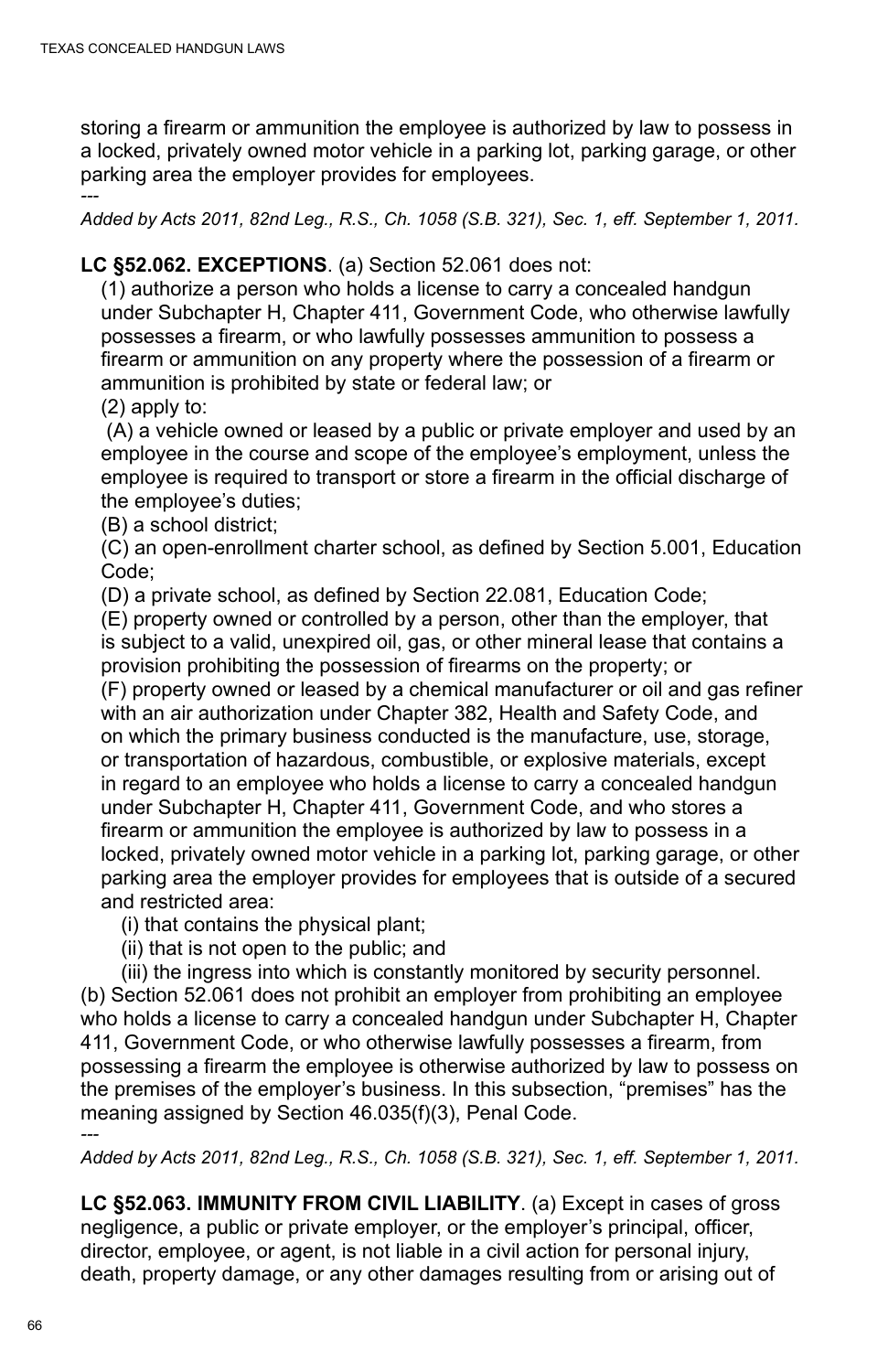an occurrence involving a firearm or ammunition that the employer is required to allow on the employer's property under this subchapter.

(b) The presence of a firearm or ammunition on an employer's property under the authority of this subchapter does not by itself constitute a failure by the employer to provide a safe workplace.

(c) For purposes of this section, a public or private employer, or the employer's principal, officer, director, employee, or agent, does not have a duty:

(1) to patrol, inspect, or secure:

(A) any parking lot, parking garage, or other parking area the employer provides for employees; or

(B) any privately owned motor vehicle located in a parking lot, parking garage, or other parking area described by Paragraph (A); or

(2) to investigate, confirm, or determine an employee's compliance with laws related to the ownership or possession of a firearm or ammunition or the transportation and storage of a firearm or ammunition.

*--- Added by Acts 2011, 82nd Leg., R.S., Ch. 1058 (S.B. 321), Sec. 1, eff. September 1, 2011.*

**LC §52.064. CONSTRUCTION OF PROVISION RELATING TO IMMUNITY FROM CIVIL LIABILITY**. Section 52.063 does not limit or alter the personal liability of:

(1) an individual who causes harm or injury by using a firearm or ammunition; (2) an individual who aids, assists, or encourages another individual to cause harm or injury by using a firearm or ammunition; or

(3) an employee who transports or stores a firearm or ammunition on the property of the employee's employer but who fails to comply with the requirements of Section 52.061.

*--- Added by Acts 2011, 82nd Leg., R.S., Ch. 1058 (S.B. 321), Sec. 1, eff. September 1, 2011.*

# LOCAL GOVERNMENT CODE

**LGC §229.001. FIREARMS; EXPLOSIVES**. (a) A municipality may not adopt regulations relating to the transfer, private ownership, keeping, transportation, licensing, or registration of firearms, ammunition, or firearm supplies.

(b) Subsection (a) does not affect the authority a municipality has under another law to:

(1) require residents or public employees to be armed for personal or national defense, law enforcement, or another lawful purpose;

(2) regulate the discharge of firearms within the limits of the municipality;

(3) regulate the use of property, the location of a business, or uses at a business under the municipality's fire code, zoning ordinance, or land-use regulations as long as the code, ordinance, or regulations are not used to circumvent the intent of Subsection (a) or Subdivision (5) of this subsection; (4) regulate the use of firearms in the case of an insurrection, riot, or natural disaster if the municipality finds the regulations necessary to protect public health and safety;

(5) regulate the storage or transportation of explosives to protect public health and safety, except that 25 pounds or less of black powder for each private residence and 50 pounds or less of black powder for each retail dealer are not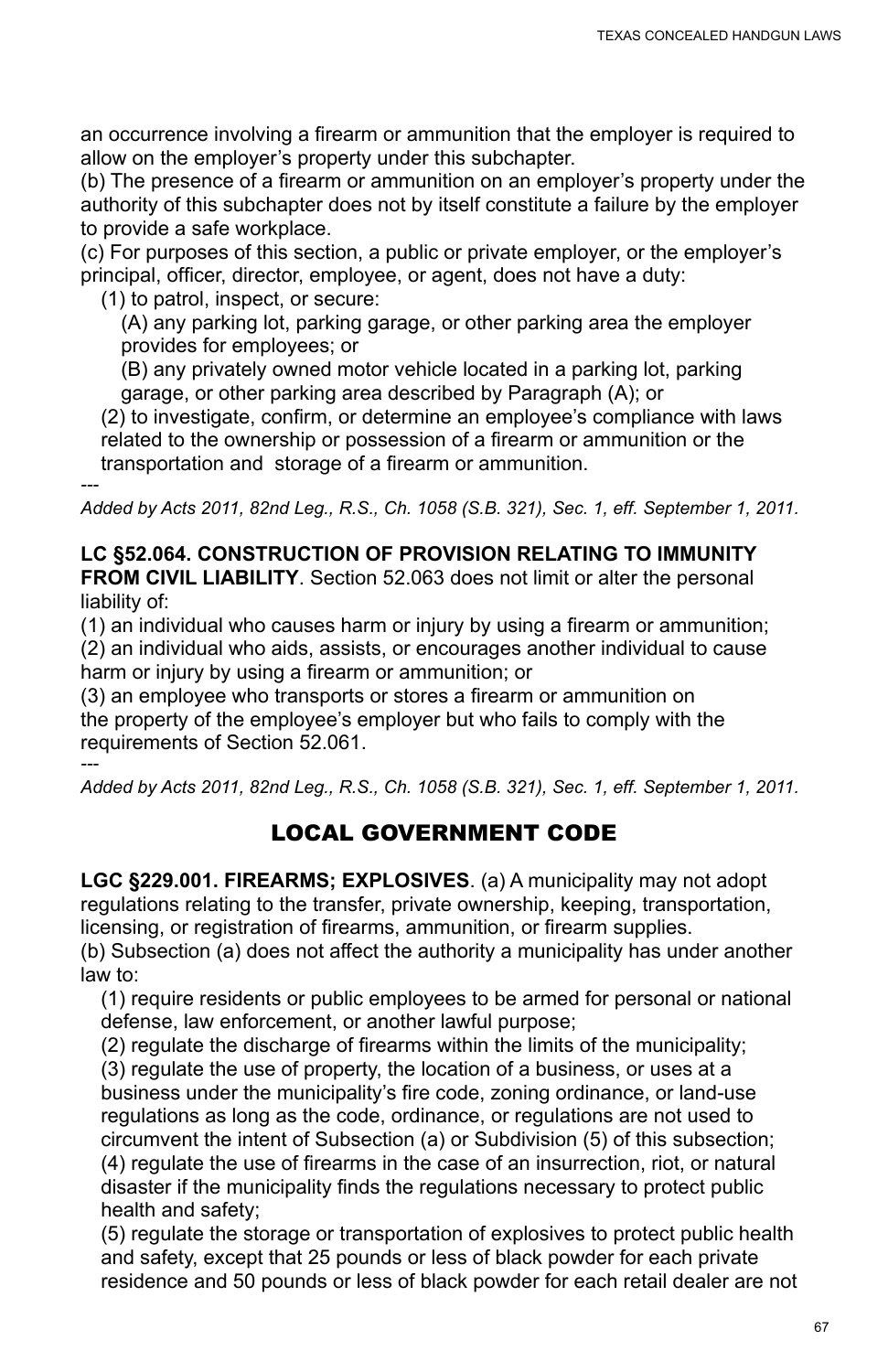subject to regulation; or

(6) regulate the carrying of a firearm by a person other than a person licensed to carry a concealed handgun under Subchapter H, Chapter 411, Government Code, at a:

(A) public park;

- (B) public meeting of a municipality, county, or other governmental body;
- (C) political rally, parade, or official political meeting; or
- (D) nonfirearms-related school, college, or professional athletic event.

(c) The exception provided by Subsection (b)(6) does not apply if the firearm is in or is carried to or from an area designated for use in a lawful hunting, fishing, or other sporting event and the firearm is of the type commonly used in the activity. (d) The exception provided by Subsection (b)(4) does not authorize the seizure or confiscation of any firearm or ammunition from an individual who is lawfully carrying or possessing the firearm or ammunition.

*--- Last amended by Acts 2013, 83rd Leg., R.S., Ch. 1210 (S.B. 1400), Sec. 1, eff. June 14, 2013.*

# OCCUPATIONS CODE

### **OCC §1701.001**. **DEFINITIONS**.

(1) "Commission" means the Texas Commission on Law Enforcement.

(2) "County jailer" means a person employed as a county jail guard under Section 85.005, Local Government Code.

(3) "Officer" means a peace officer or reserve law enforcement officer.

(4) "Peace officer" means a person elected, employed, or appointed as a peace officer under Article 2.12, Code of Criminal Procedure, or other law.

(5) "Public security officer" means a person employed or appointed as an armed security officer by this state or a political subdivision of this state. The term does not include a security officer employed by a private security company that contracts with this state or a political subdivision of this state to provide security services for the entity.

(6) "Reserve law enforcement officer" means a person designated as a reserve law enforcement officer under Section 85.004, or 341.012, Local Government Code, or Section 60.0775, Water Code.

(7) "Telecommunicator" means a person acknowledged by the commission and employed by or serving a law enforcement agency that performs law enforcement services on a 24-hour basis who receives, processes, and transmits public safety information and criminal justice data for the agency by using a base radio station on a public safety frequency regulated by the Federal Communications Commission or by another method of communication.

(8) "School marshal" means a person employed and appointed by the board of trustees of a school district or the governing body of an open-enrollment charter school under Article 2.127, Code of Criminal Procedure, and in accordance with and having the rights provided by Section 37.0811, Education Code.

*--- Last amended by Acts 2013, 83rd Leg., R.S., Ch. 655 (H.B. 1009), Sec. 6, eff. June 14, 2013.*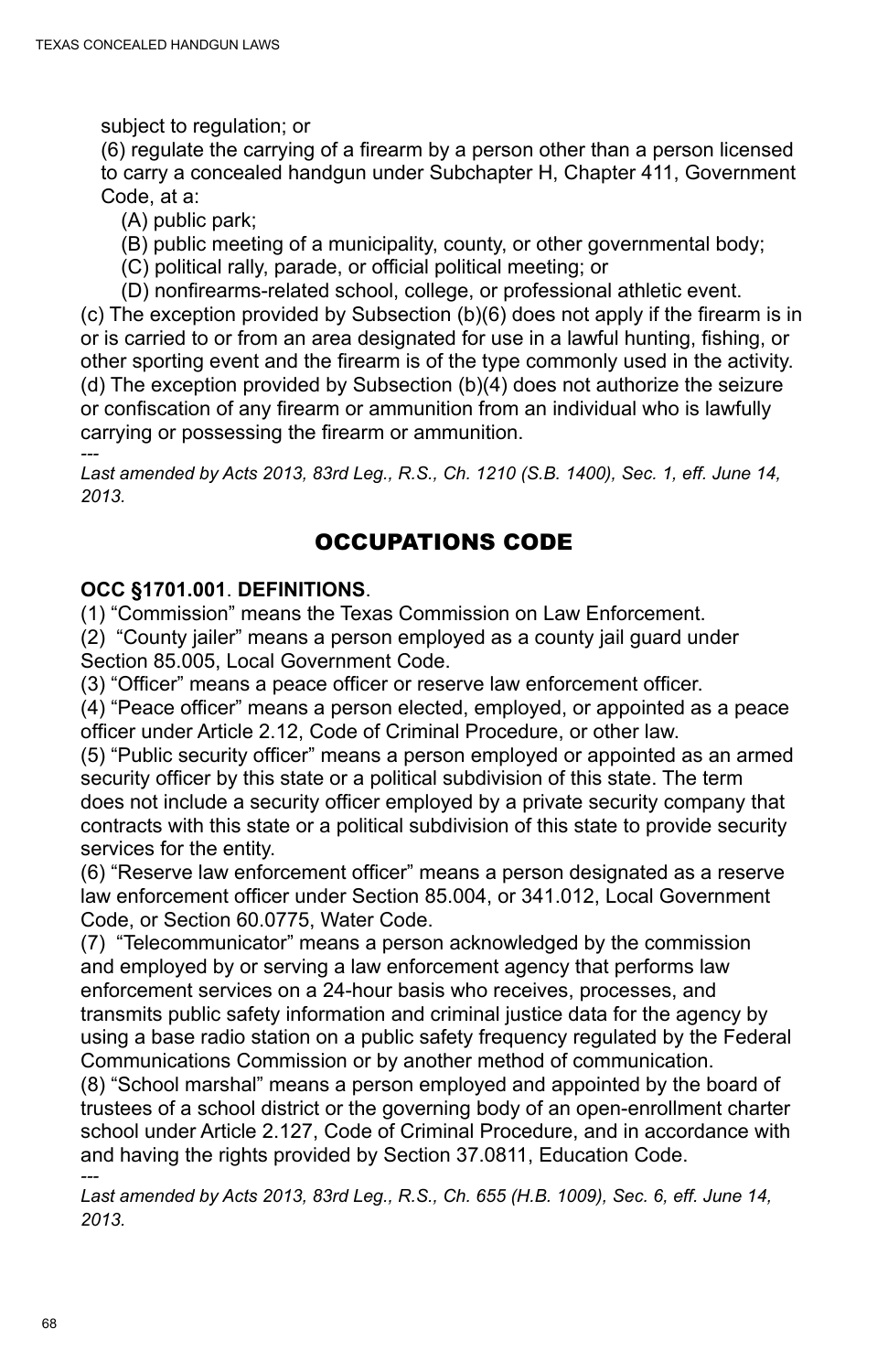### **OCC §1701.260**. **TRAINING FOR HOLDERS OF LICENSE TO CARRY CONCEALED HANDGUN; CERTIFICATION OF ELIGIBILITY FOR**

**APPOINTMENT AS SCHOOL MARSHAL**. (a) The commission shall establish and maintain a training program open to any employee of a school district or open-enrollment charter school who holds a license to carry a concealed handgun issued under Subchapter H, Chapter 411, Government Code. The training may be conducted only by the commission staff or a provider approved by the commission.

(b) The commission shall collect from each person who participates in the training program identifying information that includes the person's name, the person's date of birth, the license number of the license issued to the person under Subchapter H, Chapter 411, Government Code, and the address of the person's place of employment.

(c) The training program shall include 80 hours of instruction designed to:

(1) emphasize strategies for preventing school shootings and for securing the safety of potential victims of school shootings:

(2) educate a trainee about legal issues relating to the duties of peace officers and the use of force or deadly force in the protection of others;

(3) introduce the trainee to effective law enforcement strategies and techniques:

(4) improve the trainee's proficiency with a handgun; and

(5) enable the trainee to respond to an emergency situation requiring deadly force, such as a situation involving an active shooter.

(d) The commission, in consultation with psychologists, shall devise and administer to each trainee a psychological examination to determine whether the trainee is psychologically fit to carry out the duties of a school marshal in an emergency shooting or situation involving an active shooter. The commission may license a person under this section only if the results of the examination indicate that the trainee is psychologically fit to carry out those duties.

(e) The commission shall charge each trainee a reasonable fee to cover the cost to the commission of conducting the program. The commission shall charge each person seeking renewal of a school marshal license a reasonable fee to cover the cost to the commission of renewing the person's license.

(f) The commission shall license a person who is eligible for appointment as a school marshal who:

(1) completes training under this section to the satisfaction of the commission staff, and

(2) is psychologically fit to carry out the duties of a school marshal as indicated by the results of the psychological examination administered under this section.

(g) A person's license under this section expires on the first birthday of the person occurring after the second anniversary of the date the commission licenses the person. A renewed school marshal license expires on the person's birth date, two years after the expiration date of the previous license.

(h) A person may renew the school marshal license under this section by: (1) successfully completing a renewal course designed and administered by the commission, which such license renewal training will not exceed 16 hours combined of classroom and simulation training;

(2) demonstrating appropriate knowledge on an examination designed and administered by the commission;

(3) demonstrating handgun proficiency to the satisfaction of the commissions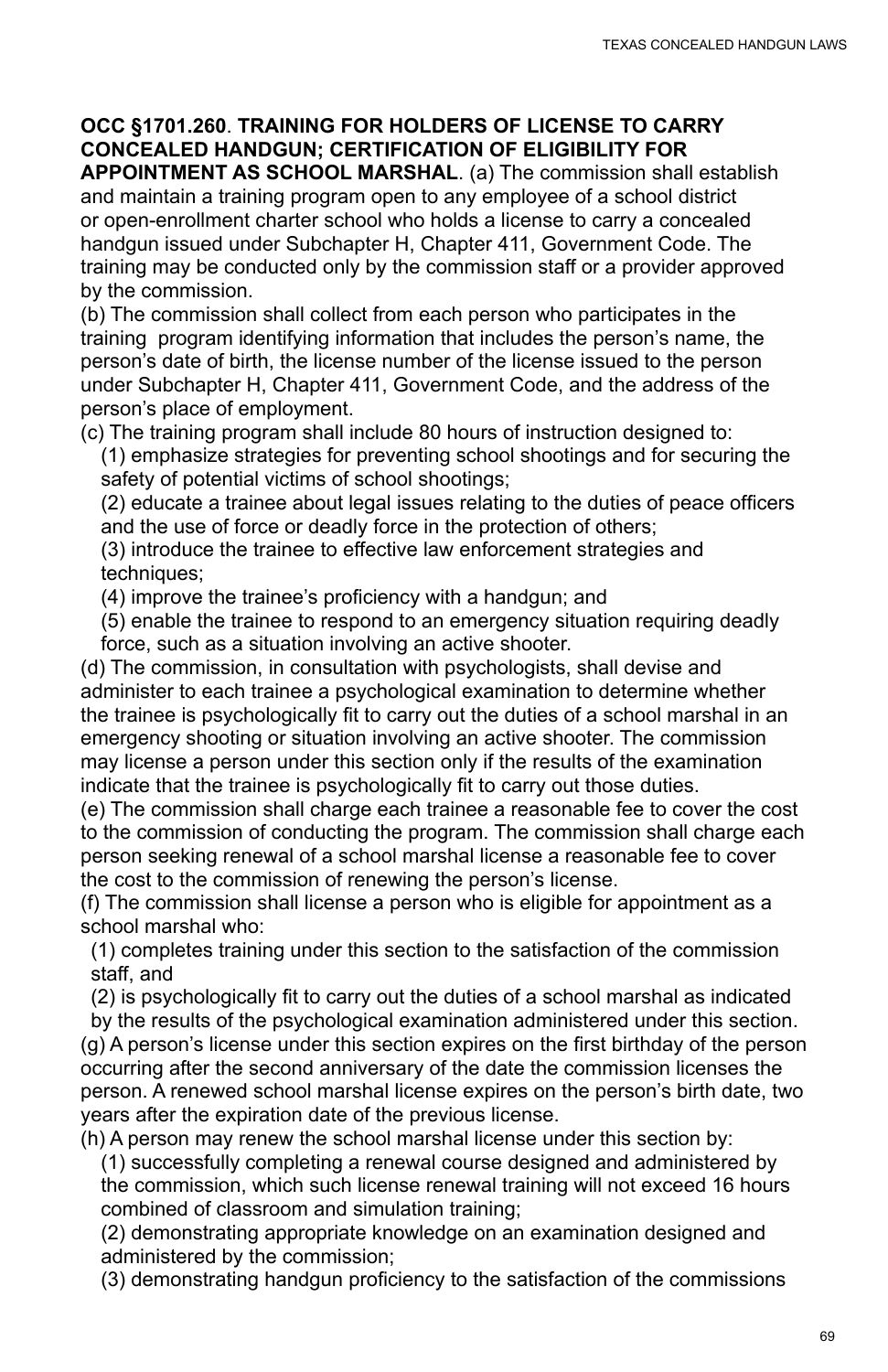staff; and

(4) demonstrating psychological fitness on the examination described in Subsection (d).

(i) The commission shall revoke a person's school marshal license if the commission is notified by the Department of Public Safety that the person's license to carry a concealed handgun issued under Subchapter H, Chapter 411, Government Code, has been suspended or revoked. A person whose school marshal license is revoked may obtain recertification by:

(1) furnishing proof to the commission that the person's concealed handgun license has been reinstated, and

(2) completing the initial training under Subsection (c) to the satisfaction of the commission staff, paying the fee for the training, and demonstrating psychological fitness on the psychological examination described in Subsection (d).

(j) The commission shall submit the identifying information collected under Subsection (b) for each person licensed by the commission under this section to:

(1) the director of the Department of Public Safety;

(2) the person's employer, if the person is employed by a school district or open-enrollment charter school;

(3) the chief law enforcement officer of the local municipal law enforcement agency if the person is employed at a campus of a school district or openenrollment charter school located within a municipality;

(4) the sheriff of a county if the person is employed at a campus of a school district or open-enrollment charter school that is not within a municipality; and (5) the chief administrator of any peace officer commissioned under Section

37.081, Education Code, if the person is employed at a school district that has commissioned a peace officer under that section.

(k) The commission shall immediately report the expiration or revocation of a school marshal license to the persons listed in Subsection (j).

(l) Identifying information about a person collected or submitted under this section is confidential, except as provided by Subsection (j), and is not subject to disclosure under Chapter 552, Government Code.

*--- Added by Acts 2013, 83rd Leg., R.S., Ch. 655 (H.B. 1009), Sec. 5, eff. June 14, 2013.*

**OCC §1701.301**. **LICENSE REQUIRED**. Except as provided by Sections 1701.310 and 1701.311, a person may not appoint a person to serve as an officer, county jailer, school marshal, or public security officer unless the person appointed holds an appropriate license issued by the commission. *---*

*Last amended by Acts 2013, 83rd Leg., R.S., Ch. 968 (H.B. 1951), Sec. 3, eff. January 1, 2014.*

#### **OCC §1701.357**. **WEAPONS PROFICIENCY FOR CERTAIN RETIRED PEACE OFFICERS AND FEDERAL LAW ENFORCEMENT OFFICERS AND FOR FORMER RESERVE LAW ENFORCEMENT OFFICERS**. (a) This section applies to:

(1) a peace officer;

(2) a federal criminal investigator designated as a special investigator under Article 2.122, Code of Criminal Procedure;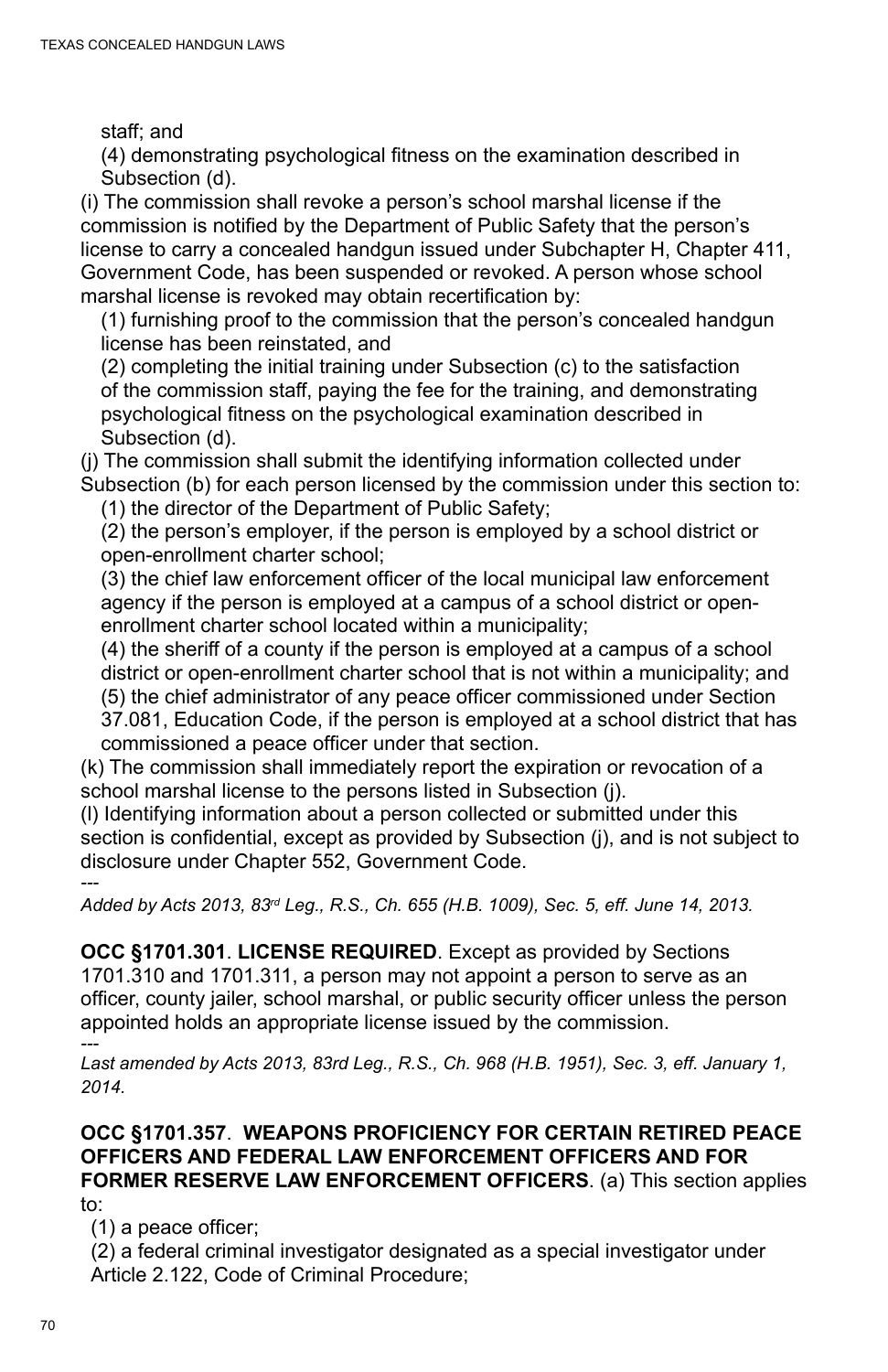(3) a qualified retired law enforcement officer who is entitled to carry a concealed firearm under 18 U.S.C. Section 926C and is not otherwise described by Subdivision (1) or (2), and

(4) a former reserve law enforcement officer who served in that capacity not less than a total of 15 years with one or more state or local law enforcement agencies.

(b) The head of a state or local law enforcement agency may allow an retired peace officer an opportunity to demonstrate weapons proficiency if the retired officer provides to the agency a sworn affidavit stating that:

### (1) the officer:

(A) honorably retired after not less than a total of 15 years of service as a commissioned officer with one or more state or local law enforcement agencies; or

(B) before completing 15 years of service as a commissioned officer with one or more state or local law enforcement agencies, separated from employment with the agency or agencies and is a qualified retired law enforcement officer, as defined by 18 U.S.C. Section 926C;

(2) the officer's license as a commissioned officer was not revoked or suspended for any period during the officer's term of service as a commissioned officer; and

(3) the officer has no psychological or physical disability that would interfere with the officer's proper handling of a handgun.

(b-1) The head of a state or local law enforcement agency may allow a person who served as a reserve law enforcement officer as described by Subsection (a) (4) an opportunity to demonstrate weapons proficiency if the person provides to the agency a sworn affidavit stating that:

(1) the person served not less than a total of 15 years as a reserve law enforcement officer with one or more state or local law enforcement agencies; (2) the person's appointment as a reserve law enforcement officer was not revoked or suspended for any period during the person's term of service: and (3) the person has no psychological or physical disability that would interfere

with the person's proper handling of a handgun.

(c) The agency shall establish written procedures for the issuance or denial of a certificate of proficiency under this section. The agency shall issue the certificate to a retired officer who satisfactorily demonstrates weapons proficiency under Subsection (b), provides proof that the officer is entitled to receive a pension or annuity for service with a state or local law enforcement agency that employed the retired officer does not offer a pension or annuity to its retired employees, and satisfies the written procedures established by the agency. The agency shall issue the certificate to a person described by Subsection  $(a)(4)$  who satisfactorily demonstrates weapons proficiency under Subsection (b-1). The agency shall maintain records of any person who holds a certificate issued under this section. (d) A certificate issued under this section expires on the second anniversary of the date the certificate was issued. A person to whom this section applies may request an annual evaluation of weapons proficiency and issuance of a certificate of proficiency as needed to comply with applicable federal or other laws.

(j) On request of a person described by Subsection (a)(4) who holds a certificate of proficiency under this section, the head of the state or local law enforcement agency at which the person last served as a reserve law enforcement officer shall issue to the person identification that indicates the person's status. An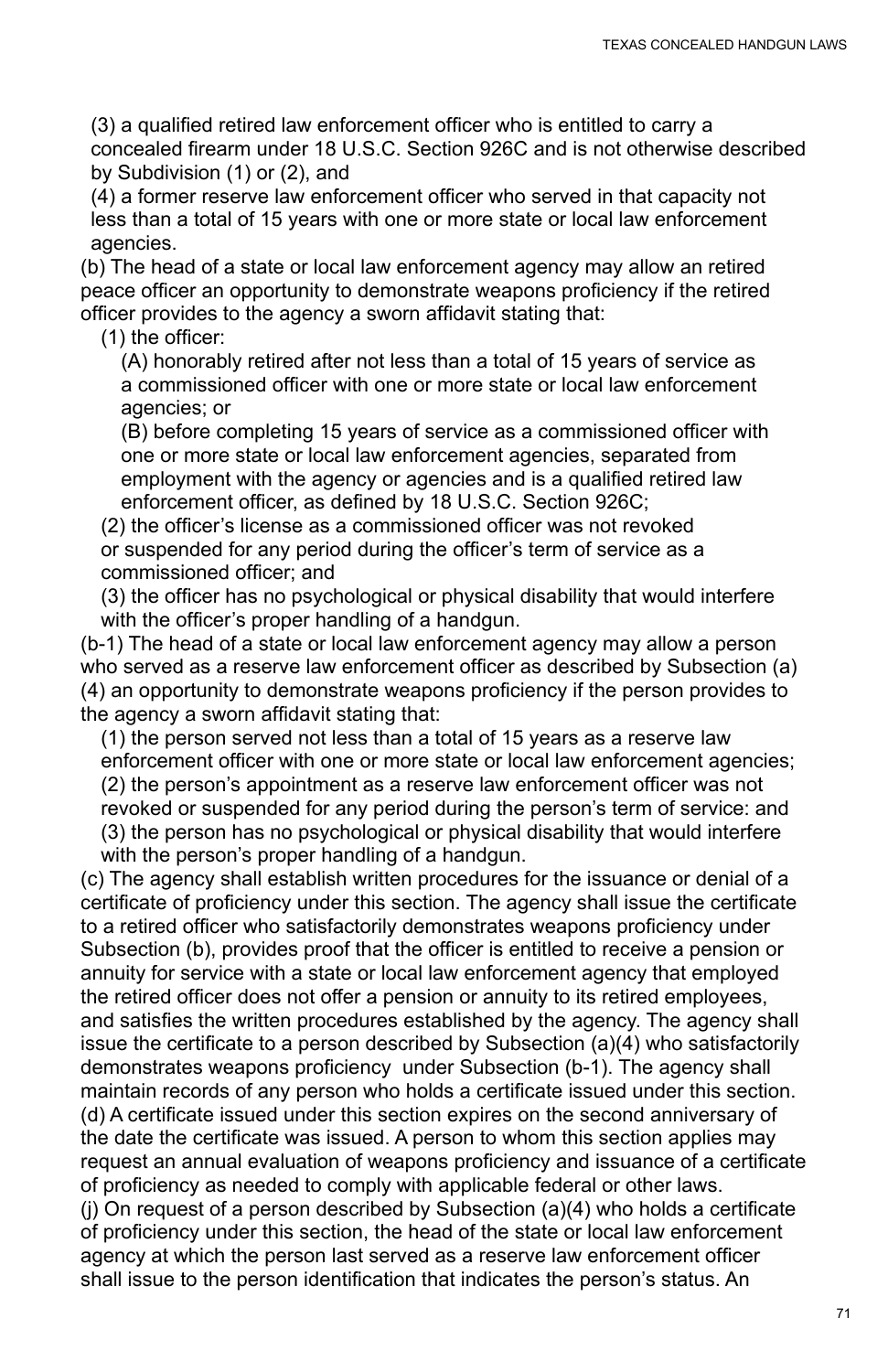identification under this subsection must include a photograph of the person. *---*

*Added by Acts 2013, 83rd Leg., R.S., Ch. 1080 (H.B. 3370), Sec. 2, eff. September 1, 2013.*

### PARKS AND WILDLIFE CODE

**PWC §62.081. WEAPONS PROHIBITED.** Except as provided in Section 62.082 of this code, no person may hunt with, possess, or shoot a firearm, bow, crossbow, slingshot, or any other weapon on or across the land of the Lower Colorado River Authority.

*---*

*Added by Acts 1975, 64th Leg., p. 1405, ch. 545, Sec. 1, eff. September 1, 1975.*

#### **PWC §62.082**. **TARGET RANGES, MANAGED HUNTS AND OTHER EXCEPTIONS; RULES**.

(d) Section 62.081 does not apply to:

(1) an employee of the Lower Colorado River Authority;

- (2) a person authorized to hunt under Subsection (c);
- (3) a peace officer as defined by Article 2.12, Code of Criminal Procedure; or

(4) a person who:

(A) possesses a concealed handgun and a license issued under Subchapter H, Chapter 411, Government Code, to carry a concealed handgun; or (B) under circumstances in which the person would be justified in the use of deadly force under Chapter 9, Penal Code, shoots a handgun the person is licensed to carry under Subchapter H, Chapter 411, Government Code.

(e) A state agency, including the department, the Department of Public Safety, and the Lower Colorado River Authority, may not adopt a rule that prohibits a person who possesses a license issued under Subchapter H, Chapter 411, Government Code, from entering or crossing the land of the Lower Colorado River Authority while:

(1) possessing a concealed handgun; or

(2) under circumstances in which the person would be justified in the use of deadly force under Chapter 9, Penal Code, shooting a handgun.

*--- Last amended Acts 2013, 83rd Leg., R.S., Ch. 1302 (H.B. 3142), Sec. 11, eff. June 14, 2013. by Acts 2013, 83rd Leg., R.S., Ch. 1302 (H.B. 3142), Sec. 11, eff. June 14, 2013.*